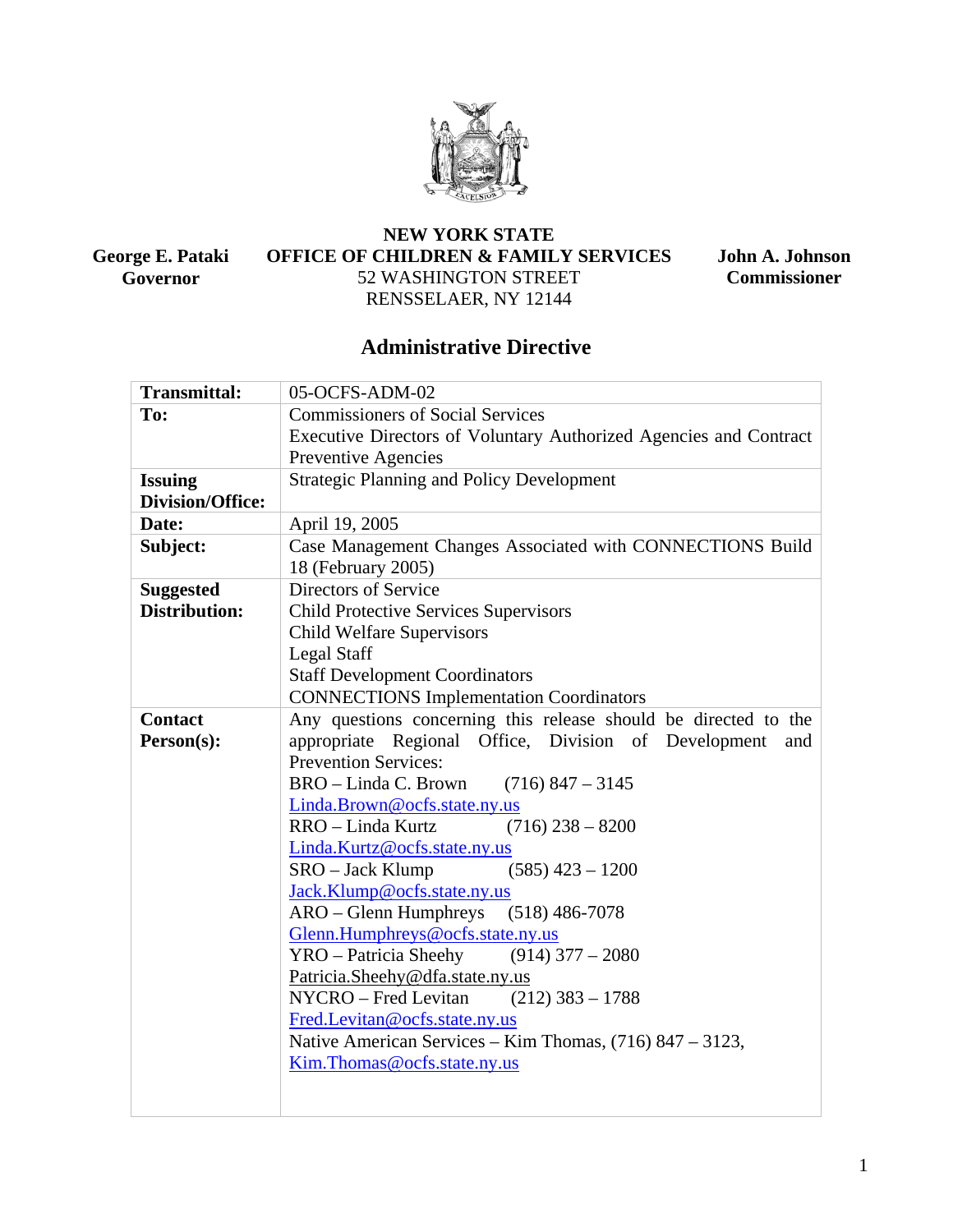| <b>Attachments:</b>           | Attachment A: CONNECTIONS Permanency Planning Goals (PPGs)     |  |  |  |  |
|-------------------------------|----------------------------------------------------------------|--|--|--|--|
|                               | <b>Mapping Guide</b>                                           |  |  |  |  |
|                               | Attachment B: Model Contract for Purchase of Foster Care       |  |  |  |  |
|                               | Attachment C: Advocates for Children Settlement Agreement      |  |  |  |  |
|                               | [Advocate for Preventive Only cases (ADVPO)] Templates Listing |  |  |  |  |
|                               | <b>Attachment D: CONNECTIONS Final Regulations</b>             |  |  |  |  |
|                               | Attachment E: Proposed Regulatory Amendments: Standards for    |  |  |  |  |
|                               | Uniform Case Records and Family and Child Assessments and      |  |  |  |  |
|                               | Service Plans (18 NYCRR Part 428, et.al.)                      |  |  |  |  |
| Attachment Available On - YES |                                                                |  |  |  |  |
| Line:                         |                                                                |  |  |  |  |

# **Filing References**

| <b>Previous</b>  | <b>Releases</b>  | Dept. Regs. | Serv.<br>Soc. | <b>Manual</b> | Misc. Ref. |
|------------------|------------------|-------------|---------------|---------------|------------|
| <b>ADMs/INFs</b> | <b>Cancelled</b> |             | Law<br>&      | Ref.          |            |
|                  |                  |             | <b>Other</b>  |               |            |
|                  |                  |             | Legal Ref.    |               |            |
| 04 OCFS          | 95 ADM-7         | 18 NYCRR    | SSL 372,      |               |            |
| $ADM-02$         | 88 ADM-28        | Parts 357,  | 373-а, 409-е, |               |            |
| 04 OCFS          |                  | 405, 423,   | 409-f, 422,   |               |            |
| $INF-10$         |                  | 428, 430,   | and $446$     |               |            |
| 04 OCFS          |                  | 432, and    |               |               |            |
| <b>INF-09</b>    |                  | 466         |               |               |            |
| 04 OCFS          |                  |             |               |               |            |
| $INF-07$         |                  |             |               |               |            |
| 04 OCFS          |                  |             |               |               |            |
| $INF-04$         |                  |             |               |               |            |
| 04 OCFS          |                  |             |               |               |            |
| $INF-01$         |                  |             |               |               |            |
| 03 OCFS          |                  |             |               |               |            |
| $ADM-01$         |                  |             |               |               |            |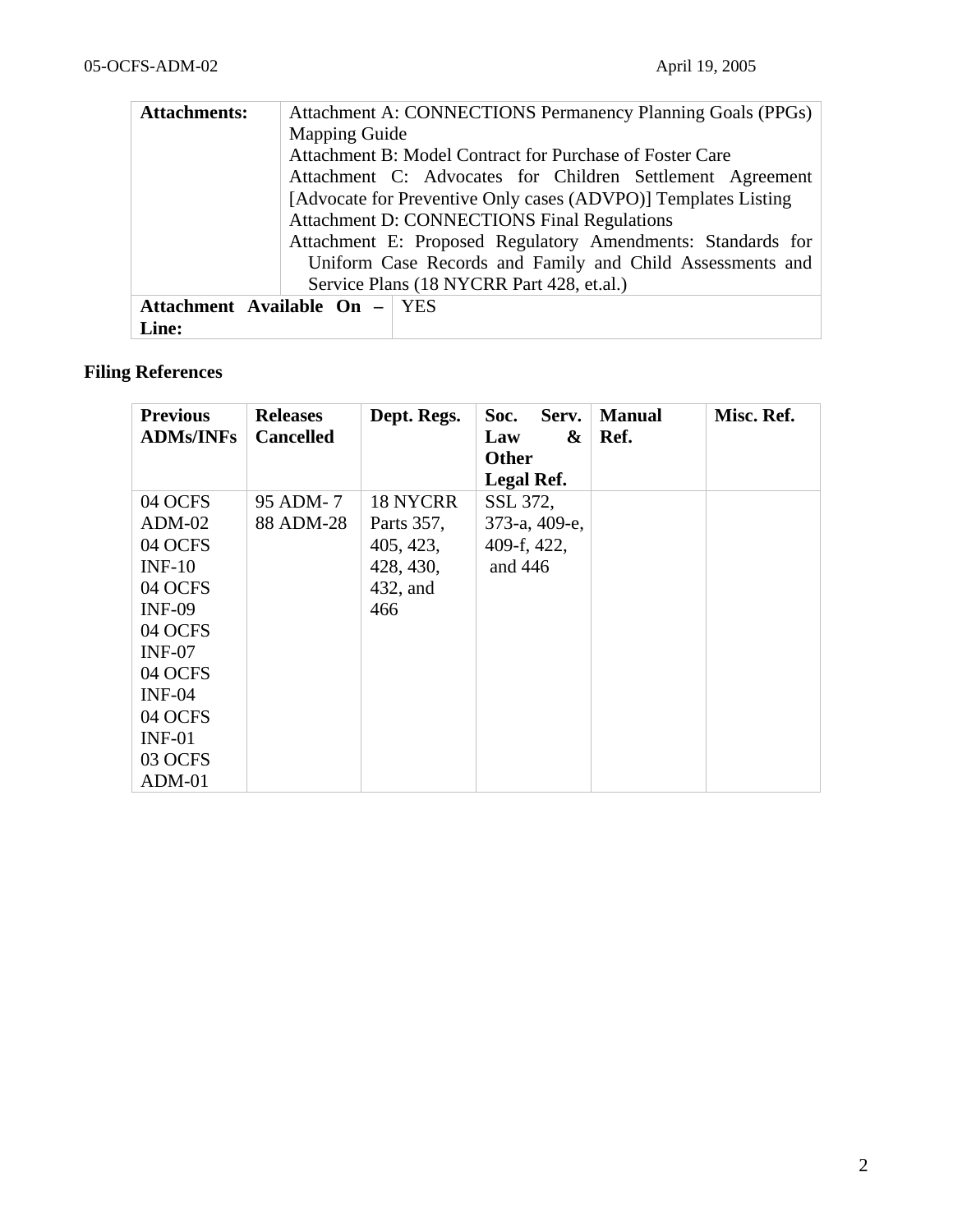## **Table of Contents**

|     |                                                          | Page |
|-----|----------------------------------------------------------|------|
|     | <b>CONNECTIONS / Child Welfare Acronyms</b>              | 1    |
| I.  |                                                          | 3    |
| II. |                                                          | 4    |
| Ш.  |                                                          | 5    |
|     |                                                          | 5    |
|     | 1. Policy and Practice Implications                      |      |
|     | 2. Access to the Case Record                             |      |
|     |                                                          | 7    |
|     |                                                          | 8    |
|     | 1. Access to Information                                 |      |
|     | 2. Reference Guide                                       |      |
|     | 3. Retention, Sealing and Expungement of Information     |      |
|     | 4. HIPAA Requirements and Health Information             |      |
|     | 5. Electronic Transfer of Case Specific Information      |      |
|     | 6. Progress Notes                                        |      |
|     | 7. Child Protective Services Reporter/Source Information |      |
|     |                                                          | 13   |
|     | 1. Confidentiality                                       |      |
|     | 2. Security                                              |      |
|     |                                                          | 15   |
|     | 1. Policy and Practice Implications                      |      |
|     | 2. Stage Types                                           |      |
|     | 3. Behavioral Concerns and Family Issues                 |      |
|     | 4. Submission/Acceptance                                 |      |
|     | 5. Closing                                               |      |
|     |                                                          | 17   |
|     |                                                          | 18   |
|     | 1. Stage Composition                                     |      |
|     | 2. Key Dates                                             |      |
|     | 3. Case Summary                                          |      |
|     | 4. Opening a Family Services Stage                       |      |
|     | 5. Worker Roles                                          |      |
|     | 6. CPS Monitoring                                        |      |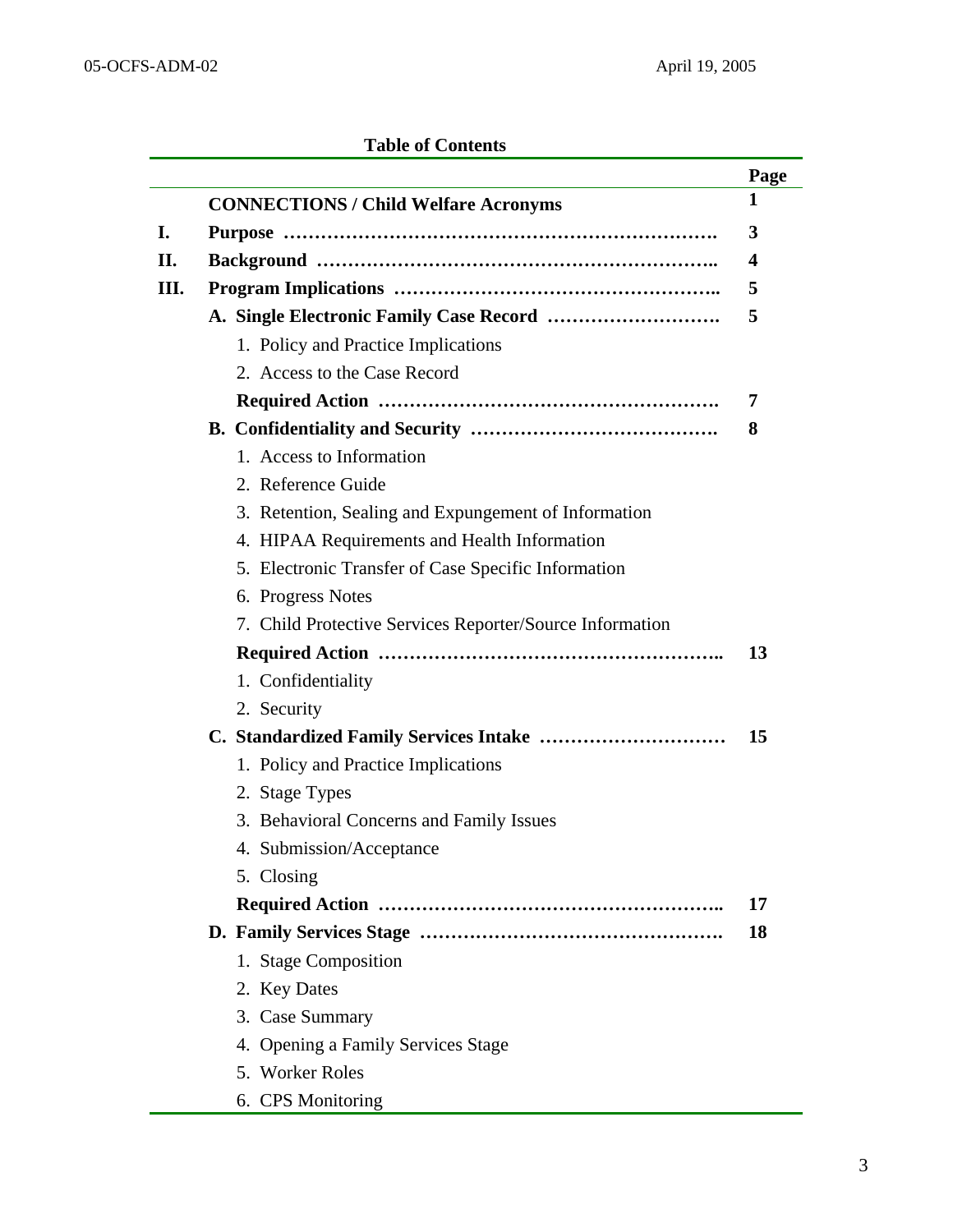L,

|                                                                                                 | Page |
|-------------------------------------------------------------------------------------------------|------|
| 7. Closing the Family Services Stage                                                            |      |
|                                                                                                 | 22   |
| E. Permanency Planning Goal and Program Choice /                                                |      |
|                                                                                                 | 23   |
| 1. PPG Revisions                                                                                |      |
| 2. Program Choices                                                                              |      |
| 3. Tracked Child Detail                                                                         |      |
|                                                                                                 | 25   |
| 1. Required Individual Assessment of Tracked Children and<br><b>Family Caretakers</b>           | 26   |
| 2. Inclusion of Structured Decision-Making Tools                                                |      |
| 3. Safety Assessment                                                                            |      |
| 4. Risk Assessment Profile                                                                      |      |
| 5. Broader Family Assessment of Strengths and Needs                                             |      |
| 6. Foster Care Issues                                                                           |      |
| 7. Assessment of Life Skills for Adolescents                                                    |      |
| 8. Non-LDSS Custody – Relative/Resource Placement                                               |      |
| 9. Outcome-oriented Service Plan Based on Strengths                                             |      |
| 10. Programmatic Eligibility                                                                    |      |
| 11. FASP Process Changes<br>a. Shared Record<br>b. Responsibility for the FASP                  |      |
| 12. Access to FASP Components                                                                   |      |
| 13. Case Planner Summary Functionality                                                          |      |
| 14. System Efficiencies                                                                         |      |
| 15. FASP Rules and Timeframes<br>a. Due Dates<br>b. Case Initiation Date<br>c. Launching a FASP |      |
| 16. Online Approval                                                                             |      |
| 17. Plan Amendments                                                                             |      |
|                                                                                                 | 40   |
|                                                                                                 | 42   |
|                                                                                                 | 44   |
|                                                                                                 | 44   |
|                                                                                                 | 45   |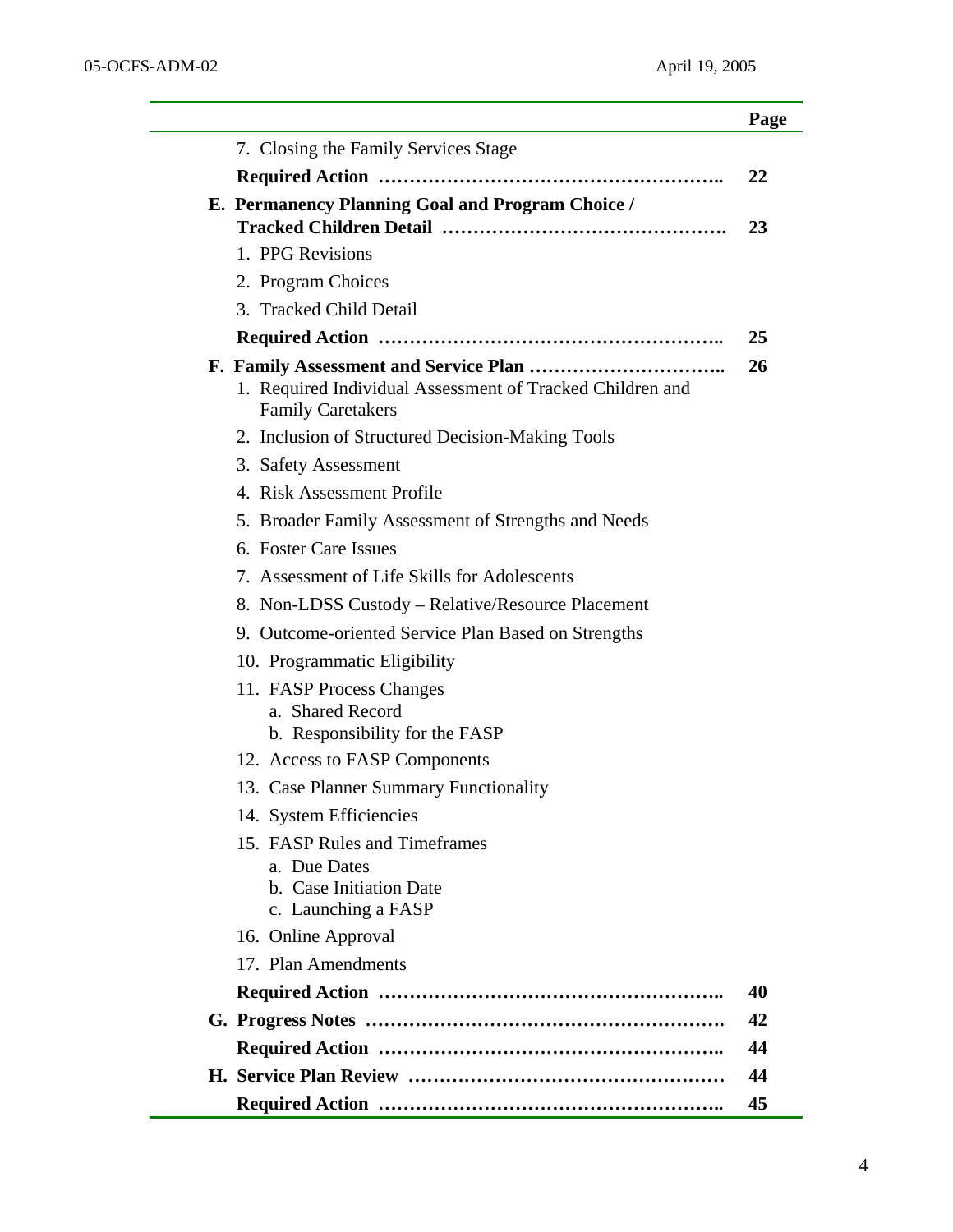|     |                                                                 | Page |
|-----|-----------------------------------------------------------------|------|
|     |                                                                 | 46   |
|     |                                                                 | 47   |
|     |                                                                 | 47   |
|     |                                                                 | 47   |
|     |                                                                 | 48   |
|     |                                                                 | 48   |
|     | L. Documentation of ADVPO Cases / ADVPO Templates               | 49   |
|     | 1. Practice and Policy Implications                             |      |
|     | 2. ADVPO Templates                                              |      |
|     |                                                                 | 49   |
|     |                                                                 | 52   |
|     | 1. Practice and Policy Implications                             |      |
|     | 2. Joint Custody or Shared Cases                                |      |
|     | 3. For All Youth in OCFS Custody Cases                          |      |
|     |                                                                 | 54   |
|     | N. Changes to Investigation Conclusion Closure Reasons          | 55   |
|     |                                                                 | 57   |
|     |                                                                 | 58   |
|     | P. Proposed Regulatory Amendments: Standards for Uniform        | 58   |
|     | Q. Model Contract for Purchase of Foster Care Services          | 59   |
|     |                                                                 | 59   |
| IV. | <b>Systems Implications: Preview of Build 19 Functionality </b> | 60   |
| V.  |                                                                 | 62   |
| VI. |                                                                 | 63   |

### **ATTACHMENTS**

Attachment A: CONNECTIONS Permanency Planning Goals (PPGs) Mapping Guide

Attachment B: Model Contract for Purchase of Foster Care

Attachment C: Advocates for Children Settlement Agreement (ADVPO) Templates Listing

Attachment D: CONNECTIONS Final Regulations

Attachment E: Proposed Regulatory Amendments: Standards for Uniform Case Records and Family and Child Assessments and Service Plans (18 NYCRR Part 428, et.al.)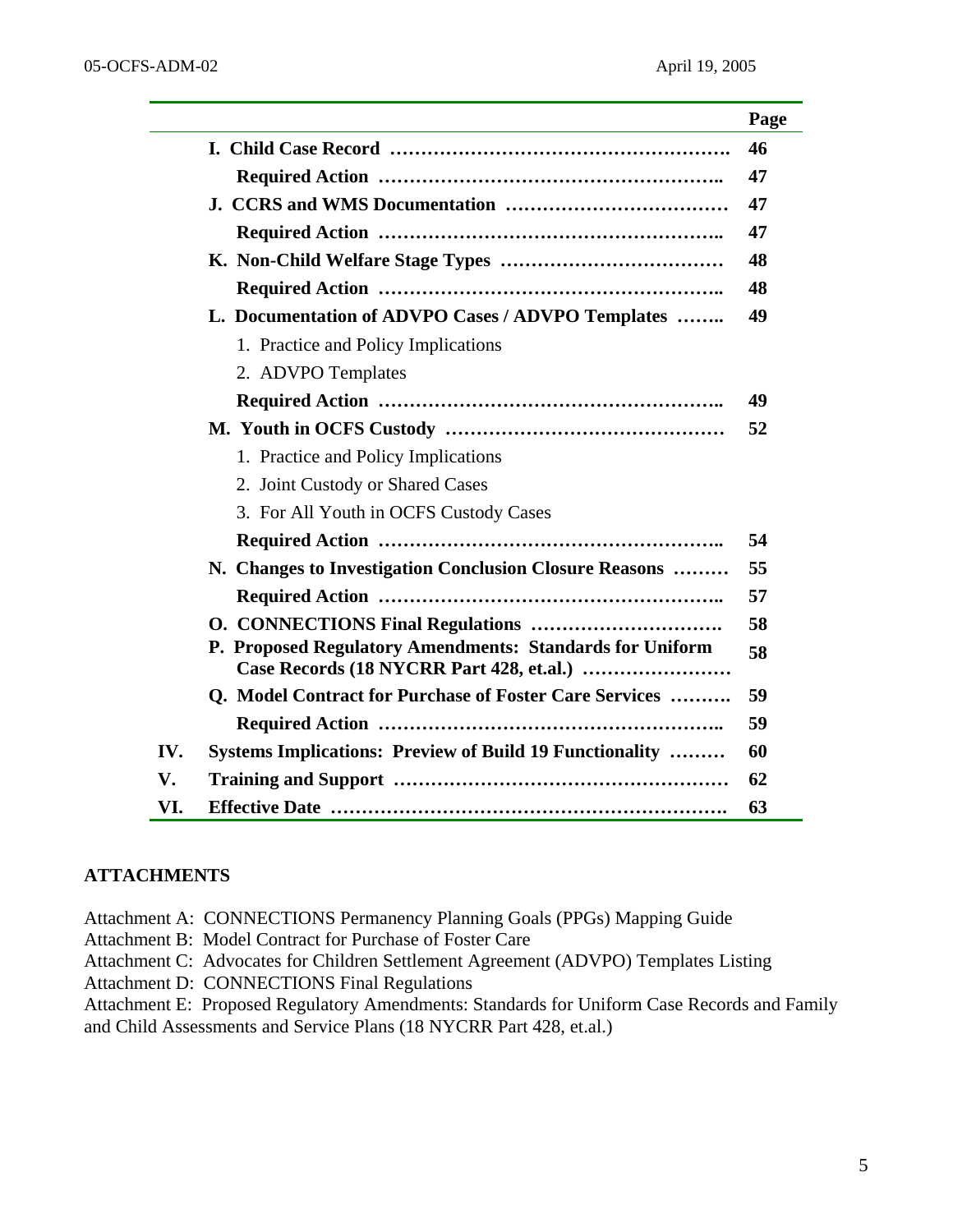# **CONNECTIONS/Child Welfare Acronyms**

| <b>ACS</b>                | <b>Administration for Children's Services</b>                            |  |  |
|---------------------------|--------------------------------------------------------------------------|--|--|
| <b>ADVPO</b>              | Advocates Preventive Only (B18) (stage)                                  |  |  |
| <b>ADM</b>                | <b>Administrative Directive Memo</b>                                     |  |  |
| <b>AppReg</b>             | <b>Application Registration</b>                                          |  |  |
| <b>AFCARS</b>             | Adoption & Foster Care Analysis & Reporting System                       |  |  |
| <b>ARI</b>                | Administrative Review of Investigation (stage)                           |  |  |
| <b>ASFA</b>               | Adoption and Safe Families Act                                           |  |  |
| <b>BCFI</b>               | <b>Behavioral Concerns and Family Issues</b>                             |  |  |
| <b>BICS</b>               | Benefits Issuance and Control System (1986)                              |  |  |
| <b>BF</b>                 | <b>Business Function</b>                                                 |  |  |
| <b>BFP</b>                | <b>Business Function Profile</b>                                         |  |  |
| <b>CCF</b>                | <b>Congregate Care Facility</b>                                          |  |  |
| <b>CCR</b>                | Child Case Record (B18)                                                  |  |  |
| <b>CCRS</b>               | Child Care Review Service (1982)                                         |  |  |
| CD                        | Community District (NYC)                                                 |  |  |
| <b>CID</b>                | <b>Case Initiation Date</b>                                              |  |  |
| <b>CIN</b>                | Client Identification Number (in WMS system)                             |  |  |
| <b>COI</b>                | Court Ordered Investigation (stage)                                      |  |  |
| <b>CPRS</b>               | <b>Child Protective Record Summary</b>                                   |  |  |
| <b>COFCCA</b>             | Council of Family and Child Caring Agencies                              |  |  |
| <b>COS</b>                | <b>Court Ordered Supervision</b>                                         |  |  |
| <b>CPM</b>                | <b>Child Protective Manager</b>                                          |  |  |
| <b>CPS</b>                | <b>Child Protective Services</b>                                         |  |  |
| <b>CPS Worker/Monitor</b> | Child Protective Services Worker/Monitor (Role in Family Services Stage) |  |  |
| <b>CSMS</b>               | <b>Child Support Management System</b>                                   |  |  |
| $\mathbf{CW}$             | Child Welfare                                                            |  |  |
| <b>CWS</b>                | Child Welfare Services (stage)                                           |  |  |
| <b>DRL</b>                | <b>Domestic Relations Law</b>                                            |  |  |
| <b>DRS</b>                | Division of Rehabilitation Services (oversees youth in custody of OCFS)  |  |  |
| <b>DUP</b>                | Duplicate Report (CPS Intake)                                            |  |  |
| <b>EAF</b>                | <b>Emergency Assistance to Families</b>                                  |  |  |
| <b>ECS</b>                | Emergency Children's Services (ACS)                                      |  |  |
| <b>FAD</b>                | <b>Foster Adoptive Development (stage)</b>                               |  |  |
| <b>FADRS</b>              | <b>FAD Record Summary</b>                                                |  |  |
| <b>FAR</b>                | Finalized Adoption Record (B19) (stage)                                  |  |  |
| <b>FASP</b>               | Family Assessment and Service Plan (B18)                                 |  |  |
| <b>FBH</b>                | Foster (Family) Boarding Home                                            |  |  |
| <b>FCI</b>                | Foster Care Issues (B18)                                                 |  |  |
| <b>FPLS</b>               | <b>Federal Parent Locator Service</b>                                    |  |  |
| <b>FSI</b>                | Family Services Intake (B18)                                             |  |  |
| <b>FFSNR</b>              | Family Strengths, Needs and Risks (B18)                                  |  |  |
| <b>FSS</b>                | Family Services Stage (B18)                                              |  |  |
| <b>HPF</b>                | <b>High Priority Factor (NYC)</b>                                        |  |  |
| <b>IAB</b>                | <b>Institutional Abuse (CPS)</b>                                         |  |  |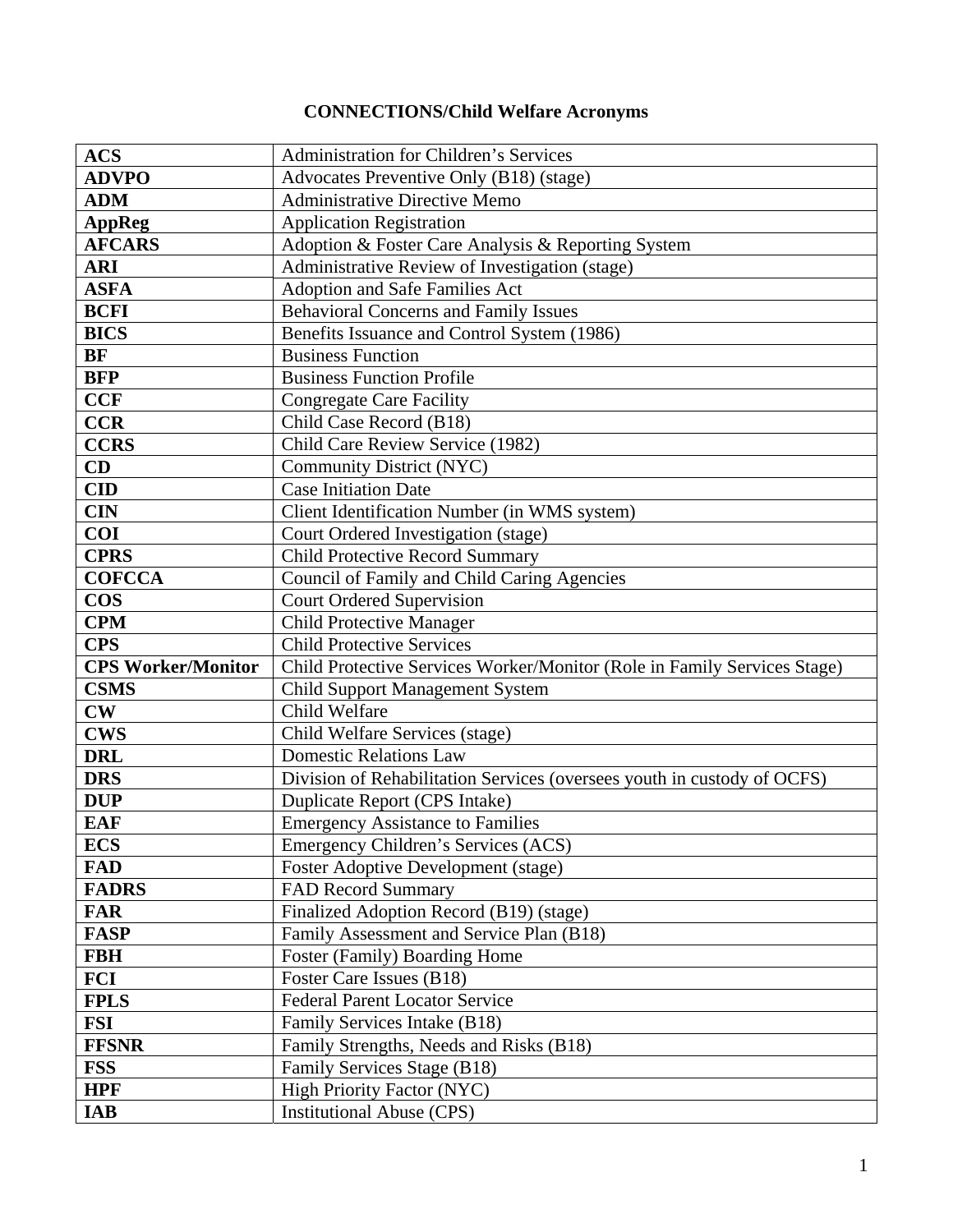| <b>ICPC</b>              | Interstate Compact on the Placement of Children                              |  |
|--------------------------|------------------------------------------------------------------------------|--|
| <b>ICWA</b>              | Indian Child Welfare Act (federal)                                           |  |
| <b>INF</b>               | <b>Informational Letter</b>                                                  |  |
| <b>INI</b>               | Initial Report (CPS)                                                         |  |
| <b>INT</b>               | Intake (CPS) (stage)                                                         |  |
| <b>INV</b>               | Investigation (CPS) (stage)                                                  |  |
| <b>IRI</b>               | Individual Report Involvement (CPS)                                          |  |
| JD                       | Juvenile Delinquent (Article 3)                                              |  |
| <b>LDM</b>               | <b>Local Data Maintenance</b>                                                |  |
| <b>LDSS</b>              | <b>Local Department of Social Services</b>                                   |  |
| <b>LOD</b>               | Level of Difficulty (Special/Exceptional rate)                               |  |
| <b>MA</b>                | Medical Assistance/Medicaid                                                  |  |
| <b>MAPP</b>              | Model Approach to Parenting Program (FAD)                                    |  |
| <b>NCANDS</b>            | National Child Abuse and Neglect Data System                                 |  |
| <b>NYS</b>               | <b>New York State</b>                                                        |  |
| <b>NYCRR</b>             | New York Codes Rules and Regulations                                         |  |
| <b>O&amp;A Block</b>     | Outcome and Activity Block in Service Plan                                   |  |
| <b>OCACM</b>             | Office of Contract Agency Case Management (ACS)                              |  |
| <b>OCFS</b>              | Office of Children & Family Services                                         |  |
| <b>OCI</b>               | Open Caseload Inquiry (case management report in CONNECTIONS)                |  |
| <b>OCI</b>               | Office of Confidential Investigations in ACS (investigates NYC foster care & |  |
| daycare reports)         |                                                                              |  |
| <b>OMH</b>               | Office of Mental Health                                                      |  |
| <b>OMRDD</b>             | Office of Mental Retardation/Developmental Disabilities                      |  |
| <b>OTI</b>               | Out of Town Inquiry (stage)                                                  |  |
| $\overline{\mathbf{PC}}$ | Program Choice                                                               |  |
| <b>PFR</b>               | <b>Putative Father Registry</b>                                              |  |
| <b>PHL</b>               | Public Health Law                                                            |  |
| <b>PID</b>               | Person Identification Number (in CONNECTIONS)                                |  |
| <b>PINS</b>              | Person in Need of Supervision (Article 7)                                    |  |
| <b>PPG</b>               | Permanency Planning Goal                                                     |  |
| <b>RIST</b>              | <b>Regional Implementation Support Team</b>                                  |  |
| <b>RAP</b>               | <b>Risk Assessment Profile</b>                                               |  |
| <b>RID</b>               | Resource Identification number                                               |  |
| <b>SA</b>                | <b>Safety Assessment</b>                                                     |  |
| <b>SACWIS</b>            | Statewide Automated Child Welfare Information System (1993)                  |  |
| <b>SCR</b>               | <b>Statewide Central Register</b>                                            |  |
| <b>SPR</b>               | Service Plan Review                                                          |  |
| <b>SSPS</b>              | <b>Statewide Services Payment System</b>                                     |  |
| <b>TANF</b>              | Temporary Assistance to Needy Families                                       |  |
| <b>TCD</b>               | <b>Track Child Detail</b>                                                    |  |
| <b>TPR</b>               | <b>Termination of Parental Rights</b>                                        |  |
| <b>UCR</b>               | <b>Uniform Case Record</b>                                                   |  |
| VA                       | <b>Voluntary Agency</b>                                                      |  |
| <b>YASI</b>              | Youth Assessment and Screening Instrument                                    |  |
| <b>WMS</b>               | Welfare Management System (1982)                                             |  |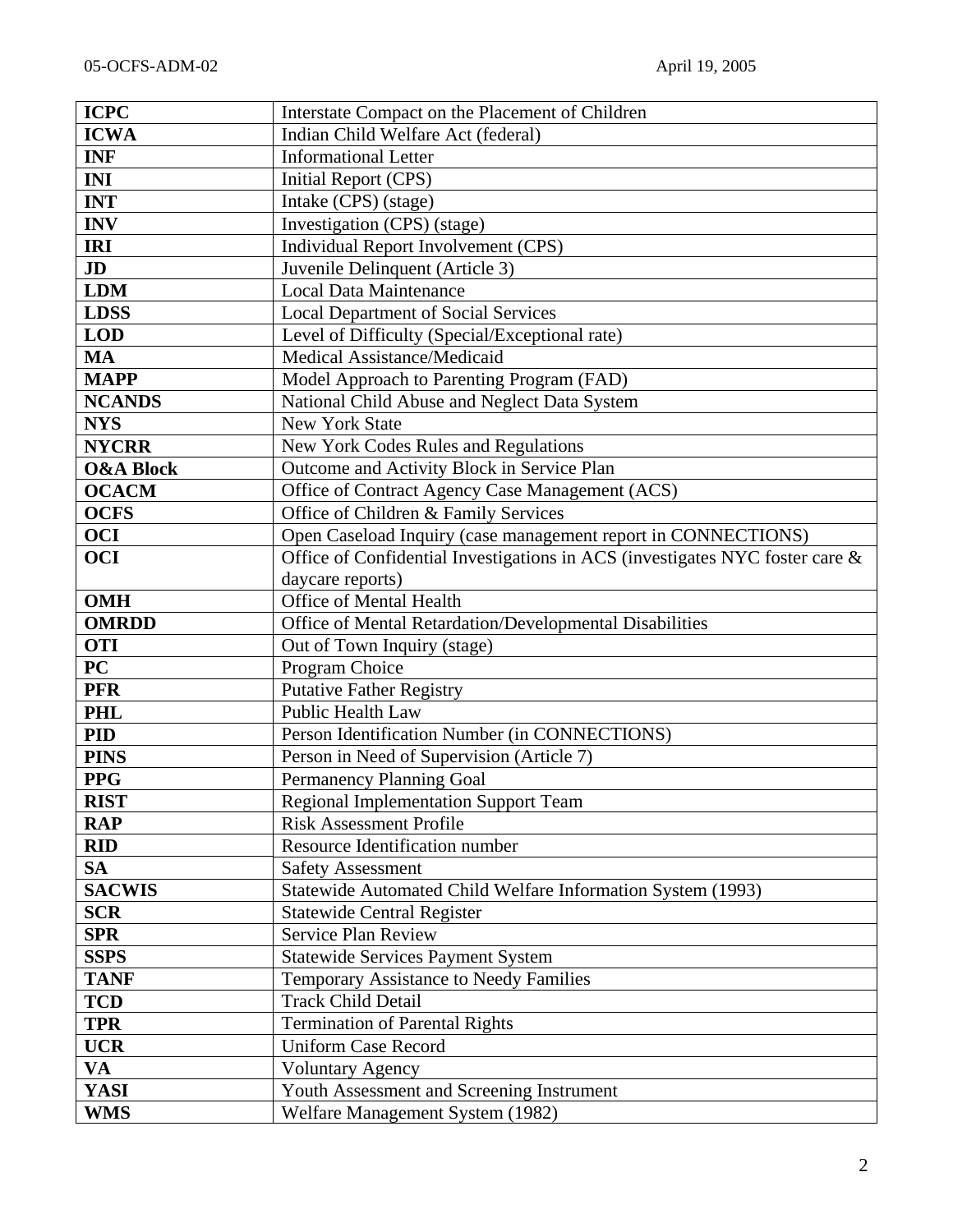## **I. Purpose**

The purpose of this release is to provide general information and guidance on specific New York State (NYS) Child Welfare practice changes, effective with the implementation of CONNECTIONS Build 18, which began in February 2005. The phased implementation of Build 18 will be accomplished in "waves" over the period of one year. Each wave is comprised of one or more social services districts and, generally, those voluntary agencies whose administrative offices are located in those respective districts. The Build 18 implementation schedule originally issued in the Informational Letter, 04 OCFS INF-10, Phased Implementation for the New Case Management System in CONNECTIONS Build 18, is undergoing change and will be issued separately from this Administrative Directive (ADM). The requirements set forth in this ADM apply to each social services district and voluntary authorized foster care agency and contract preventive agency statewide (voluntary authorized foster care agencies and contract preventive agencies, hereafter referred to as agencies), as they become fully implemented respective to the date of the wave implementation for each district or agency. An exception to that are changes to the CPS investigation conclusion closure reasons discussed in section III N of this release, which became effective statewide upon the implementation date of wave 1.

CONNECTIONS Build 18 provides for the creation of a single electronic case record and supports the collection and recording of child protective services, preventive services, foster care and adoption services information. The Case Management functionality in CONNECTIONS Build 18:

- defines security for the Case Management system;
- provides a statewide standardized Family Services Intake for families in need of services;
- provides for the creation of a Child Welfare Services case in CONNECTIONS, including all assessment and service planning activity now referred to as the Family Assessment and Service Plan (FASP);
- provides for the recording of contacts and case Progress Notes;
- provides for the capturing of Service Plan Review information for the entire period the Child Welfare case is open for services; and
- provides for the creation of a Child Case Record (CCR) for those children completely legally freed**.**

All of the above entail significant change to current case practice. This release addresses the practice implications of these changes and their effects on social services districts and agencies statewide. It clarifies policy requirements regarding the confidentiality and disclosure of case information while working within a shared case record.

This release also stipulates the necessity for dual entry of some data into CONNECTIONS and the Child Care Review Services (CCRS) during the interim period between CONNECTIONS Build 18 and Build 19. Finally, it introduces:

- a revised Model Contract for the purchase of foster care services by a social services district;
- a new set of templates for documenting preventive-only cases covered by the court settlement in the Advocates for Children lawsuit, hereafter referred to as ADVPO;
- recently promulgated OCFS regulations, effective January 26, 2005, primarily regarding the implementation and administration of the CONNECTIONS system; and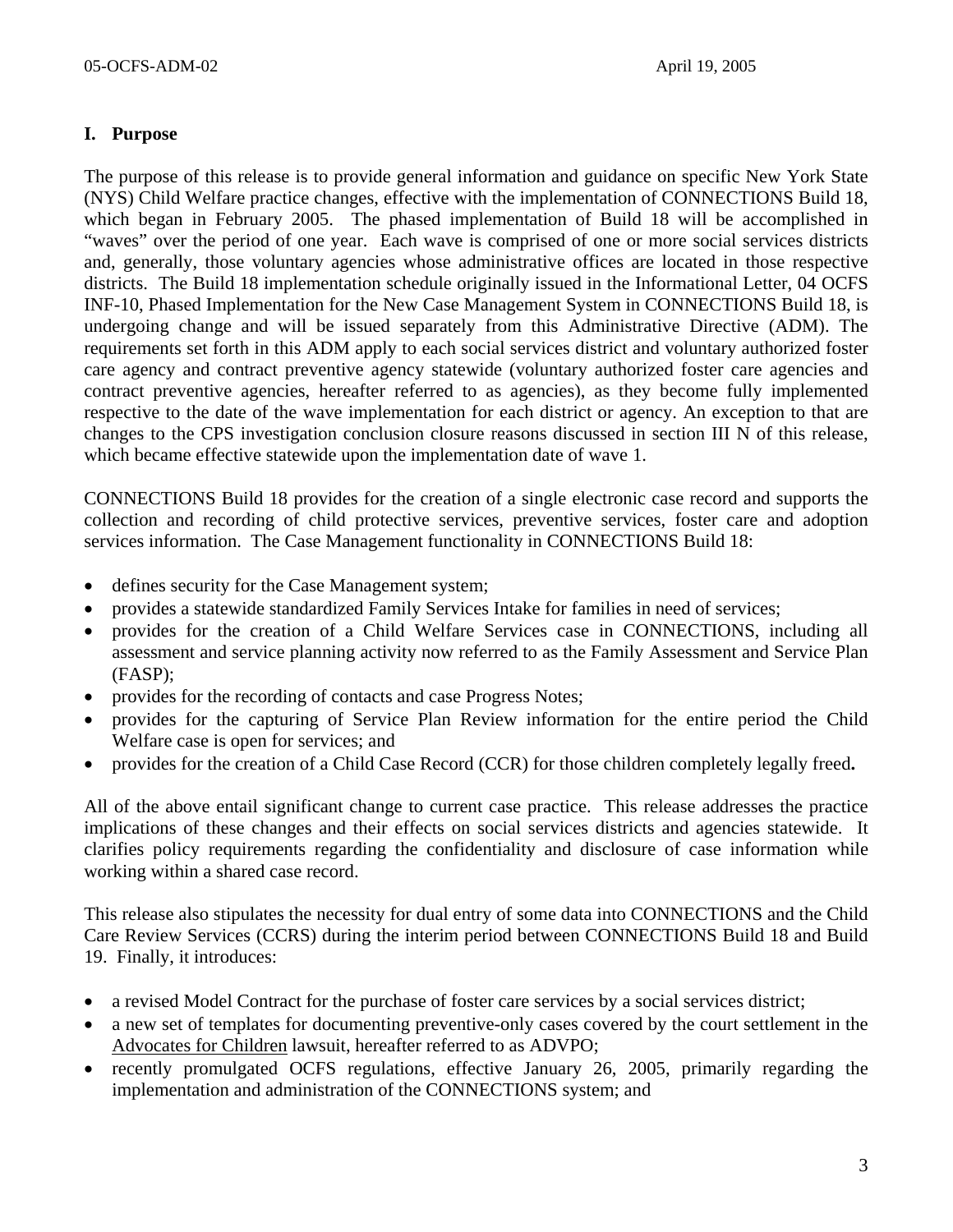• proposed OCFS regulatory amendments: Standards for Uniform Case Records and Family and Child Assessments and Service Plans (18 NYCRR Part 428, et.al.).

## **II. Background**

Child welfare practice in New York State performs a vital role in providing for the safety, permanency and well-being of New York's most vulnerable children and families. Child welfare caseworkers, supervisors, and managers work to achieve the following outcomes:

- children are safe;
- families are preserved;
- children are adopted when their birth family cannot be preserved;
- children leaving foster care at the age of majority can live independently;
- children and youth develop normally.

CONNECTIONS is designed to support child-centered and family-focused case practice and to guide and document worker efforts to achieve these outcomes for children and families.

CONNECTIONS was developed in response to the provision of federal financial incentives to develop a Statewide Automated Child Welfare Information System (SACWIS) to provide a more efficient and effective administration of child welfare programs and to meet the federal mandate for state collection of a set of foster care and adoption related data elements [the Adoption and Foster Care Analysis and Reporting System (AFCARS)]. CONNECTIONS, in accordance with these mandates, is designed to create a single, statewide, integrated system for the collection and recording of child protective services, preventive services, foster care and adoption services information. When CONNECTIONS is fully implemented with the release of Build 19, it will replace the existing "legacy" systems [the Welfare Management System (WMS) for child welfare cases, CCRS and the Adoption Album] and will interface with the Benefits Issuance Control System (BICS), Child Support Management System (CSMS), and WMS Non-Services, including Medical Assistance (MA or Medicaid).

The CONNECTIONS system currently includes the following components:

- Child Protective Services Intake
- Child Protective Services Investigation
- Administrative Review of Investigations
- Foster Adoptive Home Development
- Resource Directory
- Security Structure

The addition of the Family Services Stage (FSS) in Build 18 implements case management functionality in CONNECTIONS and adds appropriate social services district and agency Foster Care, Preventive and Adoption staff as workers in the system. The design of case management functionality affords the opportunity to provide system support for important OCFS policy, program and practice initiatives. Throughout the design process, the project relied heavily on stakeholder and user participation. The Case Management Workgroup, comprised of representatives from a number of social services districts and agencies, devoted many days to defining requirements and reviewing multiple iterations of Build 18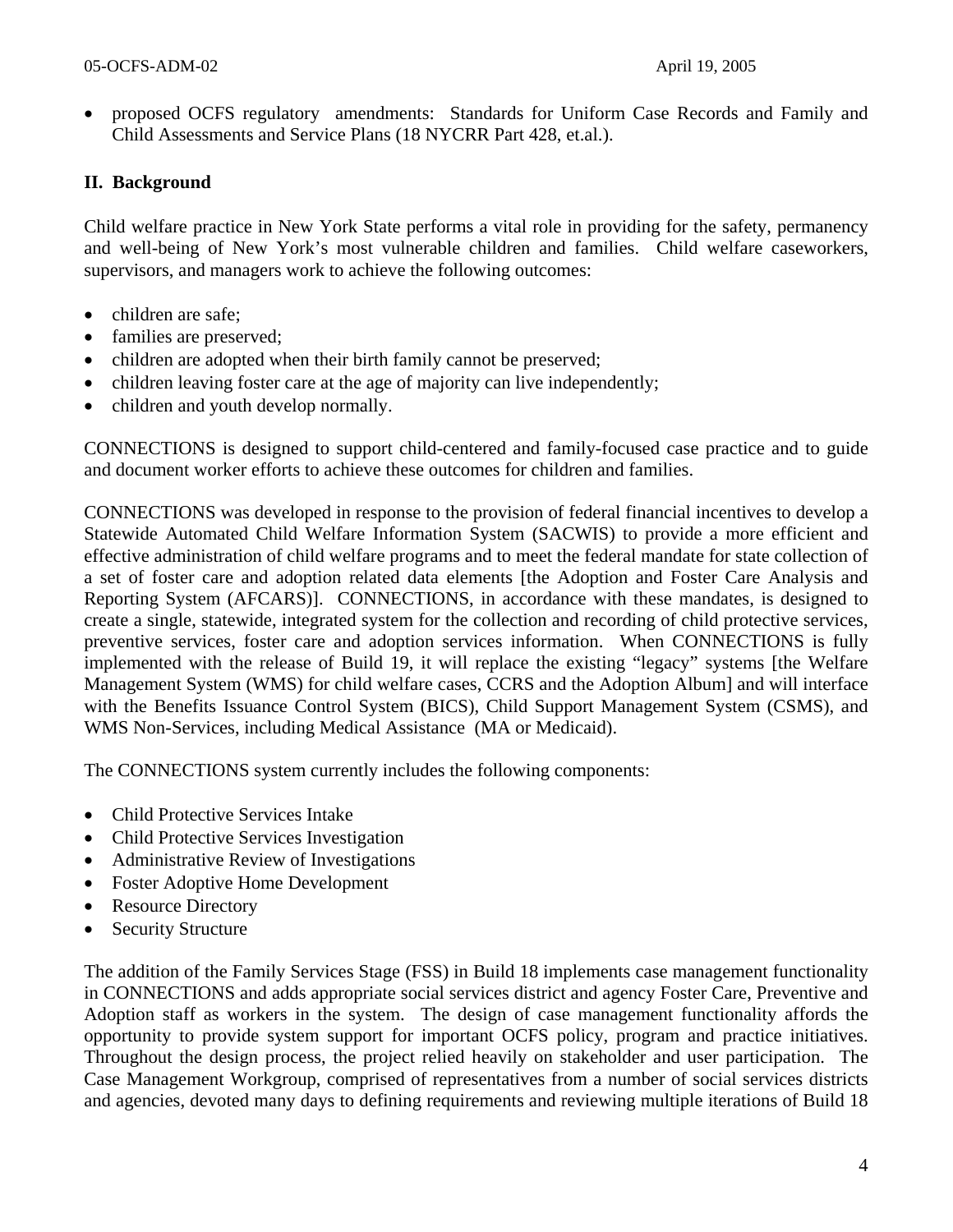design so that the system would address both local district and agency needs and SACWIS requirements. The CONNECTIONS Management/Steering Committee, comprised of local commissioners and agency directors, debated major issues and decided critical questions such as the imposition of a requirement for individual assessment of all tracked children and other case members in order to identify and address individual needs effectively.

Build 18 was developed in conjunction with current practice research and reflects the principles and practices that are the foundation of New York's outcome-based training system. It supports the use of evidence-based best practices and structured decision making assessment tools, including an emphasis on family involvement in planning, the utilization of family strengths, and concurrent planning for children in foster care.

Build 18 specifically supports OCFS' Child Welfare practice improvement agenda, including those areas targeted for improvement in the 2003 Program Improvement Plan developed in response to the 2001 "Federal Child and Family Services Review". Support for effective practice is reflected in the new standardized Family Services Intake and in the redesigned assessment and service plan. Build 18 also provides automated support to schedule and document Service Plan Reviews; provides for the development, review and monitoring of child visitation plans and results; and adds important components to the case record focusing on the permanency and well-being of adolescents in foster care.

Assessment and service plan revisions implement safety, permanency and well-being provisions of the federal Adoption and Safe Families Act (ASFA) and address Chafee Foster Care Independence Program requirements pertaining to adolescents in foster care. The Family Services Stage collects federally required AFCARS data. Build 18 collects and aggregates case information and provides reports to administrators and supervisors that will enhance their ability to make case practice, management and planning decisions based on real data.

The automation of case management concurrent with the above referenced changes calls for the reengineering of many social services district and agency work processes. Build 18 implementation will thus impact most social services district and agency child welfare staff.

## **III. Program Implications**

## **A. Single Electronic Family Case Record**

## *1) Policy and Practice Implications*

Currently, each social services district and agency maintains its own separate child welfare case record for each family served. This practice will be replaced in CONNECTIONS with documentation of all ongoing child welfare services within a single electronic case record. This record is not the social services district's Case Manager's record, or the agency's foster care worker's record, but the family's record, within existing confidentiality standards. Where multiple workers are assigned a role in the case, each will work within this single record. This is a major change to current practice and local policy. Workers will see the work, including Progress Notes, of all other assigned workers in the Family Services Stage. All stages (Intake, Investigation, Family Services, etc.) will be electronically linked to the Family Case, but on-line access to investigation stages will be limited to social services district workers. All workers with a role in the stage will be alerted whenever a new child protective services (CPS) report on the family comes into the Statewide Central Register (SCR), and again, within existing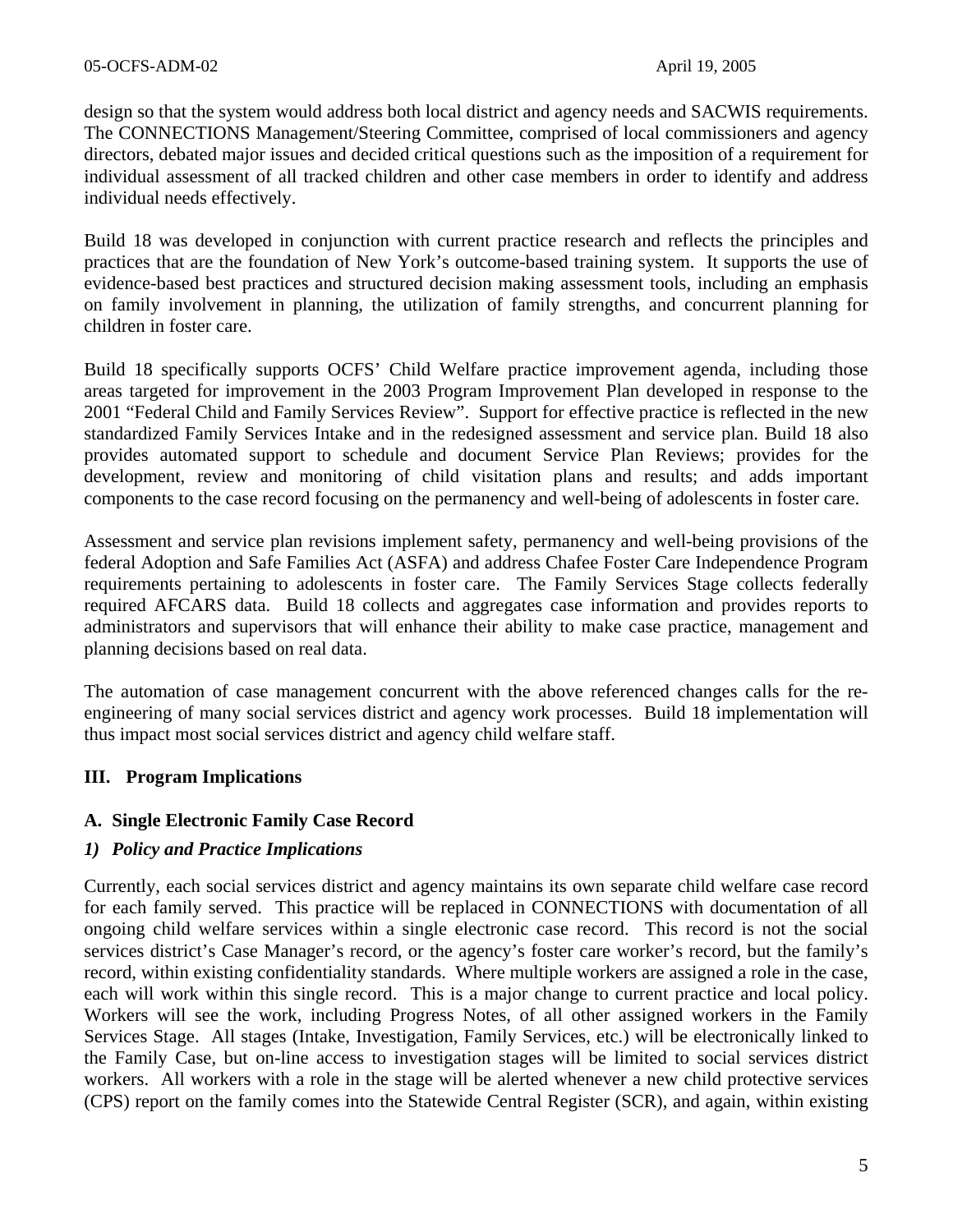confidentiality requirements, when an investigation is determined. This enables assigned social services district child welfare workers to view the Investigation Stage or assigned child welfare agency staff can contact the CPS Worker to discuss relevant safety issues and findings. This increased information sharing supports a family-centered practice with improved service coordination, timely informed decision-making, and coordinated services planning that address the family's most important needs and concerns. Each worker assigned to the Family Services Stage will contribute to the development of a single-family assessment and service plan that incorporates a more comprehensive and cohesive assessment and planning for individual family members.

Although the content of the Uniform Case Record (UCR) remains largely the same, the form and manner of maintaining certain components will change. Until the implementation of Build 19, at which time, CONNECTIONS becomes the system of record for all child welfare information, with the exception of external documentation, the UCR will consist of the combined case management information maintained in CONNECTIONS, the WMS and CCRS systems, and all relevant external paper records, (for example court orders, photographs, and correspondence). Requirements for the local maintenance of all external documentation such as court orders, petitions, birth certificates, photographs, psychiatric reports, etc., will continue with the implementation of Build 18 and Build 19.

With the implementation of Build 18, a large portion of the information in the case record will be stored in an electronic format. Intake information, family assessments and service plans, plan amendments, and Progress Notes will be recorded in CONNECTIONS. The ability to print case record components (for example, investigation summaries, individual FASPs, or FASP components) will be available. Printing should be employed judiciously for specific purposes, not as maintenance of a second 'back-up' paper record. For example, copies of the FASP may be printed to share with the family or the court. Agency clinical treatment notes, daily logs, and written material created by service providers who act in roles other than Case Worker, CPS Worker/Monitor, Case Planner and Case Manager will still be recorded outside of CONNECTIONS.

## *2) Access to the Case Record*

There are two basic types of access to the case record: 'Maintain' access, which allows a person to edit (i.e. add, modify, update, delete), and 'View' access, in which there is no ability to edit. Everyone who has a role in a stage will have 'Maintain' access to that stage as defined by his or her role in the stage. To create entries in a case, workers must access the stage through the *workload.* To simply 'View' information, the worker accesses the stage through *person or case search provided that the individual is given access via one of the methods discussed below.* 

Persons without a role in the stage can be granted access rights in several different ways. These include:

- Unit Hierarchy
- Organizational Hierarchy
- Assigned Business Function
- Assigned Job Type
- Assigned Unit Specialization
- Agency Access Options Matrix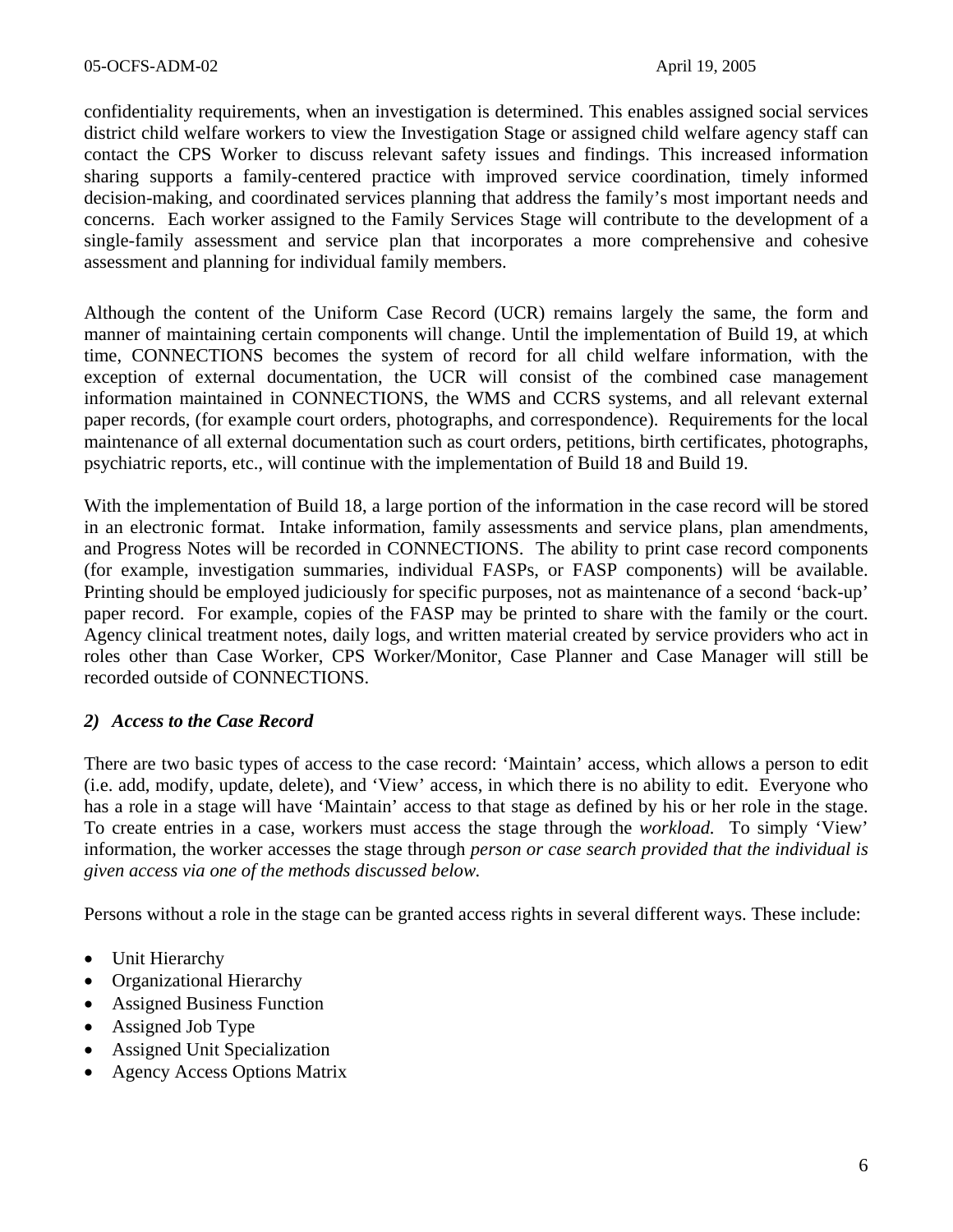The Build 17 Job Aid and Security Step-by-Step Guide provides detailed information regarding each of these options.

It is important to note that anyone who has access to a worker's workload, for example, a Unit Approver *or above in the same unit as the worker*, will have 'Maintain' access to the stages of the worker's workload. Thus, *supervisors have the same maintain rights as their workers, including 'Maintain' access to the FASP, providing they go through the worker's workload*. Social services districts and agencies may optionally choose to provide additional access through the Agency Access window. Throughout this ADM, wherever access is discussed in relation to worker role and organization, it is to be understood that the same access applies to all persons who have access to that worker's workload.

#### **Required Action: Single Electronic Family Case Record**

Once CONNECTIONS is implemented by OCFS, social services districts and agencies may not use their own internal system in lieu of CONNECTIONS Build 18.

All social services districts must establish and maintain a single uniform case record (UCR) for each family for whom a case record is required pursuant to 18 NYCRR 428.1. To be complete, a UCR must meet all requirements of 18 NYCRR 428.3.

The following must be documented and maintained in CONNECTIONS Build 18:

- Family Services Intake Report
- Family Services Intake Face Sheet
- All Family Assessment and Service Plans and Plan Amendments
- All Service Plan Review Reports
- All Progress Notes

The following must continue to be documented and maintained in WMS and CCRS systems until Build 19 is implemented:

- Recording of eligibility for any funding source and entry of the Eligibility category in WMS;
- Direct and Purchase of Services Authorizations in WMS;
- Registration, child tracking, CID date and demographic information in CCRS;
- FASP information (Plan Type, Service Needs and Status, Program Choice, PPG, Worker Function, Case Status) in CCRS; and
- Placement/Movement, Level of Difficulty (LOD), Legal and Adoption Activities in CCRS.

The following must be maintained outside of CONNECTIONS:

- Application for Services (LDSS 2921):
- Family Album entries for children freed for adoption: and
- External Documentation List / Actual Documents, including but not limited to
- Birth Certificates
- Medical Information and Consents
- Record of school placement, education reports and evaluations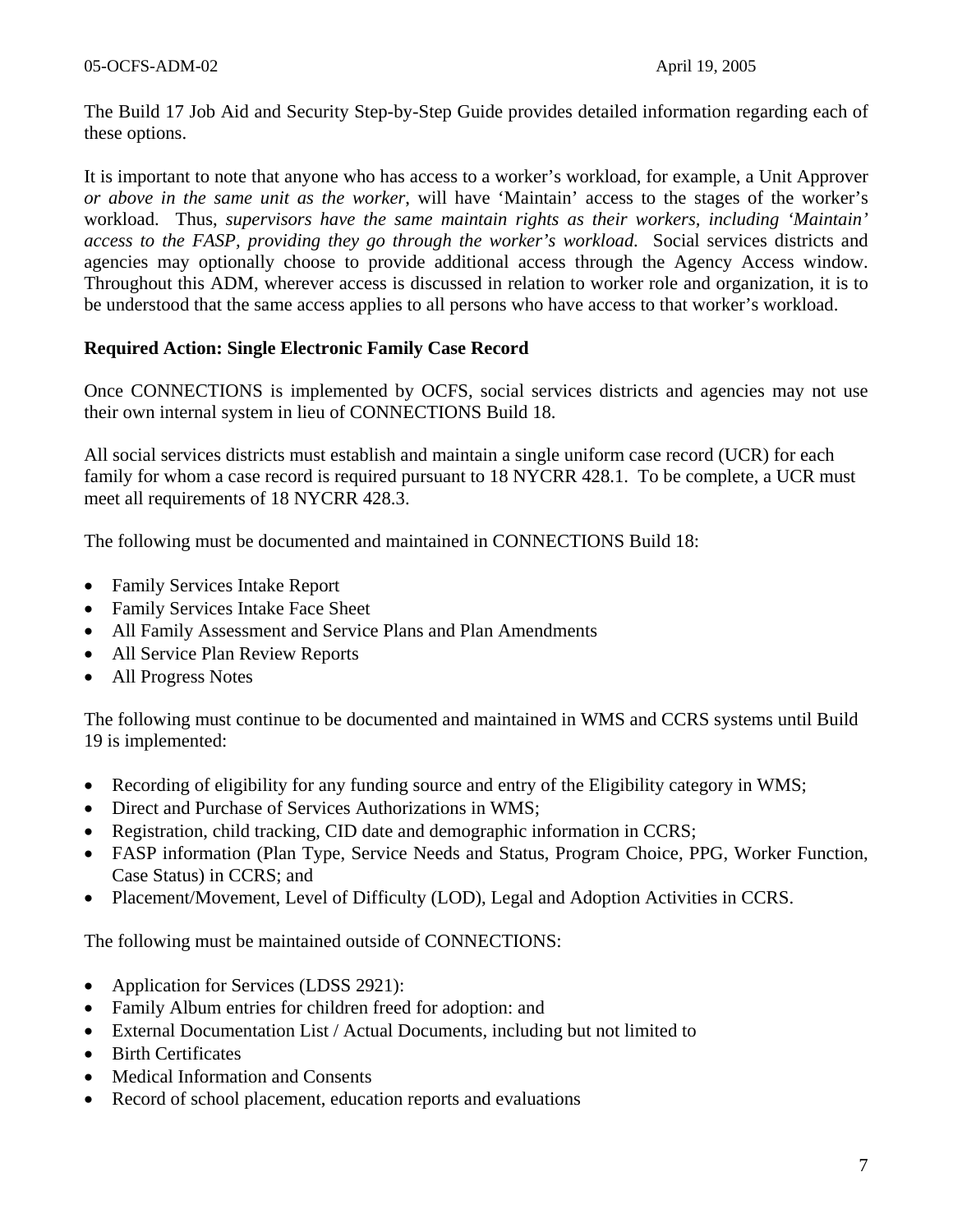- Psychiatric/psychological reports
- Reports from other agencies
- Court Orders
- **Correspondence**

## **B. Confidentiality and Security**

#### *1) Access to Information*

The legal standards relating to the collection, maintenance, and disclosure of client identifiable child protective services, preventive services, foster care and adoption records remain unchanged by the implementation of CONNECTIONS by a social services district or agency. Working within a single family case record raises questions regarding confidentiality, disclosure and privacy issues and requires heightened awareness and vigilance on the part of all staff that have access to case information. As noted above, specific access to information is prescribed by either the security access a person has, including all of the unique business functions (BFs) they may be assigned, and the role they, or someone under their supervision, have in a case. The assigned BFs together constitute a person's business function profile (BFP). Examples of special BFs supported in the case management system include "View Unfounded" and "View Sealed Adoption". Social services administrators, program directors and security administrators in social services districts and agencies must make specific decisions regarding who may have access to what records based upon their role in providing services to a child or family member and their unique need to know the information maintained in different parts of the case record. OCFS has disseminated specific guidelines for each BF to aid in this decision making process. The system further prescribes that certain BFs may only be assigned based on the type of organization to which the user belongs. For example, "View Unfounded" and "View Reporter/Source" are only assignable to someone in a social services district who has responsibility related to child protective services; it is not available for assignment to any agency staff.

Existing statutes and regulations related to confidentiality and disclosure of information support sharing of information and access to essential information by service providers, agencies responsible for a child placed in their care and for persons who are responsible for direct service provision, development, implementation or coordination of service plans, and monitoring services to a family. Such statutes and regulations also clearly delineate the circumstances under which information may be shared and the responsibilities of those persons who may disclose and/or receive the information. The CONNECTIONS regulations (see Attachment D) further define the confidentiality and security requirements for the CONNECTIONS system.

The new case management system in CONNECTIONS will facilitate appropriate access to the information that was previously maintained in distinct paper records by individual social services districts and agencies. Development of the new case management system and provision of access to information within a social services district or agency is based upon the principle of persons who have a "need to know" specific information so they may fulfill their responsibilities and adequately provide services and plan for the health, safety, permanency, and well-being of the child(ren) and their families. Information maintained in the case management system in CONNECTIONS is confidential and may be disclosed only in a manner consistent with the applicable statutory and regulatory standards.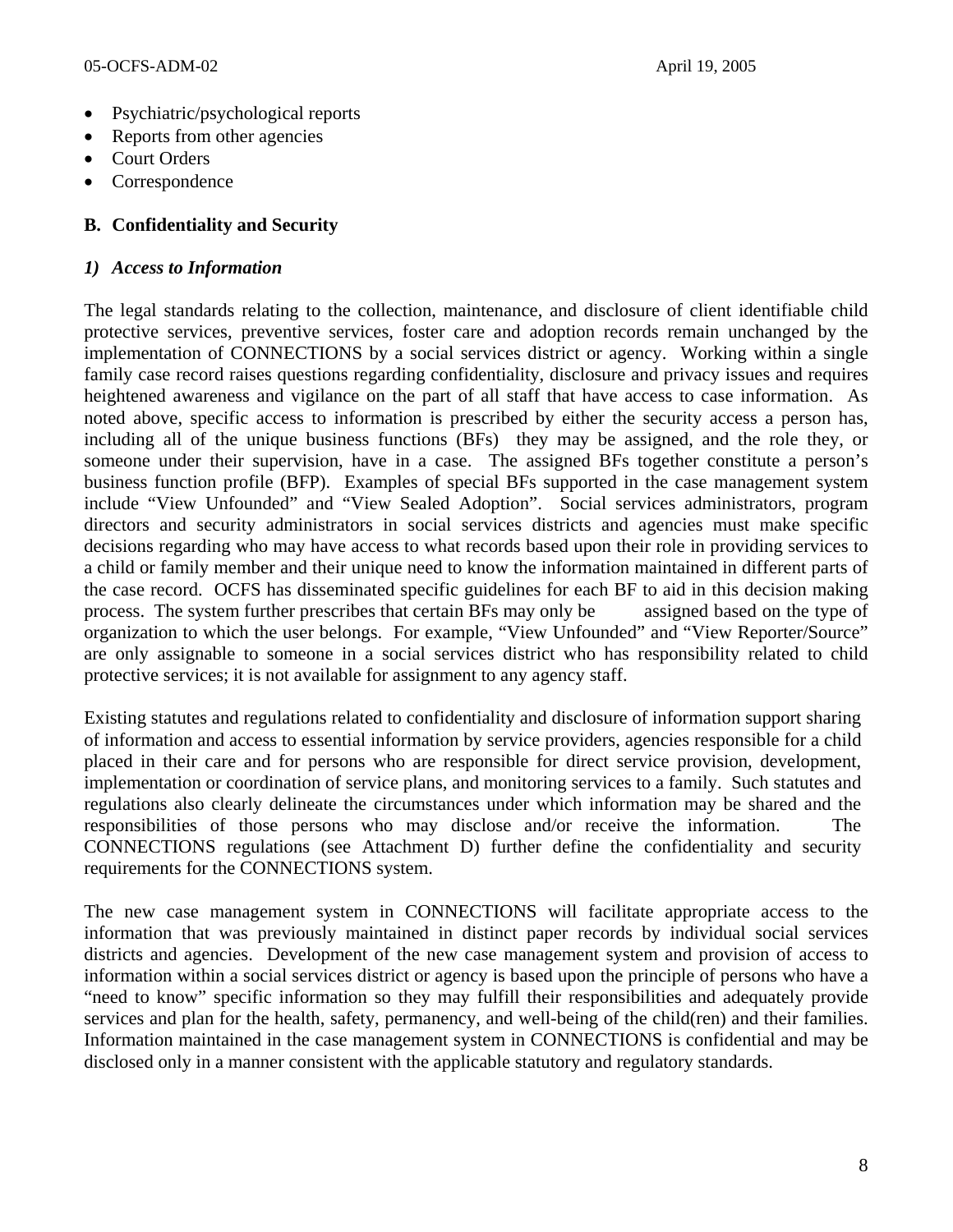There are numerous sections of the Social Services Law (SSL), the Public Health Law (PHL) and the New York Codes Rules and Regulations (NYCRR) in addition to federal statutes that address these issues. OCFS has carefully analyzed relevant requirements and incorporated safeguards into the development of the new case and financial management design in CONNECTIONS that will continue to support the confidentiality of the individual and family case record. It is still incumbent upon each staff person, as it is now, to comply with these requirements to protect and maintain the confidentiality of the families he or she serves. Each social services district and agency continues to be responsible for informing all staff, both employees and volunteers, of their legal responsibilities regarding confidentiality, disclosure of information and privacy for the children and families they serve.

## *2) Reference Guide*

A quick reference guide to relevant confidentiality statutes and regulations by program areas is as follows:

- Foster Care SSL 372, 373-a, 409-e, 409-f; 18 NYCRR 357.3, 430.12,
- Preventive Services SSL 409-a, 409-e, 409-f, 18 NYCRR 423.7
- CPS SSL 422(4), (5), (6), (7); 422-a, and 424(4), (5); 18 NYCRR 432.7
- Adoption DRL 114; SSL 373-a; 18 NYCRR 357.3, 421.2 (d), 421.18 (m)
- HIV- Public Health Law Article 27-F; 18 NYCRR 421.2 (d), 431.7
- Domestic Violence SSL 459-g; 18 NYCRR 452.10

### *3) Retention, Sealing and Expungement of Information*

There is no change to the requirements with regard to child protective services records; the other program areas have changed, and in the case of adoption records, modified to reflect current practice.

The legal references for retention, sealing, and expungement of child welfare records are SSL 422(5), 422(6), and 422(8); 18 NYCRR 428.15(a)(4), 432.9, 441.7, and 466.5. The legal requirements for retention, sealing, and expungement effective January 26, 2005 are reflected in the following chart: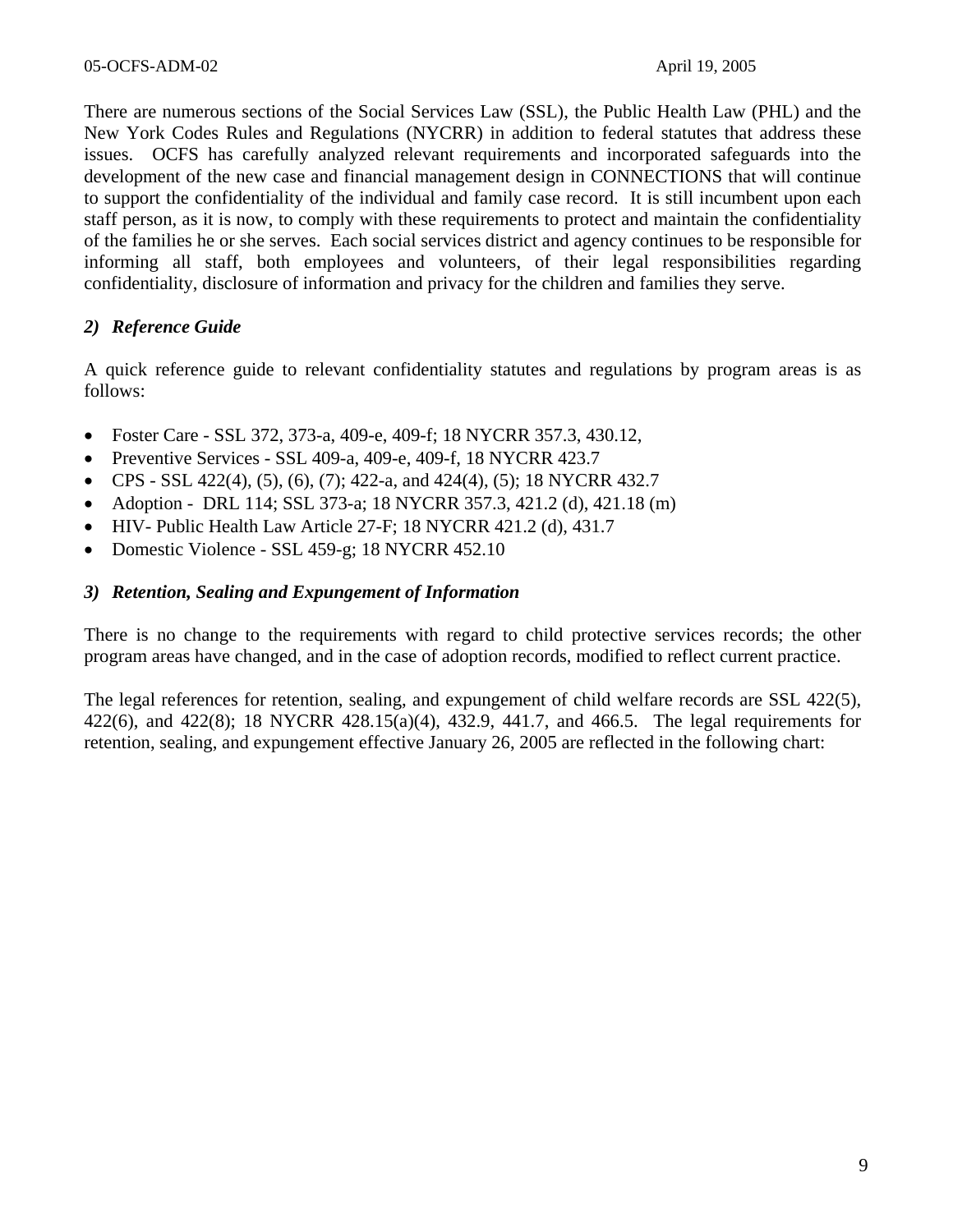| Program                         | <u>Retention, semento mto em croement of cheo weel me Records</u><br><b>Application</b>                                                                                                                                                                 | <b>Retention</b>                                                                                                                                                                                                                  | <b>Sealing</b>                                                                                            | <b>Expungement</b>                                                                                                                                                                                                                                                                                                |
|---------------------------------|---------------------------------------------------------------------------------------------------------------------------------------------------------------------------------------------------------------------------------------------------------|-----------------------------------------------------------------------------------------------------------------------------------------------------------------------------------------------------------------------------------|-----------------------------------------------------------------------------------------------------------|-------------------------------------------------------------------------------------------------------------------------------------------------------------------------------------------------------------------------------------------------------------------------------------------------------------------|
| Area                            |                                                                                                                                                                                                                                                         |                                                                                                                                                                                                                                   |                                                                                                           |                                                                                                                                                                                                                                                                                                                   |
| Preventive<br>Services          | Applies solely to preventive<br>cases where there has been no<br>child protective services or<br>foster care services provided<br>between the case opening and<br>case closing                                                                          | For six years after the<br>18 <sup>th</sup> birthday of the<br>youngest child in the<br>family                                                                                                                                    | None                                                                                                      | All records of a<br>child and family<br>receiving preventive<br>services must be<br>expunged six years<br>after the 18 <sup>th</sup><br>birthday of the<br>youngest child in<br>the family                                                                                                                        |
| Child<br>Protective<br>Services | Applies to the child protective<br>services intake and<br>investigation and also applies<br>to the child protective services<br>case where there has been no<br>foster care or preventive<br>services provided between<br>case opening and case closing | Unfounded / sealed<br>CPS reports for ten<br>years after the date of<br>the intake report<br><b>Indicated CPS reports</b><br>for ten years after the<br>18 <sup>th</sup> birthday of the<br>youngest child named<br>in the report | All<br>Unfounded<br>reports                                                                               | All information in<br><b>Unfounded CPS</b><br>reports must be<br>expunged ten years<br>from the date of the<br>report to the SCR<br>All information in<br><b>Indicated CPS</b><br>reports must be<br>expunged ten years<br>after the 18 <sup>th</sup><br>birthday of the<br>youngest child<br>named in the report |
| <b>Foster Care</b>              | Applies to foster care cases<br>and all other services provided<br>in these cases between the<br>case opening and case closing<br>when the child has not been<br>adopted                                                                                | <b>Retention Minimum-</b><br>Records of a child in<br>foster care must be<br>retained for a<br>minimum of 30 years<br>following the<br>discharge of the child<br>from foster care                                                 | None                                                                                                      | None                                                                                                                                                                                                                                                                                                              |
| Adoption                        | Applies to the foster care and<br>adoption records of children<br>who have been adopted                                                                                                                                                                 | Retain records<br>permanently                                                                                                                                                                                                     | All<br>information<br>in the record<br>must be<br>sealed<br>permanently<br>at the time of<br>finalization | None                                                                                                                                                                                                                                                                                                              |

#### **RETENTION, SEALING AND EXPUNGEMENT OF CHILD WELFARE RECORDS**

The expungement of individual identifiable information from the CONNECTIONS system includes the elimination of electronic data and any information from the electronic system or the elimination of the electronic data required to access such information. Implementation of the retention, sealing and expungement standards for paper documents and all other external documentation maintained by a social services district or agency is its responsibility.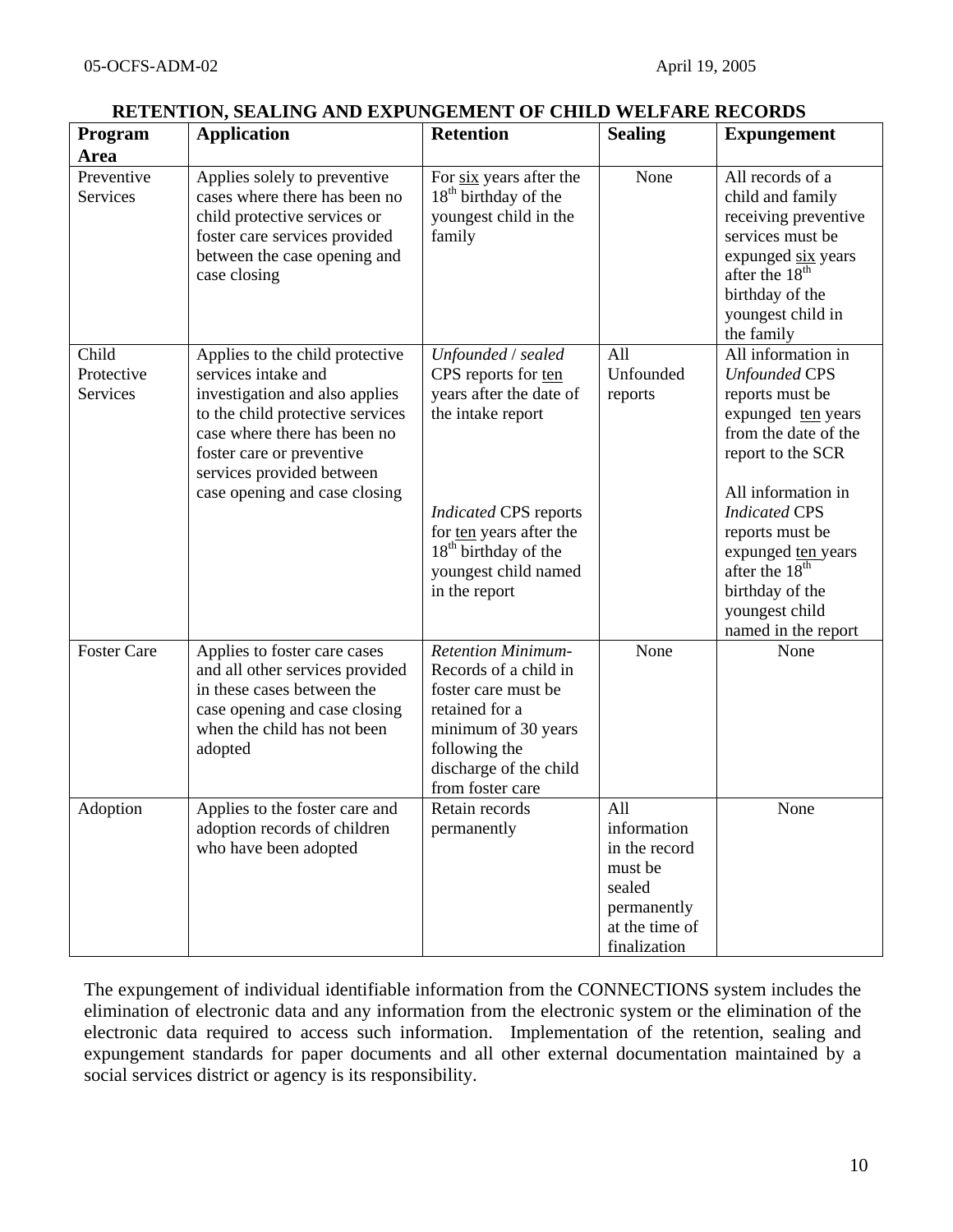### *4) HIPAA Requirements and Health Information*

It is essential to understand that the Health Insurance Portability and Accountability Act (HIPAA) does not apply to everyone who receives or maintains protected health information (PHI). In fact, Congress only authorized the U.S. Department of Health and Human Services (DHHS) to promulgate regulations for three specific types of entities that transmit or maintain PHI, namely those health care providers who conduct certain financial and administrative transactions electronically (such as claims for payment), health plans, and health care clearinghouses. These entities, which are governed by the HIPAA regulations, are collectively referred to as "covered entities."

Under HIPAA, DHHS explicitly permits covered entities to disclose protected health information as may be required by law [see 45 CFR 164.512(a)]. As New York State is required by applicable State (See SSL 373-a) and federal statutes and regulations (45 CFR 1355, Appendix D (AFCARS)) to collect and report certain information regarding foster care and adopted children, including Title XIX (Medicaid) assistance information, covered entities are permitted under HIPAA to make such disclosures to the State. Disclosure to the State as required by law does not jeopardize a covered entity's ability to comply with HIPAA. Information that is required and which may be disclosed includes, but is not limited to, those conditions that require special medical care, such as chronic illnesses. Included are children diagnosed as HIV positive or with AIDS. Additional conditions that must be reported are mental retardation, visually or hearing impaired, physically disabled, and emotionally disturbed.

Once this information is disclosed to the State, it is not subject to HIPAA. However, such information is confidential and protected by various federal and State laws, and as such, will be restricted in CONNECTIONS (in Build 19 Health Services component, security access is provided to only those with a legitimate need to know / role in the case).

In Build 18, the design of the Progress Notes assists staff to document and to locate medical information in the case record. There is a specific data field in the section on "purpose" that has a value of "medical". Workers should use the "medical" Progress Note to reference where existing medical records and information are located, identify appointments that are essential for the child, and summarize relevant information that affects the child or family's health, safety or well-being. *Workers must not disclose specific health information related to HIV, reproductive rights, or other confidential health information within the body of the Progress Note.* 

#### *5) Electronic Transfer of Case Specific Information*

Information recorded in the CONNECTIONS system is very sensitive. It is crucial that workers maintain the confidentiality of that information within the standards set forth in statute and regulation. All staff persons need to be aware of their responsibilities when using any electronic system to communicate critical case information that includes any individual client identification data.

The CONNECTIONS training materials (specifically, the Step-by-Step Guides) include an appendix containing Security Awareness Materials. These materials should be reviewed by all staff. OCFS continues to take particular care in developing the CONNECTIONS system security structure to support the preservation of confidential data (including the control of access through assigned roles, implied role, Business Functions, etc.). This structure also includes the use of Reminder To-Do's, which enable one CONNECTIONS user to transmit information to another CONNECTIONS user in a manner that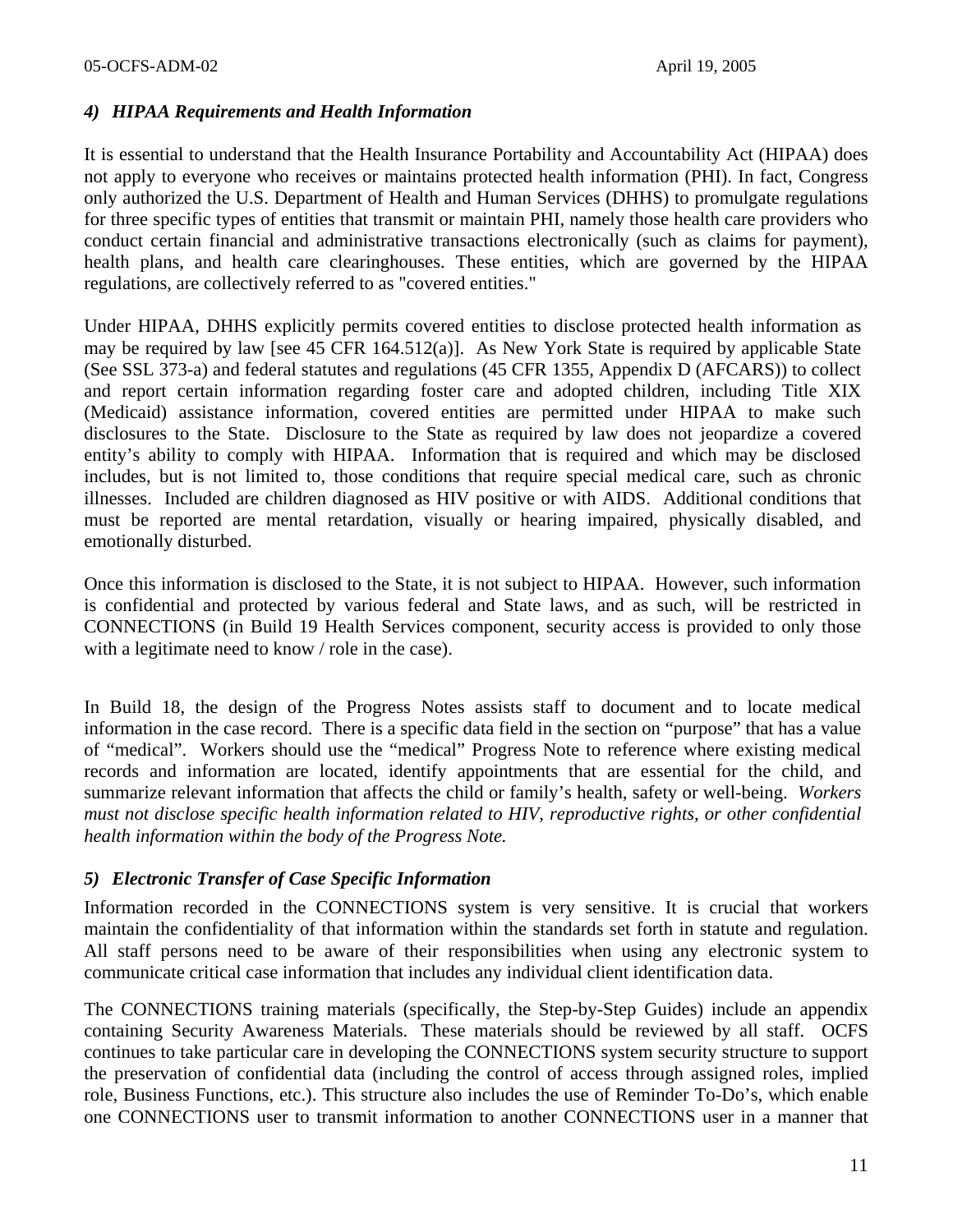retains better control over confidential case information than is possible with e-mail. For this reason, OCFS has emphasized the preference for using Reminder To-Do's, rather than e-mail, when confidential information needs to be sent from one worker to another. See Required Action section of Confidentiality (page 18) for specific guidelines related to the use of electronic communication mediums when sharing case specific information.

## *6) Progress Notes*

Information maintained in Progress Notes will be viewable by all persons with a role in the stage and case, persons within the unit or organizational hierarchy, persons with unique Business Functions that support cross-case viewing, and persons with an implied role in the case. Workers should use clear, descriptive information when completing a Progress Note. Impressions and opinions of the worker or statements made to the worker by others may be included, but should be clearly labeled as such. Relevant facts and information that support the worker's statements should be included, wherever possible. Workers should reference the CONNECTIONS Job Aid and Online Help for Progress Notes or 18 NYCRR 428.5 to review the types of information that should be included in Progress Notes.

Progress Notes recorded by clinicians who are assigned a role of case planner/caseworker in CONNECTIONS, but who are also responsible for direct clinical treatment for the child or other family members in the case must include the types of information in the family's child welfare record identified in NYCRR 428.5. This includes specific information related to the health, safety, risk, or well-being of the child(ren), community safety issues, progress made or barriers to achieving permanency outcomes and other information relevant to the reasons, issues or causes related to the request for services or basis for ongoing services, reason for placement of the child, and diligence of efforts towards permanency. Documentation should include references to other clinical treatment providers and a summary of the information provided to the case planner or caseworker that supports achievement of the goals, outcomes, tasks and activities that are identified in the service plan. Information that indicates immediate safety concerns for the child or family member, or the community, should be clearly documented in the Progress Notes with notation that reflects the actions taken by the worker to address these issues. There is no expectation, however, that a Progress Note will reflect the verbatim discussion between the therapist/clinician and the child or family member involved in the therapeutic relationship. Specific comments or statements made by a child or family member recorded in the Progress Notes should be noted as such, and, as with all information in the case record, regarded as confidential.

See Section D for further information regarding Progress Notes.

#### *7) Child Protective Services Reporter/Source Information*

Identifying information related to the reporter/source of a report of alleged child abuse or maltreatment to the SCR, absent the written consent of the reporter/source, may not be shared with contract preventive services or foster care voluntary agency staff. To safeguard this information, the following directives must be followed**:** 

- All CPS staff are required to *enter any identifying information related to contacts with the reporter/source in Investigation Stage Progress Notes only, using the "Other Participant" data field with the value of "reporter/source."*
- Social services district staff must not include any identifying information regarding the reporter/source, including the institution, organization, etc. with which the person is affiliated, in any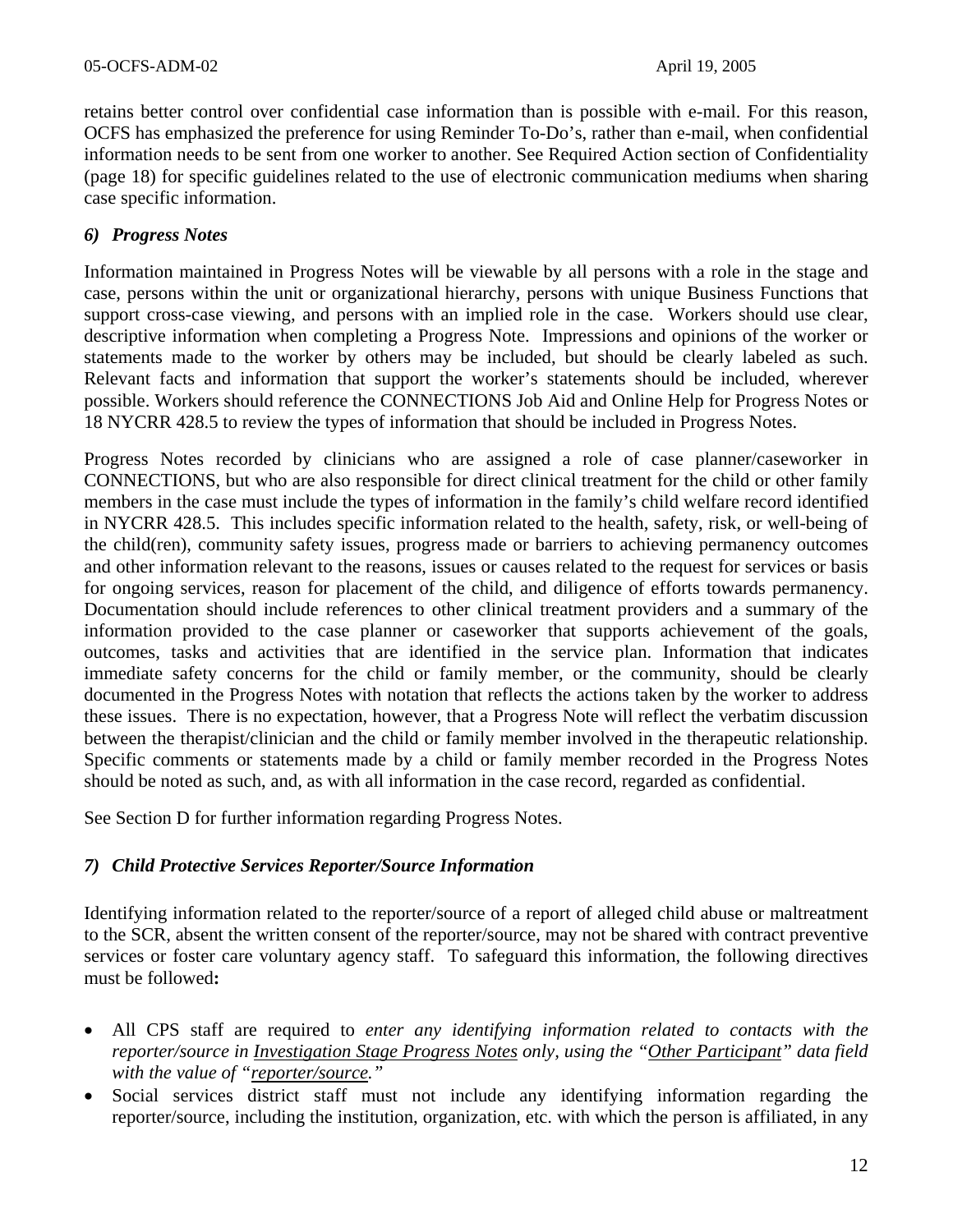narrative field in Safety Assessments, the Risk Assessment Profile, Investigative Findings or Investigative Actions.

• No identifying information related to the reporter/source of a child protective services report may be included in any Progress Note in the Family Services Stage, or any other narrative portion of the Family Services Intake or Family Services Stage.

This policy reinforces statutory limitations on the disclosure of the identity of the source of a report of suspected child abuse or maltreatment and the person who made the report, as set forth in section 422(4)(A) of the Social Services Law.

### **Required Action Confidentiality and Security**

### *1) Confidentiality*

Social services districts and agencies must create, review and revise as necessary, all current internal policies and procedures regarding maintaining case confidentiality, disclosure of information, security, and retention, sealing and expungement of information as required by statute and regulation. The policies should specifically address standards for the re-disclosure and printing of case and individual identifiable information and the standards for the retention, sealing and expungement of any paper documents that are the responsibilities of the social services district/agency.

Workers should use the "medical" Progress Note to record medical/ health-related information, but they must not document or record specific health information related to HIV, reproductive rights, or other confidential health information within the body of the Progress Note. References should be made to the location of essential health information maintained in the external case record.

#### **Guidelines for Using Electronic Communication for Sharing Case Specific Information:**

To maintain the confidentiality of case and individual client information that is being shared between and among social services districts and agencies, a staff person should use the following order of preference when sharing case specific data:

- CONNECTIONS: Use the CONNECTIONS electronic case record to allow access to the information through a "To-DO" or the assignment of a role; the CONNECTIONS system is the most secure method of sharing data and should be used whenever possible.
- Office Telephone/ Surface Mail: If CONNECTIONS cannot be utilized, the user must then consider if there is another secure method that can be used to share the information. Can it be mailed via a surface carrier, is it necessary to use certified mail, can the staff person be called on his or her office phone, or can the material be hand delivered?

If none of the above alternatives can be used to share the information due to system or time constraints, the following may be considered:

• Faxing: When faxing confidential or case specific information, always notify the person to whom the data is being sent before it is faxed, verify the fax number, and confirm that the information was received by that individual.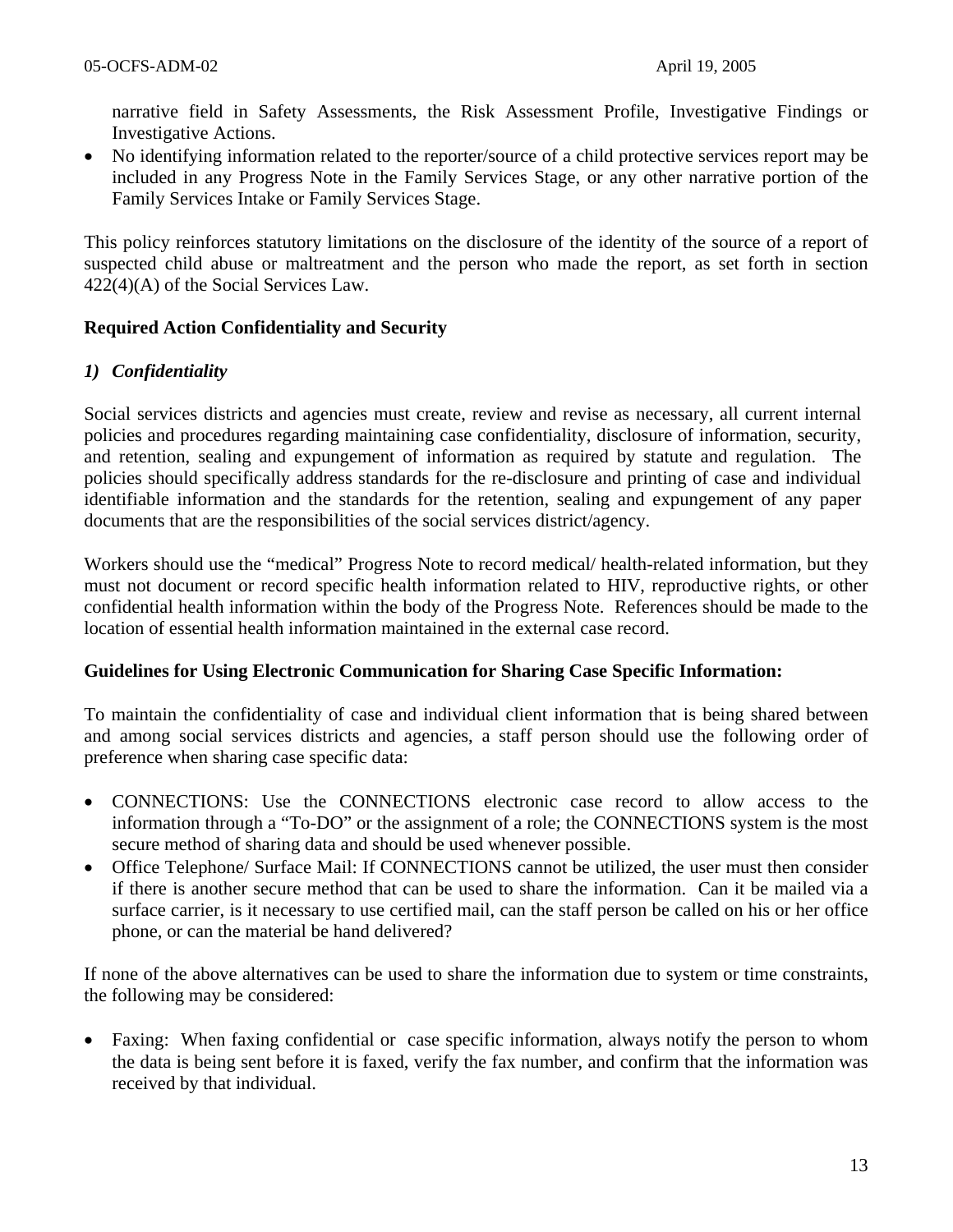- E-mail within the intranet: If it is determined that there is no other alternative method of communicating the information, please note that the e-mail system within the intranet is secure, but there is still risk inherent in the use of e-mail and users must exercise caution. The biggest risk in using e-mail is user error, (for example, clicking on the wrong person in the address book and inadvertently sending the information to the wrong person.)
	- o Limit the information in the e-mail to non-confidential information. For example, "Please be sure to read case notes on Case #123456 before the service plan review on 4/4/05.
	- o Do not reference the case or individual's name in the subject line of the e-mail message.
	- o Only use intranet e-mail: do not send case specific data over the internet.
	- o Before hitting the "Send" button, be certain that the name of the person you have chosen from the directory is correct. There are many staff in the Global Address Book with the same or similar names. This heightens the risk of sending information to the wrong person. If you are not sure of the identity of the person in the Global Address Book, right click on the name and then on Properties for more identifying information. If you are still unsure, call the person first to verify their e-mail address.
	- o Caution the person(s) to whom the data is being sent that the data is not to be forwarded without consideration of all of the issues contained in these guidelines.

If case specific information must be sent, enter it into a WORD document or EXCEL spreadsheet and password protect it. To password protect a document:

- 1. Open the document
- 2. On the **File** menu, click **Save As**. It is good practice to always save it as a copy, so that if you forget the password, you still have access to the original
	- Please note that if you forget the password, you cannot open or gain access to the passwordprotected document
- 3. On the **Tools** menu in the **Save As** dialog box, click **General Options**
- 4. In the **Password to open** box, type a password, and then click **OK**
- 5. In the **Reenter password to open** box, type the password again, and then click **OK**
- 6. Click **Save**
- 7. Call the person to whom you are sending the document to notify them of the password.

In addition:

- Printing: When printing confidential information, for example FASPs or Progress Notes, be certain to send to the correct printer and retrieve the printed copy immediately.
- Cell Phones: Staff should remain vigilant about the use of cell phones in public places. Sensitive case specific information should not be discussed in public places that do not provide the ability for the worker to protect the individual identity of children and family members. Staff should also be sensitive to other electronic devices that may interfere with or intercept conversations of persons using cell phones.

The procedures for safeguarding information maintained by districts and agencies as set forth in 18 NYCRR 357.5 apply as well.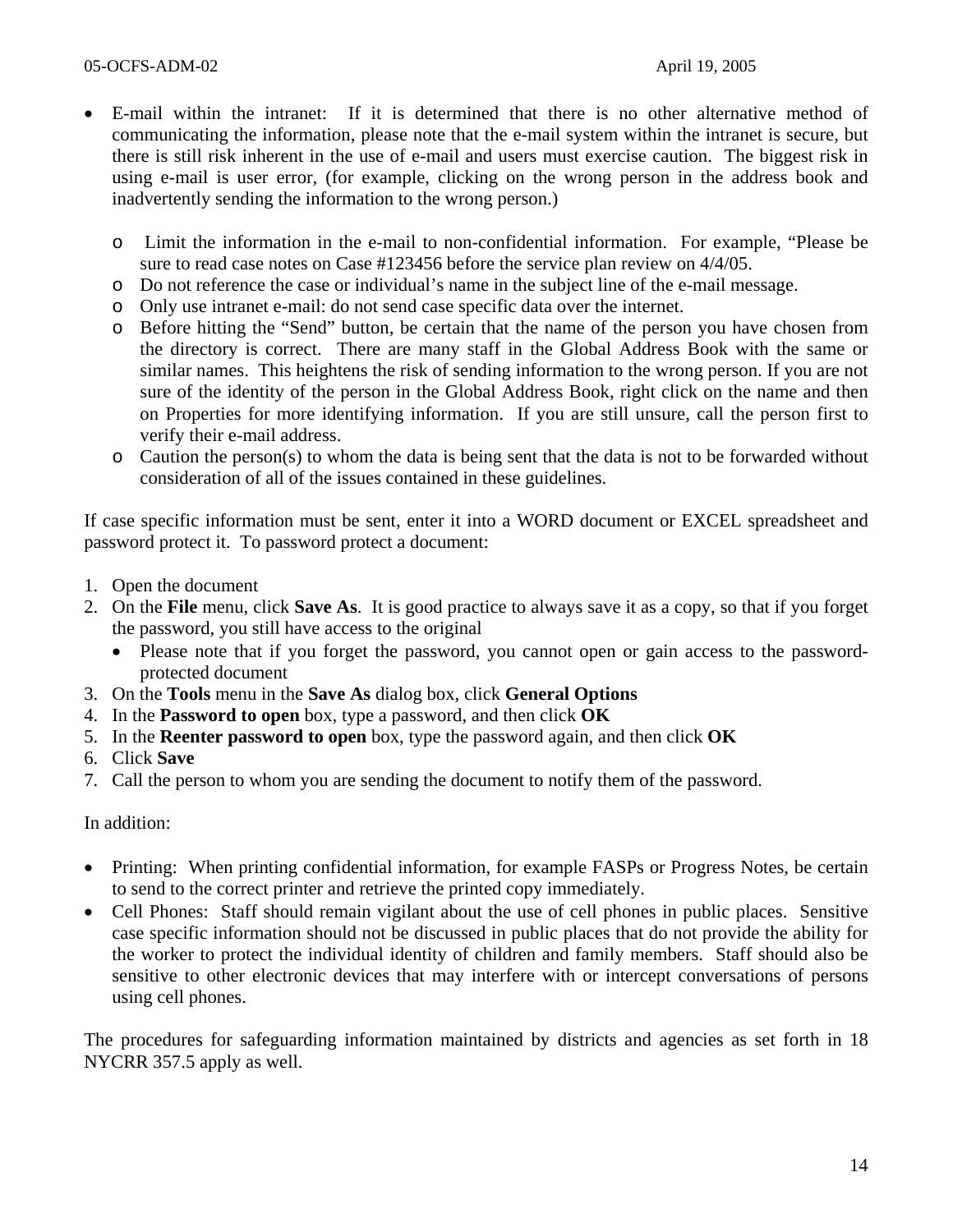## *2) Security*

OCFS, social services districts, and public or private agencies providing child welfare services that have access to the CONNECTIONS system must establish and maintain a CONNECTIONS security plan addressing the following areas:

- Physical security of CONNECTIONS resources;
- Equipment security to protect equipment from theft and unauthorized use;
- Software and data security;
- Telecommunications security;
- Personnel access control;
- Contingency plans for meeting critical processing needs in the event of short or long-term interruption of service;
- Emergency aid and/or disaster preparedness;
- Designation of a security manager for OCFS and a security coordinator for the local district or public or private agency; and
- A program for conducting periodic security reviews at least once every two years to evaluate physical and data security operating procedures and personnel practices and to determine whether appropriate, cost effective safeguards exist to comply with the above stated requirements.

Each social service district and agency must immediately report in writing to the State Information Technology staff person designated by OCFS of the loss or theft of any CONNECTIONS equipment or any event that may jeopardize the security of the CONNECTIONS system. For further information, please reference the Build 17 Security CONNECTIONS Step-by-Step Guidebook.

## **C. Standardized Family Services Intake**

## *1) Policy and Practice Implications*

Currently, the Family Services Intake (FSI) process occurs entirely outside of CONNECTIONS. There is no standardized format for documenting an Intake; each social services district and agency follows its own procedures. Although the *criteria for opening* a case are unchanged and intakes can still be *initiated* by either a social services district or agency, the process is changed by Build 18. Build 18 introduces a standardized format for recording Intakes for services cases. Every request or intake for services will need to be first opened as a Family Services Intake Stage in CONNECTIONS, *including cases that were initiated from an SCR intake and investigation.* The FSI is the *single route to an ongoing services* stage.

While the FSI is the only pathway to open a case for services, there is no intent to prohibit foster care or preventive services agencies from documenting services provided to a child and family prior to the acceptance of the application for services and the opening of a services case. Any outreach activities provided prior to opening a case for services should be documented in the FSI. Agencies must temporarily document activities that occur outside of CONNECTIONS in the interim period after an FSI is submitted to the social services district for acceptance, but before the Family Services Stage (FSS) is opened. *These interim activities must be subsequently documented in CONNECTIONS Progress Notes after opening of the FSS.* Social services districts must expeditiously review, accept and reassign (or reject) the FSI to keep the interim period as brief as possible.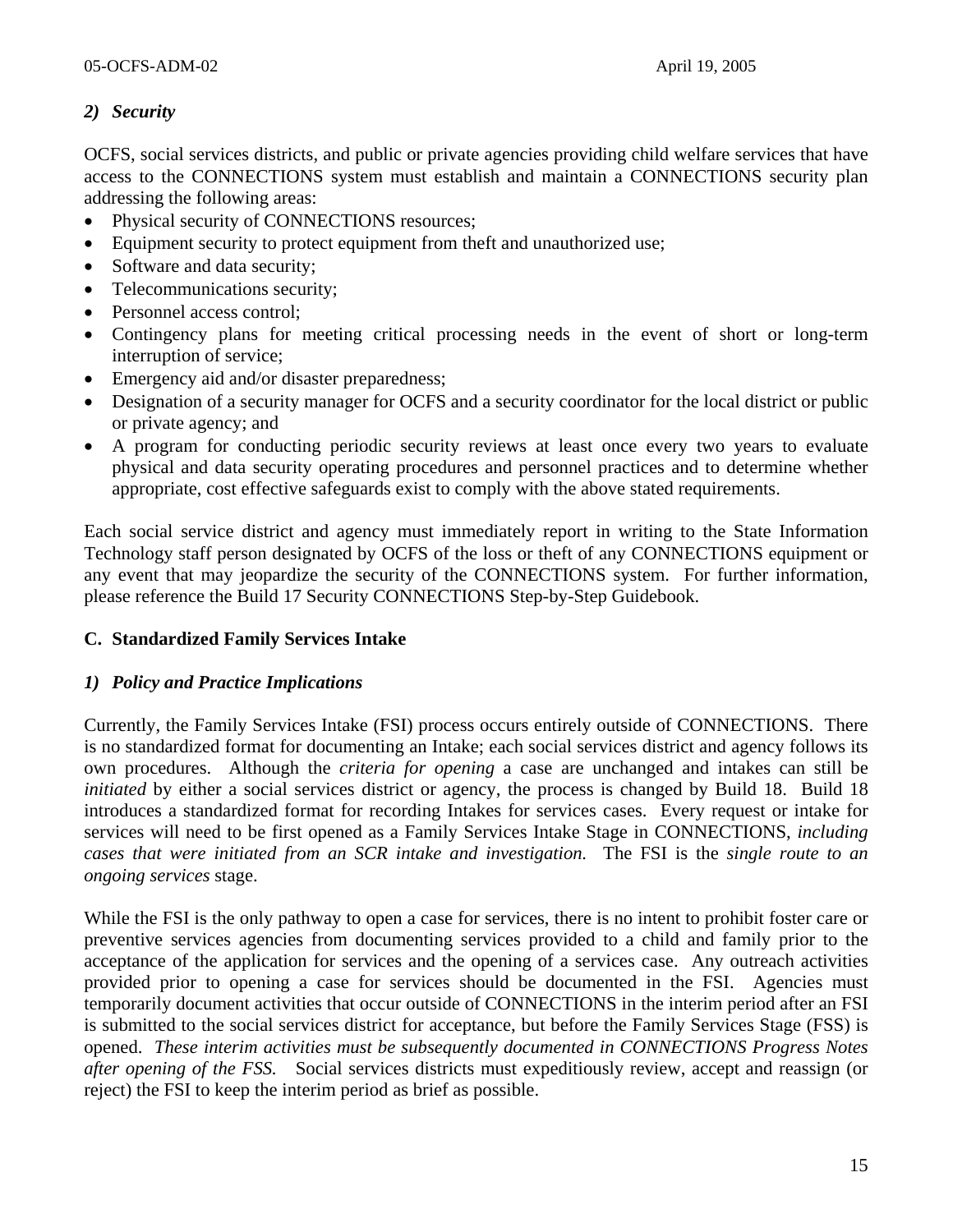Workers will need the new security BF, "Create FSI," to record a non-CPS Intake. Only one individual will be able to work on an individual FSI at a time; however, workers have the ability to reassign the FSI to another worker as often as necessary.

## *2) Stage Types*

There is a new concept of "Stage Type" within the FSS that drives the requirements for documentation within CONNECTIONS. All cases must be opened and maintained within CONNECTIONS but the extent of required documentation varies by stage type. There are five major stage types:

- CWS: Child Welfare Services [foster care, child protective services, preventive services, and adoption services. CWS includes a sub-type, the Child Case Record (see also section I )]
- OTI: Out of Town Inquiry (see also section K)
- COI: Court Ordered Investigation (for non-CPS cases) (see also section K)
- ICPC: Interstate Compact for the Placement of Children
- ADVPO: Advocates Preventive-Only cases (NYC only) (see also section L)

Stage type is selected as part of the FSI. Requirements for FSI documentation also vary by type and are enforced by the system. There are minimal requirements for OTI, COI, and ICPC Intakes; Intakes for CWS and ADVPO cases are more extensive. Intakes must *document basic information* concerning the source of the referral or request for services, individual identifying information and demographics, a brief description of the need for services, and the decision to open the case for services or close the Intake without opening a services case. The Application for Services (form LDSS-2921), which may be signed by the client or by the caseworker on behalf of the client, will continue to be completed on a paper form. After demographic information is entered into CONNECTIONS, a face sheet can be printed and attached to the Application. It is not necessary to manually record this same information on Form 2921.

If the Intake is coming from a CPS investigation, much of the required demographic information will automatically be carried forward from the Investigation Stage to reduce duplicate entry. Workers have the ability to add, update or remove people from the FSI. CPS Workers need to review the family composition that is carried forward from the Investigation Stage and delete persons as appropriate so that only the persons who will be receiving services will go forward into the Family Services Stage. Once a Family Services Stage is opened, a person can only be end-dated (i.e., discontinued from participation in the case), but not deleted. The CPS Worker will need to complete a brief narrative summary regarding the reasons for involvement with the family.

## *3) Behavioral Concerns and Family Issues*

A screening for behavioral concerns and family issues (BCFI) must be completed for all non-CPS cases. Caseworkers will use a two-tiered decision-making structure, modeled after the CPS Safety Assessment, to identify and document the presenting concerns and emergency needs, if applicable, that are the basis for the service request. They also must document any emergency services that are provided and determine initial programmatic eligibility if the intake is for preventive-only services. The BCFI is not required for an FSI originating from a CPS Investigation as Safety and Risk Assessments will be completed as part of the Investigation Stage. Workers must also complete a checklist of "Requested Services" if the social services district has opted to require this. Intakes for Out of Town Inquiries,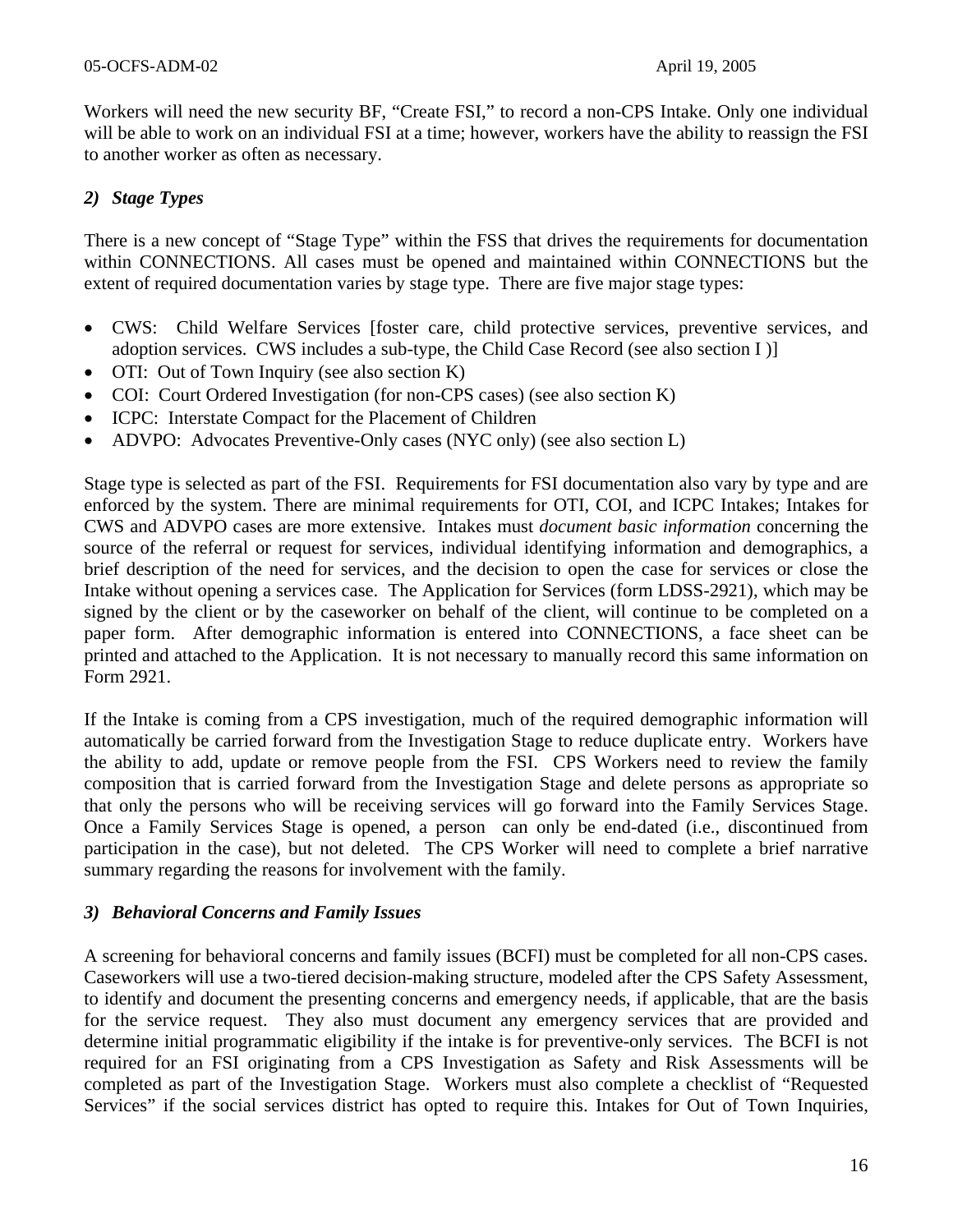Court-Ordered Investigations, and ICPC cases are streamlined and do not require the BCFI or "Requested Services" checklist in CONNECTIONS. Completion of the "Requested Services" checklist in CONNECTIONS is required for Advocates Preventive Only (ADVPO) Intakes in NYC; however, completion of the BCFI is not required for ADVPO Intakes, but will be required and incorporated into the new ADVPO templates.

#### *4) Submission/Acceptance*

There is no required supervisory approval of Family Services Intakes, but Intakes may be "submitted for review" to a supervisor if desired. Social services districts and agencies should develop internal procedures if this is desired. Since only the social services district can open the case for ongoing services, Intakes recorded by an agency must be submitted to the social services district for acceptance and progression to the Family Services Stage. Intakes will be submitted for acceptance online through CONNECTIONS. The paper Application for Services must be forwarded separately. The social services district worker will record the date the signed application was received in the social services district. Agencies may close an Intake without social services district approval, unless the worker received an Application for Services signed by a parent/client. If a signed application was received, only the social services district can approve its closing. If the social services district denies the application, the social services district worker must send a Denial Letter to the applicant(s) advising them of their right to a fair hearing. Denial Letters can be generated from CONNECTIONS.

### *5) Closing*

The system will automatically close Intakes if there has been no activity (i.e. the FSI has not been updated) for a period of 60 days (all days referenced in this ADM refer to calendar days) and the "Date LDSS Received Application Signed by Parent/Client" has not been recorded on the FSI decision window. The system will not automatically close the FSI if the worker has indicated that a signed application was received or if the FSI was created from within a CPS Investigation stage.

#### **Required Action: Standardized Family Services Intake**

Effective with Build 18 implementation, all intakes for Family Services must be opened and documented in CONNECTIONS in compliance with system requirements for the type of services being requested. Intakes for opened FSS become part of the official case record.

All Family Service Intakes (FSI ) have the following requirements:

- In accordance with 18 NYCRR 428.3 (b) $(1)$ :
	- o The Application for Services (LDSS-2921) must be completed and signed.
	- o Demographic information must be entered into CONNECTIONS and retained as part of the case record.
- All required demographic information must be entered into the Person Demographics Tab, including Name, Date of Birth, Date of Death (if applicable), Age, Religion, Sex, Address, Phone Number, Marital Status, Ethnicity/Race and Language of the individual.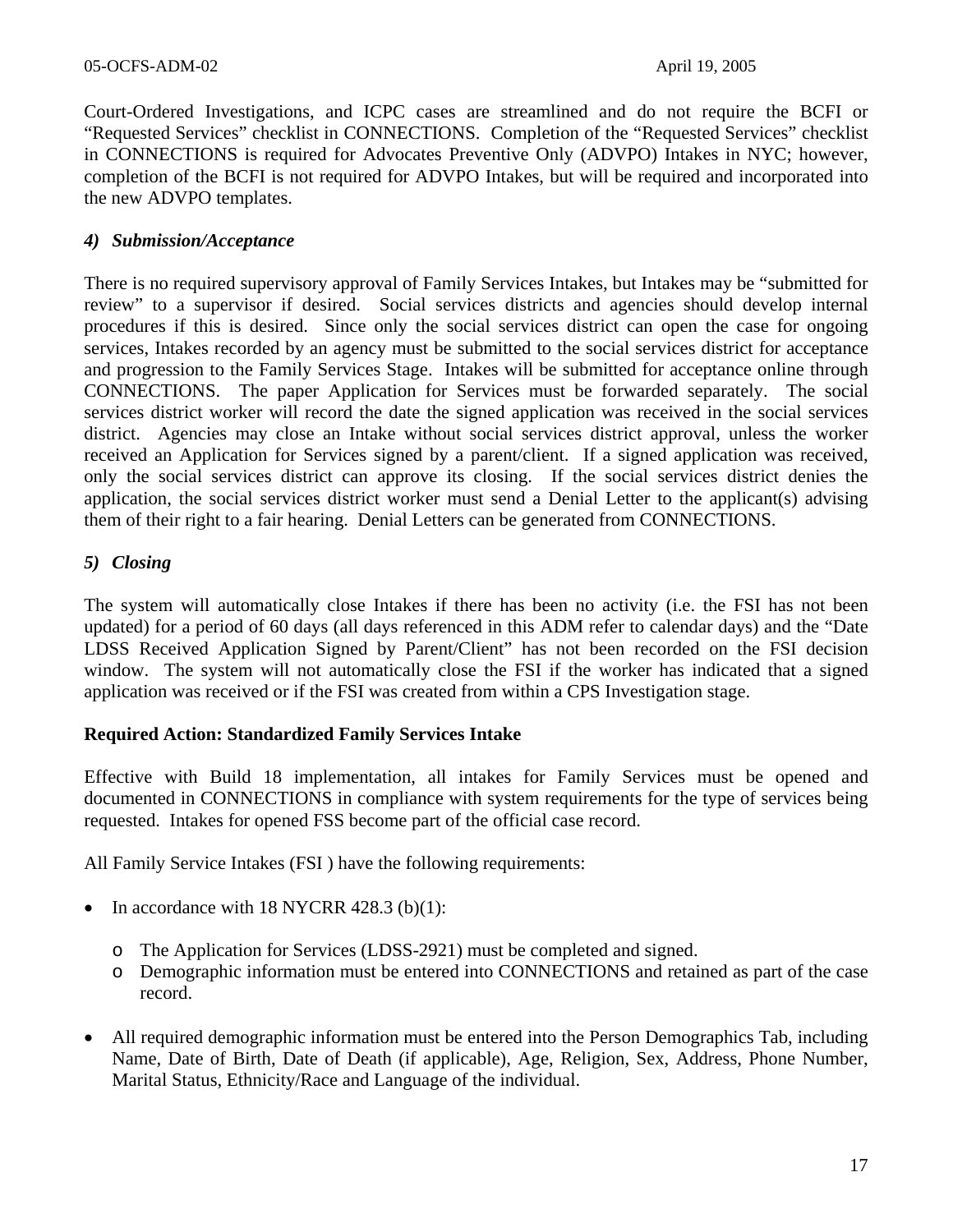- Workers must complete the BCFI screening and, if the FSI is for preventive-only services, determine initial programmatic eligibility.
- Intake Workers must complete a checklist of "Requested Services" if the social services district has chosen to require this option.
- Intake Workers are responsible for performing a person and case search to relate known persons and cases so that duplicate persons and cases will not be created.
- The social services district worker must either record "the date LDSS received the Application signed by a parent/client," or record that the "Application was signed by the CPS Worker", as appropriate.
- If rejecting a request for services where a signed application was received, the social services district worker must send a Denial Letter to the applicant(s).
- Documentation of the FSI in CONNECTIONS must begin by the day the client verbally requests to apply for and receive services. An application (LDSS-2921) will then be offered by the social service district or agency. The offering of the application must be documented in the FSI.

FSI that are initiated by an agency have additional requirements:

- The FSI must be submitted for acceptance to the social services district "FSI Acceptance" unit within five days of taking the Intake for placement in Foster Care (or on the day upon which a child entered the agency if this initiated the FSI).
- The paper Application for Services must be forwarded to the social services district immediately upon receipt by the client.
- The social services district worker must review the FSI, and accept or reject it in a timely manner (no more than five days from receipt) to allow the agency to continue to work on the case within CONNECTIONS.
- Agencies may close an Intake without social services district approval, unless the worker received an Application for Services signed by a parent/client. If a signed application was received, the FSI must be submitted to the social services district for acceptance or rejection.

## **D. Family Services Stage**

The Family Services Stage (FSS) provides the framework for documentation of a child welfare services case. There can be only one open FSS for a family per social services district. The FSS in CONNECTIONS consists of six sections represented as tabs in the electronic case file: Stage Composition, Family Assessment and Service Plan (detailed in Section F), Progress Notes (detailed in Section G), Service Plan Review (detailed in Section H), Key Dates, and Case Summary.

## *1) Stage Composition*

Person and demographic information from the FSI will automatically be brought forward into the Stage Composition tab. Workers will use the Family Relationship Matrix in Stage Composition to record the relationships between all people listed in the stage. Workers must also record the Primary Caretaker and, if applicable, the Secondary Caretaker, in the family. Family relationship and primary and secondary Parent/Caretaker information must be completed before beginning work on the Initial Family Assessment and Service Plan. Workers are responsible for maintaining updated person and family demographic information on this tab.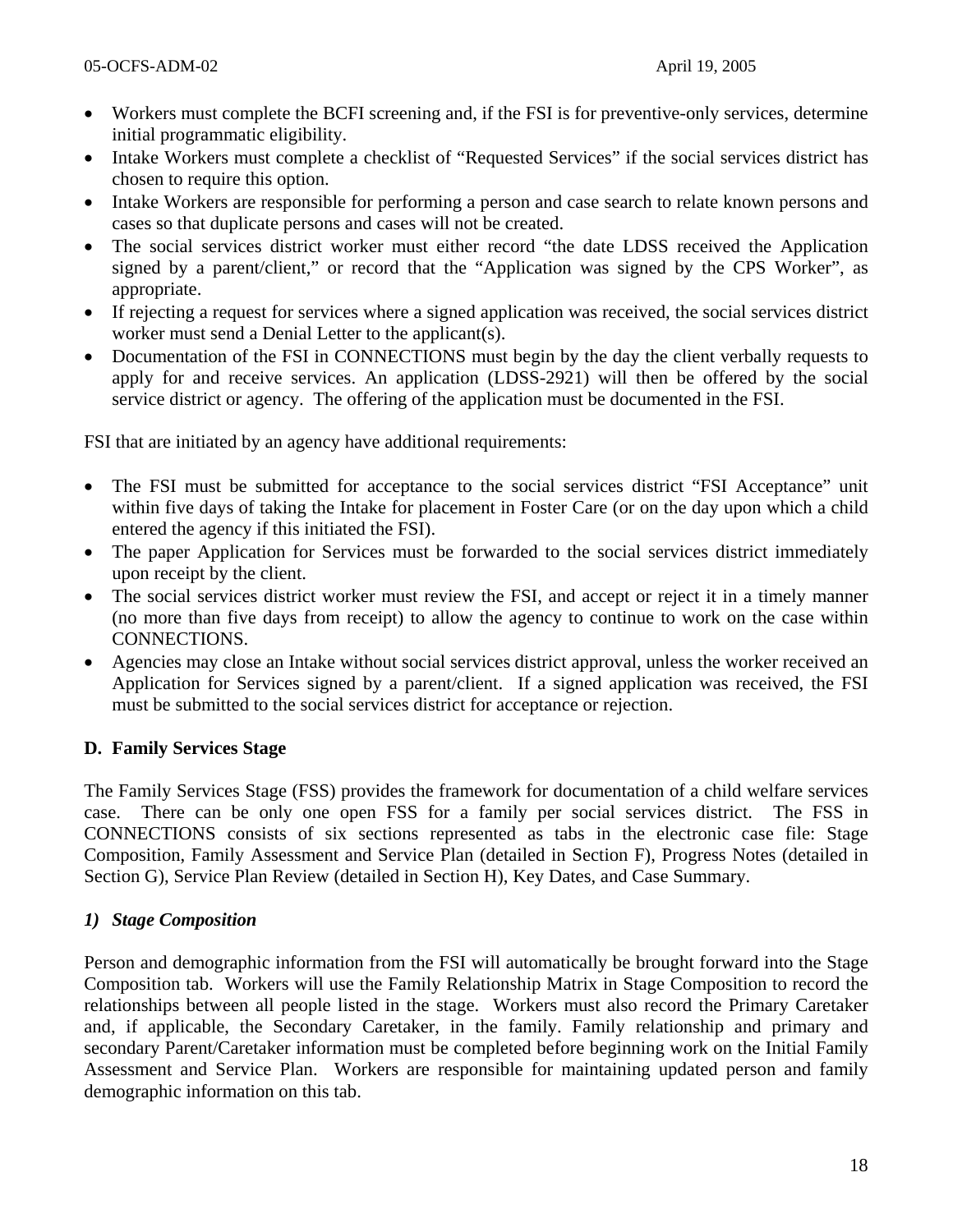## *2) Key Dates*

The Key Dates tab displays critical foster care markers based on an interface with CCRS. This is a display-only window with information brought forward from CCRS for worker convenience. The information cannot be updated in CONNECTIONS. If it is incorrect, it should be updated in CCRS.

The following information is displayed:

• For children in placement -ASFA Day 1, Date Next Permanency Petition Filing Due, Type of Petition due, Date Next Permanency Hearing Due, Date TPR Decision Due

#### *3) Case Summary*

The Case Summary tab provides a list of the current and historical stages associated with the case and the workers associated with each stage. This listing is provided for easy viewing while working within the FSS. It does not navigate the worker to the other stages.

### *4) Opening a Family Services Stage (FSS)*

Only the social services district can open an FSS. When the social services district Intake Worker records a decision to open the FSS or when they 'accept' an FSI from an agency, the social services district worker will stage progress the FSI to the FSS. The system automatically assigns the social services district worker as Case Manager. The Case Manager can then reassign the stage to another social services district worker. The Case Manager must then search CONNECTIONS and select the names and roles of any other workers (social services district or agency), assigned to the stage. These names and roles display in the FSS Case Summary tab of CONNECTIONS. The WMS Application Registration (App Reg) process must also be completed from Stage Composition to initiate a WMS case opening. Case Managers can also reassign the role of Case Manager to another worker in their district.

## *5) Worker Roles*

Working within a single shared case emphasizes the need for clarity of role definition and reinforces the OCFS case-planning model of practice. Each worker in the FSS must be assigned to one of four stage roles, described below, which shapes the role they support in assessment, planning and documentation in the case, and governs their ability to enter data in CONNECTIONS. If social services districts currently assign multiple Case Planners to a case, having a single Case Planner will require a change to how staff does their work.

- **Case Manager** Every case opened for services (i.e., a case with an open FSS) will have a single Case Manager, who must be a social services district worker. The Case Manager provides oversight of the case and must approve the Family Assessment and Service Plan (FASP). Outside of CONNECTIONS (until implementation of Build 19), the Case Manager is also responsible for approving funding eligibility determinations and service authorizations.
- **Case Planner** There is a single Case Planner assigned per FSS. The Case Planner, who may be either a social services district or agency staff, is the caseworker with the primary responsibility for providing, or coordinating and evaluating, the provision of services to the family. The Case Planner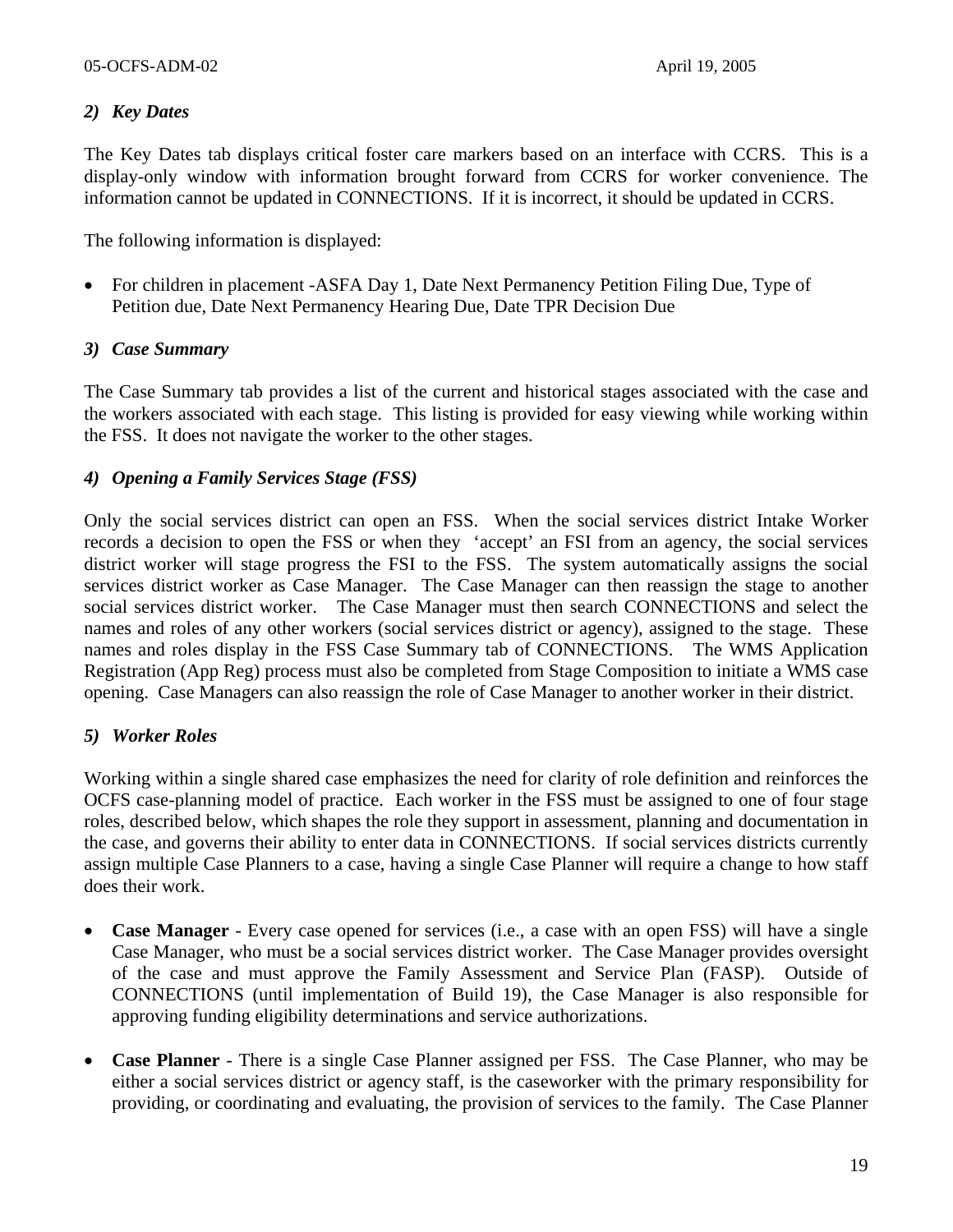delineates the roles of the various service providers and requires collaboration among all the Case Workers assigned to the FSS so that a single integrated Family Assessment and Service Plan (FASP) is developed and implemented. The Case Planner makes, or arranges for, the required frequency of casework contacts, by identifying for each assigned Case Worker what his or her responsibility is towards meeting the minimum required casework contacts. The Case Planner is responsible for the entirety of the contents of the FASP and its timely submission for approval. This means the Case Planner must coordinate the documentation of all work in the FASP, review all work, and either accept it as contributed by the worker(s) or revise it accordingly. The Case Planner sends the FASP to his or her supervisor (unit approver) and to the Case Manager for approval. The Case Manager may be assigned as the Case Planner and perform the dual roles of Case Manager and Case Planner, except for approval of the FASP which becomes the responsibility of the Case Manager's supervisor in this instance.

Where the FSS has come from an open child protective services investigation, it is strongly recommended that the social services district retain initial case planning responsibility and that the CPS Worker complete the Initial FASP before assigning an agency as designated Case Planner. The agency worker may be assigned the role of Case Worker in the interim. An agency should be assigned as Case Planner for the Initial FASP where there is an open investigation only if the social services district considers it in the best interest of the child(ren) for a specific case.

- **CPS Worker/Monitor** The CPS Worker/Monitor is a social services district CPS staff who is monitoring services being provided by non-CPS staff to the children and family named in an open indicated case of child abuse or maltreatment. The CPS Worker/Monitor may complete the Risk and Safety Assessments in the FASP, if so designated.
- **Case Worker** All other workers in the FSS who assess, evaluate, make casework contacts, provide or arrange for services to any family member, will be assigned the role of Case Worker. Case Workers may be either social services district or agency workers. There may be multiple Case Workers assigned to an FSS. The Case Worker contributes to the development of the FASP, as defined by his or her role and identified by the Case Planner. By assigning a staff person to a Case Worker role in the FSS, staff is provided the ability to view and maintain information in the case record. Persons who currently have an existing responsibility for completing and documenting family work, providing direct services to the child or family members, entering progress notes in the case record, or who complete parts of the current UCR may be considered appropriate for a Case Worker role in the FSS.

Case Workers may be associated with a specific child(ren) in the FSS. The association function restricts access to completion of child specific work within the FASP, such as the Child Scales and Foster Care Issue component, to only the associated Case Worker or Case Planner. The Case Planner can associate any worker to a child(ren). Case Workers can also associate themselves to individual children. Association (and unassociation) is done on the Tracked Children Detail window, Associated Caseworker Tab. If there is no associated worker, the child specific work must be completed by the Case Planner.

Assigned roles are reinforced by system security. CONNECTIONS will not permit staff who are not assigned a specific role to perform certain functions. For example, the system will not let anyone but the person with the Case Manager role enter that a child is "legally free for adoption." Each worker's role is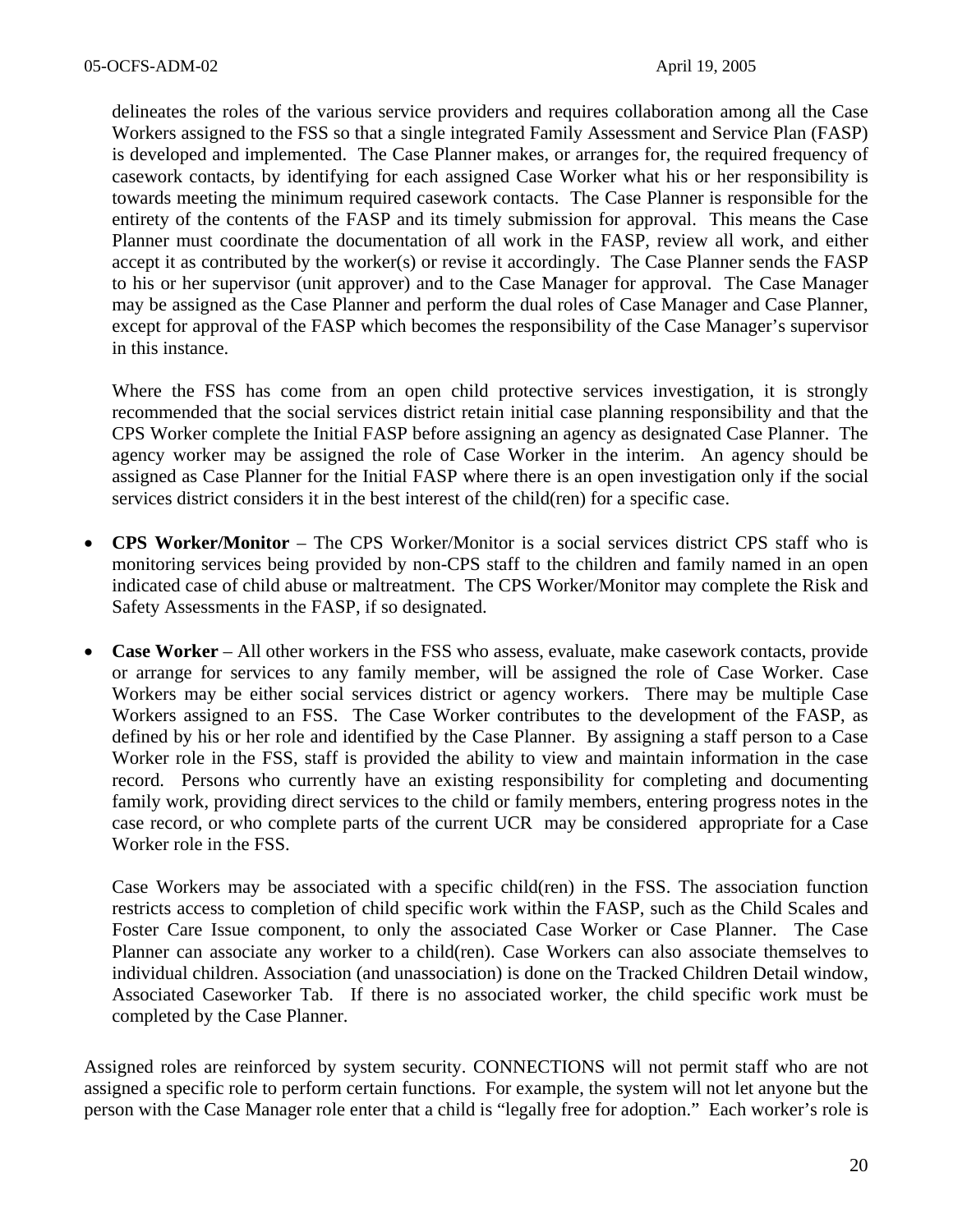clearly specified and each person working with the family will know what they are expected to contribute to the assessment and the service plan. The single shared record, with clearly assigned roles and with Case Planner responsibility to coordinate, should result in clear integrated service planning with the family.

### *6) CPS Monitoring*

OCFS regulation, 18 NYCRR 432.2(b)(5*)*(i) states:

"The child protective service shall be responsible for monitoring the provision of services, including foster care services, to children named in open indicated abuse and maltreatment reports and their families, when the child protective service worker is not the primary service provider for the case."

OCFS Regulation, 18 NYCRR 432.2(b)(5)(ii) states:

"The purpose of monitoring is to ensure the continued safety of the child(ren) that risk reduction activities and services are being implemented in the established plan for services, and that the service plan is modified when progress has been insufficient."

A case cannot be closed to CPS (FSS must include a program choice of child protective) unless the following standards as prescribed in 18 NYCRR 432.2  $(c)(1)(i)$  are met:

- *(a)* "if the local child protective service can show that all children in the household are assessed to be safe despite the withdrawal of controlling interventions that may have been provided to protect the children and it is concluded that the risk of future abuse or maltreatment has decreased sufficiently; or
- *(b)* the child protective service has offered rehabilitative services to the children named in indicated abuse and/or maltreatment reports and their families, but such services have been rejected, and the child protective service worker has assessed that it would not be in the best interest of the child to initiate a Family Court petition for a determination that a child is in need of care and protection; or
- *(c)* the child protective service has sought a Family Court order but the court has dismissed such a petition, and it is not in the child's best interest to continue additional Family Court action."

In addition, OCFS regulation, 18 NYCRR 432.2(c)(1)(ii) states, "Standards when one or more children named in abuse and/or maltreatment reports are in foster care. A case may be closed with the statewide central register when one or more children named in abuse and/or maltreatment report(s) are in foster care, and if all such children are:

- *(a)* freed for adoption;
- *(b)* continuing in out-of-home placement with a permanency planning goal of independent living or adult residential care; or
- *(c)* it is documented in the family and children service plan that the necessity of foster care for all children who are named in abuse and/or maltreatment report(s) is not presently attributable to the reasons set forth in paragraph (1) or (4) of section 430.10 (c) of this Title." [Standard for placement]

Programmatically, if a CPS staff person is not assigned the role of the Case Manager or Case Planner for a case that has a program choice of "Protective" in CONNECTIONS, a social services district must have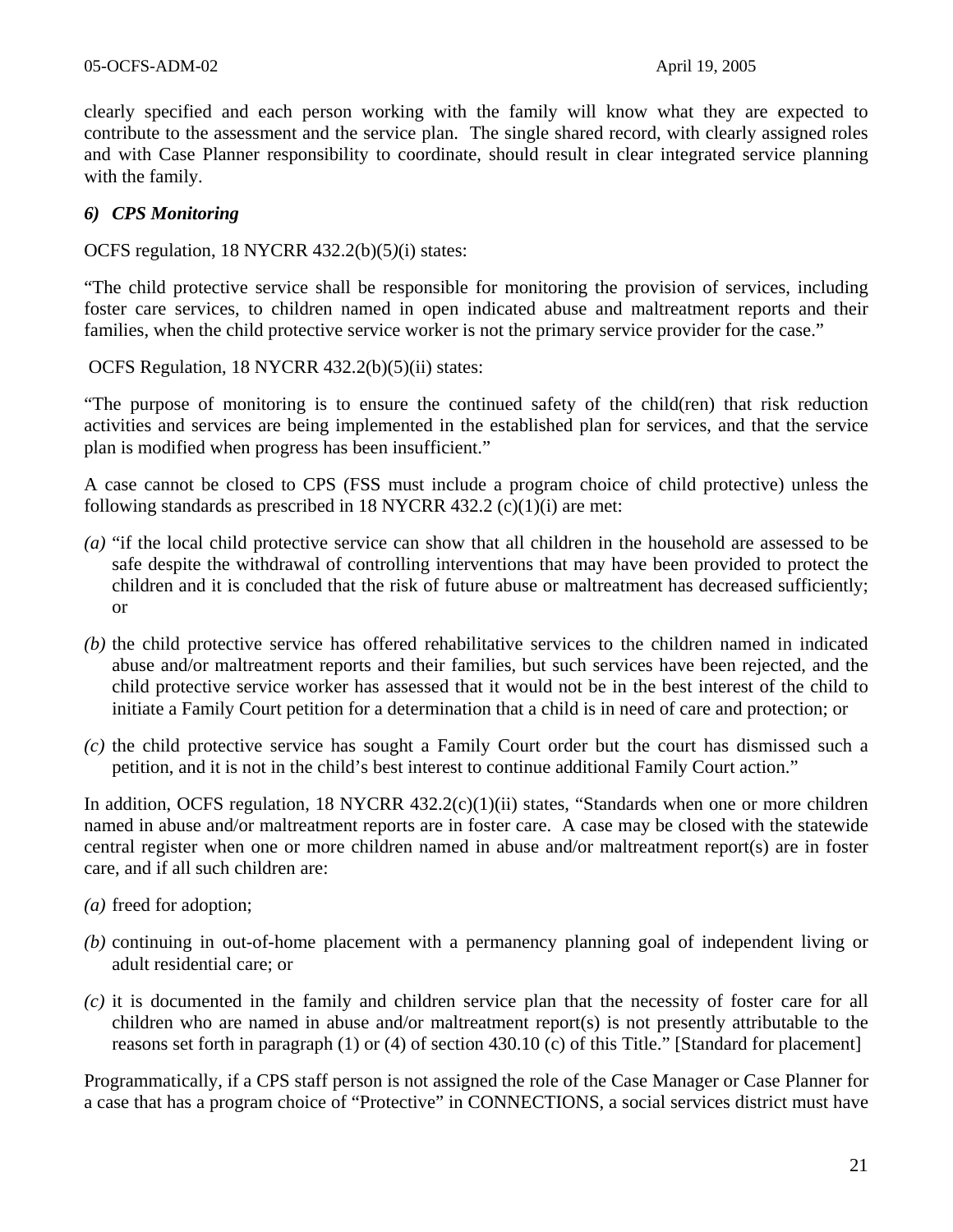a CPS Worker/Monitor assigned to a Family Services Stage, unless the social services district staff person assigned as the Case Manager has received OCFS approved child protective services training, and has sufficient experience and skills that supports his or her ability to fulfill the required CPS monitoring tasks and functions. In that circumstance, a distinct assignment of the role of CPS Worker/Monitor is not necessary. However, if the social services district wishes to have the CPS Worker/Monitor complete the risk or safety assessment in a FASP in CONNECTIONS, then a distinct person must be assigned the role of CPS Worker/Monitor, separate from the Case Manager.

## *7) Closing the Family Services Stage (FSS)*

The social services district has sole responsibility for closing the FSS. Either the Case Planner or Case Manager may initiate stage closing. The social services district Case Manager, or the Case Manager's supervisor if the worker is functioning as both Case Planner and Case Manager, must approve the closing. Stage closing is initiated from the Case Summary tab.

#### **Required Action: Family Services Stage (FSS)**

A social services district worker must accept or reject a FSI from an agency worker within five days of submission of the FSI for acceptance. If he/she accepts a FSI, the worker must stage progress the accepted FSI to a FSS. The social services district worker must either accept the role of Case Manager for the FSS or reassign it to another social services district worker. The Case Manager may either retain case planning responsibility or assign it to another worker (social services district or agency).

All social services district and agency Case Planners, Case Workers, and CPS Worker/Monitors, must enter and maintain required child welfare information in CONNECTIONS Build 18, including but not limited to, person and family demographic information, program choice and permanency planning goal (PPG), periodic FASPs, plan amendments, and Progress Notes. Workers must review all current information about their cases which has been recorded by other workers assigned to the FSS.

The Family Relationship Matrix in Stage Composition must be completed prior to the initiation of the FASP.

- 1) The social services district Case Manager, in accordance with 18 NYCRR 428.2(b) must:
- authorize the provision of services
- approve the client eligibility determinations according to 18 NYCRR 423.3(b), 430.9, 430.10, and 432.1, as applicable
- review and approve (or reject) the FASP in a timely manner (within five days of submission of the FASP for approval), unless also acting as Case Planner.
- The Case Manager must initially assign other workers as appropriate. The system will record the names and roles of all workers assigned to the stage in the CONNECTIONS Case Summary tab.

2) The social services district or agency Case Planner in accordance with 18 NYCRR 428.2(c) must:

- provide, coordinate and evaluate the provision of services to the family
- refer the child and family to providers of services, as needed
- delineate the roles of the various service providers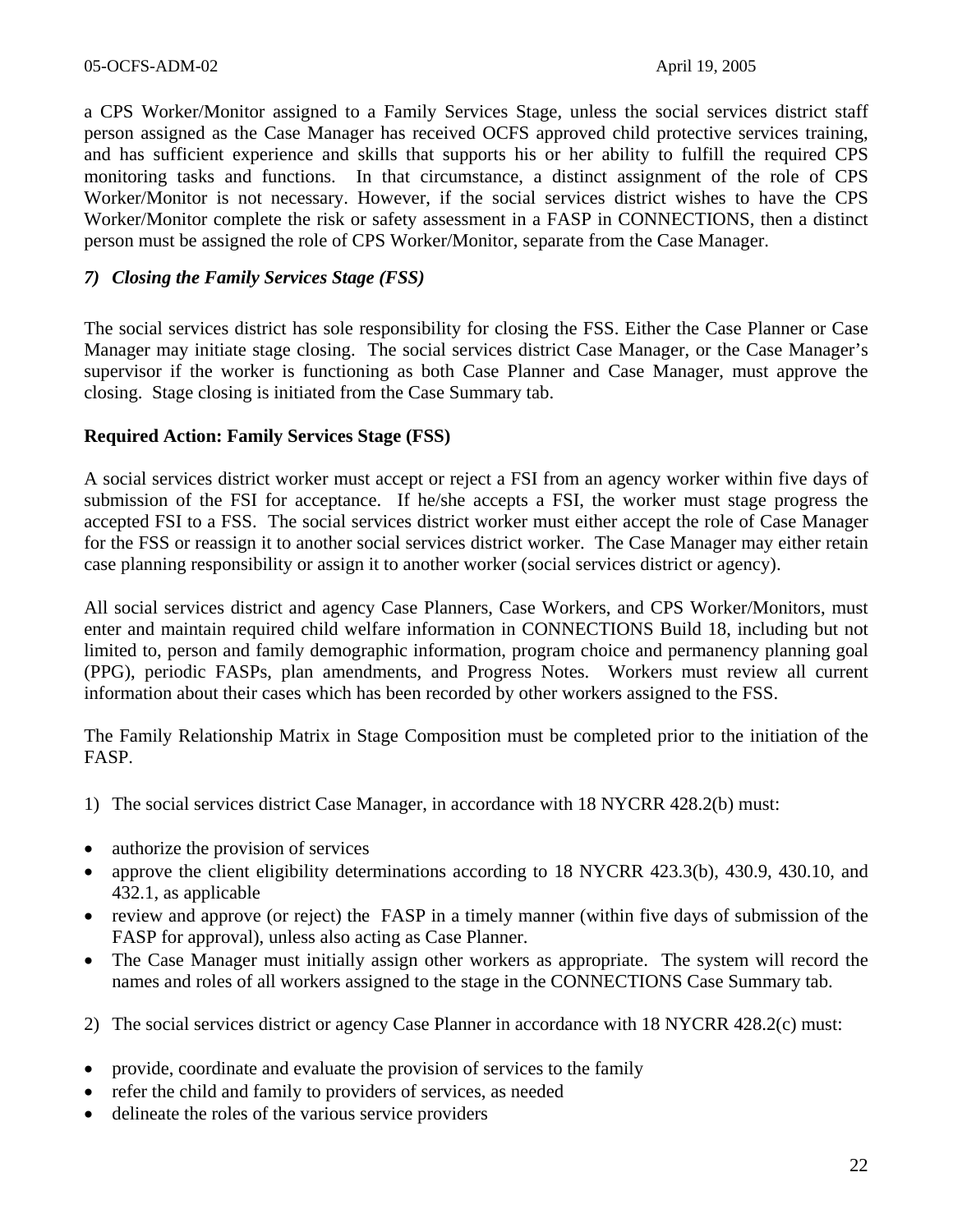- require collaboration among all assigned Case Workers so that a single FASP is developed
- define individual worker responsibility and timeframes for the entry of FASP components
- review all FASP components completed by other workers and edit/ revise as needed
- submit the completed FASP to his or her supervisor before submission to the Case Manager
- submit the FASP to the Case Manager according to stipulated timeframes
- be responsible that client progress and adherence to the service plan is documented as required by 18 NYCRR 430.9 through 430.12 , and
- make, or arrange for, casework contacts as required under 18 NYCRR 423.2(b)(3), 423.4(c)(1)(ii)(*d*)(2), 432.2, and 441.21, as applicable.

The Case Planner is responsible for the entirety of the contents of the FASP and its timely submission for approval.

- 3) The social services district CPS Worker/Monitor must:
- complete the CPS Safety and Risk Assessments in the FASP if designated to do so by the social services district, and
- review the FASP as needed and required.
- 4) The social services district or agency Case Worker must:
- maintain casework contacts with the child, family, and foster care caretaker, if applicable, in accordance with 18 NYCRR  $430.12(c)(3)$  and  $441.21$ ; and
- complete FASP components related to all associated children and as directed by the Case Planner.
- 5) The Case Planner must associate a Case Worker to a particular child, or the Case Worker must associate themselves, in order to enable Case Worker completion of FASP components regarding that child by the associated Case Worker.

#### **E. Permanency Planning Goal and Program Choice / Tracked Children Detail**

#### *1) PPG Revisions*

Permanency Planning Goals (PPGs) are revised in CONNECTIONS Build 18 to goals enacted into Title IV-E by ASFA and thereafter into State law by Chapter 7 of the Laws of 1999. Since workers will need to record PPGs in both CCRS and the CONNECTIONS case management system until the implementation of Build 19 when CONNECTIONS becomes the system of record, a mapping guide is provided in Attachment A to assist CaseWorkers.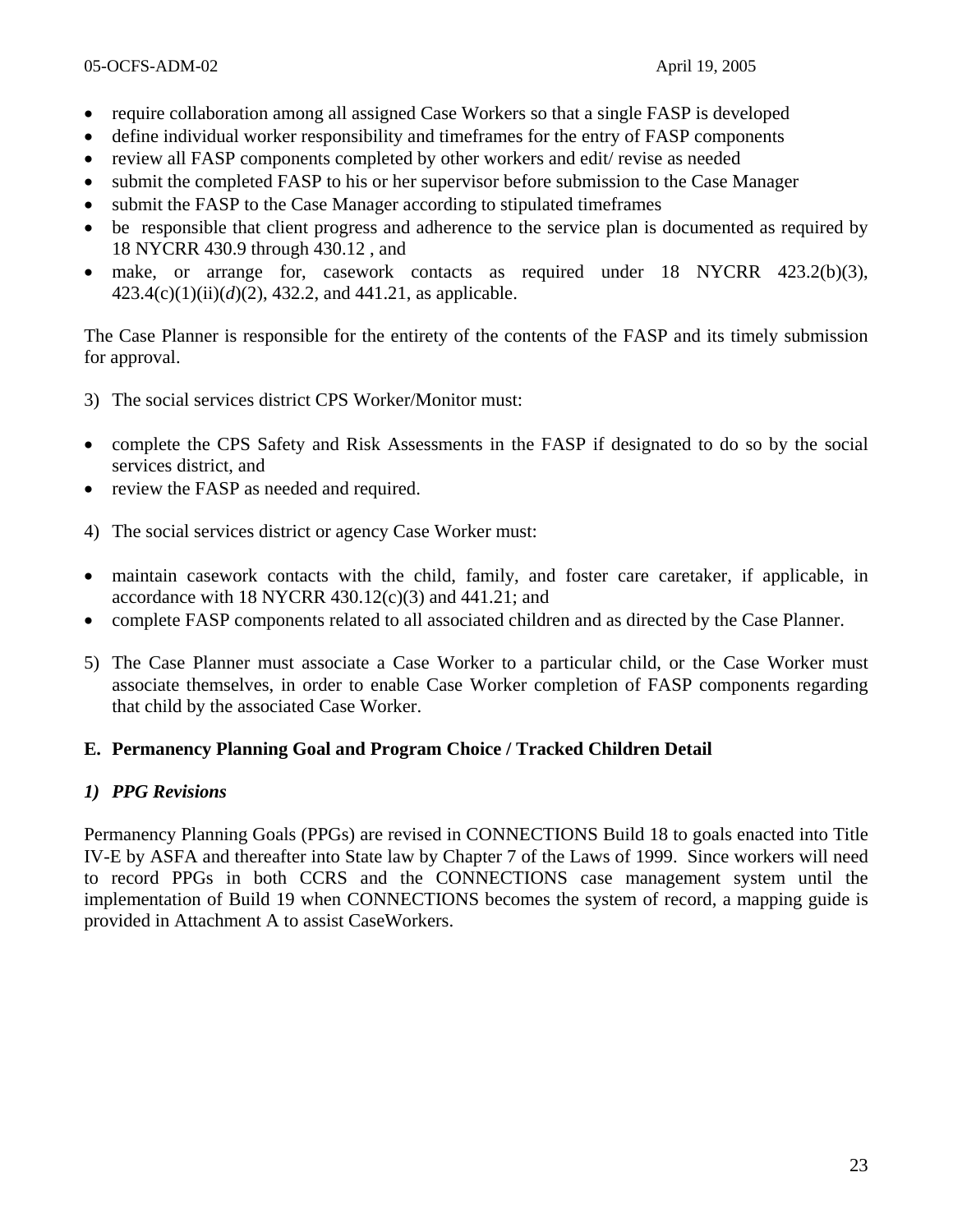|      | <b>New CONNECTIONS Permanency Planning Goals</b>                           |
|------|----------------------------------------------------------------------------|
|      | 1 – Return to Parent                                                       |
|      | a) Parent                                                                  |
|      | b) Non-Parent Caregiver                                                    |
|      | 2 – Placement for Adoption                                                 |
|      | a) Upon filing Petition to Terminate Parental Rights                       |
|      | b) Upon Voluntary Surrender                                                |
| $3-$ | Referral for Legal Guardianship/Custody                                    |
|      | a) Relative                                                                |
|      | b) Non-Relative                                                            |
| $4-$ | Placement with a fit and willing Relative                                  |
|      | [Non-Guardianship/Non-Custodian]                                           |
| $5-$ | Place in another planned living arrangement                                |
|      | a) Discharge to Independent Living                                         |
|      | b) Independent Living - Unaccompanied Refugee Only                         |
|      | c) Discharge to Adult Residential Care                                     |
|      | Note: May use PPG #5 only if the social services district has documented a |
|      | compelling reason why goals 1-4 would not be in the child's best interest. |
| $6-$ | <b>Prevent Placement</b>                                                   |
| $7-$ | <b>Prevent Return to Placement</b>                                         |
|      | 8 - Protect Child                                                          |
|      | 9a – Reunite with Parent                                                   |
|      | 9b – Legalize Living Arrangement with Relative/Resource                    |
|      | 9c – Permanent Living Arrangement (Non-Guardianship/Non-Custodian)         |

## *2) Program Choices*

The existing Program Choices are unchanged but a new one has been added. The new Program Choice, *"Non-LDSS Custody, Relative/Resource Placement"* applies to children who are in the care of a relative or other resource person and who are not in the legal custody of the local Commissioner of Social Services or in the legal custody of the Commissioner of OCFS. The placement of the child with a relative or resource should be directly related to a CPS event or other child welfare or juvenile justice circumstance. This new program choice is not intended to reflect alternative living arrangements or long term placements of children with relatives that are unrelated to child protective or other child welfare or juvenile justice issues. This Program Choice is an "add" that reflects the unique legal status and planning needs of this population. It is not meant to be a substitution for "Protective" or "Preventive Services" program choices, and must be used in conjunction with either or both program choices. Relevant questions in the FASP are customized for this population. Social services districts should review their caseloads to identify the cases that fit this status and make sure that workers use the new Program Choice appropriately.

## *3) Tracked Child Detail*

The PPG and Program Choice(s) are recorded (and can be modified or end-dated) on the Tracked Children Detail window in CONNECTIONS. The Tracked Children Detail window is accessible from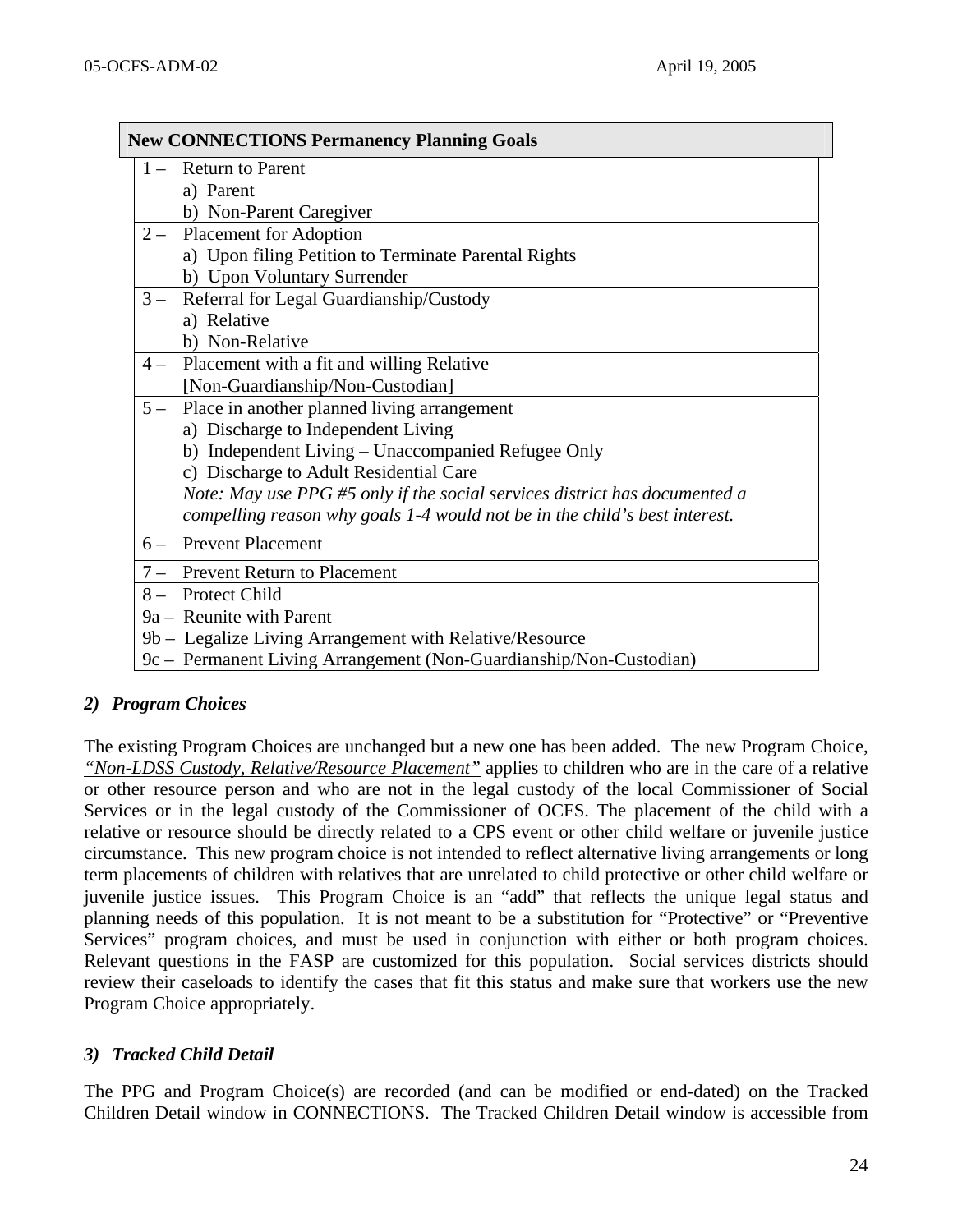the FASP tab but external to the FASP, to allow for worker access whenever necessary. Entry of both PPG and Program Choice are key to the customization of the FASP content upon its launch. Recorded PPG and Program Choice information displays on the FASP tab and is carried into the printed FASP report. A historical view of all PPGs and Program Choice(s) is available. Anyone with a role in the FSS can record PPG and Program Choice data.

Program Choice(s) is entered first and then the system presents corresponding PPG values for selection. A PPG and Program Choice must be established for each tracked child prior to beginning work on the Initial FASP. The recording of a PPG and Program Choice informs the system that a child is "tracked;" there is no specific tracking indicator, as there is in CCRS. The rules for tracking have not changed. Workers should verify that the PPG and Program Choice(s) are accurate before beginning work on any FASP. If a PPG or Program Choice is incorrect, the system might require completion of components that are not relevant or omit presenting sections essential to a complete assessment.

The Tracked Children Detail window includes the following placement information brought forward from CCRS and displayed in CONNECTIONS:

- Agency Name
- Placement Date
- Facility ID
- Facility Address
- Facility Type.

The placement information displayed on this window can be modified in CONNECTIONS by the Case Planner or associated Case Worker, *but this does not update the information in CCRS*. Workers must be sure to keep placement data consistent in both systems until implementation of Build 19. The name of the discharge resource for a child who is in a Non-LDSS Custody setting (see also section F.6.) can also be recorded on the Tracked Children Detail window.

## **Required Action: Permanency Planning Goal and Program Choice / Tracked Children Detail**

Workers must record the child's PPG and Program Choice in both CCRS and the CONNECTIONS case management system until the implementation of Build 19. PPGs should be recorded in accordance with Attachment A: CONNECTIONS / Permanency Planning Goals (PPGs) Mapping Guide.

A PPG and Program Choice must be established and recorded in Tracked Children Detail for each tracked child prior to beginning work on the Initial FASP. The Case Planner is responsible for initially setting these.

All workers should verify that the PPG and Program Choice(s) are accurate before opening and beginning work on any future FASP. This is a prerequisite to system presentation of the correct FASP components.

Until implementation of Build 19, workers must be sure to keep placement data in Tracked Children Detail and CCRS consistent.

The new Program Choice, "Non-LDSS Custody, Relative/Resource Placement" should be used for children in the care of a relative or other resource person but not in the legal custody of the local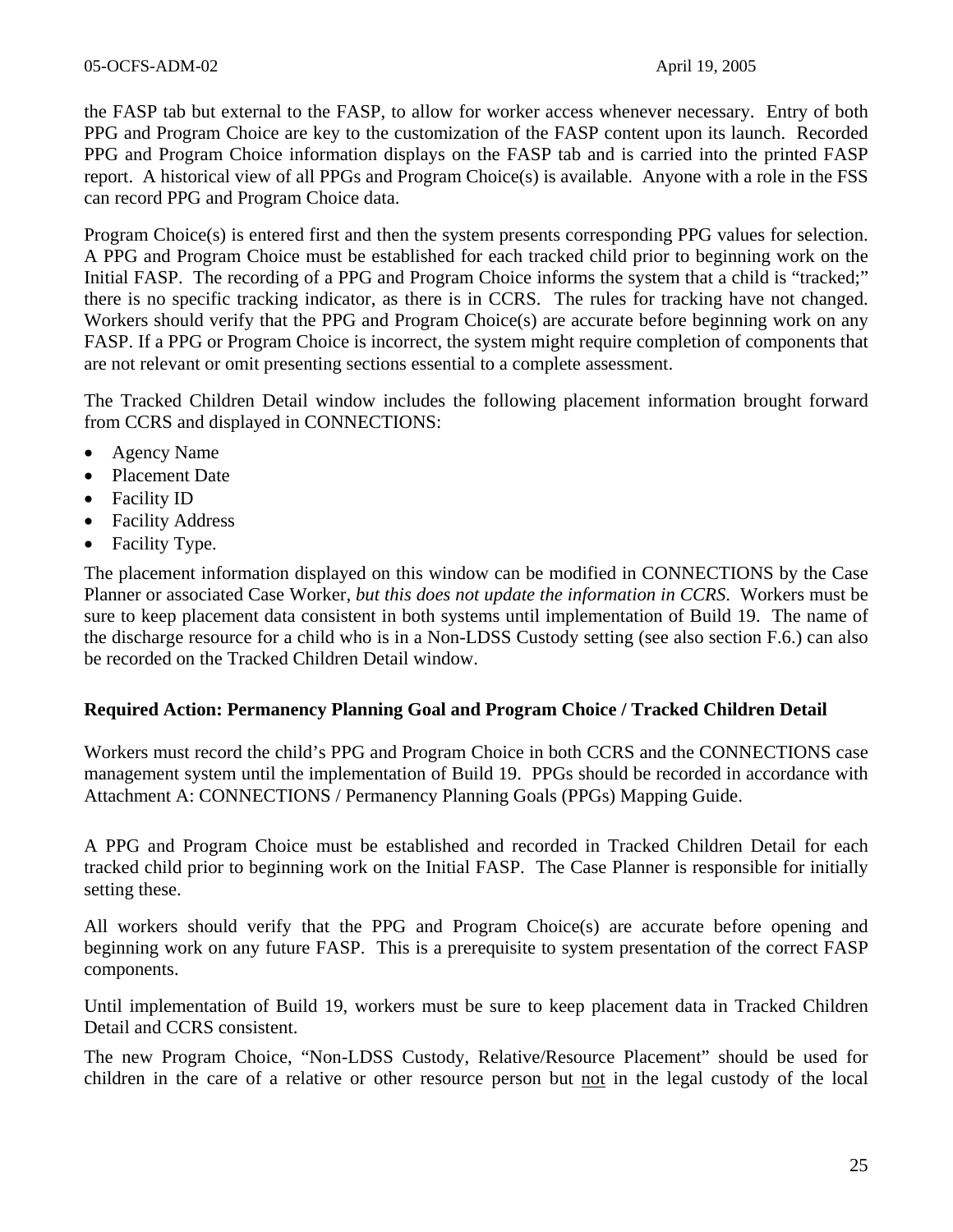Commissioner of Social Services. It should always be used in conjunction with a protective and/or preventive Program Choice.

### **F. Family Assessment and Service Plan**

The *Family* Assessment and Service Plan (FASP), by its very name*,* signals the renewed emphasis on the family focus of the case management model. The FASP renames and replaces the existing templates for uniform case record assessment and service plans (Initial, Comprehensive, Reassessment and Plan Amendment). Workers will continue to assess and plan with families for children's safety, permanency, and well being, and to document the development, review and amendment of those assessments and plans on a prescribed timeline. The major components of the assessment and service plan (assessing safety and risk, updating case information, planning for permanency, the assessment analysis, and developing and evaluating service plans) remain. Nonetheless, the revised FASP introduces significant format, content, and process changes to the assessment and service plan. It provides structure and guidance regarding the focus of assessment and on-going work with children and families and reflects the model of practice that is the foundation of our training system. The content changes to the assessment and service plan are congruent with what research has shown is supportive of rapid achievement of family engagement, child safety, permanency and well-being.

### *1) Required Individual Assessment of Tracked Children and Family Caretakers*

Currently, the assessment protocols in the UCR direct workers to record their assessment of the family as a unit, highlighting the most serious needs/problems of specific adult or child family members where relevant. The Family Assessment and Services Plan (FASP) supports a more thorough assessment of the strengths, needs and functioning of each family member, including individual assessment of all tracked children (children with a Program Choice and PPG) and each primary and secondary parent/caretaker. The required assessment documentation includes the completion of individual child and caretaker scales and narrative questions and the assessment of the family as a whole through completion of family scales. The ability to assess non-tracked children, other caretakers, and more than one family household is available as an option. Currently, workers also respond to a number of narrative questions designed specifically to record information regarding children in foster care. The new FASP strengthens this component by providing a guide to permanency practice through guided narrative questions and other features. This component, Foster Care Issues, must now be completed individually for each child in foster care. CONNECTIONS provides for copying of entries to other children in the stage, where appropriate, to avoid redundant data entry.

#### *2) Inclusion of Structured Decision-Making Tools*

FASPs for child protective services cases will contain the same Safety Assessment and Risk Assessment Profile as used in the CPS Investigation stage. Both are essential components of the Structured Decision Making model, an evidence-based approach to support workers in making informed decisions at key points in the case. The ongoing use of the same safety and risk assessment tools will support a continuing focus on child safety and risk throughout service delivery, assist with decisions regarding the need for immediate safety interventions, encourage service provision geared to the reduction of risk, and help to measure progress and to inform the critical decision regarding when to terminate service provision. Both the Safety Assessment and Risk Assessment Profile are incorporated in the December, 2003 series of CPS UCR templates and will be familiar to workers who utilize them. They will be new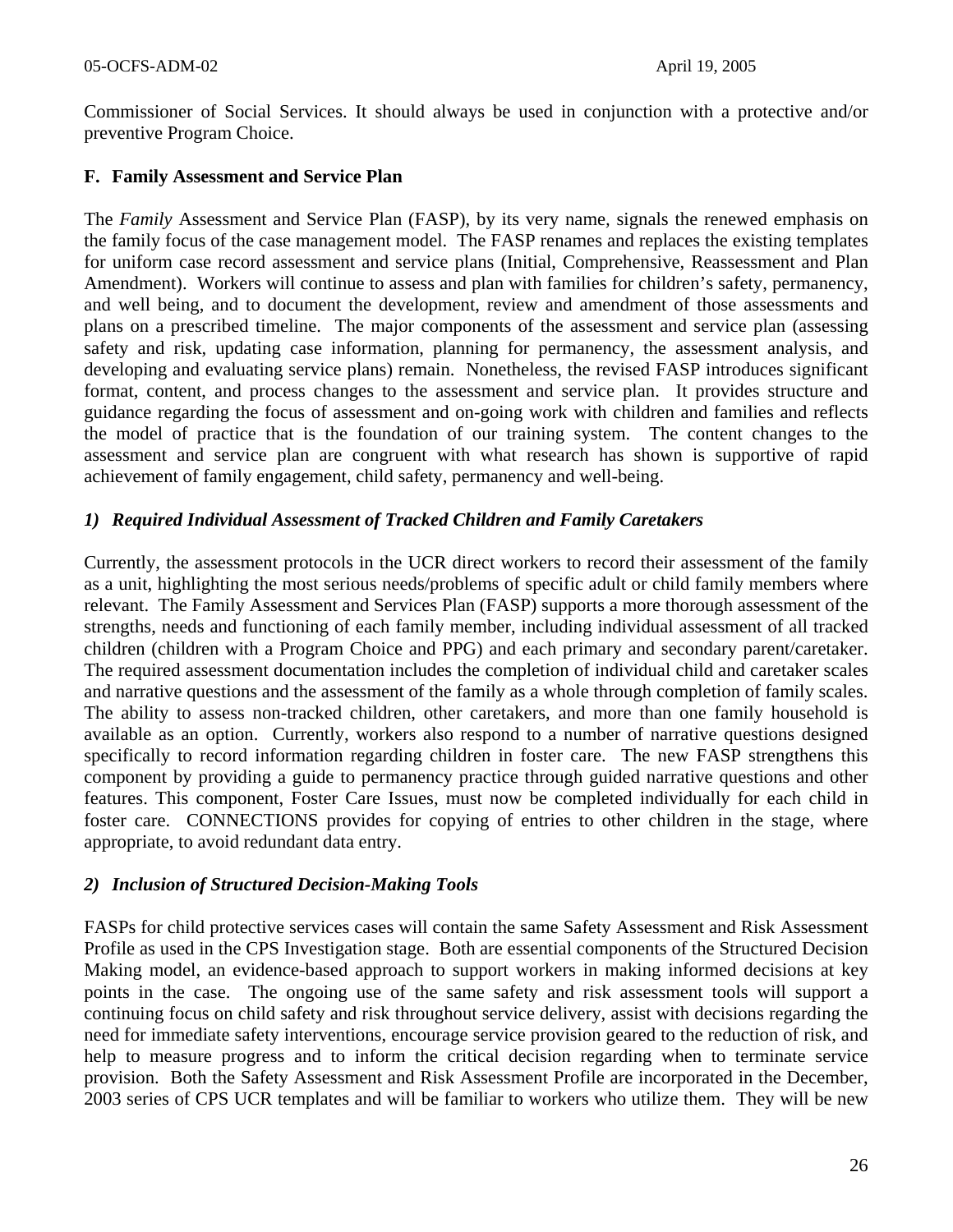to workers who currently use the older UCR templates. On-line "Help" will be available to assist workers with new concepts and definitions and their correct application.

## *3) Safety Assessment*

The Safety Assessment identifies the factors that caseworkers must continually seek to identify and assess during every casework contact throughout the life of a case. The Safety Assessment also supports workers in making safety decisions and in choosing appropriate safety interventions. It uses a two-tiered decision making approach to the assessment of immediate danger to the child. While safety assessment is an on-going process, it must be documented as part of every FASP. The worker must first assess the presence of any safety factors and then determine if any of the identified safety factors pose an immediate danger of serious harm. Language revisions to the list of safety factors more accurately reflect relevant behaviors and/or circumstances that can affect child safety. Workers will continue to identify family strengths and/or family, neighborhood or community resources available to the family and to describe how they mitigate or address safety concerns. Since December, 2003, five safety decision choices replaced the former safety decision of "safe" vs. "unsafe," in cases assessed by CPS staff or for those preventive services or foster care cases with a program choice of "protective". The new safety decision choices are more clearly defined. They support a more integrated and logical assessment of the multiple factors that contribute to the safety decision and the necessity of safety interventions. The list of safety interventions has been revised to more clearly reflect *emergency* services or interventions to control for the *immediate* health and safety of the child(ren) versus service(s) designed to reduce risk or be rehabilitative in nature. Explanatory comments are required for identified safety factors and interventions. If a Safety Assessment was completed and approved in the CPS Investigation Stage within seven days of initiating the FASP, it will be brought forward into the FASP for review and modification as appropriate. If there is no approved safety within seven days, the Safety Assessment in the FASP will be blank and must be completed anew. (Additional information about the Safety Assessment can be found in 03 OCFS ADM-01: Practice Changes Associated with CONNECTIONS Build 16.)

The FASP Safety Assessment for non-CPS cases is unchanged. It will simply consist of a narrative section where staff can record any current safety issues and concerns, as well as any key protecting factors that support the present safety of the children.

## *4) Risk Assessment Profile*

The Risk Assessment Profile (RAP) is a research-based assessment protocol designed to assist workers in making informed decisions regarding the level of risk of future abuse or maltreatment. Its use in CPS cases should result in more effectively targeting the provision of services to cases with high or very high risk. Studies have demonstrated that research-based assessment models are consistently more reliable and accurate in determining the likelihood of future child abuse or maltreatment, whether used by new or experienced workers, than models based upon a consensus of belief regarding risk factors. The RAP collects specific information about a limited set of criteria that have been shown to empirically impact the likelihood of future abuse and maltreatment. Responses to each discrete criteria are weighted based on a statistical analysis of their influence on the level of risk, and added together to derive an overall risk score. The overall score is then assigned a risk rating level (from low to very high) based upon NYS research findings. The presence of specifically designated risk elements, deemed by OCFS to indicate an elevated risk, automatically raises the final risk rating to very high. The elevated risk elements (for example, death of a child as a result of abuse/maltreatment by a caretaker) refer to events that are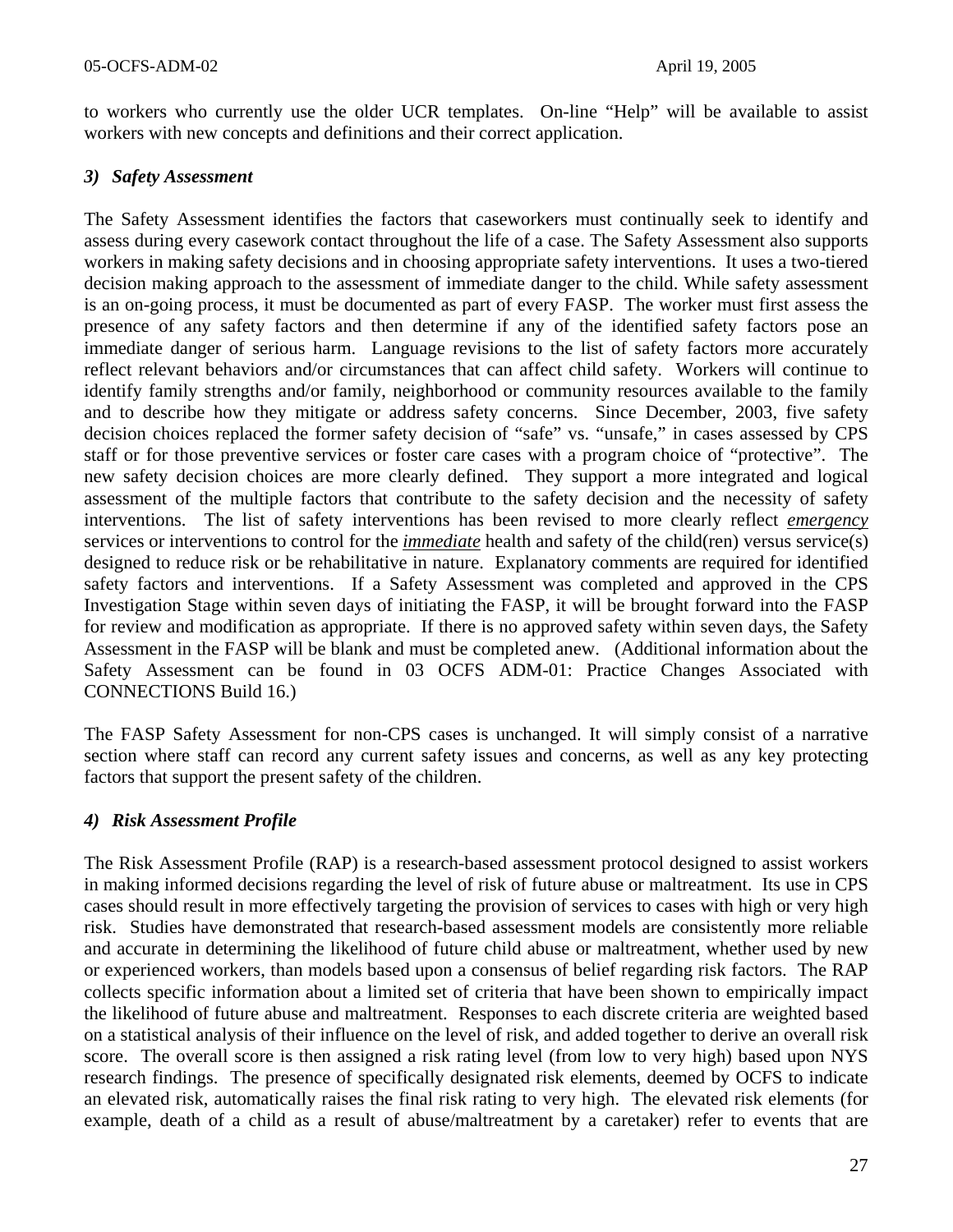relatively rare, and thus do not affect the likelihood of future child abuse or maltreatment in the majority of cases. However, although they occur infrequently, the presence of any elevated risk element indicates a heightened risk of serious child abuse or maltreatment in the future. (Additional information about the RAP can be found in 03 OCFS ADM-01: Practice Changes Associated with CONNECTIONS Build 16.

The on-going assessment of risk is one of the primary responsibilities of child welfare staff. Therefore, the RAP is required in all FASPs for child protective services cases. The RAP in the Initial FASP appears and functions like the RAP in the Investigation Stage. In the Comprehensive and Reassessment FASPs, however, it looks quite different. The Case Planner evaluates many of the risk elements as part of a broader assessment of family strengths, needs and risks. These risk elements are embedded in the new Family Strengths, Needs and Risks (FFSNR) scales that are completed on a separate CONNECTIONS window. In addition to completing the scales, brief narratives are recorded to further explain the scale selection. In order to avoid duplicate entry, worker responses to areas of caretaker or family functioning included in the FFSNR scales that correspond to the risk elements are automatically 'mapped' to the RAP. This means that the system links the scale response to the appropriate weight of the risk element as part of the calculation of the overall risk score. This necessitates worker completion of the FSNR scales before the RAP can be done. Workers must then complete additional risk assessment questions on the RAP window. This window includes the risk criteria that could not be embedded in the FSNR scales and several additional questions that evaluate factors such as progress in meeting service plan outcomes and whether there has been an indicated CPS report since the last FASP. Workers or supervisors who want to view all the identified risk elements can also view the responses to the embedded questions by clicking on the 'Mapped Risk" button on the RAP window.

Since the RAP is based upon research on child protective services cases, its applicability to non-CPS cases has not been established. Therefore, it is not included in FASPs for non-CPS cases. A similar, but non-scored, risk assessment is employed, in the Initial FASP only, for non-CPS cases.

#### *5) Broader Family Assessment of Strengths and Needs*

The FASP supports a fuller, more accurate assessment of family members through the analysis of multiple factors. In addition to the Safety Assessment and the Risk Assessment Profile, the assessment of family functioning is revised to assess a wider spectrum of functioning and to include individual and family strengths as well as needs and problematic behaviors. The FFSNR scales replace the risk scales on the current UCR templates. The current risk scales primarily focus on helping workers to identify problems and the highest level of need within the family as a whole, rather than the areas of strengths or highest functioning for each individual child or caretaker and the family overall. The new FASP scales look at both individual and overall family functioning. They prompt workers to look at the whole family, to see the positive characteristics, and to identify important strengths, as well as needs, of the family unit as a whole and of individual children and parents or caretakers.

The FFSNR scales are grouped into three areas: Family functioning, Parent/ Caretaker functioning and Child functioning. One of four ratings is selected for each scale. The ratings cover the wide range of functioning, from significant strength in a specific area, through adequate functioning, to areas of potential need or concern, and areas of serious concern and high risk or need. The FFSNR scales provide workers with a guide to focus their interviews with the family and significant others in the family network so that significant areas of family strengths and needs can be identified. They can also be used as a tool to help the family members assess themselves. Each tracked child and parent/caretaker must be assessed individually. The family/household of the primary caretaker must also be assessed. In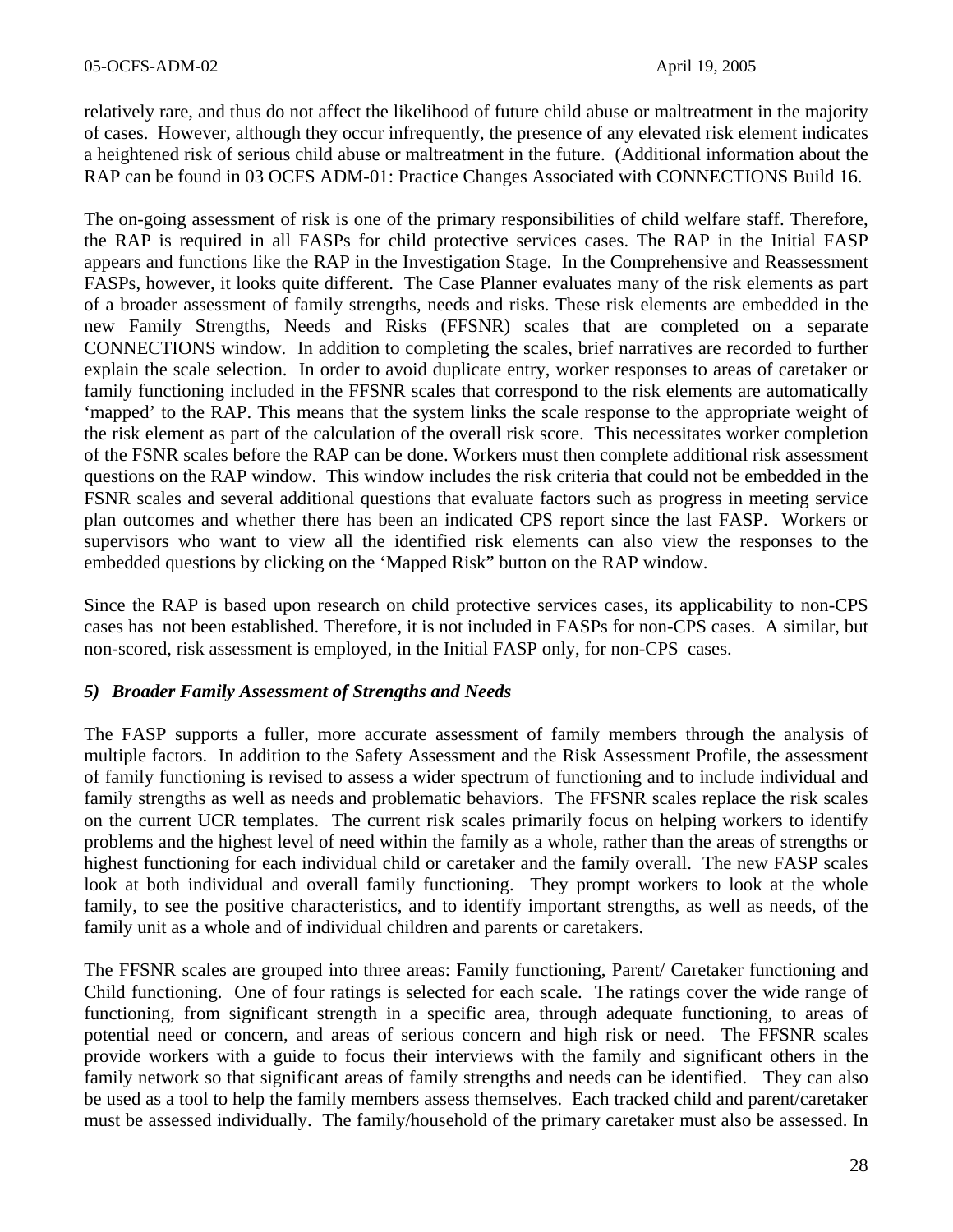addition, workers have the option of assessing other family members (for example, the siblings of a tracked PINS or JD) or the household of a secondary caretaker or grandparent (who might provide a future permanency resource). CONNECTIONS will display the name and age of all family members who were previously recorded in Stage Composition above the scales and indicate if they are a tracked child or a primary/secondary caretaker. (See 03 OCFS ADM-01 for further definition of primary/secondary caretaker.)

Revised Assessment Analysis questions help workers synthesize the wealth of information gathered via the Safety and Risk Assessments and the FSNR scales. This component continues the emphasis on considering the family's perspective and building on identified strengths. Workers also identify the conditions and factors that underlie or contribute to the abuse or neglect or the presenting problem. Completion of the analysis questions forms the basis upon which the service plan is constructed. Workers need to specifically state what improvements/changes need to be made, instead of merely stating the "problem." This information is carried forward by the system to guide service planning and target changes to achieve the PPG for each child and provide for child safety, permanency and wellbeing.

### *6) Foster Care Issues*

A new component, Foster Care Issues (FCI), is required to be completed *individually* for each child in foster care. This incorporates and revises current UCR sections Appropriateness of Placement, Permanency Planning, Concurrent Planning, and Visiting Plan and Review. The system will present the relevant (and required) questions based on Program Choice, PPG, and child age. The revised FCI questions provide guidance to foster care staff regarding the tasks and decisions that are fundamental to their role. They support the rapid achievement of permanency and reflect the standards of practice of the federal Child and Family Services Review.

Visiting Plans with parents, siblings and permanency discharge resources must be created for all children in placement. If it is unsafe or impossible for a child to visit, the reason for this must be recorded in lieu of a plan. Multiple visiting plans can be created for a child, including separate plans for individual parents if they visit separately, sibling visitation, and/or arrangements for visitation with relatives outside of the immediate family or other non-family resource persons. Visitation plans will be carried forward from one approved FASP to the next FASP. Plans detailing visitation between a child and a parent or identified discharge resource, as well as all other visitation plans must be reviewed in the subsequent FASP and modified as necessary. A Family/Child Visiting Grid will be created by the system based upon Progress Note entries with a note type of family or sibling visitation or attempted visitation. CONNECTIONS provides for copying of appropriate FCI entries to other children in the stage to avoid redundant data entry.

FCI provides customized support for recording of discharge from foster care status changes if these need to be recorded within a periodic FASP. Multiple discharges of different types (discharge to home/relative/other caretaker, discharge to Independent Living, discharge to Adult Residential Care) can be recorded for different children. 'Discharge to Adoption' is only available within the Child Case Record. The discharge windows are the same windows as in Plan Amendments for discharges. The documentation requirements focus on issues related to child safety, permanency, and well-being after discharge. Discharge Protocols can be printed as a separate FASP component, as well as a part of the FCI or the complete FASP.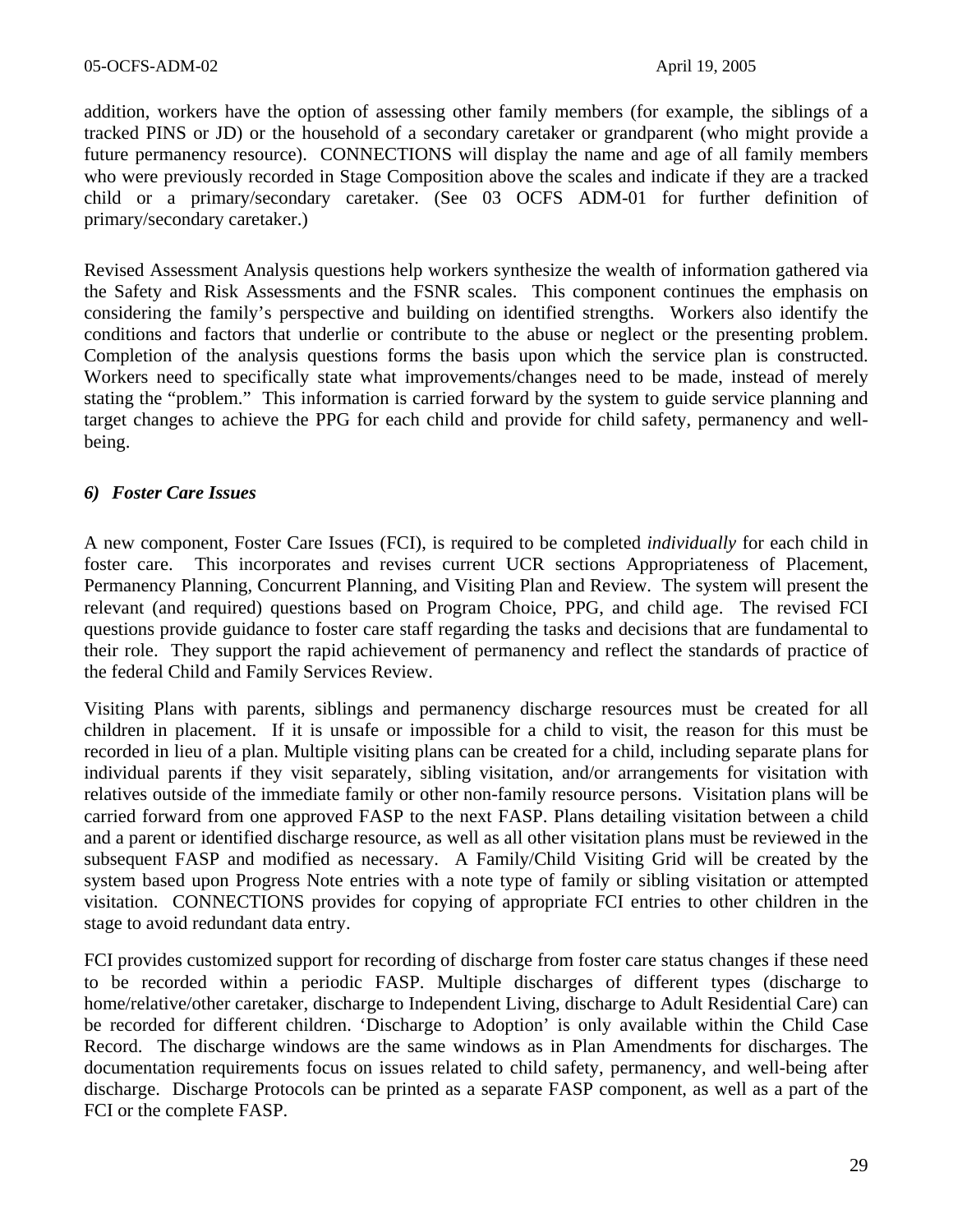#### *7) Assessment of Life Skills for Adolescents*

A protocol to guide the assessment of a foster care youth's acquisition of essential life skills was made available in template form in December 2003 as part of Build 16. With Build 18, the Life Skills Assessment is required for each youth in foster care who is fourteen years of age or older, regardless of the youth's permanency goal. This supports a focus on outcomes essential to a successful transition to eventual self-sufficiency and responsible adulthood. Where a life skill is assessed as inadequate, workers must involve the youth in the development of a service plan to prepare the youth for employment and/or post secondary education, and other needed skills and abilities. The Life Skills Assessment may be added to the FASP as an option in preventive services cases and may be completed for any child in the case, regardless of the age of the child.

#### *8) Non-LDSS Custody - Relative/Resource Placement*

A new component, Non-LDSS Custody - Relative/Resource Placement, is required to be completed for each child with this Program Choice. This component presents four abbreviated sections of FCI (Appropriateness of Alternative Placement, Relative/Resource Placement Functioning, Permanency Progress, and Record Return Home) tailored to the situation and needs of children in the care of a relative or other resource person, but not in the legal custody of the local Commissioner of Social Services or in the legal custody of the Commissioner of OCFS. The Life Skills Assessment and Visiting Plan from FCI can be added to the FASP and completed for these children as an option, if desired.

#### *9) Outcome-oriented Service Plan Based on Strengths*

The Service Plan component supported in the FASP has an enhanced outcome and strengths based focus to support development of a service plan with the family. As part of the Assessment Analysis, workers, after involving the family in discussions and identification of needs and resources, specifically define the improvements and changes that family members need to make in order to meet the children's needs for safety, permanency and well-being. The list of changes is then used by the worker and the family as they develop the service plan. To aid the worker to structure and record the plan that he or she has developed with the family, the list is carried forward by the system to guide service planning. Workers develop service plan outcome and activity "blocks" (O/A blocks) targeted to needed change. Each O/A block will include a brief description of what needs to change and a description of the desired outcome and how the family and worker will know it has been achieved. It will also include identification of the specific individual or family strengths that will be used to achieve the specified outcome, and a description of family and worker activities.

All workers with a role in the FSS are able to create and modify service plan O/A blocks, and will be able to view the O/A blocks created by other workers. This will foster coordinated service planning where there are multiple workers in the case.

Workers can create as many O/A blocks as necessary. The system will identify O/A blocks by the date created, outcome statement, and name of the last worker who modified the block. O/A blocks will be carried forward from one FASP to the next until the block is marked as complete or discontinued. Workers and families will evaluate the level of outcome achievement of each block that is carried forward and modify it as necessary. Workers must be careful to modify only the blocks they created, or are responsible for, as they document the evaluation of achievement and any modification to the service plan.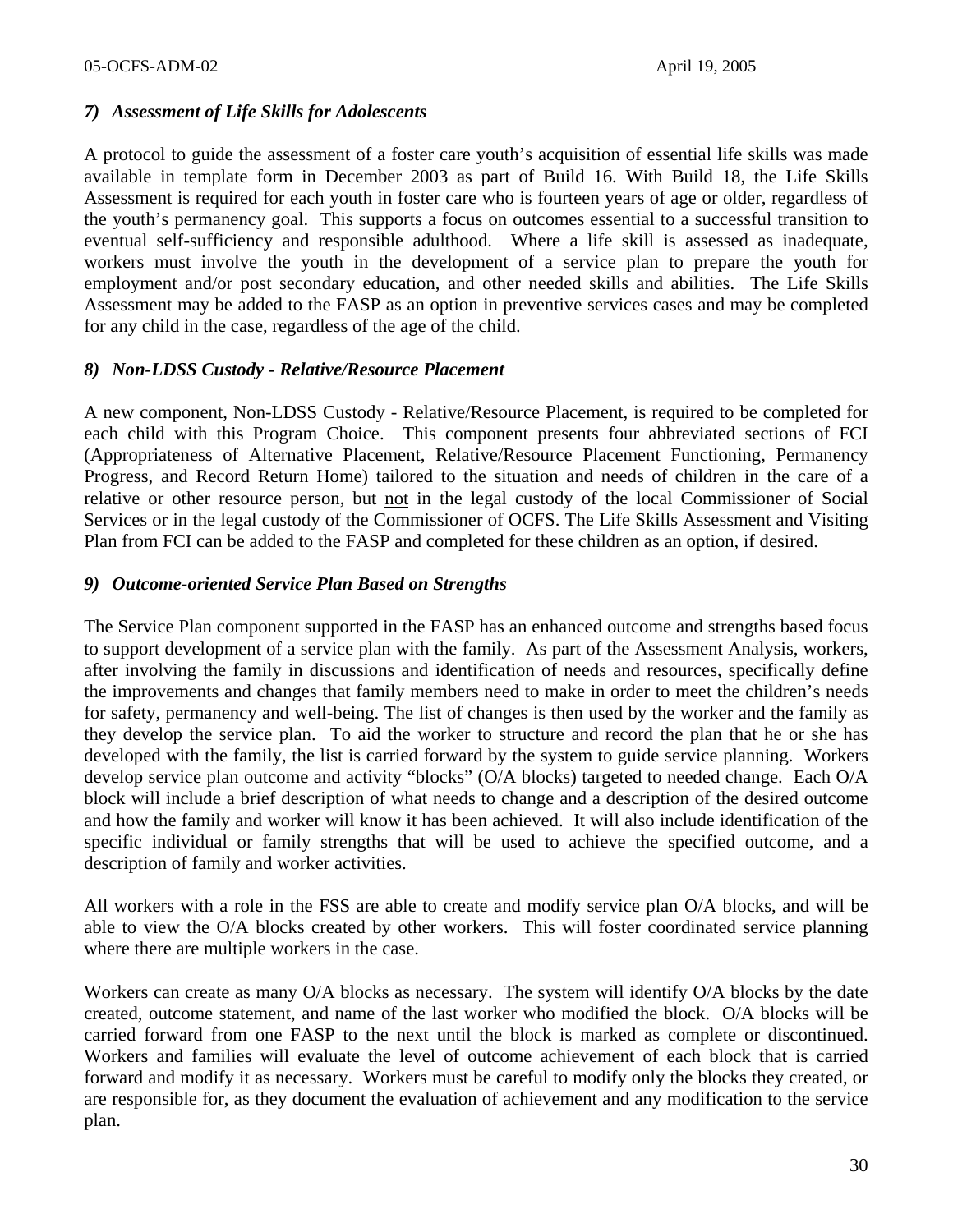In addition to the narrative description of the services to be provided to the family in the O/A blocks, there is a "Services Needed" checklist that allows the social services district or agency to capture as unique data elements the services planned/provided to the family. Completion of the "Services Needed" checklist will support the social services district's or the agency's ability to track service usage and identify service gaps. The "Services Needed" checklist is available for all cases. A social services district has the choice of requiring the completion of the checklist. If the social services district opts to require this, workers must document the specific services that are needed by the family and/or individual member(s) and the status of those services (provided direct, provided purchased, referred/waitlisted, planned, completed, discontinued, refused, or unavailable) as part of the Service Plan. This is done via a drop down list on the Service Plan window.

The most crucial piece of service planning, involvement of and working with the child and family, remains unchanged. The above changes in content and format are guides to support service planning. They in no way replace essential caseworker skills and good supervision in the areas of engagement, assessment, communication, family-involved planning, and supporting change. Workers must continue to document the family's involvement in the development of the service plan within the FASP.

### *10) Programmatic Eligibility*

The requirement for documentation of the need for mandated preventive services and foster care placement as a part of each FASP is unchanged. Programmatic eligibility standards and criteria for mandated preventive services and foster care placement services remain the same. The format for documentation, however, has been modified to more closely reflect eligibility requirements. The system will present only the eligibility standards that are valid for the program choice and stage type. After the worker selects the standard that applies to the child or family, the corresponding eligibility criteria, and in some instances, sub-criteria, are presented for selection. Workers must also record a brief narrative describing the relevant behaviors and/or circumstances related to the selected eligibility criteria. CONNECTIONS will not allow the worker to save changes unless the minimum eligibility criteria are met for the selected standard and comments have been entered. Programmatic eligibility for placement must be recorded for each individual child in foster care. Copy functionality exists that allows workers to copy the recorded Eligibility Standards and Criteria to other children in the FSS. Specific documentation of Eligibility for Placement Services is not required for creation of a Child Case Record (CCR) stage type for children who are completely legally freed, as it qualifies by its very nature.

Any worker assigned to the FSS may access and record programmatic eligibility. The Case Planner is responsible for reviewing or completing the documentation. Programmatic eligibility must be approved by the Case Manager as part of the FASP approval process.

#### *11) FASP Process Changes*

The process of completing the assessment and service plan will significantly change with the implementation of the online FASP. Workers currently use an electronic or paper UCR template, which is approved according to the prescribed timeframes. The templates include all possible plan components. Workers select the appropriate risk or non-risk template for their cases and work individually to complete those components that they determine are relevant. They can start work on the UCR at any time and complete components in any order. Where multiple workers are involved in a case, workers submit their template to the Case Planner, who compiles all contributions and then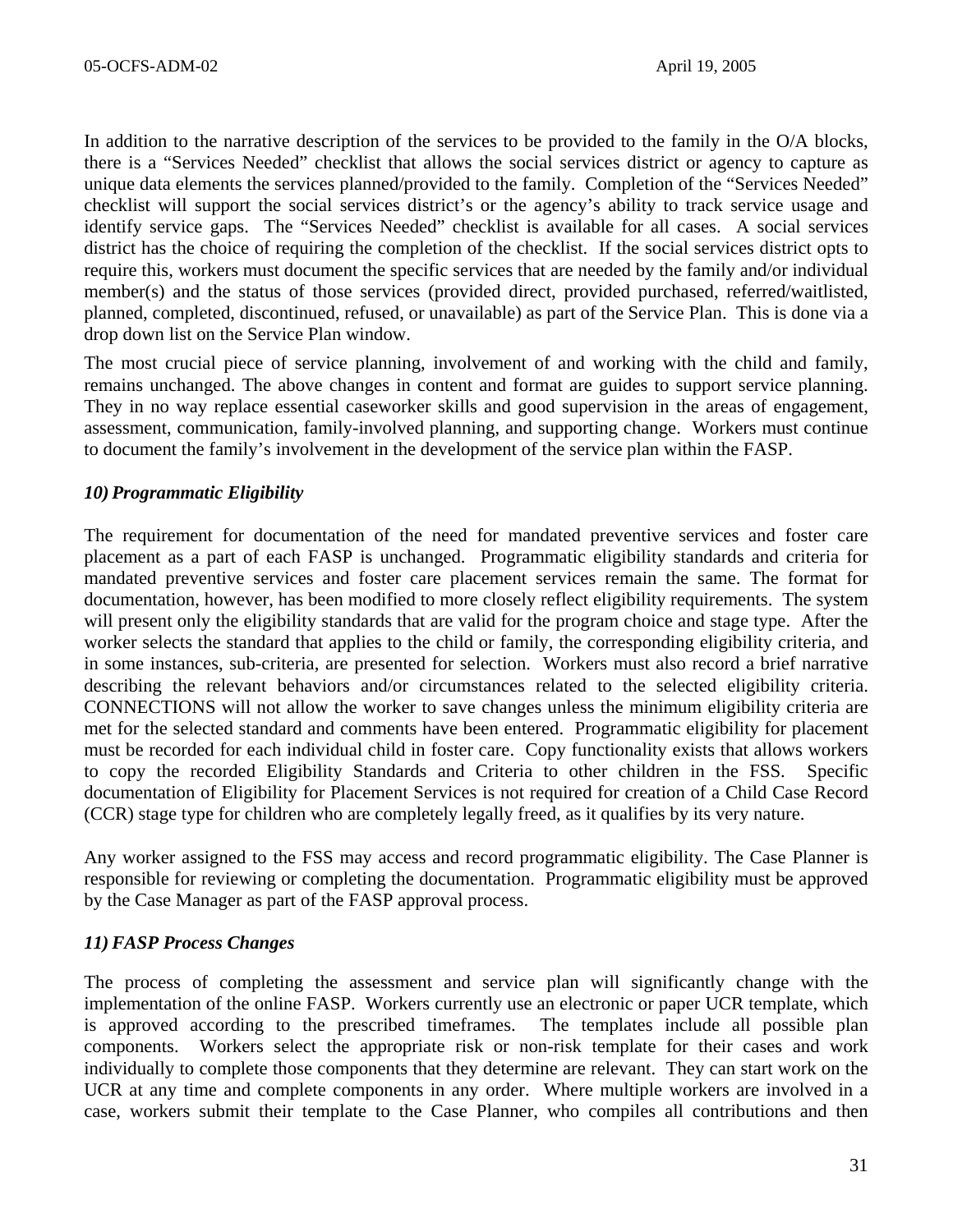submits a paper or electronic copy to the Case Manager for approval. In some instances, this has taken the form of separate assessments and service plans simply bundled together.

### • **Shared Record**

In CONNECTIONS, all workers assigned to the FSS will document their work within a single, shared FASP. The online FASP brings system efficiencies to the process of completing a FASP. More importantly, it reinforces and supports the Case Planner's function to coordinate case planning, and results in one collaborative integrated assessment and service plan for the family. The online FASP also necessitates system rules and changes to current practices.

### • **Responsibility for the FASP**

Responsibility for the FASP - The designated Case Planner, who may be either a social services district or agency worker, is always responsible for completing the FASP and submitting it for approval to the Case Manager according to section III. F. 9. f. below. Unless the Case Manager is also serving as the Case Planner, the Case Manager has no update rights to any portion of the FASP.

Where multiple workers are assigned to the FSS, responsibility for completion of selected FASP components is defined by each worker's assigned role. Case Workers who are associated to a specific child must complete FASP components related to the child, including case update, child FSNR scales and Foster Care Issues (FCI) for the associated child, assessment analysis, and service plan outcome and activity blocks. They must do so within the time period set by the Case Planner.

The Case Planner is ultimately responsible for the content in the FASP whether or not he/she originally authored them. He/she then must set sufficient time to review all FASP components, synthesize multiple entries as appropriate and submit the FASP for approval to the Case Manager within the specified timeframe. The Case Planner is responsible for completion of the Family and Parent/Caretaker scales, unless the circumstances of a particular case make it more appropriate for completion by another worker assigned to the FSS. If so, the Case Planner must specify who will complete the Family and Parent/Caretaker scales. Where there is a program choice of protective, the Case Planner is responsible for the completion of the safety and risk assessment components of the FASP, unless the social services district has designated the CPS Worker/Monitor to do so. The social services districts must be clear in this designation and advise all agencies of their decision to require a CPS Worker/Monitor to fulfill this function. Completion of the safety and risk (initial FASP only) assessments in non-protective cases is always the responsibility of the Case Planner. Case Workers who are not associated to a specific child should complete components as relevant to their role in the case and as specified by the Case Planner.

# *12) Access to FASP Components*

The system supports designated responsibilities for selected FASP components by restricting "maintain" access to workers with specified roles. "View" access is always available to anyone with a role in the stage. The Case Planner can always access all components and has the ability to modify all FASP entries. Only the Case Planner and the CPS Worker/Monitor can complete the CPS Risk and Safety Assessments. If a Case Worker is associated to a specific child, only that worker and the Case Planner can complete FCI questions or FSNR scales for that child. This protects work from being accidentally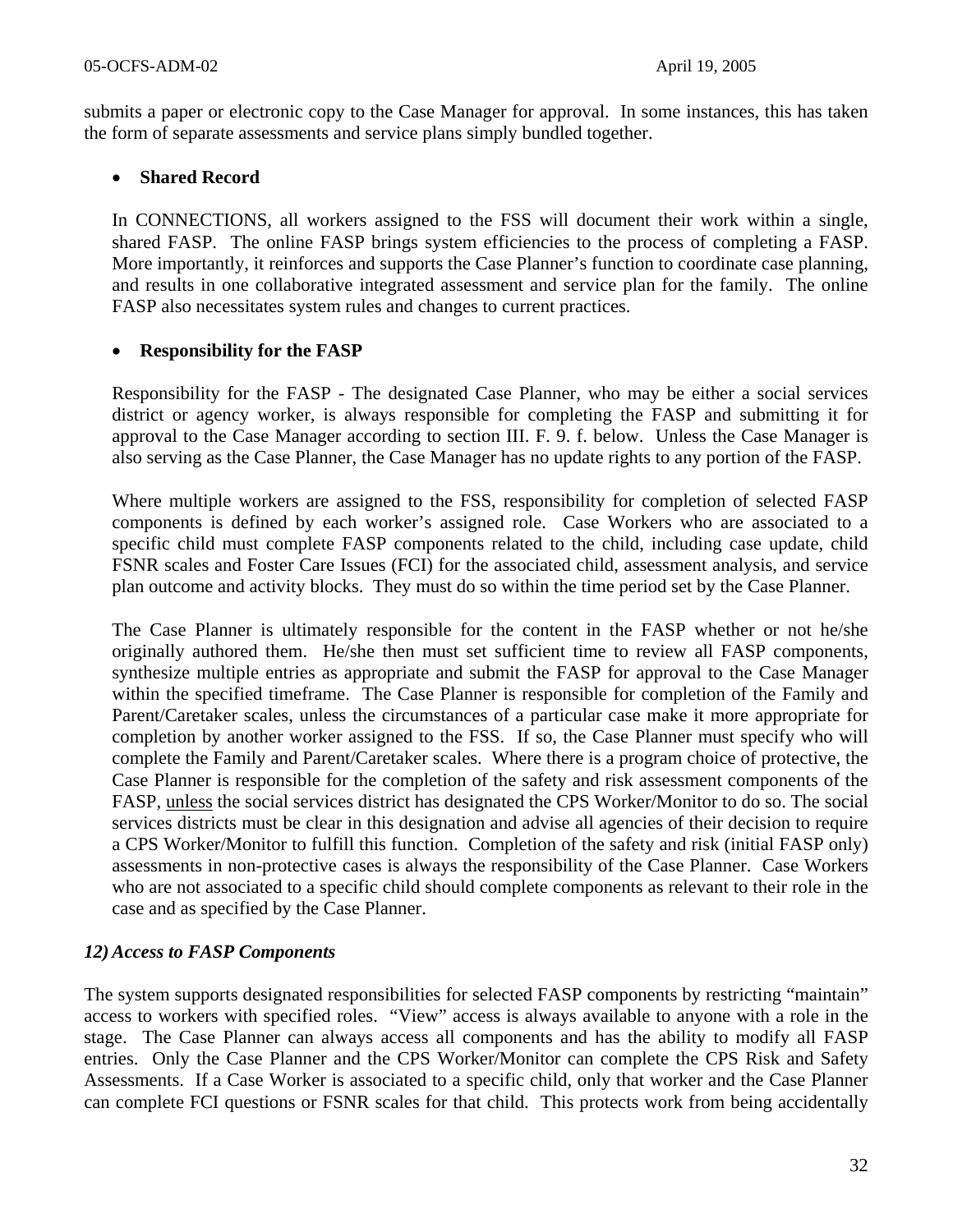modified by another worker. If no worker is 'associated', the Case Planner must complete the FSNR scales and FCI questions for a tracked child. Anyone with a role in the stage may complete the scales for an untracked child if no worker is 'associated'. Access to Family and Parent/Caretaker scales is unrestricted to allow for their completion by someone other than the Case Planner if appropriate in a particular case. If another Case Worker is not designated to complete the Family and Parent/Caretaker scales, it is the responsibility of the Case Planner to complete these. Access to O/A blocks in the Service Plan is also left unrestricted due to the potential need of transferred workers to pick up a block in progress. O/A blocks are identified by date created and the name of the last person to modify them, so that workers can identify their own blocks and not overwrite another's work. Other FASP components (Case Update, Assessment Analysis, Family Involvement) provide a dual level access through the Case Planner Summary functionality described below.

The Case Manager has access rights to view the in-process FASP at any time during its development, and may wish to view the FASP as the due date approaches to monitor the progress of its completion, but does not have the ability to complete any direct entry into the FASP. Once the FASP is submitted to the Case Manager, he or she has the ability to approve or reject the FASP with comments. It will then be the responsibility of the Case Planner to make the necessary corrections and re-submit the FASP to the Case Manager.

### *13) Case Planner Summary Functionality*

Case Planner Summary functionality supports the ability for all persons with a role in the family case to enter draft information directly into specific FASP components and then provides ease of use for summary purposes to the Case Planner who is ultimately responsible for the development and submission of a cohesive, well-written and integrated FASP. Each Case Worker with a role in the case will contribute information in response to the unique questions asked as it relates to the specific child or family member he or she is serving. From each of the unique screens that have Case Planner Summary functionality the Case Planner will select the "Case Planner Summary" button. All workers with a role in the FSS will have access to create draft entries in those FASP components with Case Planner Summary functionality. The Case Planner has "View" access to each of the discrete draft entries made by Case Workers. The Case Planner only has "Maintain" access to "Case Planner Summary" through which the Case Planner can compile the draft entries contributed by each Case Worker into a single summary narrative and modify it as appropriate. This "Case Planner Summary", rather than the individual contributions of caseworkers contributing to the FASP, constitutes the official FASP document. This allows everyone connected with the case to provide his or her input towards a single, cohesive, final narrative. Workers can modify their drafts up until the time the Case Planner invokes summary functionality. Case Workers will not be able to make further entries after the Case Planner Summary has been launched although they may still view previous entries. A checkbox on the entry window will indicate if the Case Planner Summary has been launched. If workers have information that should be recorded in the FASP after the Case Planner Summary has been launched, they need to contact the Case Planner so it can be included.

Draft entries will be marked with the name of the worker who created them, but they are not saved after a FASP has been approved. Draft FASPs (not yet approved) can be printed by anyone with a role in the stage. The print will display all draft entries marked by worker name, as well as the Case Planner Summary. The approved FASP does not include draft entries. Case Workers who wish to retain copies of the information originally contributed to the FASP narrative fields may wish to copy and paste the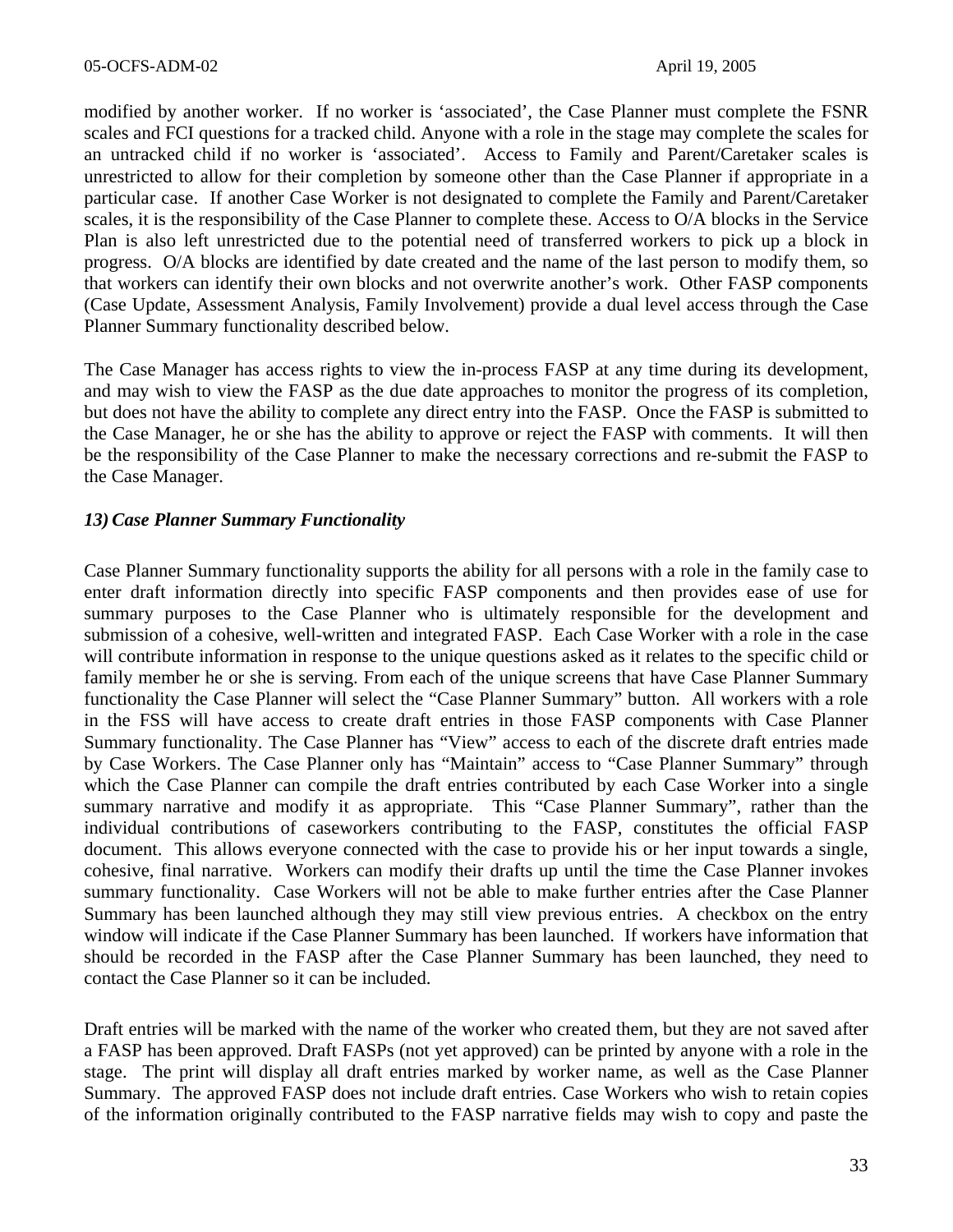narratives into the Progress Notes as a discrete event with a purpose of "Case Planning". If the Case Planner is the only worker in the FSS, he/she should record entries directly on the Case Planner Summary window. This will eliminate the need to convert entry on the draft window to the final summary. The Case Manager may view all draft entries created by Case Workers and the Case Planner Summary at all times during the development up until the final approval of the FASP. All information in the FASP is frozen upon final approval.

### *14) System Efficiencies*

Important efficiencies are provided by the system. The CONNECTIONS system will customize the FASP according to Program Choice, PPG, and age of tracked children. Once these are recorded in CONNECTIONS, the system will present only the relevant/required assessment and service plan components and subcomponents for completion. Workers may opt to complete additional non-required components by adding these to the FASP.

System customization of the FASP requires that workers be cognizant of the impact of the recorded Program Choice upon the FASP. Workers should make sure the Program Choice and PPG are correct for all children in the FSS before launching a FASP so that the system will present the appropriate components. In certain instances, however, the *sequence* of adding or deleting a Program Choice and launching a FASP must be considered. Where a child's Program Choice has changed, the worker might need to add a particular component to the FASP for completion. For example, if the Program Choice of Placement for a child was end-dated before the launch of the FASP, a worker may need to manually add the Discharge Protocol to the FASP in order to complete required documentation of the required issues related to child safety, permanency, and well being after discharge. (If the worker delayed changing the child's Program Choice until after launching the FASP, the system would present the entire Foster Care Issues component for completion, including parts that might no longer be relevant.) If Protective Services are ending but the worker wishes to complete a final CPS Safety Assessment and RAP, these will not be available if the Protective Program Choice is end-dated prior to the launch of the FASP. The worker may either delay changing the Protective Program Choice until after launch of the FASP, or may end-date the Protective Program Choice and manually add the RAP and CPS Safety Assessment.

Information from the last approved FASP will come forward and pre-fill selected FASP components as follows:

- The original needs/concerns that prompted opening of the services case will be documented in the Initial FASP and will automatically display in all subsequent FASPs for worker information.
- Family Background information is carried forward; the system allows for additions to this information in subsequent FASPs.
- In the Initial FASP, the CPS Safety Assessment will be pre-filled from the last approved Safety Assessment in the Investigation Stage, *provided that the Initial FASP was launched within seven days of the approved Safety Assessment*.
- RAP data in the Initial FASP pre-fills from the current approved RAP data from the Investigation Stage. The system requires the Case Planner to review the Safety and RAP pre-filled data, and accept it as currently accurate and ready for submission, or modify it as necessary. (Safety Assessment and RAP data from the Investigation Stage does not carry forward into Comprehensive and Reassessment FASPs, however, if there is an open FSS, and a new CPS report is received, RAP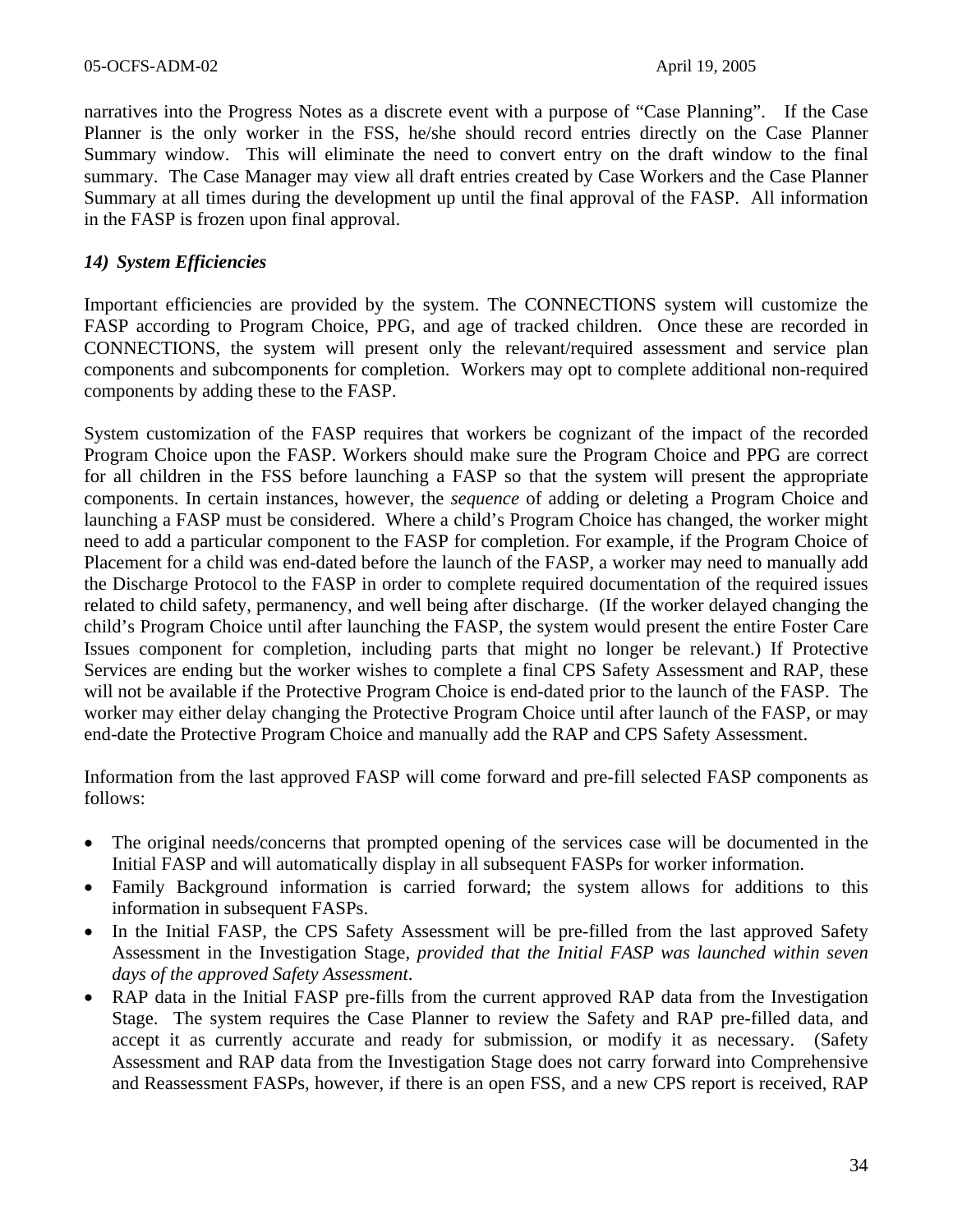data will pre-fill in the CPS investigation stage to allow the CPS worker to view the most recent RAP.)

• Active (not marked complete or discontinued) O/A blocks are also carried forward for review and modification.

The system provides aids within the FASP to support good case planning (for example, the "Needed Improvements" from the Assessment Analysis is displayed in the Service Plan tab). The usefulness of these aids is fundamentally related to the employment of sequential case planning (full assessment prior to assessment analysis prior to service planning) by workers. Sequential work is supported but not mandated by the system.

The Assessment Summary is a succinct, system-generated summary of the most significant factors, problems, and strengths that were identified in the assessment. These factors may reflect work completed and recorded by several individual workers. It summarizes the information recorded within separate FASP assessment components, including the Safety Assessment, Risk Assessment /Risk Assessment Profile, the Strengths, Needs, and Risks Scales (Family, Parent /Caretaker, and Child), and Life Skills Assessment. The Assessment Summary is not considered part of the FASP, but is an efficiency provided to workers to aid in developing the family's service plan.

The Assessment Summary can be generated from within an in-process or pending FASP by any worker with a role in the stage if the required components of the FASP, from which it is derived, pass system edits for completeness. It can be accessed from within the Assessment Analysis (by choosing "Assessment Summary" from the Reports menu) and Service Plan and Outcome and Activity windows (via a pushbutton). The Assessment Summary is not available if the stage type is CCR.

The system provides for copying of appropriate narrative entries to the records of other children in the stage to avoid redundant data entry. However, it does not permit copying of data from one field to another data field where descriptions or information must be documented uniquely for each child.

A CONNECTIONS alert will cue all assigned workers when a FASP is coming due or overdue. The Family Services Open Caseload Inquiry Report (OCI) lists the number of FASPs on a worker's caseload that are 'Overdue', 'Due within seven days', and 'Due within fourteen days.' The OCI also identifies the FASP type, status, due date, and number of days overdue if applicable, of each FASP for all open cases on the FSS workload. This report is available to workers on-line in real time.

# *15) FASP Rules and Timeframes*

#### **a. Due Dates**

The timeframes for approval of periodic assessment and service plans remain essentially the same, although it is slightly extended for the Initial FASP in indicated and opened CPS cases. Where the CID is the date of indication of a CPS report, the FASP is due (must be approved by the Case Manager, or by the Case Manager's supervisor if the Case Manager is also serving as Case Planner) within seven days of the approval of the Investigation Conclusion. This change was instituted to allow time for supervisory review and approval of the Investigation Conclusion and the Initial FASP in a sequential manner within CONNECTIONS. All other timeframes for FASP approval are unchanged: the Initial is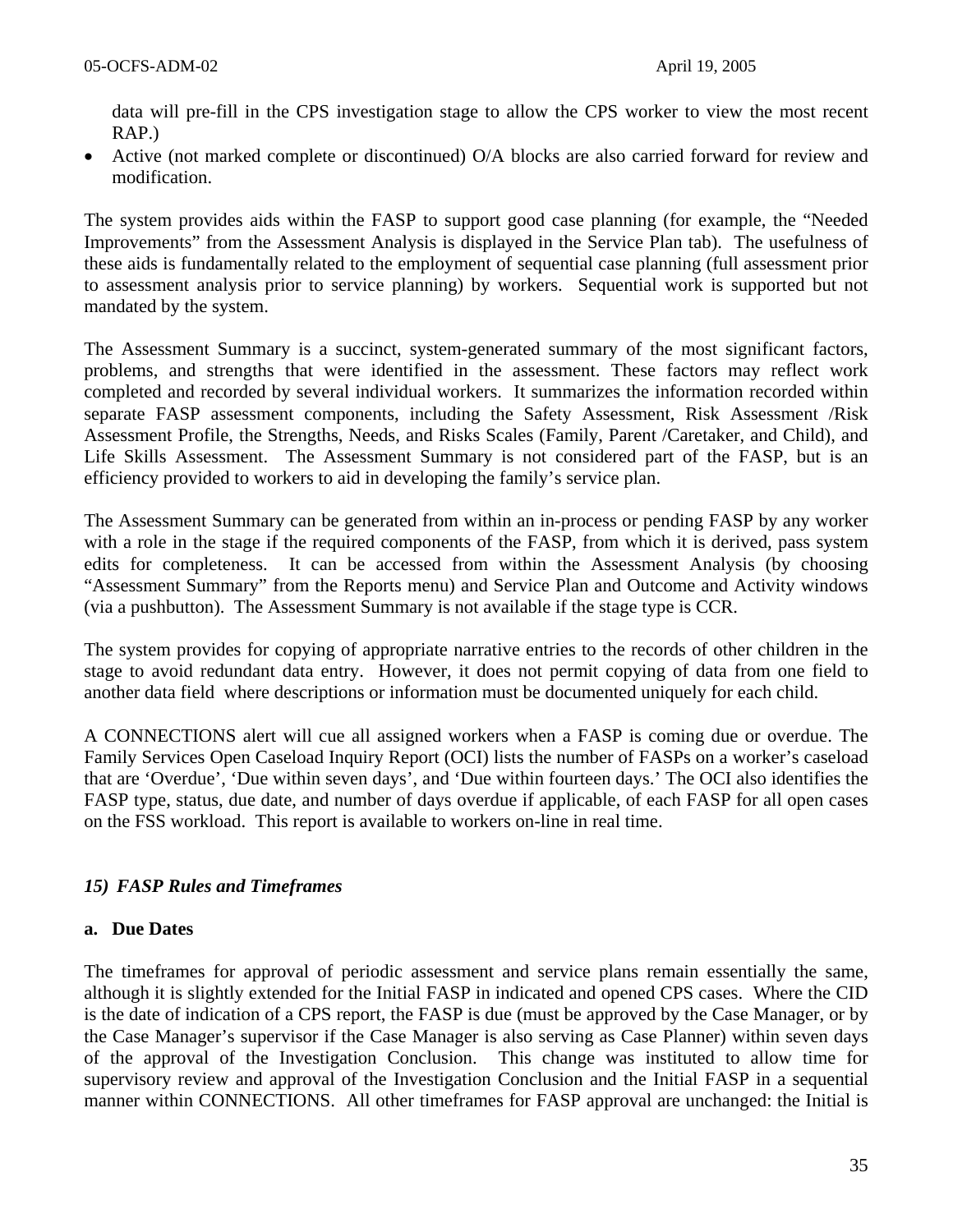due 30 days after the CID, the Comprehensive is due 90 days after the CID, and Reassessment FASPs are due six months after the CID, and every six months thereafter. To allow time for review and approval, the Initial FASP must be submitted for approval no later than five working days prior to its due date, and Comprehensive and Reassessment FASPs must be submitted no later than ten working days prior to the due date. Plan Amendment timeframes are described in the section 10, Plan Amendments.

### **b. Case Initiation Date**

Case Initiation Date (CID) standards are unchanged. The CID is the earliest of the following four dates: Social Services District Receipt of an Application for Services signed by a Parent/Client, CPS Indication, Placement in Foster Care, or Court Order directing the providing of preventive services or placing the child into foster care. In CONNECTIONS, the system sets the CID upon a worker's recording of one or more of these dates. The system will automatically generate the CPS Indication date upon approval of a CPS indication within the Investigation Stage; workers do not record this date. As the CID trigger for the application for services is the date it was received by the social services district, a social services district worker must record this date. The CID remains modifiable until a FASP is approved. The system recalculates every time a trigger date is entered or modified and resets the CID if necessary. (The exception to this is that the trigger date for receipt of an application cannot be modified if it was recorded during the FSI; if recorded in the FSS, it is modifiable until approval of a FASP). After approval of a FASP, the CID cannot be modified and the cycle of FASP due dates is set.

#### **c. Launching a FASP**

There are system rules governing who can start (launch) a new FASP, when they can do it, and preconditions that must be met before a FASP can be launched:

- Any worker with an assigned role in the FSS may launch (open and initiate work on) the FASP. This is essential to not barring workers from timely completion of FASP components.
- The system limits how far in advance of its due date a FASP may be launched. This supports documentation of current case status within the FASP. The Initial FASP may be started immediately upon opening of the Family Services Stage. However, the Comprehensive FASP may not be launched more than 30 days before its due date, and a Reassessment FASP may not be launched more than 60 days before its due date.
- The following preconditions, which are essential to system customization of the FASP, must be met before a FASP can be launched:
	- o A FASP may not be launched until a Primary Caretaker has been identified. In extremely rare circumstances (i.e., the parents are deceased or the child is abandoned), there is no Primary caretaker in the stage. In those situations, the Case Manager or Case Planner must click on the "No Primary Caretaker Exists" check box, which lifts the edit for completion of the FASP.
	- o The Family Relationship Matrix, which identifies the relationship of each family member to all other family members, must be completed. There must be at least one child in the FSS with a PPG and Program Choice.
	- o Any person with a date of death (DOD) recorded in Stage Composition must be end-dated in the FSS.
	- o There must be a CID with one exception. The Initial FASP for an FSS with a program choice of protective may be launched if there is an open Investigation Stage and an approved Safety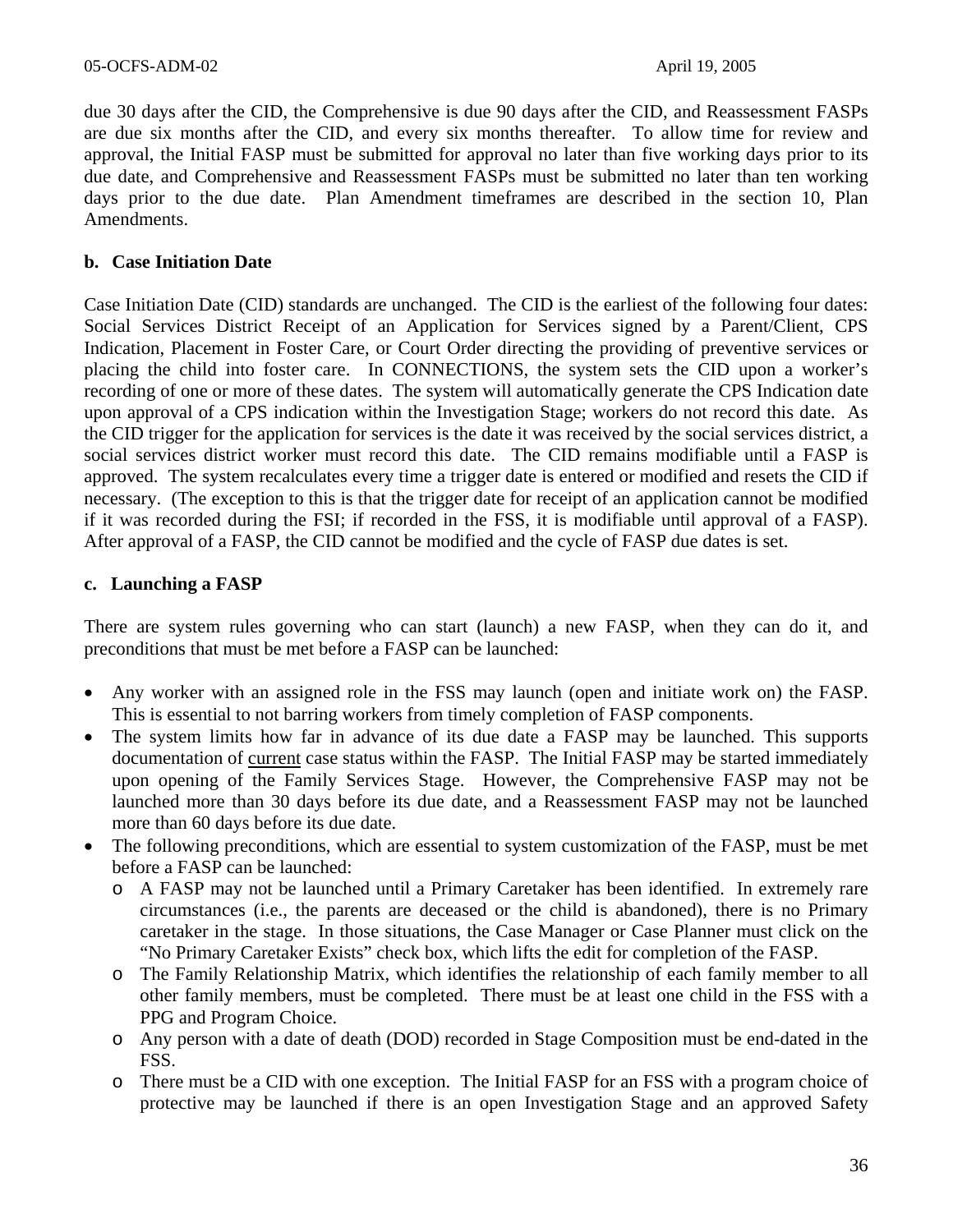Assessment. (In this instance, the system will allow the worker to begin working in the FASP but will prevent submission of it for approval until one of the CID Trigger Dates is recorded, thus establishing a CID).

- Only one FASP (including a Plan Amendment) in the stage can be in the process of being developed and approved at a time. FASP processing has been designed to not allow overdue work to hold up coming due work. If an in-process FASP is overdue and the launch window for the next comingdue FASP is open, the coming due FASP may be launched.
- Launching the new FASP, however, will drop the uncompleted FASP into "template" format. Workers responsible for the overdue FASP will then have 60 days to complete work within the template format, at which point the template will be frozen (it is no longer modifiable). The template is similar to a word document; system efficiencies are not available and data from the template does not carry forward to the next FASP. The template must be approved off-line. If a FASP is pending approval and the launch window for the coming due FASP is open, the system will not allow the coming due FASP to be launched for seven days. On the eighth day after submission of the FASP for approval, the coming due FASP may be launched, even if the pending one has not been approved, and the pending work will be dropped to template format. Attempting to launch a Plan Amendment will never drop a FASP to template format. The worker will receive a message to contact the Case Planner. Plan Amendment status change information can be incorporated directly into the FASP.
- If a previously due FASP was never launched, it will be marked as "Missed" upon the launch of a new FASP. It will not be able to be completed, even in template format.
- FASPs may be launched if the due date has passed and a subsequently due FASP has not been launched. Therefore, a Case Planner should launch and complete an overdue FASP before launching the coming due one. A late FASP may never be launched if it is more than 365 days overdue; it will be marked as "Missed" upon the launch of a new FASP.

All workers assigned to the FSS need to be conscious of the impact of their launch of a FASP. Not only will the overdue FASP be dropped into template format or be precluded from completion, but the information carried forward from the last approved FASP may be seriously outdated. The system will alert workers to the existence of an in-process or pending FASP and the impact of launching a new FASP. Workers should contact the Case Planner or Case Manager before launching a FASP if the action will drop an in-process one into template format. Case Managers and supervisors must also be conscious of the need for timely review of pending FASPs, particularly if it is within the launch window of the next FASP.

# *16) On-line Approval*

By OCFS regulation 18 NYCRR 428.8(b)(11), the FASP must be signed by the Case Planner's Supervisor and by the Case Manager. If no distinct person is assigned the role of Case Planner, the Case Manager assumes the full responsibilities and tasks assigned to the role of a Case Planner. In that circumstance, the Case Manager's supervisor must approve the FASP. The CPS Worker/Monitor, if there is one, must receive and review the FASP prior to approval  $[(18 \text{ NYCRR } 432.2(b)(5)(iii)(a)].$ 

The FASP must be submitted and approved online within the CONNECTIONS system. Only the Case Planner can initiate submission of the FASP for approval. When the Case Planner submits a FASP for approval, the system will send an approval To-Do to the Case Planner's supervisor (unit approver) and to the Case Manager. If the Case Manager is also acting as Case Manager, the system will send the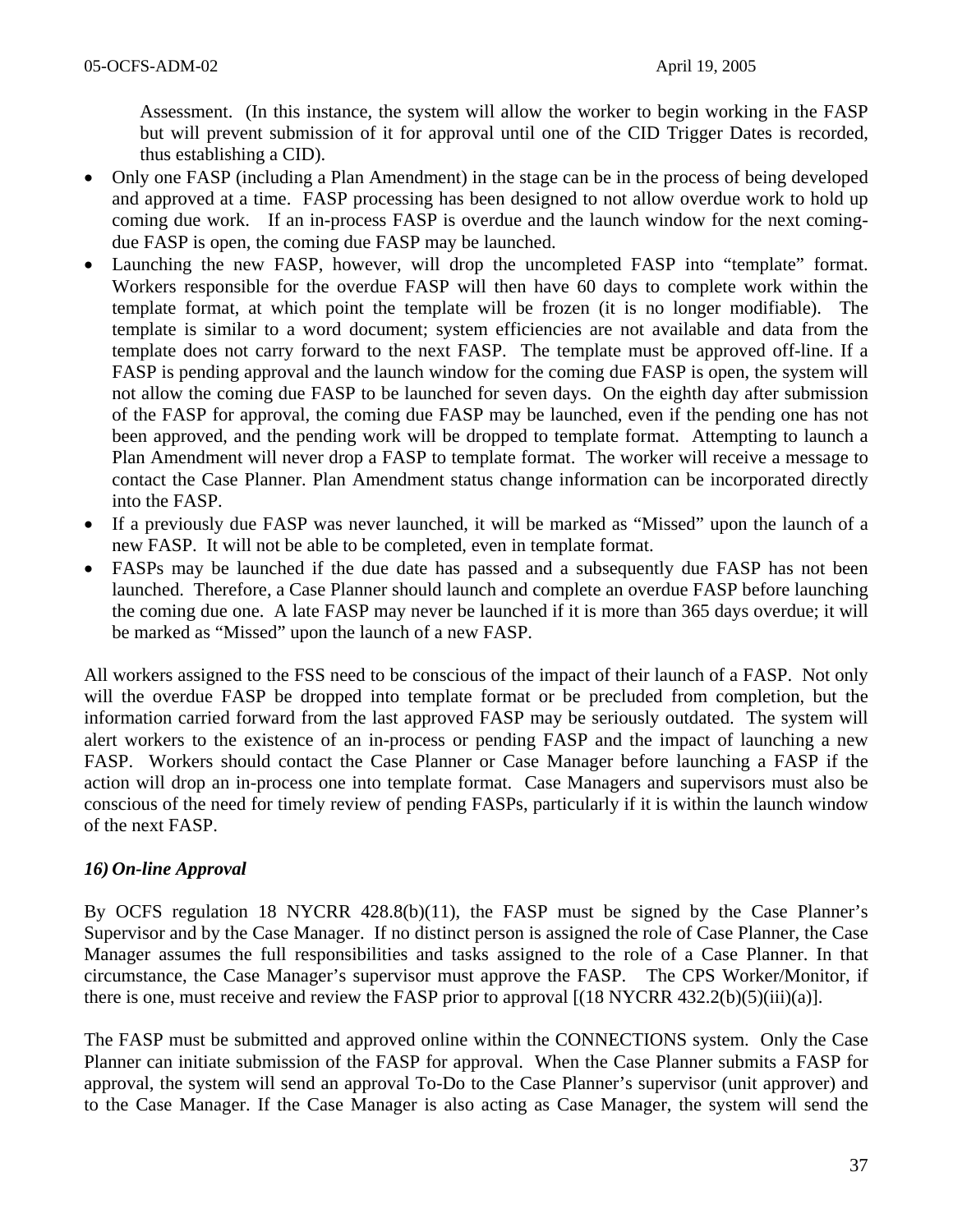approval To-Do to the Case Manager's supervisor. The Approval To-Dos go to all approvers at the same time but the system enforces the sequential order of approval. The order of approval is as follows: Case Planner's supervisor (unit approver), any additional approvers within the district or agency of the Case Planner, OCFS Division of Rehabilitative Services approver if there is one (see section M), and then the Case Manager and any other approvers within the social services district as required by local policy.

If the worker who is assigned as the Case Planner is the unit approver for his or her own unit, CONNECTIONS will enable staff search and the Case Planner will be forced to choose someone else from their social services district or agency to submit to, prior to Case Manager approval. (An individual cannot submit work to himself or herself, nor can an individual add himself or herself as an approver.) The approval will not be considered complete until the Case Manager or his or her supervisor (if the Case Planner is also acting as Case Manager) approves the FASP.

The system accommodates changes and additions to the default approval process. Where there is a CPS Worker/Monitor, the Case Planner may add the CPS Worker/Monitor to the approver list or send an alert to review the FASP. If a higher-level review is required by local administrative procedures or policy, the Case Manager can add another approver to the process. If the Case Manager adds an approver(s), the FASP is not considered approved, until the additional approver(s) has approved it. All approvals must be completed by the FASP due date.

Online approval in CONNECTIONS is acceptable as the electronic equivalent of required signatures by the Case Planner, the Case Planner's Supervisor, and the Case Manager (and the CPS Worker/Monitor if sent to such person for approval). All FASPs, including Plan Amendments, also include a signature page. This must be printed and used for obtaining the signature of the family and third party reviewer, as appropriate.

The system will not allow submission of a FASP for approval unless all required components, as determined by Program Choice, PPG and age, are complete. The 'Check FASP Detail' button provides a system check of the FASP to determine if all of the required components have been completed. The system will advise workers what components still need to be completed. Although the system mandates entry in specified fields prior to submission for approval, the quality of that entry cannot be determined by the system. *Good supervision remains critical to support quality worker response*.

# *17) Plan Amendments*

Plan Amendments must be used to record status changes that occur between FASP cycles. The status changes *requiring* Plan Amendments are unchanged with one exception; the requirement for a Plan Amendment for children "absent without consent" is no longer mandatory. (Tracking for children in or absent from placement settings will be supported in Build 19.) The timeline for required completion of Plan Amendments is slightly altered. The status change "Case Open or Closed for Protective Services" may be recorded for up to seven days following that event (instead of on the date of opening or closing). Other specified status changes are to be recorded within 30 days of the status change, unless the status change is within the allowable launch period of the next regularly scheduled FASP. If the Comprehensive FASP is coming due within 30 days or the Reassessment FASP is coming due within 60 days, the status change(s) is to be documented within that  $FASP$  instead of on a separate Plan Amendment.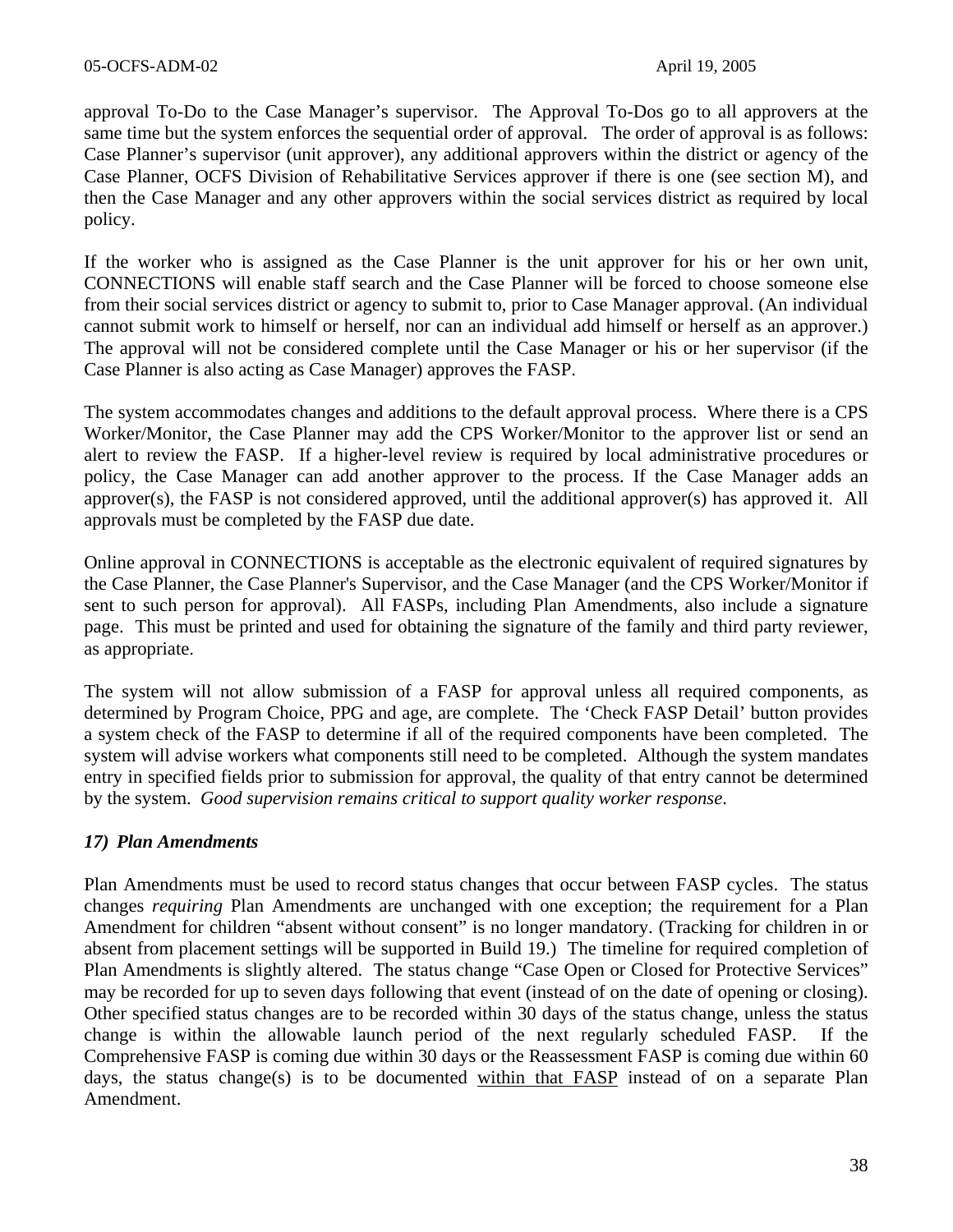There is a new optional "Change to Visitation Plan" Plan Amendment to facilitate updating of the visiting plan. Please refer to 04 OCFS INF-10 regarding the need to have current visitation plans/information in the record. The Plan Amendment "Other Status Change" remains available for any other locally desired requirement or option, including updates to the service plan. Plan Amendments will be recorded and approved within CONNECTIONS. The system will present available status changes based upon the stage type (CWS or CCR) and the Program Choice(s) of the child(ren) in the FSS. Workers will select the status change(s) to be documented and the system will present the required components for the status change(s). Easy access to update the current Service Plan in conjunction with the status change(s) will always be available regardless of stage type or Program Choice. As with the launch of a FASP, workers need to be cognizant of the impact of the sequence in which they add or delete a Program Choice and launch the Plan Amendment. If, for example, a worker needs to complete a Plan Amendment for "Preventive Services Started," he or she should add Preventive as a Program Choice prior to launching the Plan Amendment. In contrast, if he or she wishes to complete a Plan Amendment for "Child Discharged to Home, Relative, Other," he or she should delay ending the "Placement" Program Choice until after the Plan Amendment is launched, so that the discharge protocol (which is dependent upon a Placement Program Choice) will be available.

Any worker *with a role in the FSS* may initiate and complete a Plan Amendment but only one Plan Amendment can be in process at a time. Several workers may work within this Plan Amendment and multiple status changes may be included. When working within the same Plan Amendment, workers need to coordinate efforts before its submission for approval to be sure all work is completed.

CPS Workers will need to be assigned a role in the FSS if they are to complete the required "Case Open for Protective Services" Plan Amendment when the Program Choice 'Protective' is added to children already receiving non-CPS services. Upon indication of a CPS report that was received subsequent to the opening of a services case, the system will automatically add the Protective Program Choice to the FSS and provide an alert to all assigned workers in the FSS. The FSS Case Planner (or the Case Manager if there is no other worker is assigned as the Case Planner) must then either complete the required Plan Amendment or assign a role in the stage to the CPS Worker so he/she can complete it.

As with other FASPs, the system allows any worker to launch and complete a Plan Amendment, but only the Case Planner can submit it for approval. Workers should contact the Case Planner by phone or send a To-Do so that the Case Planner is informed that the Plan Amendment is ready to submit for approval.

Plan Amendments can only be created if there is already an approved FASP (except in Child Case Records where a Plan Amendment will be the first FASP completed for a child freed for adoption). Plan Amendments may not be launched if a FASP is in process or is pending approval. If a FASP is pending approval, workers must contact the Case Planner to determine the most appropriate action. This might be pulling the FASP from submission for approval and recording the status change within the FASP. With one exception, Plan Amendments may not be launched if a periodic FASP is available to be launched (time is within the FASP launch window). As previously noted, the status change must be documented within the FASP. The one exception to this launch prohibition is when the worker is closing the FSS. The worker is not required to complete the FASP in this instance. *The system will allow a Plan Amendment to be launched, even if a Comprehensive or Reassessment FASP is available to be launched, providing the worker confirms he or she is closing the FSS. The system will ask, and the worker must confirm, that he or she is closing the FSS. As with all other Plan Amendments, normal approval procedures are required.*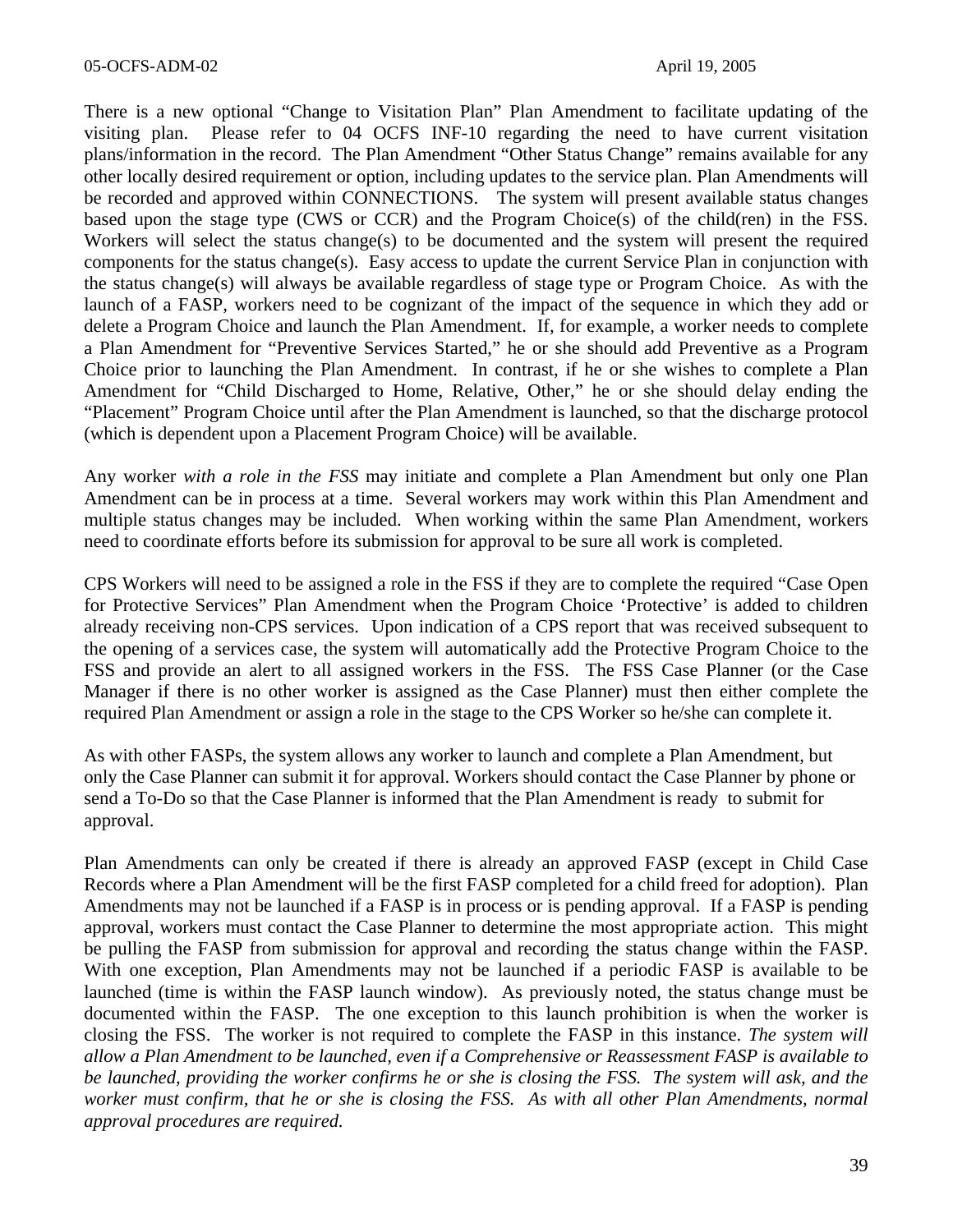New progress notes values will be implemented to provide support for tracking/notification within the case record for activities currently tracked through the use of the Plan Amendment during time periods when a Plan Amendment may not be able to be launched.

Plan Amendments are electronically attached to the FASP they are updating and are displayed on the FASP tree. Therefore, the most current service plan will always be available on the system and can be easily generated and given to the family.

#### **Required Action: Family Assessment and Service Plan**

Case Planners must complete and submit FASPs to the Case Planner's Supervisor and the Case Manager in time for final approval by the FASP due date. To allow time for review and approval, the FASP must be submitted for approval to the Case Manager no later than ten days prior to its due date.\*

*\*Please note: This ADM establishes a minimum standard. Social services districts may establish guidelines that exceed the minimum standard in order to support their own unique approval process.* 

The Case Manager must review and either approve or reject the FASP no later than five days after its submission. If rejected, the FASP must be modified and resubmitted for approval within five days of the rejection.

The following status changes must be documented in a Plan Amendment within CONNECTIONS if they occur between FASP cycles:

- Preventive Services Started
- Preventive Services Ended
- Case Open to CPS
- Case Closed to CPS
- Child Entering/Reentering Foster Care
- Child Moved from One Foster Care Setting to Another
- Child Discharged to Home, Relative, Other Caretaker
- Adolescent Discharged to Independent Living
- Child Discharged to Adult Residential Care
- Child Reunited Home From Non-LDSS Placement
- Child Legally Freed (available in CCR only)

Documentation of the following status changes is optional:

- Change to Visitation Plan
- Update Service Plan
- **Other Status Change**

All FASPs, including Plan Amendments, must include the signature(s) or electronic equivalent(s) of the Case Planner, the Case Planner's supervisor and the Case Manager, and where required pursuant to 18 NYCRR Part 428, the signature of the CPS Worker/Monitor.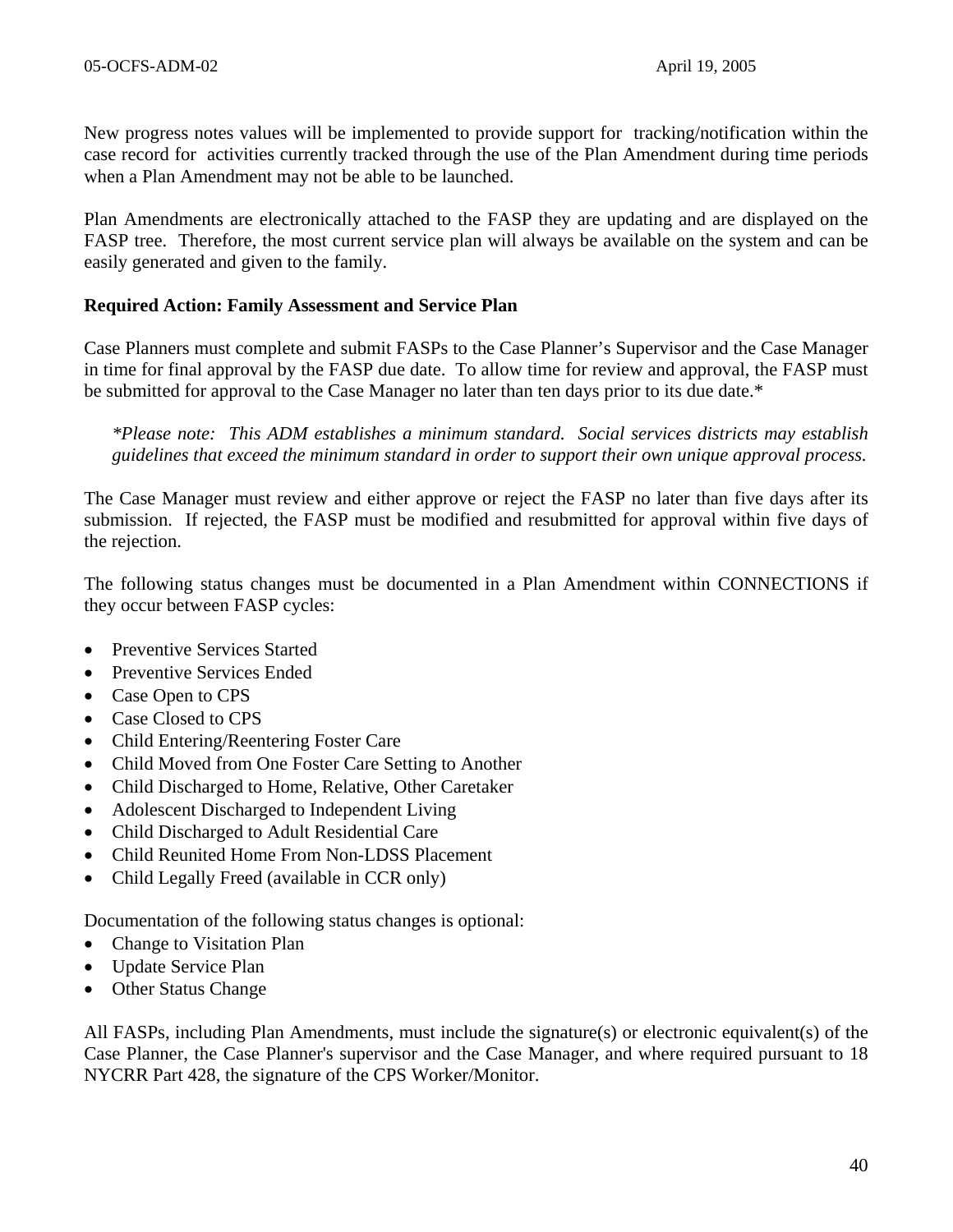Workers must make sure that the Program Choice and PPG are recorded and correct for all tracked children before launching a FASP.

Workers must make sure that the Primary Caretaker and Secondary Caretakers are correctly identified and selected before working on FASP components. Changing them after a FASP is in process requires the re-completion of certain components.

Workers must complete an individual assessment of all tracked children and each primary and secondary parent/caretaker.

Workers must complete a Visiting Plan for all children in foster care placement with parents/caretakers, siblings or other permanency discharge resources (or document the reason why it is unsafe or impossible for the child to visit).

All Discharges (to Home, Relative, Other Caretaker, to Independent Living, to Adult Residential Care, and to Adoption) must be recorded within the FASP or a Plan Amendment by the Case Planner or associated Case Worker.

Workers must complete a Life Skills Assessment for all children in foster care 14 years of age and older.

The Case Planner is responsible for completion of the Family and Parent/Caretaker scales, unless he/she specifies another Case Worker to complete these. Where there is a program choice of protective, the Case Planner is responsible for the completion of the safety and risk assessment components of the Family Assessment and Service Plan, unless the social services district has designated the CPS Worker/Monitor to do so. The Case Planner is always responsible for completion of the safety and risk (in the initial FASP only) assessments in non-protective cases.

The social services district CPS Worker/Monitor must complete the CPS Safety and Risk Assessments in the FASP if designated to do so by the Case Planner or Case Manager as defined by social services district policy.

Case Workers who are associated to a specific child(ren) must complete FASP components related to the child(ren), including: Case Update; child FSNR scales; Foster Care Issues for the associated child(ren), and for children 14 years of age or older, a Life Skills Assessment; Assessment Analysis; and Service Plan O/A blocks, within the time period established by the Case Planner.

Case Workers who are not associated to a specific child(ren) must complete components as relevant to their role in the case and as designated by the Case Planner.

For the most part, there is no system-prescribed order for completion of FASP components. However, the FSNR scales must be completed prior to the Risk Assessment Profile in Comprehensive and Reassessment FASPs. The assessment should be completed prior to the development of a service plan.

Documentation of needed services / service status by individual must be completed as part of the Service Plan component, if the social services district has opted to require this.

Workers must document the family's involvement in the development of the service plan within the FASP.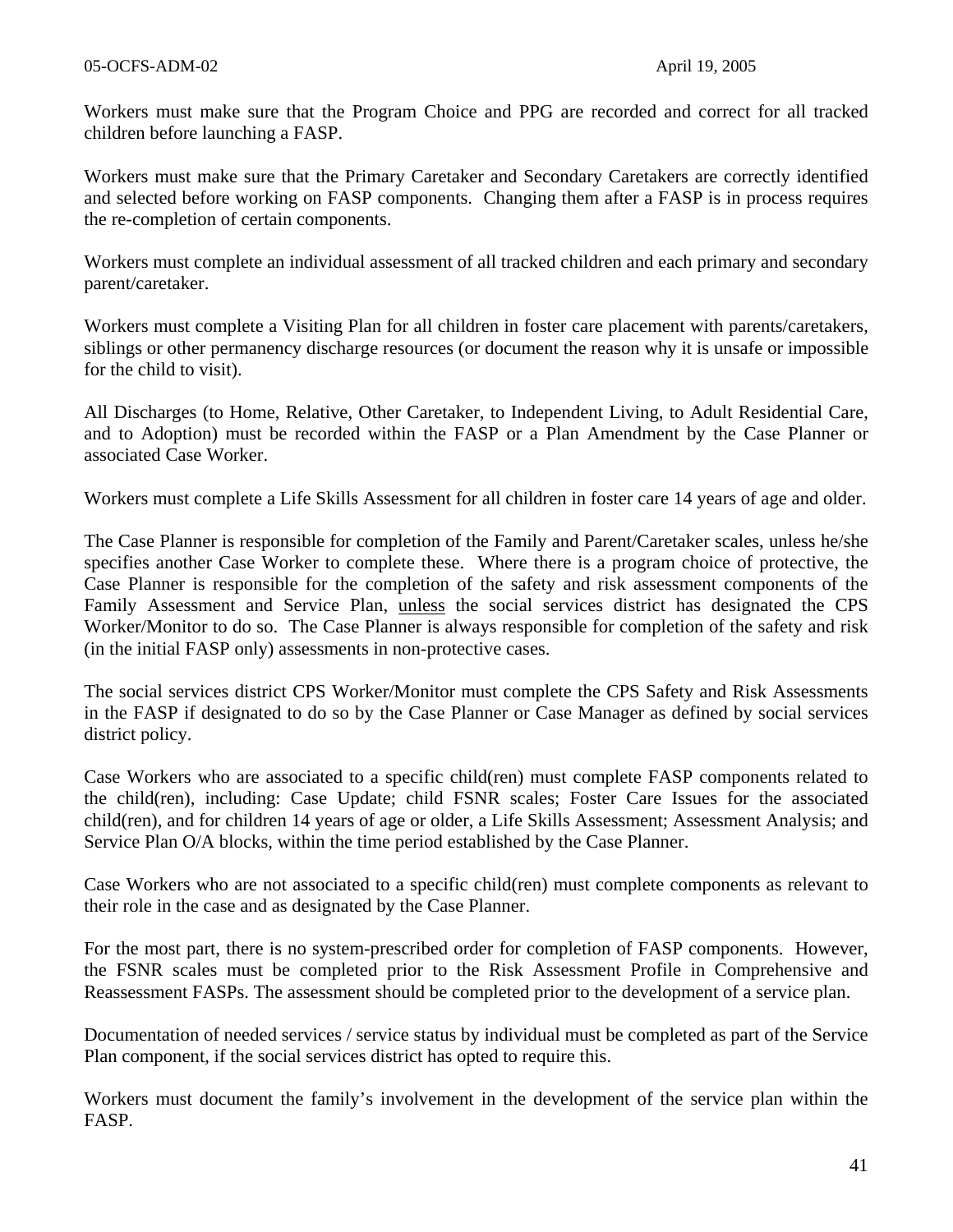The Case Planner or the Case Worker associated to a child(ren) must record programmatic eligibility for placement or mandated preventive services within each FASP.

Workers must complete overdue FASPs that are dropped into template format. All templates will freeze after 60 days.

The Case Planner must review, and modify if necessary, all worker entries to the FASP.

Although online approval in CONNECTIONS is acceptable as the electronic equivalent of required signatures, social services districts should print and retain the signature page output to document the parent(s) and child(ren) involvement in the planning process and as a working contract with the family. It is strongly recommended that the signatures of parent(s) and child(ren) over the age of ten, and that of the Third Party Reviewer for foster care cases, are obtained.

### **G. Progress Notes**

Social services district and agency child welfare staff currently document Progress Notes on either the 2000 or 2003 Progress Notes Template, or in some instances, on paper. With the implementation of CONNECTIONS Build 18, child welfare staff will document all Progress Notes in CONNECTIONS (with the exception of ADVPO cases). The nature and purpose of Progress Notes will not change. Workers will continue to document all contacts and casework activities. Progress Notes must be recorded in a timely manner to support accurate, contemporaneous entry of all casework activities. The system will automatically freeze Progress Notes (i.e. the note becomes non-modifiable) 15 calendar days after the note is first saved in draft.

Workers assigned to the FSS will have view access to all Progress Notes entered by any worker assigned to the stage. This will keep workers up-to-date on case events and activities. Required data fields will add greater accuracy and specificity to the contents of a Progress Note. Progress Note functionality will allow workers to search, sort, and filter Progress Notes by multiple criteria (e.g. date, type, purpose, participant). This will assist staff in preparing reports and help supervisors fulfill monitoring responsibilities. Up to 200 Progress Notes at a time can be sorted and printed in chronological order. Progress Notes with a 'Type' of Family/Primary Resource Visitation, Sibling Visitation, Other Visitation, Attempted Family/Primary Discharge Resource Visitation, and Attempted Sibling Visitation pre-fill a Family/Child Visiting Grid within the Foster Care Issues component of the FASP. On-line Help will be available to guide Progress Note entry and improve workers' documentation of case contacts and activities.

Any worker that has access to Progress Notes will have the ability to print a Progress Notes Data Report for any period which he or she specifies. The report consists of the data that was entered into Progress Notes when the notes were recorded; it does not contain the narrative of the notes. The Data Report thus constitutes a contact grid which supervisors and workers can use to ascertain the frequency of contact and whether minimum contact requirements have been met. The Progress Notes Data Report includes event date, note status (draft or final), type(s) of contact, method of contact, location of contact, name of participant(s), name of other participant(s), name of author (person who made the contact), district/agency (of person who entered the note), focus of contact, purpose of contact, and indication if contact was unannounced. The Report can be printed from the Progress Notes Detail window.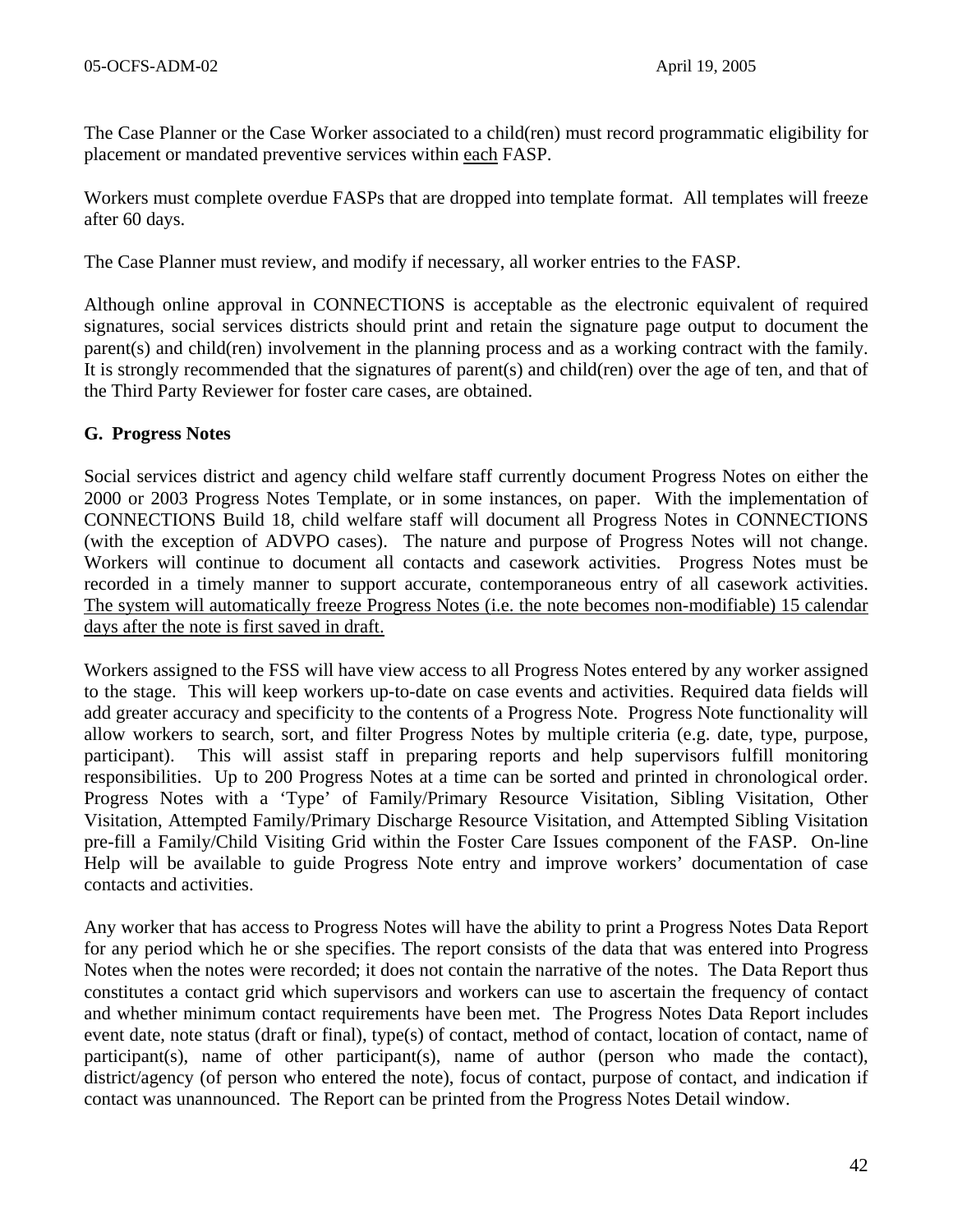The system does not require supervisory approval of Progress Notes. Internal procedures need to be developed where this is desired. Where supervisory review is desired prior to the note being final (and consequently, non-modifiable), workers will have to be instructed to save their Progress Notes in 'draft' form. As Progress Notes freeze 15 calendar days after being saved in draft, supervisors need to review them within this time period so workers can make any requested corrections. Supervisors might want to instruct workers to send an Alert to them when notes are ready for review within this 15 day period. Supervisors cannot edit a worker's notes; they must direct the worker to make any needed changes. Supervisors can also create a Progress Note or add an addendum to an existing note. These would be marked with the supervisor ID.

The "Enter Progress Note" Business Function gives social services districts and agencies the ability to have on-call and clerical or support staff enter Progress Notes on a case in which they do not have a role. Workers given this business function will have the ability to enter a Progress Note in any open stage in that social services district or agency.

Enhanced Progress Note functionality mandates change in how Progress Notes will be recorded.

- Progress Notes will be entered individually for each casework event.
- Each Progress Note will have data fields (type, method of contact, family participant/focus, location of contact, other participant, and purpose) with drop down boxes. Specific fields are required depending upon the type and method of contact. The Progress Note cannot be saved until a value for all required fields is selected. A checkbox is available to indicate an unannounced visit.
- There are two levels of system edits for required data fields. Social services districts may opt for either the standard or higher level edits. The edit matrix and data values of the Case Manager's social services district will be employed for everyone assigned to the stage, including agency workers.
- The Progress Notes narrative field has a text tool control, which provides workers with Microsoft Word-like functionality, such as spell check, bolding, bulleting, etc.
- Progress Notes may be 'saved as draft' for up to 15 calendar days from the first time the note is saved; this allows them to be modified by the worker who entered them. If the note is later modified and saved again, the 15 day period does not restart. When complete, they should be 'saved as final'. Any notes remaining in draft will automatically be 'saved as final' by the system on the  $15<sup>th</sup>$  day from the date it was first saved as draft. Notes 'saved as final' (whether by the worker or by the system) will be frozen and no longer modifiable. This means if a Supervisor instructs a worker to modify a draft Progress Note, the worker must make changes to the Progress Note within 15 days of the original entry date.
- Workers and/or supervisors may write an "addendum" for comments or corrections after a note has been frozen.
- Progress Notes instructions, customized by a social services district by type of note (as distinct from Online HELP), will be available to guide worker entry *in social services districts that have selected this option*. Workers may choose to view or hide these instructions on the Progress Note entry window.

See Section B: Confidentiality for additional directions and information concerning documentation of contacts and activities in Progress Notes.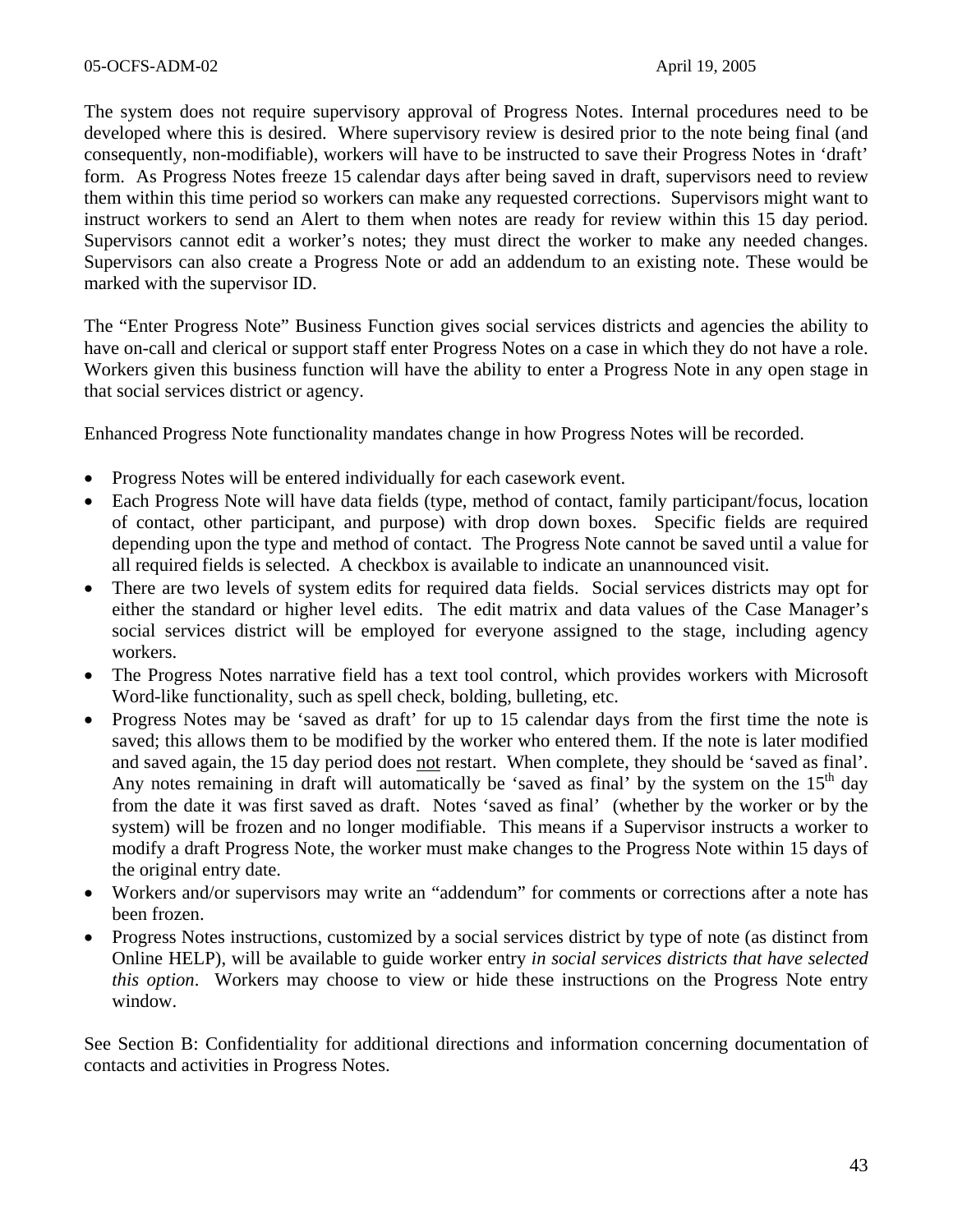# **Required Action: Progress Notes**

Progress Notes are required as part of the case record for all open child protective and child welfare services cases.

Progress Notes must begin on the case initiation date (CID) as defined in 18 NYCRR 428.2(a) and must continue until the case is closed to all services. Investigation Progress Notes must be maintained separately for each Investigation Stage.

Progress Notes must include the documentation required by 18 NYCRR 428.5(c). They must be made as contemporaneously (in the same time period) as possible with the occurrence of the event or the receipt of the information that is to be recorded.

Progress Notes must be entered in CONNECTIONS Family Services Stages effective with Build 18 implementation, with the exception of ADVPO cases (see section III M, Documentation of ADVPO Cases).

Each Progress Note entry must include the date of the event and the name of the author. The system will record the date of the entry and name of the person who recorded the entry.

Progress Notes in a Family Service Stage must not include any identifying information related to the reporter/source of a child protective services report.

Progress Notes need not include detailed clinical notes, daily residential program logs or other written material created by service providers who act in roles other than Case Worker, CPS Worker/Monitor, Case Planner and Case Manager. Progress Notes must include information regarding specific incidents involving a child that affects his or her safety, well-being or permanency progress that may also be documented in a daily log book maintained at the child's place of residence.

Progress Notes for ADVPO cases must be recorded on the 2003 Progress Notes Template and kept in the paper file.

# **H. Service Plan Review**

There is a strong correlation between the regular and objective review of the progress of a family and timely achievement of permanency for a child(ren). The Service Plan Review provides feedback to the Case Manager, Case Planner and other family workers through a review of the safety, risk, and wellbeing issues of the child and a status of permanency progress for the child, including barriers to permanency. The Service Plan Review provides the child and family with an opportunity to participate in the review of the progress that has been made, remain apprised of the permanency issues related to the child(ren), and identify any concerns or needs he or she may have to the third party reviewer. The Service Plan Review should provide the basis for the continuance or modification of the existing service plan, program choice and PPG which will result in the successful achievement of safety, well-being and permanency outcomes for the child and family. Service Plan Review (SPR) conferences are required for all foster care cases, and are strongly recommended but not mandatory for non-placement cases. These requirements are unchanged. Build 18 provides support for these critical conferences. Additional information regarding Service Plan Reviews can be found in 04 OCFS-INF-9.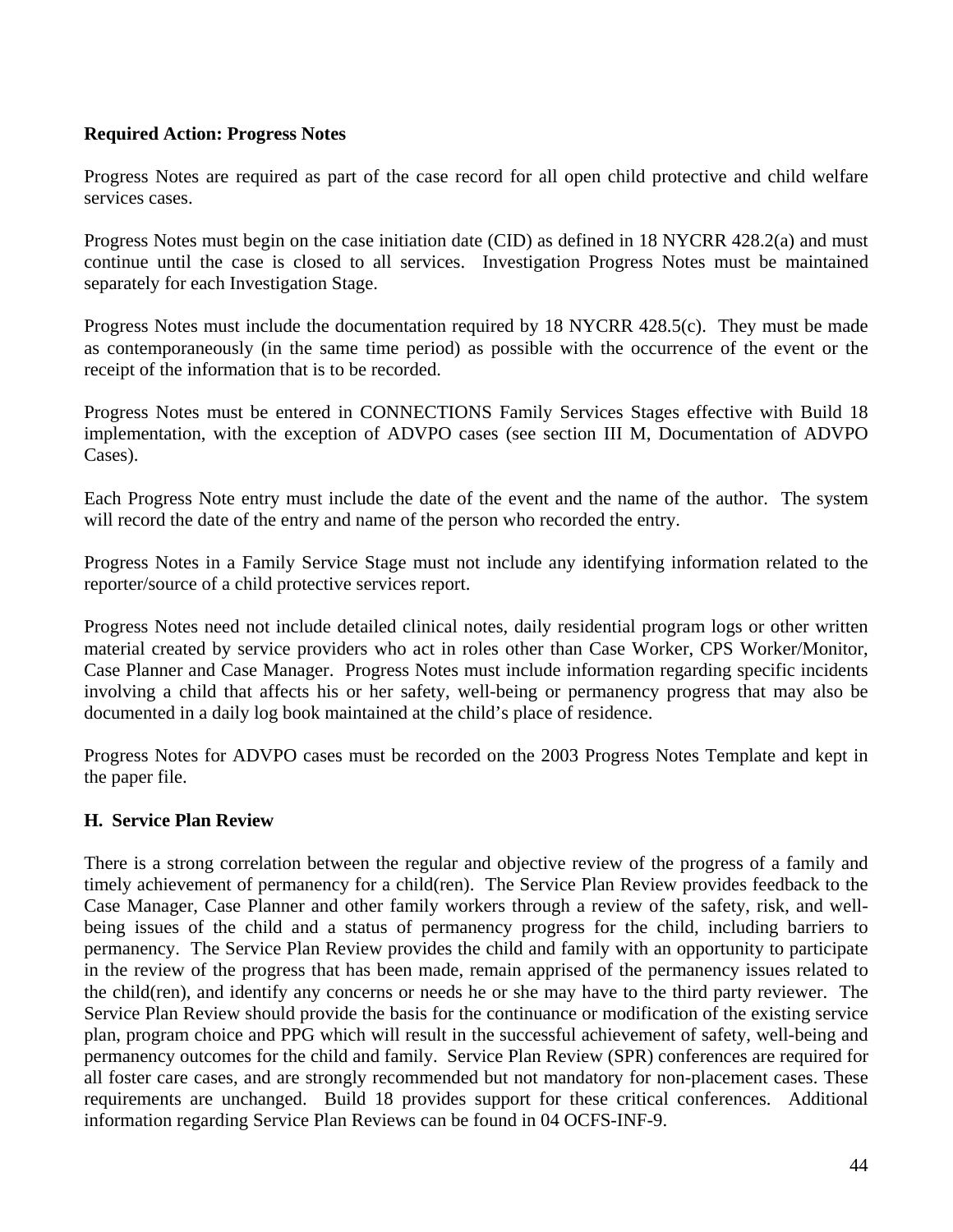Currently, the date and attendees of the SPR Conference are recorded within the current Plan Development section of the UCR Assessment and Service Plan (Comprehensive and Reassessment only. Scheduling of the SPR conference is done offline and the conference is documented in a Progress Note. *Effective with the implementation of Build 18, SPR conferences must be documented in CONNECTIONS*.

System supported invitations and schedules for the SPR are supported in Build 18 functionality, but are optional and must be determined by administrative policy in the social services districts and agencies. This will be done on the SPR tab apart from the FASP. Because the SPR tab is located outside of the FASP, it may be accessed whenever needed. Clerical workers may be given security access to schedule conferences and record SPR information. Scheduling functionality is available as a system efficiency. Workers will be able to record scheduling details in CONNECTIONS and then generate system alerts to assigned workers and notification letters to family members and other invitees not listed in CONNECTIONS. The system will retain meeting and participant information for efficiency in scheduling future SPR conferences. When recorded in CONNECTIONS, the scheduled date of the next SPR meeting will be displayed on the associated FASP and on the SPR window.

SPR conferences must be documented on the SPR tab in CONNECTIONS. The conference date, list of attendees, and reason why a required invitee did not attend, must be recorded. These will carry forward into the appropriate FASP, providing that this information has been recorded in CONNECTIONS prior to the submission of that FASP for approval. Narrative comments regarding the meeting summary, the family's input, involvement and view, and third party reviewer conclusions and recommendations must also be recorded. This information is not brought forward into the FASP. If the third party reviewer is on CONNECTIONS, he or she will be able to record his or her comments directly. If the third party reviewer is not on the system, his or her comments must be entered into the system by clerical staff or by a worker with a role in the stage. The Case Planner is responsible for documentation but any worker with a role in the stage, or with the 'Access SPR' security Business Function, can do so. Entries in the third party reviewer window will be marked with the date, time, and worker name/ID of the individual authorized by the Case Planner or Case Manager who made the entry and will freeze on 'save.' Meeting summary, and the family's input, involvement and view will not freeze on save. If multiple workers are recording narrative comments, conflicting viewpoints might be documented. Even though this information is not brought forward into the FASP, it is essential that the Case Planner and other caseworkers with a role in the case review the data in this tab as a matter of practice.

#### **Required Action: Service Plan Review**

SPR conferences must be conducted for all children placed in foster care in accordance with the requirements of 18 NYCRR 430.12 (c)(2).

SPR conferences must be documented on the SPR tab in CONNECTIONS. This is the responsibility of the Case Planner. Documentation must include the SPR conference date, list of invitees, attendees, reason why a required invitee did not attend, and narrative comments regarding the meeting summary, the family's input, involvement and view, and third party reviewer conclusions and recommendations. The meeting summary should reflect comments and input from all parties who participated in the SPR.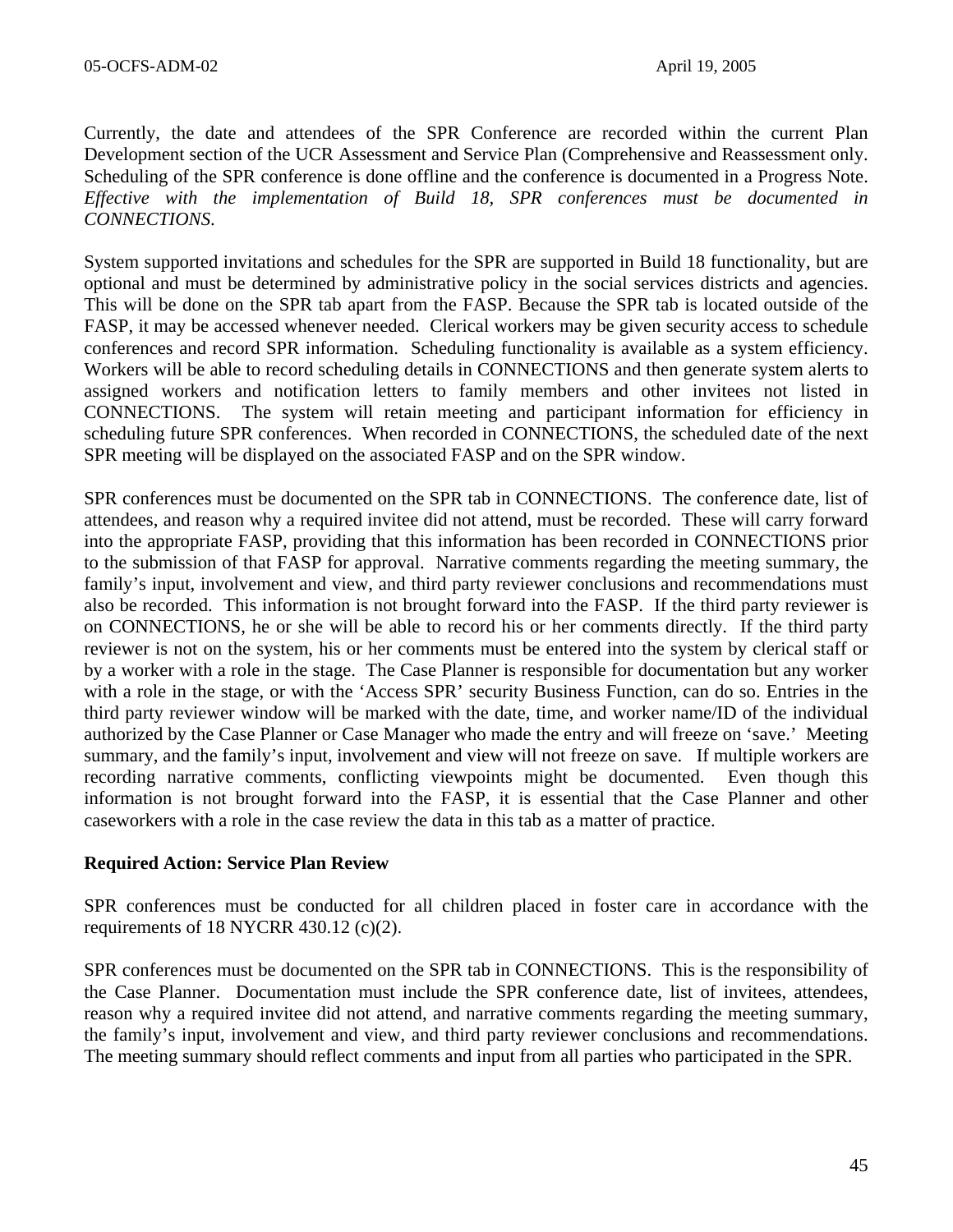In instances where more than one service plan review conference per planning period is appropriate and is approved by the social services district, the convener of the additional SPR is responsible for documentation.

### **I. Child Case Record**

Generally, social services districts create a separate case in WMS and CCRS when a child has been completely legally freed for adoption. Some social services districts wait until the adoption is finalized and then create a separate WMS record solely to pay an adoption subsidy.

In CONNECTIONS, all children who have been freed for adoption (regardless of whether they have a goal of adoption or are currently placed in an adoptive setting) will have a separate, single-person, system-generated case. The system will *automatically create* a separate Child Case Record (CCR) when the Case Manager records (clicks checkbox) that a child is "completely freed for adoption" (the rights of all parents, whose consent would otherwise be required to the adoption of the child, have been terminated through either a termination of parental rights procedure, voluntary surrender, death, or any combination thereof) on the Tracked Children Detail window. Only the Case Manager can initiate a CCR and the checkbox is not visible to other workers in the FSS. The freed for adoption box cannot be checked if there is a FASP in pending approval status. The pending FASP should be approved prior to creating the CCR.

The CCR is a one-person case in the name of the child. New WMS and CONNECTIONS case numbers are created and, although a CCRS case must be manually opened, using the "Y" indicator allows reopening the child's track using the original CID. The freed child is end dated in the family case record and selected demographic data for the child is automatically copied into the CCR. The CID (case initiation date) for the new case record remains the same as it was in the family record. The child's CIN and PID do not change until adoption finalization.

FASPs are started anew in the CCR, with a Plan Amendment (child freed for adoption) being the first FASP in the CCR. The FASP cycle is based on the CID of the FSS/CWS from which the CCR was created. Only the Reassessment FASP and Plan Amendments are available. The CCR assessment and service plan is called the Child Assessment and Service Plan (CASP) and required documentation is customized to the situation and specific needs of a freed child. Progress Notes are also newly started in the CCR. The worker(s) assigned to the CCR will have access back to the FSS from which the child has been end-dated. The six basic tabs available in the FSS/CWS are all available in the CCR. The workers who are assigned roles in the CCR case have an "implied role" in the FSS/CWS stage that the freed child was end dated in. This means that workers in the CCR have view access into the FSS/CWS the child was known in. The workers in the FSS/CWS stage, however, do not have an implied role in the CCR.

Once the adoption has been finalized, workers need the Business Function "Access Sealed Adoption" to view information in the CCR. Assignment of this Business Function should be strictly limited to maintain confidentiality of the child record. The record is only to be accessed for legally authorized reasons, for example, a court order requiring the unsealing of the adoption record.

If a surrender instrument is revoked or a Termination of Parental Rights finding has been successfully appealed by the parent, the social services district needs to review the status of the former family record and the anticipated changes to the case. If a social services district continues to support the goal of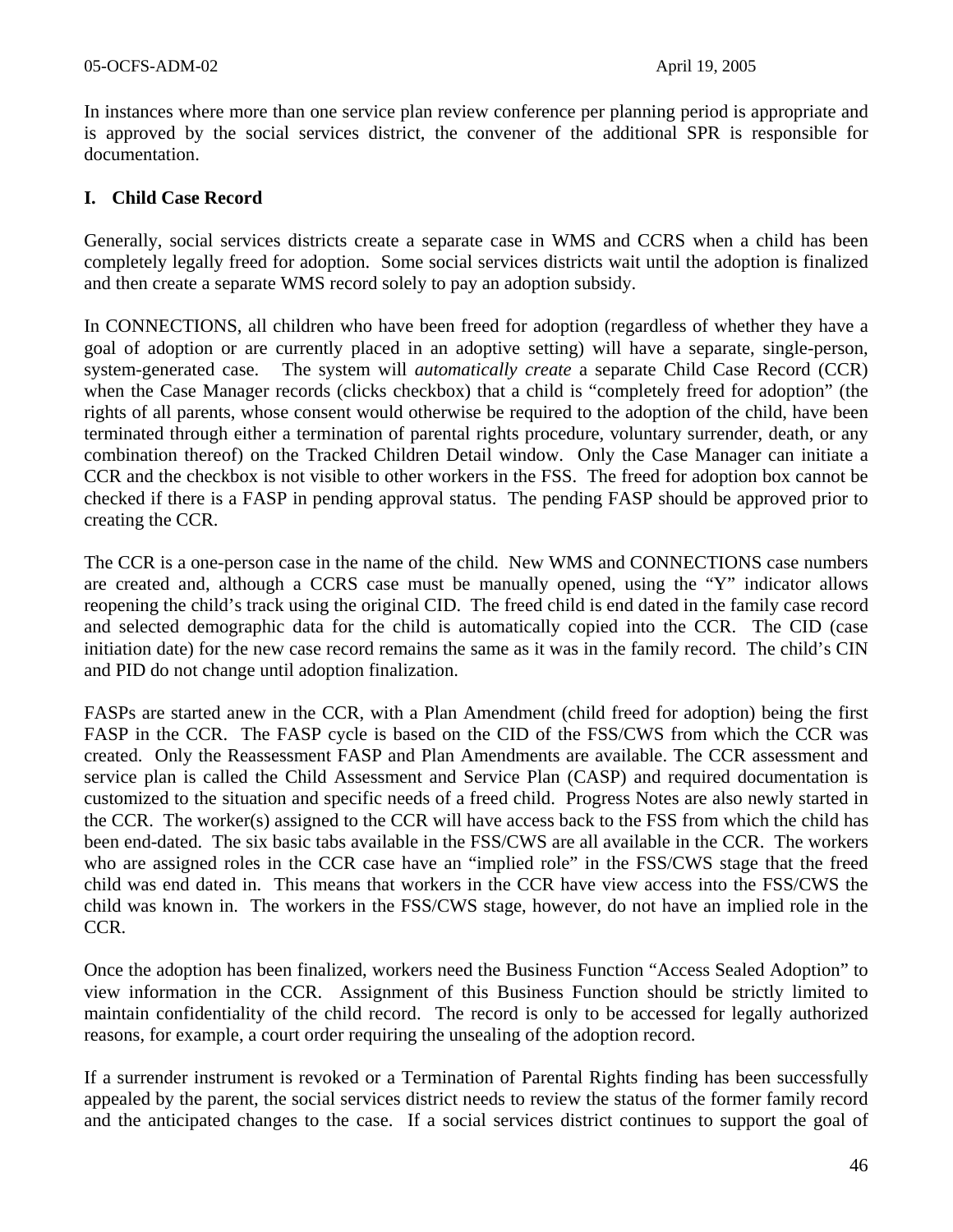adoption through continued work with the parent(s) or continued appeal, it is recommended that the CCR stage remain intact. If the PPG is modified to reflect a Return to Parent, and a FSS in the case is open, the child in the CCR may be added to the Stage Composition/Person List. If there is no existing family case, a new FSI and FSS must be initiated with the child as part of the new Stage Composition.

### **Required Action: Child Case Record**

A CCR must be opened in CONNECTIONS before a new WMS and CCRS case can be established. Until Build 19, the Case Manager must record that the child is 'completely freed for adoption' in order to create the CCR. When recording a child as 'completely freed for adoption' in CONNECTIONS, social services districts should verify that they have recorded the CCRS Adoption Activity of A 499 in CCRS.

A Plan Amendment is to be completed within 30 days of creation of the CCR.

Workers may need to record a new visitation plan for the child within the CCR CASP, if appropriate.

### **J. CCRS and WMS Documentation**

Until the implementation of Build 19, workers still need to register the case, assigning tracking indicators to children, and entering the CID; record the assessment and service plan (Plan Type, Service Needs and Status, Program Choice, PPG, Worker Function, Case Status); and record placement (movement), legal, adoption activities and Level of Difficulty (LOD) in CCRS. Workers will continue to receive CCRS reports listing "coming due" and "overdue" assessments and service plans. Attachment A provides a mapping guide to assist workers with correlating CCRS PPGs with the revised CONNECTIONS PPGs.

#### **Required Action: CCRS and WMS Documentation**

Until implementation of CONNECTIONS Build 19, WMS and CCRS remain the systems of record for federal reporting of data for preventive, foster care and adoption cases. CONNECTIONS is the system of record for CPS data.

The following must be recorded in WMS until Build 19 implementation:

- Funding eligibility by category for any funding source for which the child or family may be eligible
- Direct and Purchase of Services Authorization.

The following must be documented in CCRS until Build 19 implementation:

- CCRS registration, CID and tracking indicators
- FASP information (Plan Type, Service Needs and Status, Program Choice, PPG, Worker Function, Case Status)
- Placement/Movement, Legal, Adoption Activities and Level of Difficulty (LOD).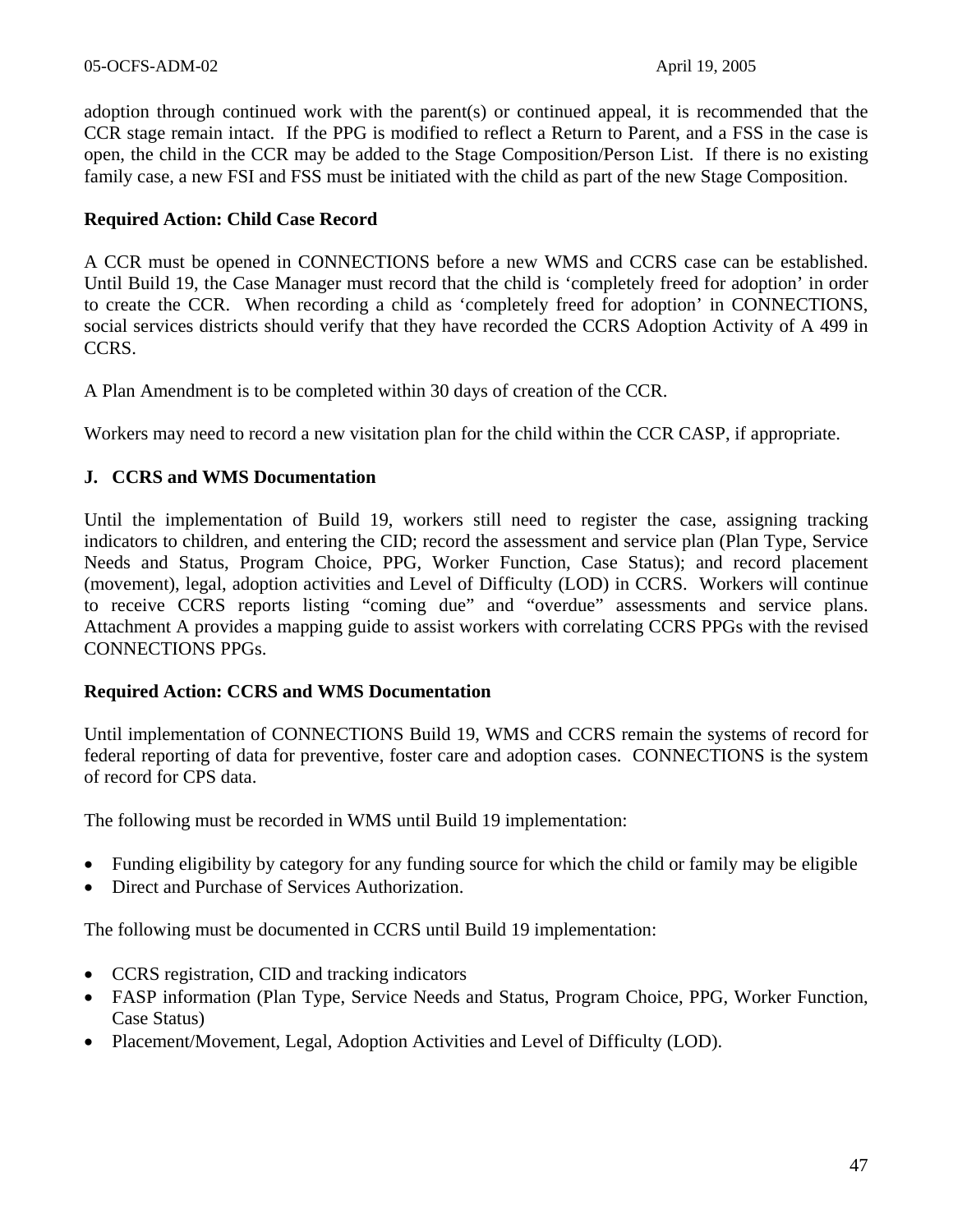# **K. Non-Child Welfare Stage Types**

Social services districts currently provide a variety of ongoing services for which the establishment and maintenance of a Uniform Case Record and completion of assessment and service plans are *not required*. These include: Court-Ordered Investigations (COI) that are not reported to the SCR, cases processed through the Interstate Compact on the Placement of Children (ICPC) for incoming children (children being placed into New York State by a public agency in another state), and Out of Town Inquiries (OTI). Currently, there is no standard method and vehicle for documenting these cases at the local level. Each social services district maintains its own records, which often consist of a combination of paper and electronic copy. With the implementation of Build 18, however, these cases will be documented in the system.

OTI, COI, and ICPC type stages will employ selected functions of the CONNECTIONS system: Stage Composition, Progress Notes, and Case Summary. The other FSS tabs are disabled for these types of FSS stages.

Stage type is selected as part of Family Services Intake. Once an FSS is opened, a Case Manager can change the stage type to CWS if necessary without having to open a new Family Services Intake. This is done from the Case Summary tab. A CWS type cannot be changed to a non-CWS type. (In this instance, the CWS would need to be closed; and a new FSI opened.)

### **Required Action: Non-Child Welfare Stage Types**

Workers must open OTI, COI, and incoming ICPC placement cases from public agencies in CONNECTIONS. A streamlined Family Services Intake will need to be completed in CONNECTIONS before the FSS can be opened. Workers must maintain Stage Composition and case summary information in CONNECTIONS and document case activities in Progress Notes. These stage types do not require the opening of a WMS case in conjunction with the opening of an FSS.

Please note: Outgoing ICPC cases (New York State children in foster care placed with an agency providing residential foster care services, a relative, or other permanency discharge resource in another state) are treated the same as other Child Welfare Service cases. A Family Service Stage with a type of CWS must be opened for these children and FASPs are required.

Until Build 19, there will be no system support for any Model of Practice-Preventive cases. All child welfare cases are stage type "CWS" in the CONNECTIONS system. If OCFS has granted a district a waiver for an alternative best practice model of assessment and services planning, the district may continue to use this approved model instead of completion of the FASP in CONNECTIONS and will not be out of compliance with OCFS regulations related to UCR requirements. However, please note that a FASP will be generated and coming due and overdue reports will be generated for these CWS stages. Data elements within the FASP are only retrievable for data aggregation and management reports if data is entered into the individual data fields.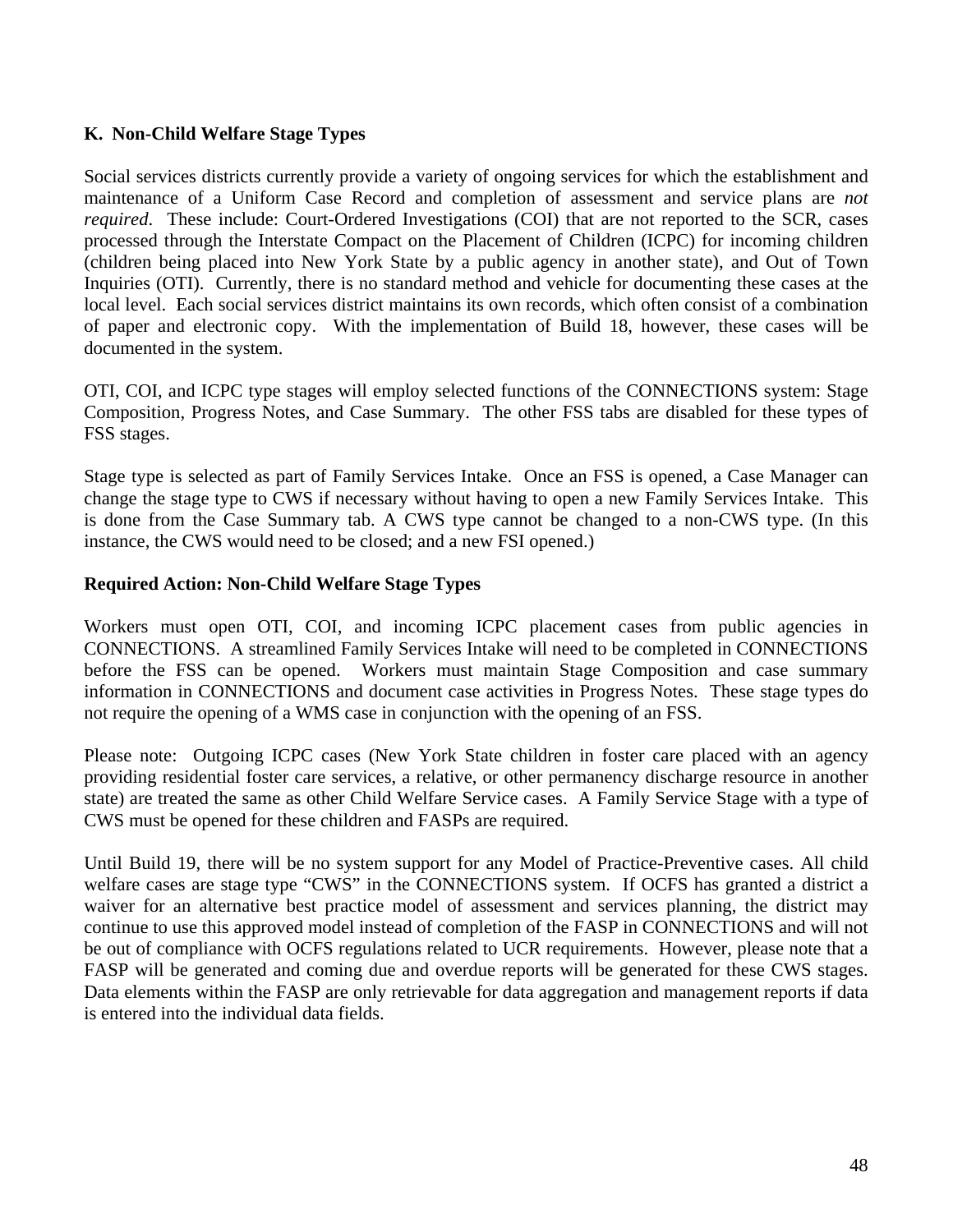# **L. Documentation of ADVPO Cases / ADVPO Templates (for NYC only)**

### *1) Practice and Policy Implications*

Preventive services cases in New York City subject to the Advocates for Children settlement agreement will continue to be documented in accordance with terms and conditions of that agreement, unless and until the settlement agreement is otherwise amended or revoked. Preventive services agencies that contract with the Administration for Children's Services (ACS) and which serve preventive services only clients will continue to use paper or electronic templates for these cases. ADVPO may not be used for any case when there is a concurrent program choice of CPS, Foster Care or Adoption for any child in the family. The prescribed timelines for completion of required documentation and family assessment and service planning identified in 18 NYCRR Part 428 are unchanged.

The FSS for cases covered by the Advocates for Children settlement agreement employs selected functions from the CONNECTIONS system and is limited to the following CONNECTIONS tabs: Stage Composition, Progress Notes (available, but not required), and Case Summary. The remaining Build 18 tabs, Family Assessment and Service Plan, Service Plan Review, and Key Dates, will not be accessible to cases covered by the Advocates for Children settlement agreement.

### *2) ADVPO Templates*

A new set of templates, that mirror the information collected in CONNECTIONS, replaces the current templates. These must be used by preventive services agencies for documentation of Family Services Intake, FASPs, Progress Notes, and SPR conferences, if held. Templates for Life Skills Assessment and Non-LDSS Custody – Relative/Resource Placement are available for use as required by ACS policy and procedures. ACS and/or OCFS staff will continue to review ADVPO case records on-site for monitoring and/or audit purposes as authorized by the settlement agreement.

ADVPO cases will also be documented partly within the CONNECTIONS Case Management system. See Required Action for complete details.

A listing of the ADVPO Templates available is attached to this ADM as Attachment C.

#### **Required Action: Documentation of ADVPO Cases**

Preventive services agencies will continue to document and transmit case record information in a manner consistent with the Advocates for Children settlement agreement. Information that is currently entered into CCRS and WMS must continue to be entered into those systems and FSI information must likewise be entered into CONNECTIONS. The combination of information that is recorded on the templates and entered into CONNECTIONS by the ADVPO agency staff for ADVPO cases will reflect the same requirements for preventive services only cases statewide. There remains no requirement for identification of the Social Security Number (SSN) or citizenship status for preventive cases in Build 18.

The following rules/actions will apply related to completion of information in CONNECTIONS for a request for services as an ADVPO case: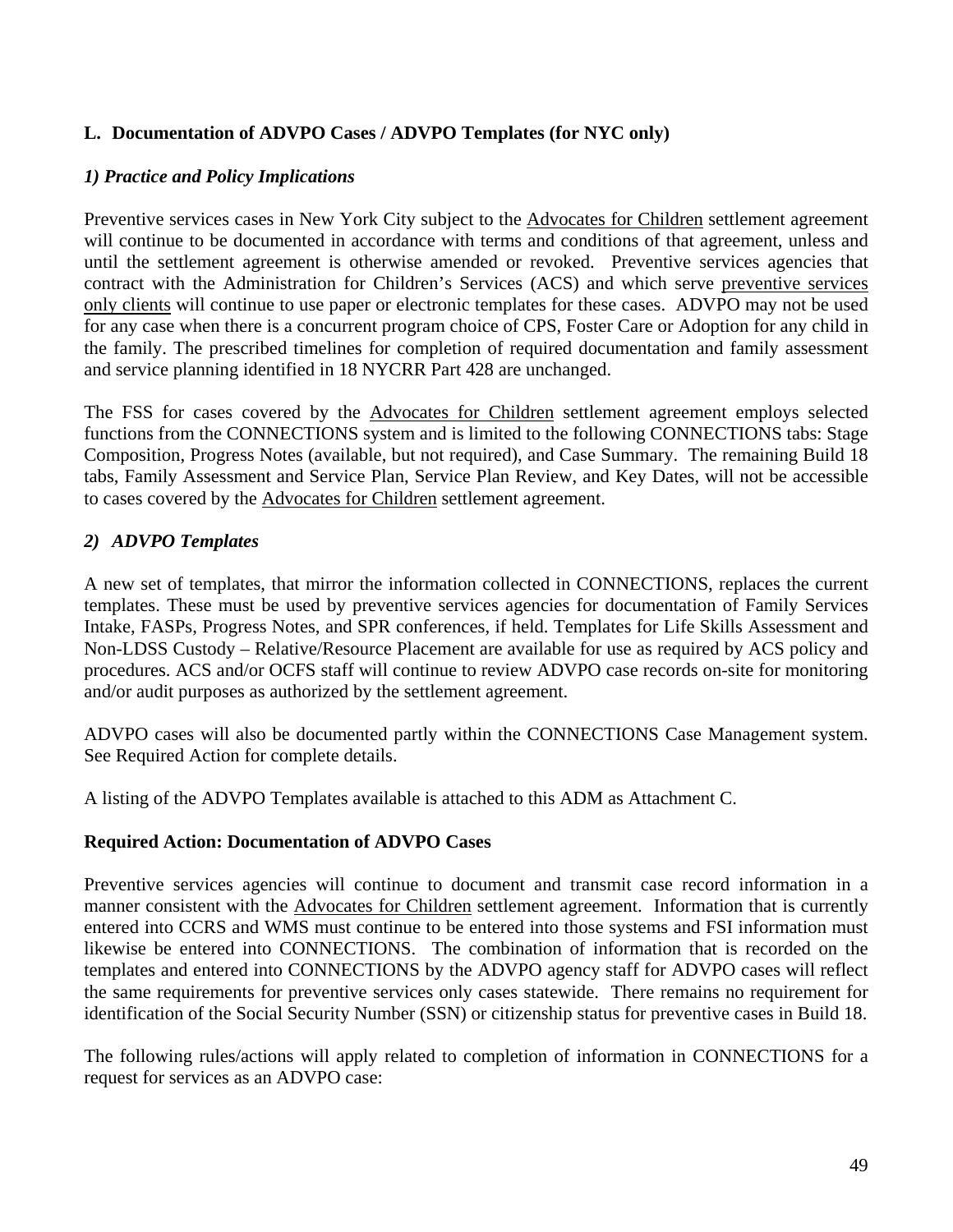# **At first request for preventive services only by a family:**

- ADVPO case is created in the CONNECTIONS system via the initiation and submittal for acceptance of an FSI. All required FSI fields must be complete, including Intake Source, person demographics, requested services, and intake decision information.
- The CONNECTIONS Intake for ADVPO cases does not require completion of Behavioral Concerns and Family Issues (BCFI) or Programmatic Eligibility within the system. The BCFI and programmatic eligibility must be recorded on the ADVPO template and retained by the ADVPO Agency.
- ADVPO agency staff must record the Intake narrative and Programmatic Eligibility, and complete the BCFI screening on the Family Service Intake template.
- ADVPO agency staff must submit the FSI to ACS immediately upon receipt of a signed application.
- ACS/OCACM Case Manager is assigned, documentation in CONNECTIONS of the date of receipt of the signed application by ACS establishes the CID date.
- ACS assigns case planning to the ADVPO agency.
- Existing ADVPO case in CONNECTIONS will be on the workload of the ADVPO agency preventive services worker as Case Planner and the ACS/OCACM Case Manager.
- ADVPO agency worker completes all documentation, Progress Notes and Family Assessment and Service Plans in templates.
- The ADVPO agency staff must keep all person information updated in CONNECTIONS.
- ADVPO cases require the opening of a WMS and CCRS case in conjunction with the opening of an FSS.
- SPR Conferences are recommended but not required; if held, SPRs must be documented on the SPR template*.*

# **When a CPS report is made after the initiation of the ADVPO family services stage (FSS) is established:**

- ADVPO agency staff will receive an "alert" in CONNECTIONS that there is a new CPS intake on an individual(s) in their FSS stage.
- At the time of the CPS intake, either the SCR will relate or ACS/DCP will merge the new case number associated with the CPS intake to the existing ADVPO case number, enabling ACS/DCP to view the ADVPO FSS in CONNECTIONS.
- ADVPO agency will not be able to view the CPS intake or investigation stage.
- ADVPO agency staff may request and DCP shall provide information relevant to the report and investigation, including the safety status of the child. Information related to the identification of the reporter/source must not be disclosed by ACS to the contract preventive or foster care agencies, absent the written consent of the reporter/source.

# **During the investigation period when the FSS remains an ADVPO case:**

• Within the ADVPO FSS type, the ADVPO agency staff must begin to enter Progress Notes into the FSS stage in CONNECTIONS at the time the alert for the new CPS report is received (per the Advocates for Children settlement agreement, ADVPO agency staff needs to transmit information to ACS/DCP from the time of the initiation of a CPS investigation.)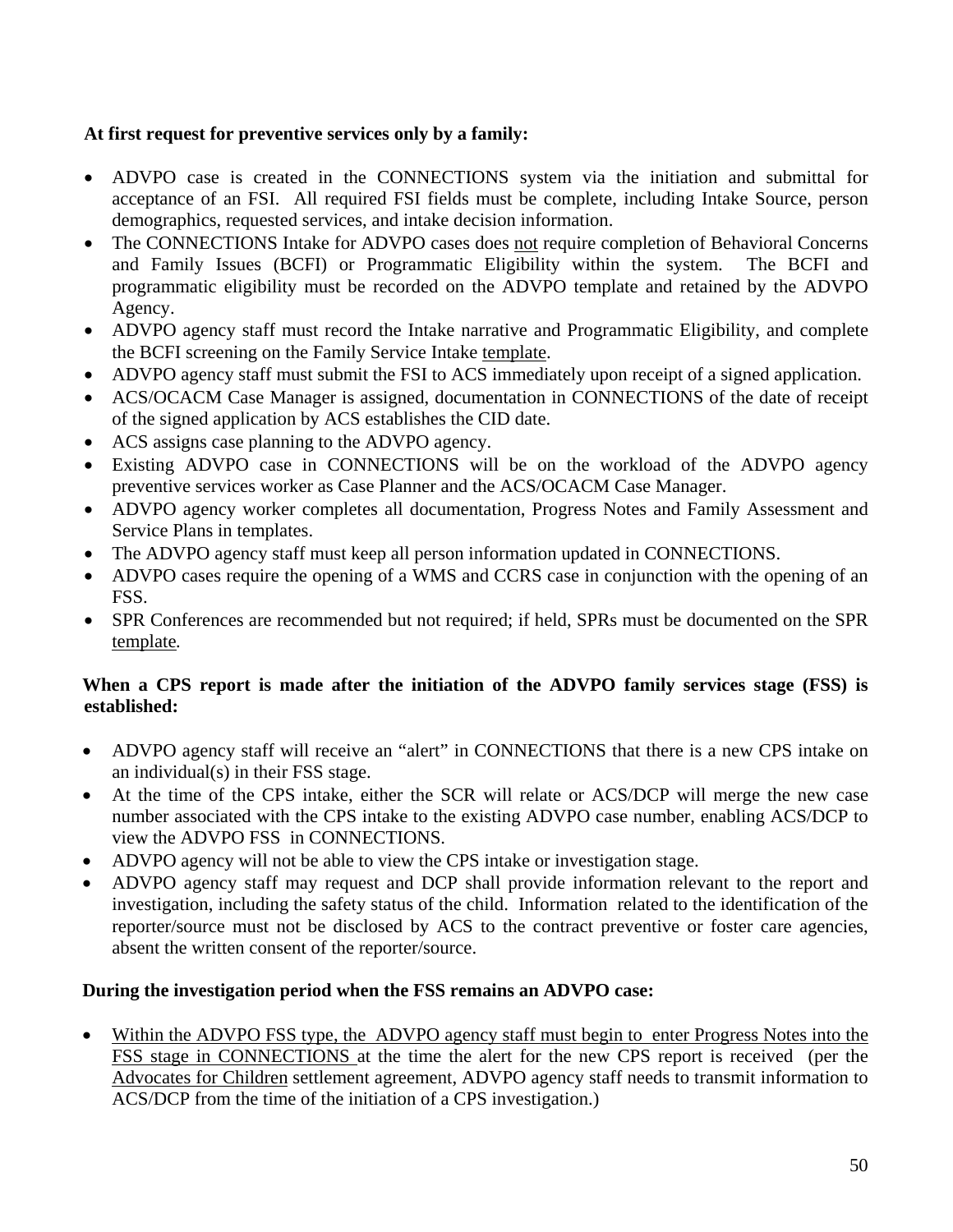• ADVPO agency staff must forward a paper copy of the Family Assessment and Services Plan (FASP) to ACS/DCP during the time of the investigation if the FASP is due prior to the investigation conclusion.

### **If the CPS report is unfounded:**

- If the family wishes to continue to receive services and the ADVPO agency continues to provide services to the family, Progress Notes entry into CONNECTIONS ends, the ADVPO worker uses Progress Notes templates for documentation and continues to complete the FASP in template format.
- ADVPO agency staff may wish to print the Progress Notes maintained in CONNECTIONS to support a comprehensive paper record if the report is unfounded.
- If the CPS report is subsequently unfounded and a CWS stage was created during the investigation stage, and the family wishes to continue to receive preventive services, the CWS FSS must be closed, the existing WMS case must be closed and a new FSI must be created.
	- o The previous WMS registration number must be used for the newly created FSI/FSS associated to the new ADVPO FSS. (At the time of the person search required in the Family Services Intake, the CONNECTIONS system will indicate that these persons are already known from a previous case. ADVPO agency staff must relate the new FSI to this case number.)
	- o The ADVPO agency worker must document in the Progress Notes in CONNECTIONS that this is an "administrative closure"; services continue to be provided as a new ADVPO FSS with no lapse in service.

#### **Prior to the determination of the CPS report investigation when DCP places a child into foster care, initiates court activity, or receives a court order for services:**

- DCP worker modifies the FSS from ADVPO to CWS in CONNECTIONS during the investigation stage.
- The ADVPO agency staff must begin to complete all work in CONNECTIONS, including Progress Notes and all required components, including the FASP.

### **If the CPS Report is indicated and open for services with program choice of Protective at the time of the investigation conclusion:**

- DCP will modify the stage type from ADVPO to CWS.
- The ADVPO agency staff, if they continue to have a role in providing preventive services to the family, must complete all work in CONNECTIONS, including Progress Notes and all required components, including the FASP.

### **If there is a request by the parent or caretaker for foster care placement of a child involved in an active ADVPO case:**

- The ADVPO agency Case Planner or ACS/OCACM Case Manager will modify the stage type from ADVPO to CWS.
- The ADVPO agency staff, if he or she continues to have a role in the case, must complete all work in CONNECTIONS, including Progress Notes and all required components, including the FASP.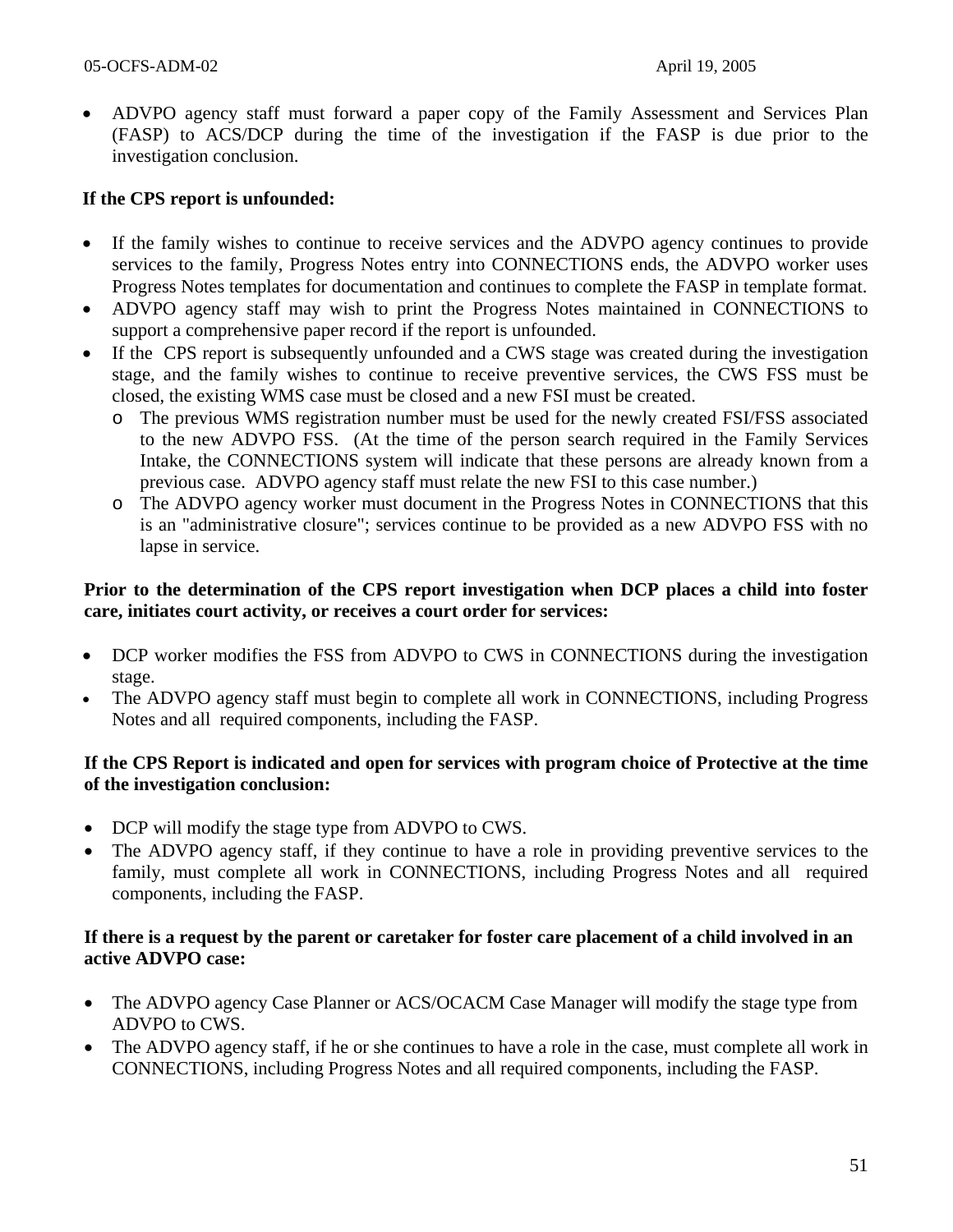ADVPO agency workers must use a Plan Amendment template to record a status change, even after a stage type change to CWS, *if the system will not allow a FASP or Plan Amendment to be launched*. [This will only happen in a period prior to the launch window of the next Reassessment FASP.] Status changes should be recorded in the next FASP wherever possible and in a Plan Amendment if outside of the FASP launch window. However, there are six months between due dates of Reassessment FASPs and since the Reassessment FASP can only be launched 60 days or less prior to its due date, it is possible that the FASP might not be able to be launched.

CONNECTIONS requires that there be an approved FASP in the system before a Plan Amendment can be launched, but when a stage type of ADVPO is changed to CWS, there will be no approved FASP *in the system*. In this circumstance only, the status change must be recorded on a Plan Amendment template even though the case is no longer ADVPO. Since a Comprehensive FASP can be launched 30 days prior to its due date and the Initial FASP can be launched at any time, status changes in this period can be recorded in CONNECTIONS.

### **M. Youth in OCFS Custody**

#### *1) Policy and Practice Implications*

These instructions apply to youth in the legal custody of OCFS, who are placed in the care of a foster care agency, not to youth placed directly into OCFS facilities. Historically, social services districts have had responsibility for authorizing or determining financial eligibility and WMS/CCRS system requirements for youth in the legal custody of OCFS. With the implementation of Build 18, foster care agencies must initiate and submit FSIs to social services districts for youth in the legal custody of the Commissioner of OCFS who are placed in their care. Social services districts will support stage progression to the FSS and assignment of a "Case Planner" role to the foster care agency that submitted the FSI, and assignment of a "Caseworker" role in CONNECTIONS to an OCFS staff person for cases involving a youth in the legal custody of OCFS placed in a foster care agency. This practice will become effective for each social services district and foster care agency as it is implemented respective to each district's or foster care agency's wave of implementation. These types of cases are often referred to as "replacement cases" as the court awards legal custody to the Commissioner of OCFS, but at the court hearing, a determination is made that the youth, at this time, may be best served at a foster care agency. Please note that the cases of youth in the legal custody of OCFS placed in a foster care agency that have been opened in WMS will convert to a CONNECTIONS FSS workload on the date Build 18 is implemented in the applicable social services district.

The same responsibilities will be assumed by social services districts and foster care agencies when a youth in the legal custody of OCFS is prepared to "step-down" from an OCFS facility. These are youth who remain in the legal custody of OCFS, and have demonstrated that they are no longer in need of the more secure, structured or restrictive program within an OCFS facility, but reintegration into the community may be best served through a transitional placement at a foster care agency.

"Case Manager" is a role uniquely assigned to social services district staff only, and at this time may not be assigned to an OCFS staff person within the CONNECTIONS system. Social services district staff will assume the CONNECTIONS role of "Case Manager" for these cases since the social services district "Case Manager" is the sole entity provided with the ability to "approve" a FASP. In order to support appropriate case planning and case processing in the system, "approvals" are required steps. Unless the social services district also has legal custody of the youth though another court proceeding,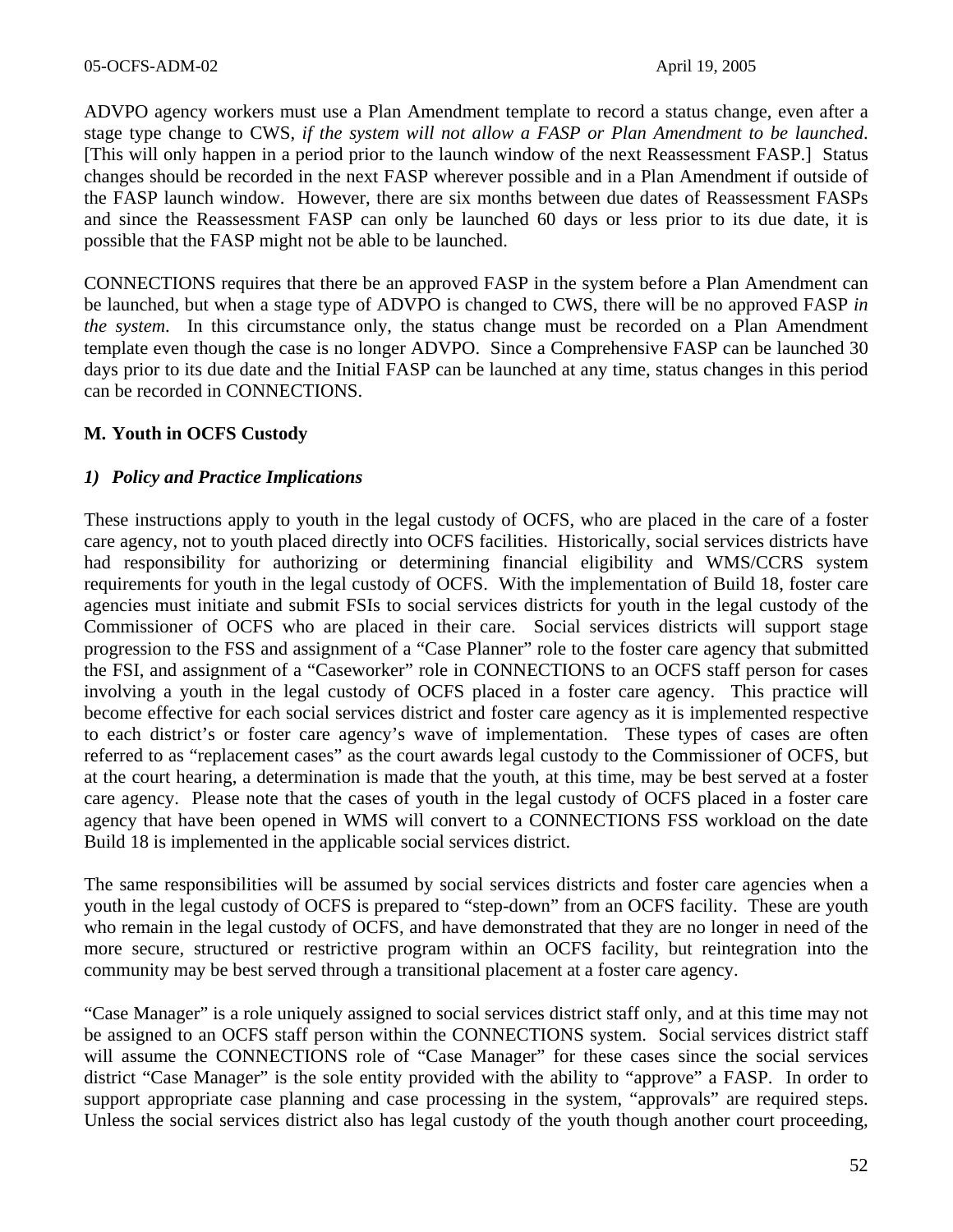(see Section 2), the approval of the FASP by the social services district "Case Manager" should be regarded as "ministerial" or an action taken to facilitate the completion of the FASP approval process only, allow for necessary tracking, and in the future to support eligibility, legal activity, payment and other essential data gathering.

Unless the social services district also has legal custody of the youth through another court proceeding, this "approval" by the social services district Case Manager does not imply an agreement with the FASP or oversight of the work completed by the foster care agency on behalf of this youth. It is the OCFS Division of Rehabilitative Services (DRS) programmatic or functional Case Manager, assigned a role of a "Caseworker" in the FSS stage in CONNECTIONS, who is responsible for oversight of the services provided by the foster care agency to the youth in OCFS legal custody and the progress towards achievement of the permanency plan.

The legal and procedural methods that govern how youth in the legal custody of OCFS are placed into, transferred between, and discharged from foster care agencies remain the same.

# *2) Joint Custody or Shared Cases*

Responsibilities for overall case management are different if the social services district maintains joint custody of the youth in the legal custody of OCFS and/or if the social services district has concurrent CPS, Preventive Services or Foster Care case involvement with other family members. The social services district, in consultation with the assigned OCFS/DRS worker, will be responsible for making the designation of the role of "Case Planner" which may or may not be the foster care agency where the youth in the legal custody of OCFS is placed. The social services district Case Manager will approve each FASP for the youth in the legal custody of OCFS and the other family members in the case as a single integrated FASP. Approval of the FASP by the Case Manager will occur in the appropriate sequential order after the OCFS/DRS worker has approved the FASP submitted by the Case Planner. In these cases, the following rules/actions will occur:

- OCFS retains legal custody and programmatic case management responsibility, including approval of the FASP for youth in the legal custody of OCFS placed in foster care agencies;
- the social services district is responsible for the case management of the family case;
- the foster care agency will continue to provide direct care and services to the youth and family that support the appropriate permanency goal, as well as perform the Case Planner or Caseworker role which includes documentation in the FASP;
- the foster care agency where the youth in the legal custody of OCFS is placed must complete a Plan Amendment indicating the change in circumstances for the youth;
- OCFS is responsible for maintaining continuous legal authority for the custody and placement of the youth, including the filing of timely petitions for the extension of placements and permanency hearings, and for monitoring that court orders contain required "reasonable efforts" language related to the child's placement with OCFS; and
- the social services district is responsible for all legal and court activities related to the respective child welfare case, including, but not limited to, permanency hearings, Article 7 or Article 10 proceedings related to the family case.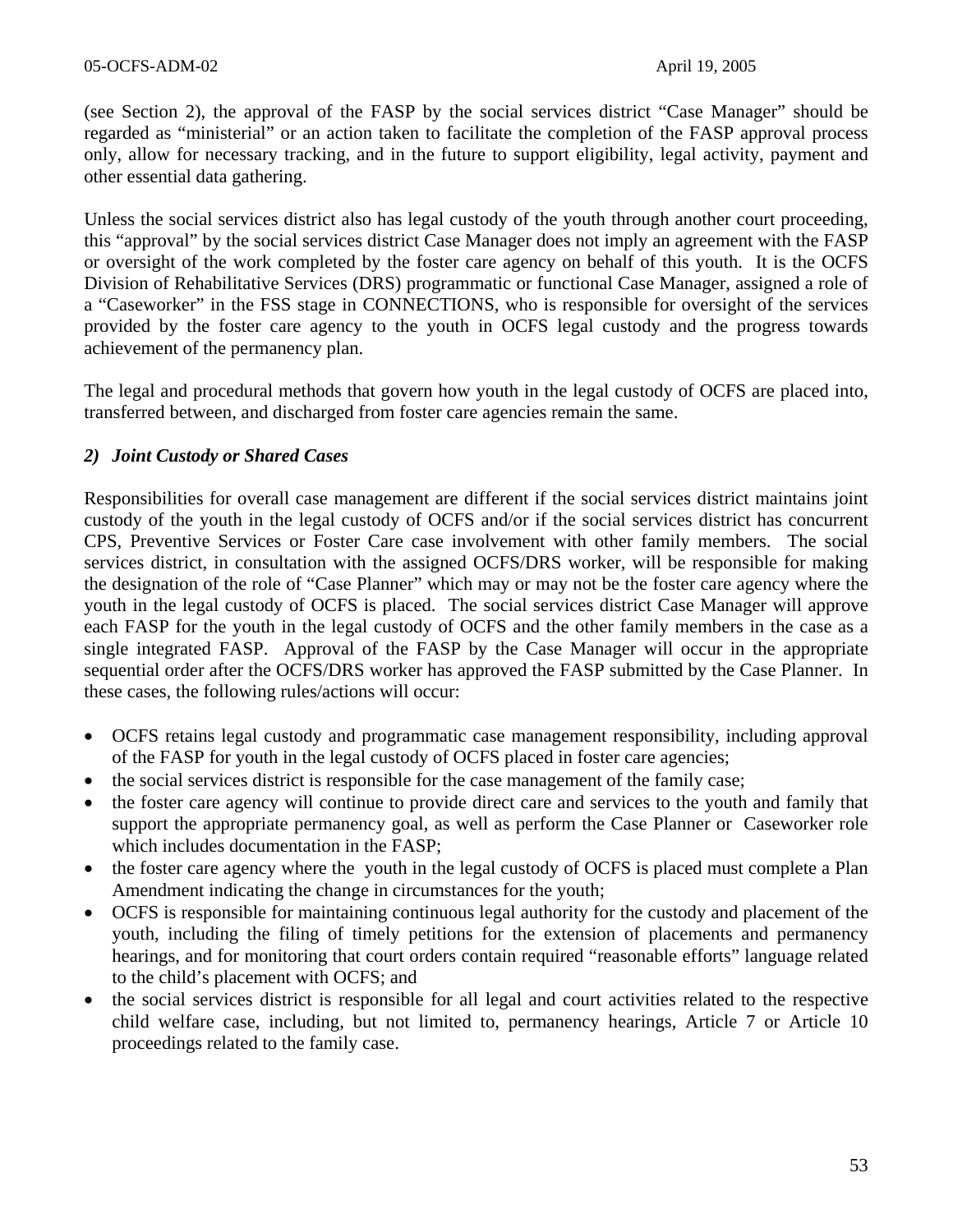# *3) For All Youth in OCFS Custody Cases*

- OCFS will continue to submit an application for Title IV-E, MA and TANF-EAF determinations to the fiscally responsible social services district as well as the Common Application (LDSS-2921) form, Verification of Assistance form, Household Economic Profile, court orders and WMS screen prints. Note: if OCFS is unable to obtain the detention remand order from the appropriate OCFS liaison, and it is known that the youth was in detention prior to placement with OCFS, then the social services district must request a copy of such detention remand order from the Family Court or detention facility;
- the social services district having fiscal responsibility will continue to determine funding eligibility, pay the foster care agencies and claim reimbursement for the appropriate federal and state shares of the total cost of care based on the applicable funding streams and notify OCFS of the eligibility determination and provide the CIN that has been assigned for each youth if it was not previously known;
- the social services district must send notification of the eligibility determinations to the OCFS Federal Resource Unit;
- the social services district will continue to open and authorize services in WMS and, until the implementation of Build 19, make legal, movement and LOD entries into CCRS. The social services district will continue to ignore CCRS Plan cues, unless the social services district has joint or shared responsibility; and
- until Build 19, the social services district will continue to notify OCFS within 60 days when Title IV-E and/or MA re-determinations are due. OCFS will submit needed re-determination documents to the social services district every six months. (This will become every 12 months upon final promulgation of the proposed regulations – see Attachment E.)

With a role in the case for a youth in the legal custody of OCFS placed in foster care agencies, OCFS staff and social services district staff will be able to view essential information and progress the youth and family have made towards achievement of the youth's permanency plan. This will support more effective communication and coordination between OCFS staff and social services district staff when OCFS is preparing the youth in the legal custody of OCFS for discharge and successful reintegration to his or her home and community.

# **Required Action – Youth in OCFS Custody**

To enable the opening of a Family Services Stage (FSS), the foster care agency must complete the Family Services Intake (FSI) or Plan Amendment. The foster care agency must submit the FSI for acceptance to the fiscally responsible social services district. The social services district must stageprogress the FSI to the FSS. The social services district must initiate the WMS Application Registration process from the FSS Stage Composition window in the same manner as for youth placed in the legal custody of the commissioner of a social services district.

The social services district Case Manager must assign the "Case Planner" role to the foster care agency in which the youth in the legal custody of OCFS is placed and the "Case Worker" role to OCFS/DRS staff. Note: OCFS/DRS staff retains programmatic/functional case management responsibility. If there is joint custody of the youth by the social services district and OCFS, or the social services district has preventive services or foster care involvement with the family of the youth in the legal custody of OCFS, the Case Planner role may be assigned to either a social services district worker or to a worker in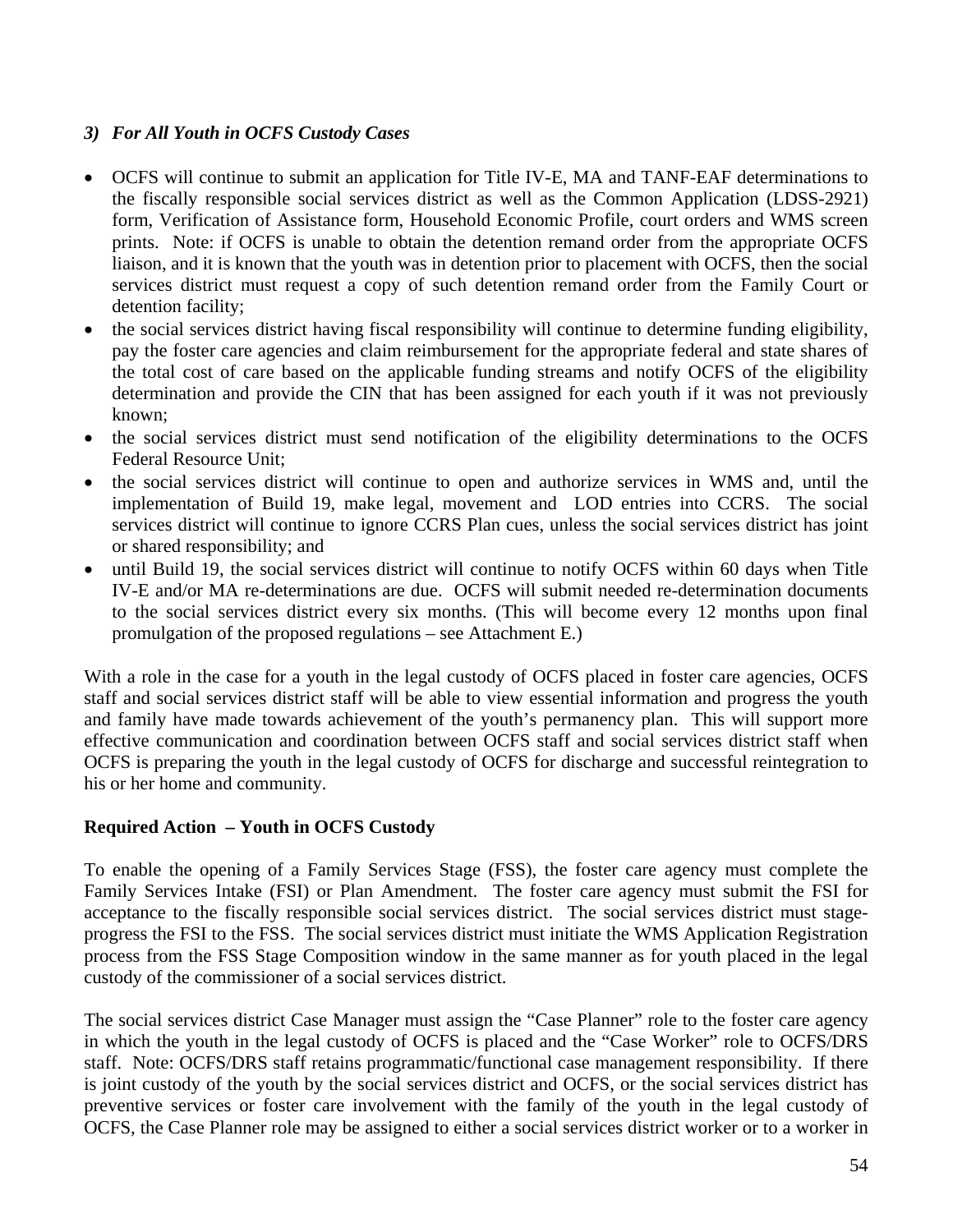another agency that the social services district, in consultation with the OCFS/DRS worker, determines appropriate. The social services district must assign the OCFS/DRS worker the Case Worker role.

Services planning for youth in the legal custody of OCFS placed in foster care agencies must be documented in CONNECTIONS, foster care agencies must complete the FASP instead of the UCR templates and record Progress Notes in CONNECTIONS. When the Case Planner submits a FASP for approval, the Approval To Do will be simultaneously sent to the Case Planner's Supervisor, the assigned OCFS/DRS Case Worker and the Case Manager at the social services district. The system will enforce that the approvals occur in the order of Case Planner's Supervisor, OCFS/DRS worker and Case Manager. Foster care agency staff must schedule and document Service Plan Reviews through CONNECTIONS (see Section III. H).

- 1. Each social services district should consider designating a specific person within its CONNECTIONS Intake unit to receive FSIs for youth in the legal custody of OCFS placed in foster care agencies that are submitted for acceptance in order to expedite timely opening of the FSS and WMS case. This name must be shared with appropriate agency and OCFS staff.
- 2. Foster care agencies must document on the FASP narrative the name of the OCFS contact person for the child and if different, which OCFS staff person is to be assigned the role of "Case Worker" for the case.
- 3. The social services district should consider whom it wishes to be assigned the role of Case Manager in the CONNECTIONS case. 04-OCFS-ADM-02 recommends that WMS case management be assigned to the social services district staff acting as the liaison to OCFS for eligibility purposes. This person would need to be trained in CONNECTIONS Build 18.
- 4. The social services district should maintain a current list of the specific OCFS/DRS staff person(s) who will be assigned the role of "Case Worker" for its respective social services district.
- *5.* Where the social services district retains legal custody of the youth in the legal custody of OCFS placed in a foster care agency and/or maintains a preventive services or foster care case involvement with the family of the youth in the legal custody of OCFS, the social services district and OCFS/DRS staff assigned to the case should jointly determine which entity (social services district or foster care agency) is assigned "Case Planner."
- *6.* The social services district must determine and re-determine funding eligibility, as appropriate, and provide this information to OCFS, as described above in section 3) For All Youth in OCFS Custody Cases.

See 04-OCFS ADM-02 for more detailed information and specific instructions for these youth.

#### **N. Changes to Investigation Conclusion Closure Reasons**

With the implementation of Build 18, Closure Reasons on the Investigation Conclusion window are revised to more accurately reflect the outcome of the Investigation Stage. As seen in the attached chart, there is not always a direct match between the old and new reasons, but the revised reasons are easy to understand and will simplify the selection of the appropriate closure reason. Closure reasons continue to be linked to the determination of the investigation. Both Unfounded and Indicated Closure Reasons have been revised; the reasons for not opening a case for services are clarified. The "open for services" reasons are streamlined. There is only one open reason for unfounded determinations (Case open – Services) and only two for indicated determinations (Case open – CPS required, Case open – CPS not required). If there are ongoing child welfare issues requiring the continued assessment of safety and risk with a child protective focus, the worker must select 'Case open – CPS required'. If there are no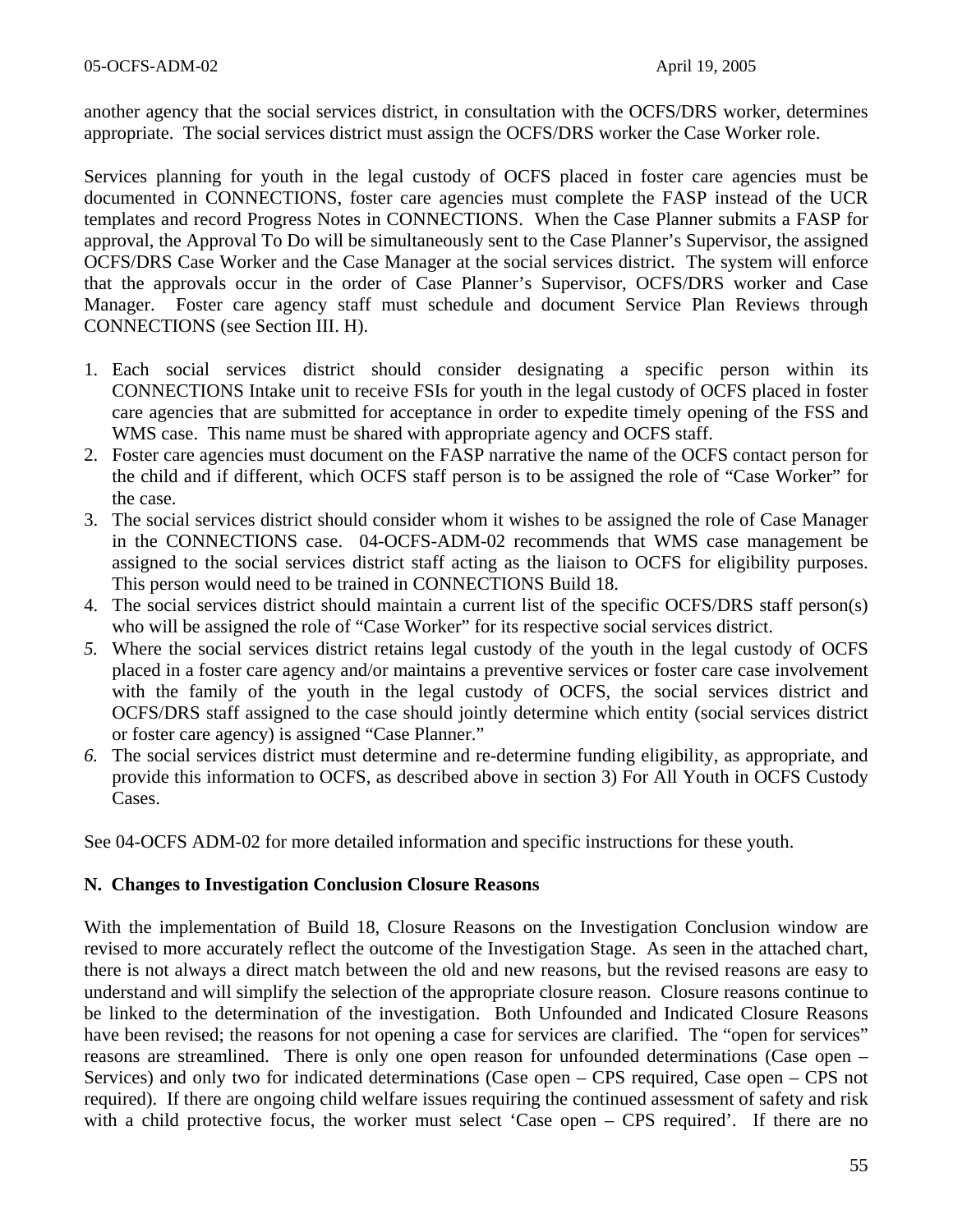identified safety or very high/high-risk issues at the time of determination, the worker may select 'Case open – CPS not required' if the family has requested or voluntarily agrees to receive services. If a worker is unsure of the correct closure reason to choose, he or she should consult the worker's supervisor to discuss the safety and risk issues in the case and local social services district policy regarding this issue.

| <b>Pre-Build 18 Closure Reason</b>          | <b>Build 18 Closure Reason</b>                       |
|---------------------------------------------|------------------------------------------------------|
| <b>Unfounded Determinations</b>             | <b>Unfounded Determinations</b>                      |
| Close - No credible evidence                | Closed - No services required                        |
|                                             | OR.                                                  |
|                                             | Closed-Refused services                              |
|                                             | <b>OR</b>                                            |
|                                             | Closed- Unable to contact/moved out of jurisdiction  |
| Close - Unable to contact                   | Closed – Unable to contact/moved out of jurisdiction |
|                                             |                                                      |
| Open – Court ordered services               | Case open - Services                                 |
| Open - Court ordered supervision            |                                                      |
| Open – Voluntary services                   |                                                      |
| Open – Voluntary placement                  |                                                      |
| Open – Court ordered placement              |                                                      |
| <b>Indicated Determinations</b>             | <b>Indicated Determinations</b>                      |
| Close – Refuse service/unable to take legal | Closed – Services refused/unable to take or continue |
| action                                      | legal action                                         |
| $Close - No$ services required              | Closed – No services required                        |
| Close – Lost Contact                        | Closed – Unable to contact/moved out of jurisdiction |
| Close – Only child died                     | $Closed - No$ surviving children                     |
|                                             |                                                      |
| Open – Court ordered services               | Case open – CPS required                             |
| Open - Court ordered supervision            | <b>OR</b>                                            |
| Open – Voluntary services                   | Case open $-$ CPS not required                       |
|                                             |                                                      |
| Open – Voluntary placement                  |                                                      |

Selection of any 'Case open" reason will create an FSI and pre-fill demographic data. Selection of 'Case open – CPS required' in an indicated investigation will automatically generate the Program Choice of Protective for all children in the open FSS (provided that they are not a "tracked child" in another case). The programmatic function of CPS Worker/Monitor must be fulfilled when there is a Program Choice of Protective and on-going services are provided by someone, other than a CPS worker. Please refer to Section D.5 of this ADM – CPS Monitoring.

Unlike the rest of Build 18 implementation that occurs in waves, the *Closure Reasons in Investigation Conclusion changed for all districts when the first social service district was implemented.* All CPS workers currently select from the new Build 18 Closure Reasons. However, the selection of a 'Case open' reason *will system-generate a Family Services Intake only in social services districts that are implemented*. Primary workers in an *implemented* social services district who are concluding an investigation will see the message "This is a build 18 implemented Investigation Conclusion" at the top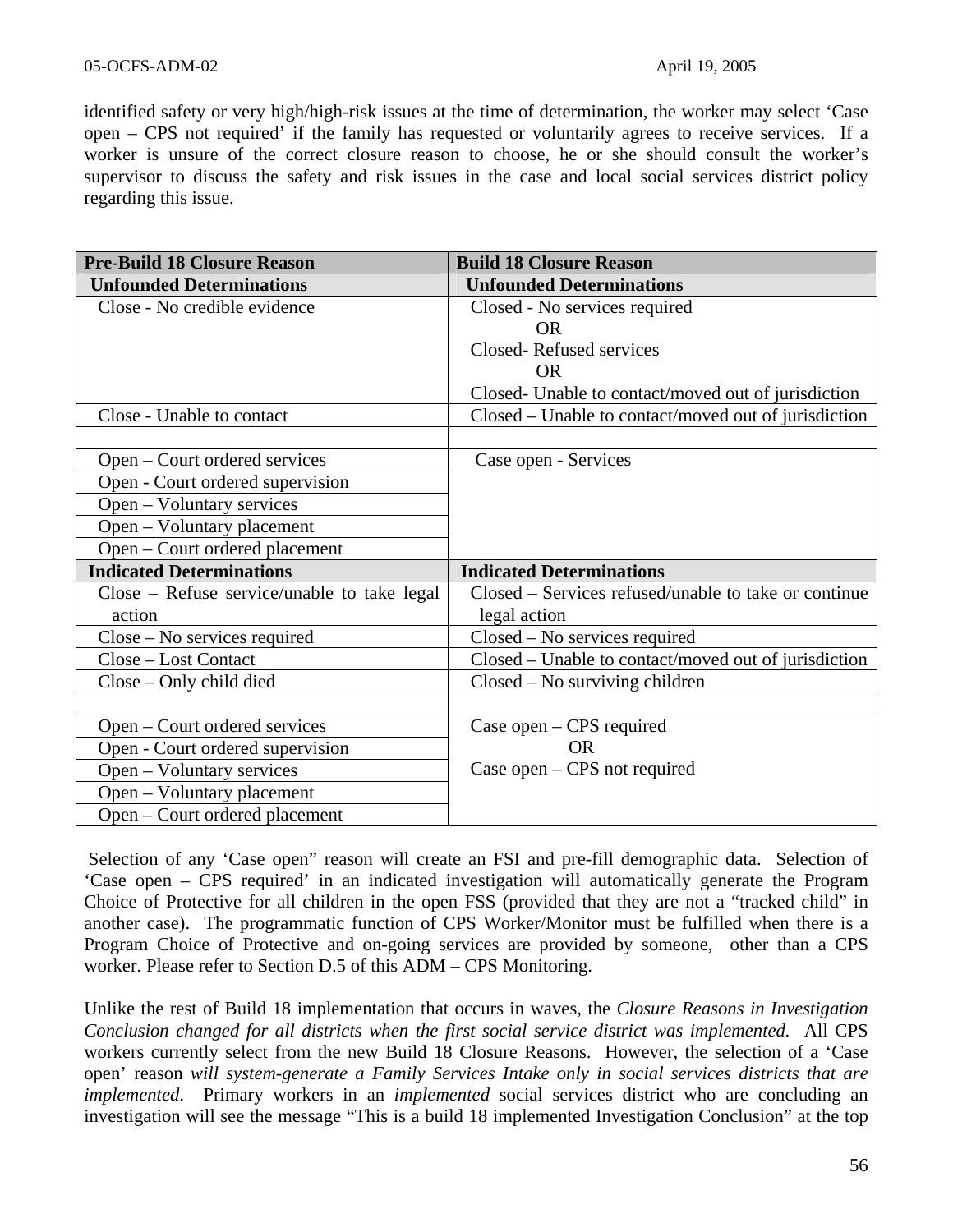of the Investigation Conclusion window. (This message is a tool to aid staff at the help desk to distinguish between implemented and non-implemented districts; it will no longer display after all districts have been implemented).

- During the wave 1 implementation period, there are instances, connected with saved or pending investigations, where a CPS worker might have to select a new Closure Reason from the revised Build 18 list. This affects all workers, regardless of whether Build 18 has been implemented in their social services district. If an Investigation was Pending Approval before the date of wave 1 Build 18 implementation, the Investigation Conclusion window will contain the pre-build 18 Closure Reasons. If the pending Investigation is then rejected, when the Investigation Conclusion window is opened, the selected pre-build 18 Closure Reason will be displayed *but will be red to indicate an error condition*. The worker must then click on the Closure Reason field and select a Build 18 Closure Reason from the revised list in the drop-down box.
- If an Investigation was Pending Approval before the date of Build 18 implementation and the Pending Approval status was invalidated by a worker opening the Investigation Conclusion window in Modify mode, the worker needs to select a Build 18 Closure Reason from the revised list in the drop-down box.
- Pending Investigations with a pre-build 18 Closure Reason can be approved. If a pending Investigation Conclusion with a pre-build 18 Closure Reason is approved in an implemented district, the pre-build 18 Closure Reason will be used to create an FSI Stage. Since there is no pre-build 18 closure reason equivalent to 'Case Open - CPS Required,' the protective program choice will not be system-added to the FSS for these children. Workers will need to add the protective program choice if appropriate.
- If an Investigation Conclusion has a pre-build 18 Closure Reason saved *but not submitted for approval* before Build 18 implementation, then upon wave 1 implementation, the selected Closure Reason will be displayed in red and a Build 18 Closure Reason must be selected before it can be submitted for approval.

# **Required Action: Changes to Investigation Conclusion Closure Reasons**

All CPS workers statewide must use the revised Closure Reasons in Investigation Conclusion upon wave 1 Build 18 implementation.

CPS workers must select the 'Case open – CPS required' Closure Reason if there are ongoing child welfare issues requiring the continued assessment of safety and risk.

After Build 18 implementation of wave 1, CPS workers must select a Build 18 Closure Reason if a pending investigation with a pre-build 18 reason is rejected, or if a pre-build 18 Closure Reason was saved *but not submitted for approval* before wave 1 implementation.

If a pending Investigation Conclusion with a pre-build 18 Closure Reason is approved, and there are ongoing child welfare issues requiring the continued assessment of safety and risk, workers must add the program choice 'protective' to the FSS, as the system will not automatically do so.

The programmatic function and responsibilities of CPS Worker/Monitor must be fulfilled when there is a Program Choice of Protective and services are being provided by someone other than a CPS worker.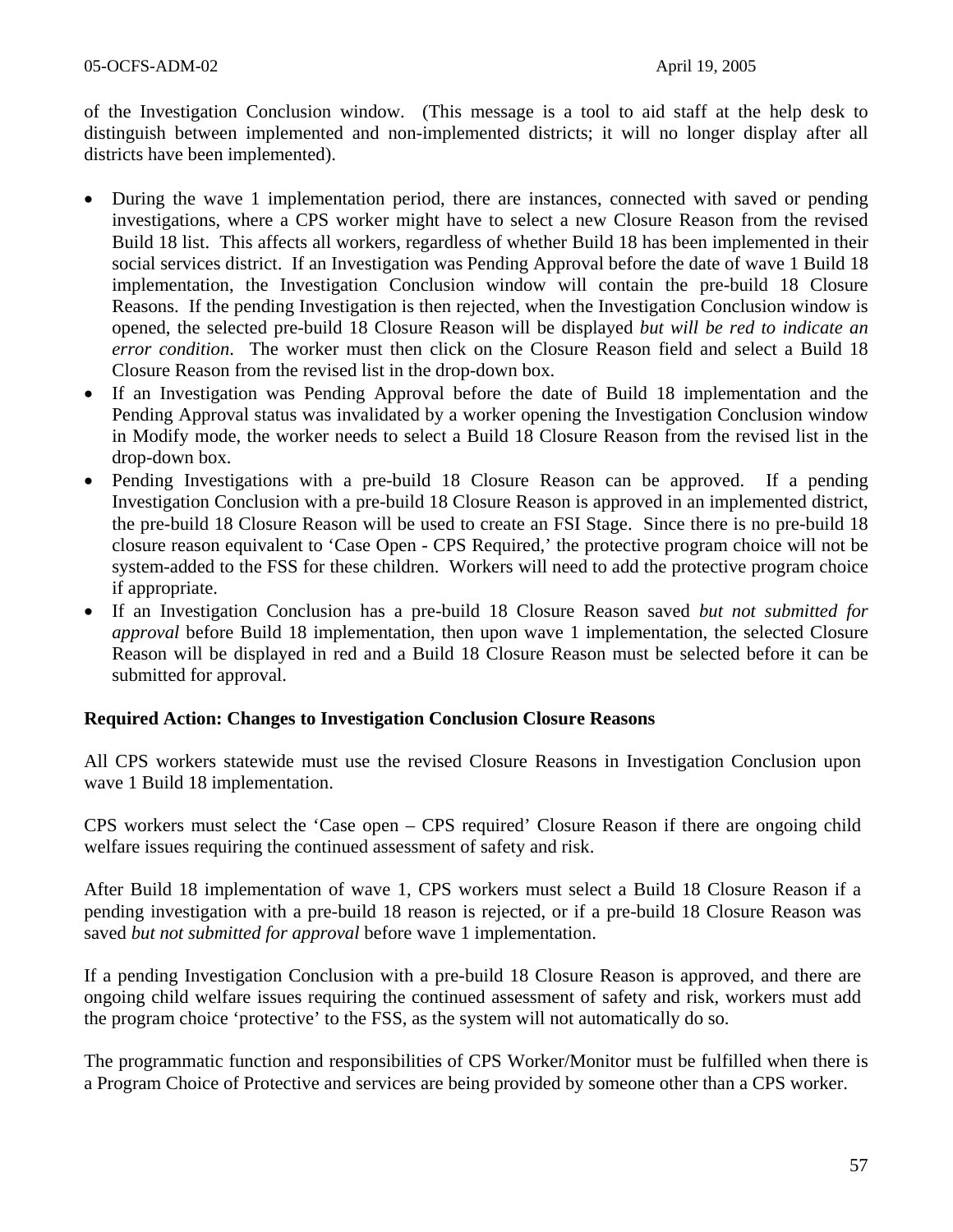# **O. CONNECTIONS Final Regulations**

Recently, OCFS promulgated new regulations regarding the implementation and administration of the CONNECTIONS system. The regulations impose requirements upon social services districts, voluntary authorized agencies and other private agencies that provide child welfare services in a new 18 NYCRR Part 466 as follows:

- mandatory use of the CONNECTIONS system is required upon issuance of this Administrative Directive (ADM) and in accordance with the OCFS implementation schedule. Each social services district, voluntary foster care and contract preventive services agency will be informed by letter from OCFS of the specific implementation date that individually applies. The Build 18 application is mandatory as Build 18 is implemented in each social services district and agency according to the schedule;
- confidentiality requirements are prescribed and existing requirements for access to and disclosure of confidential information are reinforced;
- social services districts and agencies with access to CONNECTIONS must develop and implement policies and practices to maintain confidentiality of individual identifying information contained in the CONNECTIONS system, including taking disciplinary action against any employee who fails to comply with the confidentiality standards referenced in these regulations;
- retention, sealing and expungement requirements are set forth (see section III. B.);
- security planning requirements are established including: equipment and other physical resources, software and data security, telecommunications, personnel access, contingency planning regarding service interruption, emergency or disaster preparedness, security management and coordination, and security reviews; and
- loss and theft reporting procedures are established.

These regulations became effective January 26, 2005. A copy is attached to this ADM as Attachment D.

# **P. Proposed Regulatory Amendments: Standards for Uniform Case Records (18 NYCRR Part 428, et.al)**

OCFS has drafted proposed regulations that substantially amend the standards for Uniform Case Records (UCRs) (18 NYCRR Part 428) to reflect the practice improvements supported by the CONNECTIONS system in Build 18. OCFS has already promulgated several sets of regulations aimed at implementing the safety, permanency and well-being provisions of ASFA and corresponding State law. The amended standards for UCRs continue this effort, and utilize the discretion that ASFA affords states to promote improved child welfare practices directed toward child safety, child well-being and expediting permanency outcomes. The amendments were crafted after much consultation with child welfare providers during ASFA implementation and again during CONNECTIONS design. The proposed regulations stream-line case recording so that only key components are specified. Under this approach, the CONNECTIONS system demonstrates the decisions and documentation requirements, rather than the regulations detailing each decision and documentation requirement. Reference to the "form and manner" provided by the CONNECTIONS system is used in the proposed regulations, as that system will continue to guide workers through decision-making and documentation requirements.

The proposed regulatory changes include: requiring a new safety assessment at key points in the casework process and a new research based risk assessment, additional questions pertaining to children in foster care designed to expedite an alternative permanent discharge outcome if a child cannot return to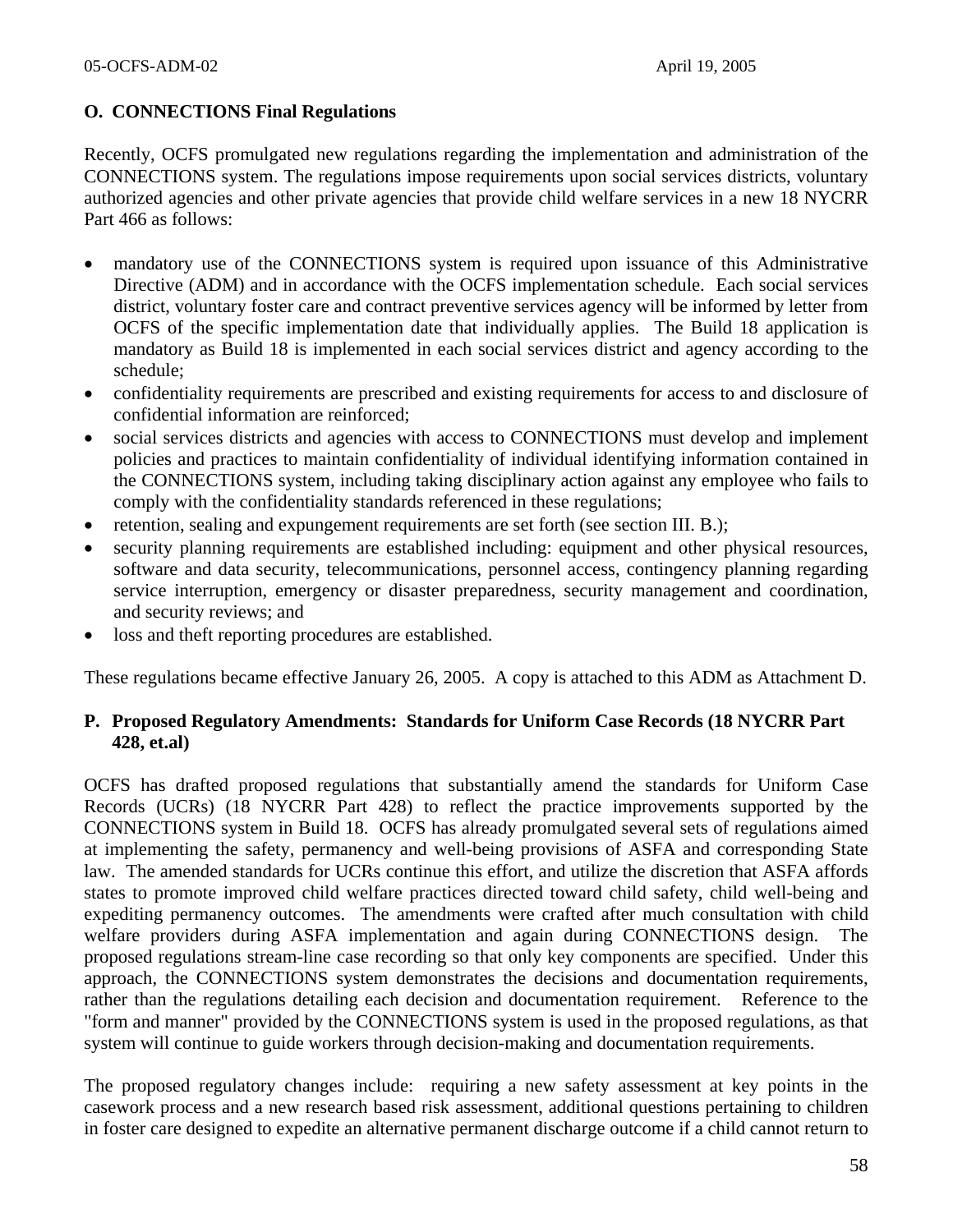his or her family of origin, and questions posed to facilitate the documentation that a petition for termination has been filed for a child in foster care for 15 of the most recent 22 months, or, alternatively, that the petition should not be filed because of an ASFA authorized exception.

The proposed regulations are designed to focus assessments to enable clear decision-making about services that will allow a child to remain safely at home, return home sooner and avoid replacement in foster care after discharge. Furthermore, once a child is placed in foster care, the proposed regulations are designed to focus on providing a permanent placement for each child.

Finally, a process for access to both medical and non-medical foster care information for non-adopted, former foster children is proposed in these regulations for this same purpose.

A copy of these proposed regulations is attached to the ADM as Attachment E. The regulations have been approved for filing for public comment. They appeared in the State Register on March 2, 2005. The public comment period ends on April 18, 2005.

### **Q. Model Contract for Purchase of Foster Care Services**

A revised model contract for social services district purchase of foster care will become effective upon implementation of CONNECTIONS Build 18 in the social services district. The revised model contract reflects the changes in business practice and procedures required by CONNECTIONS Build 18 implementation. It provides a uniform statewide standard to support compliance with State and federal regulatory requirements, including the requirements of the recently promulgated CONNECTIONS regulations and the new Chafee requirements for Independent Living. In addition, the revised model contract provides the basis for social services districts to claim State and federal financial participation in their foster care programs. This revised model purchase of foster care services contract replaces the model issued by 88 ADM-28 and the amendment issued as 95 ADM-7. The model contract will be revised again with the implementation of CONNECTIONS Build 19.

Schedule A of the Agreement for Purchase of Foster Care includes a narrative of agency and program services and identifies the maintenance, medical, and education reimbursement rates that will be paid under the contract. Schedule B of the Agreement contains a listing of requirements that must be accomplished and identifies if the social services district (referred to as the Department) or the agency with case planning responsibility or the agency of the Case Worker associated to a child is responsible for each of these activities. A copy of the revised Model Contract for Purchase of Foster Care is attached to this directive as Attachment B.

#### **Required Action: Model Contract for Purchase of Foster Care Services**

Social services districts must modify their foster cares services and maintenance agreements to follow the revised model contract format.

• The revised model contract must be in use by the first day of Build 18 implementation in the social services district and employed thereafter until further notice. However, those social services districts that have contracts currently in effect that extend beyond the date of Build 18 implementation may continue to use those agreements in effect until both the social services district and the individual agency with which the social services district is contracting have implemented CONNECTIONS.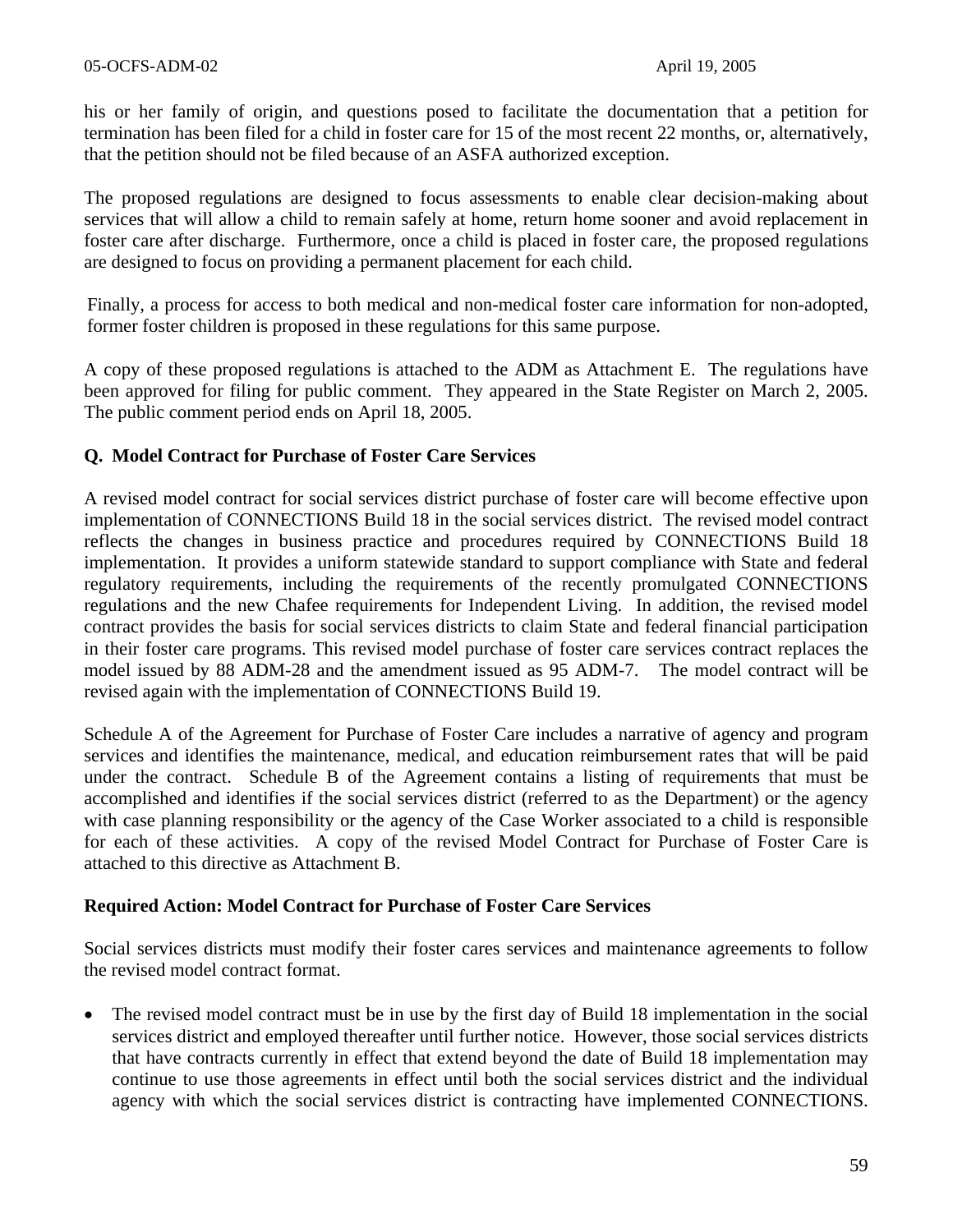Those districts that have contracts currently in effect that will expire before the date of Build 18 implementation may extend the current contract until the effective implementation date.

- The duration of the agreement must not exceed twelve (12) months, but may be renewed annually thereafter.
- The model contract is to be used for all foster care services that are purchased.
- Schedule A, Program Narrative and Reimbursement Rates, must be completed by the Agency and approved by the Social Services District.
- Schedule B, the Options chart, must be completed by the Social Services District to identify the responsible party for each of the listed requirements.

# **IV. Systems Implications – Build 19 Functionality**

CONNECTIONS Build 18 implements fundamental family services case management functionality: Family Services Intake, Family Services Stage, Family Services Stage Composition, Family Assessment and Service Plans, Progress Notes, Service Plan Review, Key Dates, and Case Summary. It sets the foundation for Build 19.

Build 19 will expand this case management functionality and provide financial management support for FSS. Build 19 financial management automates payments and funding eligibility determinations and will establish a finalized adoption record (FAR) for the purpose of automating subsidy payment and documenting post adoption services.

In Build 19 there will be a separate health services component for documenting essential health information and a health narrative tab. Enhanced security around health information will include a unique business function (BF) that provides specific access. It must be assigned to staff (such as nurses or health care coordinators in voluntary agencies) who while not having a role in the case require access in order for them to view or maintain a child's health information. Otherwise, only the Case Worker associated to the child, the Case Planner, the Case Manager and their respective supervisors may view health information. In order to enhance confidentiality of health information, there will be no access permitted through implied role in a case and no access across agencies that share a case, as is generally permitted for non-health related information. Specific confidentiality statements will also be included on each page of the health information data when it is printed out and warnings regarding confidentiality of the information will be provided when entering the health module and its various tabs.

In addition, Build 19 will implement the following CONNECTIONS functionality:

#### **Case Management**

- *Placement*, including referral, search, activities, and removal.
- *Interstate Compact for Placement of Children (ICPC)***, incorporates ICPC tracking into** CONNECTIONS which allows for centralized processing and recording of ICPC activities. Build 19 will support outgoing ICPC requests, the production of 100A and 100B forms, and the collection of medical and financial (including Title IV-E) information.
- *Adoption*, including photolisting, adoption subsidy, and adoption milestones.
	- o Enhanced secure access when necessary to closed CCRs *across districts and agencies* through a new BF, "Access Adoption/Sibling Links." OCFS will control social services district and agency assignment of this BF in order to protect the confidentiality of sealed adoption records.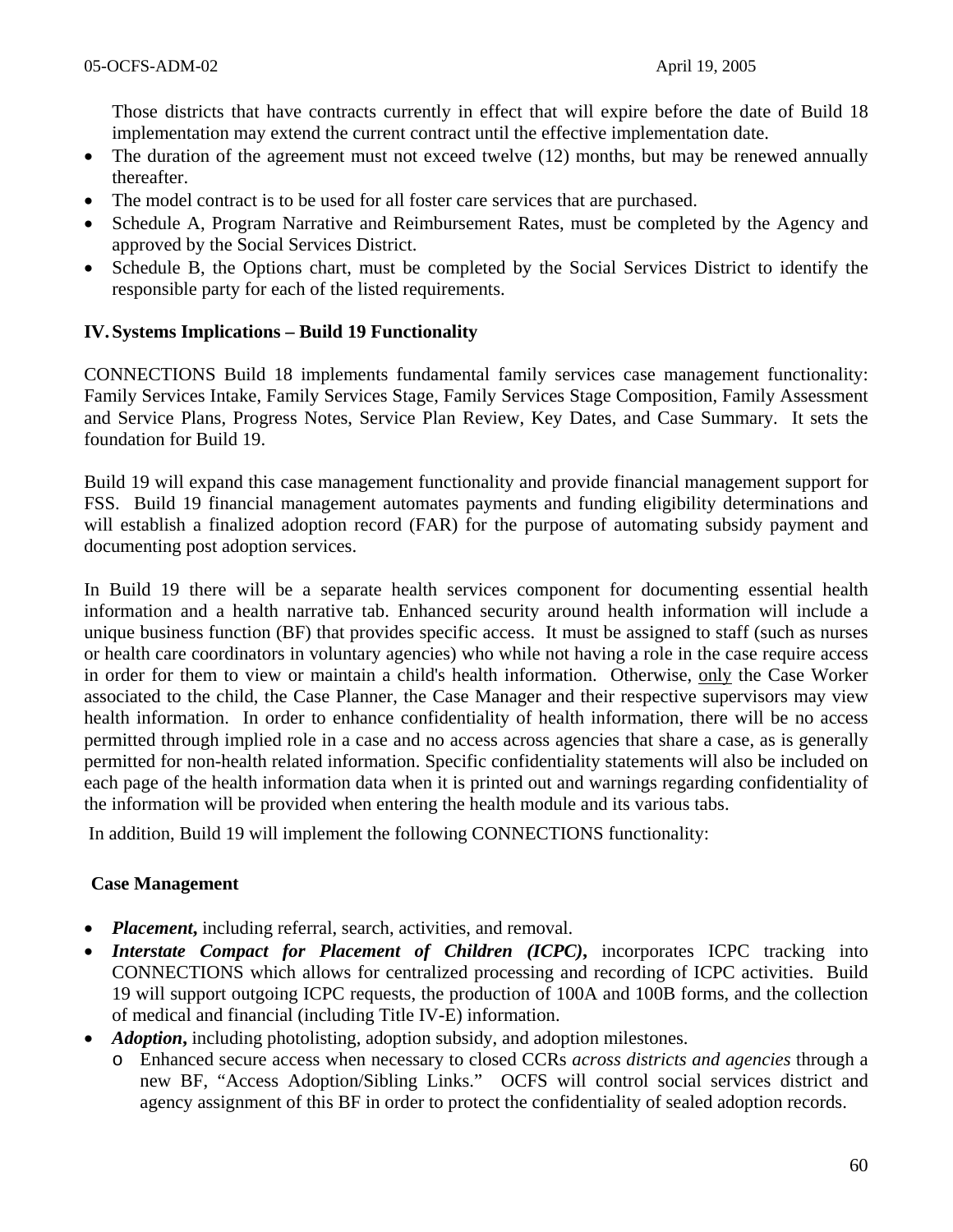- *Health Services***,** recording of essential health information for all children in foster care, clinical appointments, early intervention services for children under the age of four, family member health information, HIV Risk Assessment information, and special security, as described above, to provide for the confidentiality for health related information.
- *Education*, recording of educational information for all children in foster care, school district, history, and individual education plans (IEP).
- *Legal Activities*, are associated by track for each child. Tracks are recorded to document activities associated with Article 10 (Abuse/Neglect), Article 7 (PINS), Article 3 (JD), and voluntary placements. Petitions and hearings are documented by date and outcome/disposition. Termination of Parental Rights and surrenders are recorded, as is the status of legally free for adoption. The Funding Eligibility module will use certain legal activities for the purpose of Title IV-E determinations.
- *External Documentation***,** support for tracking case documentation that is maintained outside of CONNECTIONS, for example: birth certificates, medical reports and court orders.
- The system will accommodate use of an alternative OCFS approved assessment and service plan (*Model of Practice Purchase Preventive – MOPPP*), completed outside of CONNECTIONS in lieu of the FASP, for preventive services purchased from a public agency or for a private voluntary agency that uses an alternative evidence-based model of practice. This will be permitted only by waiver and must be approved by OCFS.

# **Financial Management**

- *Service Authorization*, supports request, approval, and payment for goods and services to clients in an FSS
- *Funding Eligibility*, provides funding eligibility determinations for the following areas: Title IV-E foster care, Title XX under 200% of Poverty, Emergency Assistance for Families (EAF), Title IV-E Adoption Assistance and State Adoption Subsidy, Medical Assistance for foster and adopted children. It includes Automated Budget Eligibility Logic (ABEL) to allow a calculation of Aid to Families with Dependent Children (AFDC) based on July 16, 1996 standards for that program and automates the application of income rules based on the relationship matrix. It will support and provide cues consistent with the proposed State regulatory change of the period for re-determining Title IV-E foster care from every six months to every 12 months, conforming to the federal time limit.
- *Interfaces* WMS Services and Non-Services (upstate and NYC); Medical Assistance (Title XIX) Medicaid); Benefits Issuance and Control System (BICS); Title IV-D Child Support Enforcement (CSMS), including Putative Father Registry (PFR) and Federal Parent Locator Service (FPLS); Welfare Reporting and Tracking System (WRTS), and to the Data Warehouse.

# **Conversion**

Data conversion for each social services district will be part of the phased rollout of Build 19. Services data maintained in Upstate WMS (service authorizations, adoption subsidy, placements, eligibility); CCRS (legal, movement and adoption activities, and LOD information); and BICS (adoption subsidy level of difficulty) will be converted into open Family Services Stages or Finalized Adoption Record (FAR) stages.

# **V. Training and Support**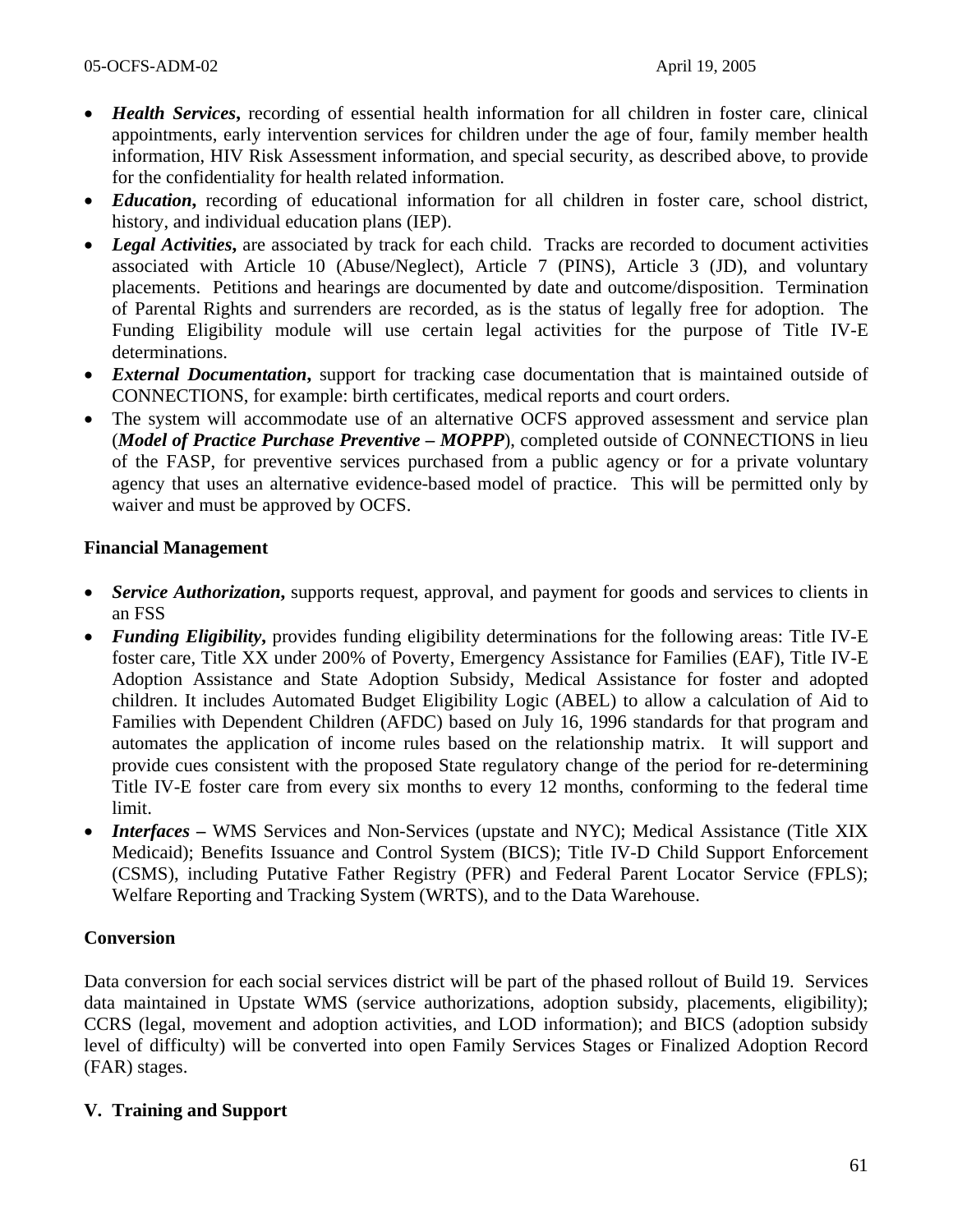A comprehensive package of training, reference materials, and on-site technical assistance is available to support implementation of CONNECTIONS Build 18. As previously mentioned, Build 18 will be implemented using a phased approach over the course of one year to allow for increased levels of training and on-site technical support for workers.

Prior to Build 18 implementation, OCFS regional forums were conducted for social services district and agency staff on Build 18 new functionality and related practice changes. Regional Office Field Staff have been working closely with social services districts and agencies over the past year to provide technical assistance and assist with preparation for implementation.

Training for Build 18 will be provided in a series of instructor led and computer lab courses that include a minimum of two days of Case Management Policy/Practice Training for all Child Protective and Child Welfare staff, 1½ days of CONNECTIONS System Training for Child Protective staff and 2½ days of CONNECTIONS System Training for Child Welfare staff. This training is essential for all caseworker and supervisory staff prior to implementation. In addition to the program and application courses that apply to all users, there are specialized courses for workers with specific needs, such as new users of CONNECTIONS, supervisors and resource workers.

Pre-registration is required for all courses. Social services districts and agencies are encouraged to use the online STARS system for their registration needs. Questions concerning the first course in the series, *CONNECTIONS Build 18: Case Management Model Training,* should be directed to Marje Sciolino at the Center for the Development of Human Services (716-876-7600). To register for this course, agencies should complete all information on the registration form provided with their training announcement. Copies of the form may be obtained by contacting Marje Sciolino. Fax completed registration forms to the CDHS Registration Fax Line (716-796-2202) or call the main number (716- 876-7600) and ask for Registration Services. For questions or assistance regarding all other courses in the series, please contact the SUNY Training Strategies Group by calling toll-free at 1-877-451-4835 and asking for a CONNECTIONS representative.

Along with the instructor led training, OCFS is also providing a comprehensive, Step by Step Guide to all of the Build 18 case management functionality, a shorter, Quick Start Guide detailed, online help available from within the CONNECTIONS application, and the CONNECTIONS 'Introduction to Child Welfare Case Management Practice' CBT. This CBT is designed for child welfare users who are new to the CONNECTIONS system and need to learn CONNECTIONS basic functionality as part of their new worker orientation. The content focuses on orienting staff to basic CONNECTIONS concepts and familiarizing them with Toolbar functionality, Assigned Workload, Task List, and the basics of Search. To obtain a copy of this CBT, please contact the SUNY Training Strategies Group by calling toll-free at 1-877-451-4835. Release notes will be distributed via e-mail, providing a more technical overview of the elements in Build 18.

Prior to each wave implementation, a Preview of Build 18 will be available for the social services district and agency use to help workers gain familiarity with the system.

Please note: The Build 18 Preview will allow printing of a completed and approved FASP. The printed copy may be retained in the case record in lieu of completion of the appropriate UCR template.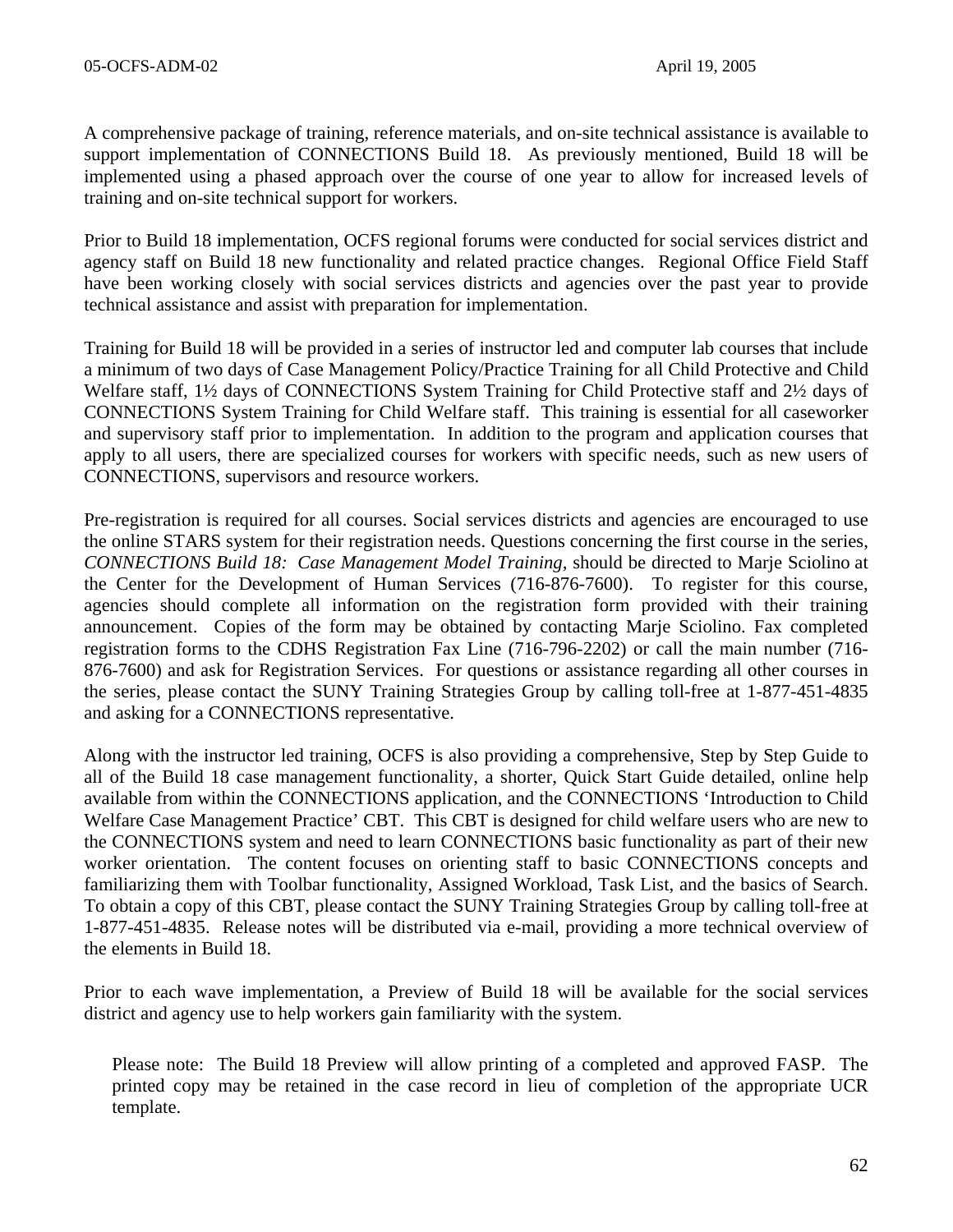On-Site Implementation Support will also be available. The on-site support staff, comprised primarily of Contractor Implementation Specialists, will assist users who, after completing CONNECTIONS labbased training, require additional "hands-on" assistance to navigate through the system and complete required tasks. Implementation support staff will assist users in the following ways:

- Working side-by-side with newly trained district/agency workers and assisting them in working competently within the system;
- Identifying and troubleshooting technical and program problems/issues and escalating them for resolution if they cannot be resolved on-site; and
- Interpreting instructional materials and job aids to assist users in comprehending and competently completing CONNECTIONS tasks.

OCFS has developed a series of Case Management Impact Analysis documents that will help districts and agencies prepare for the changes contained in CONNECTIONS Build 18. These Impact Analysis documents, which are organized around work processes impacted by the new design, have been distributed to Directors of Services and CONNECTIONS Implementation Coordinators and are posted on the CONNECTIONS website.

Additional aids are available through the CONNECTIONS website including:

- CONNECTIONS Build 18 Job Aids,
- Overview of CONNECTIONS Build 18 Case Management,
- CONNECTIONS Build 18 Self Assessment,
- CONNECTIONS Guide for Business Process Review and Analysis in Preparation for Build 18 Case Management,
- CONNECTIONS Build 18 Resource Guide for Managers, and
- CONNECTIONS Case Management Issue Briefs.

#### **VI. Effective Date**

Information contained in this release becomes effective upon the date of implementation of CONNECTIONS Build 18 in the applicable social services district, voluntary foster care or contract preventive services agency according to the schedule or upon any revised schedule issued by OCFS. Each social services district, voluntary foster care and contract preventive services agency will be informed by letter from OCFS of the specific implementation date that individually applies.

The changes to CPS investigation conclusion closure reasons, discussed in section III O. of this release, were effective statewide upon the implementation date of wave 1, February 28, 2005.

*Nancy W. Martinez s/s* 

\_\_\_\_\_\_\_\_\_\_\_\_\_\_\_\_\_\_\_\_\_\_\_\_\_\_\_\_\_\_

Issued by: Nancy W. Martinez Title: Director Division/Office: Strategic Planning and Policy Development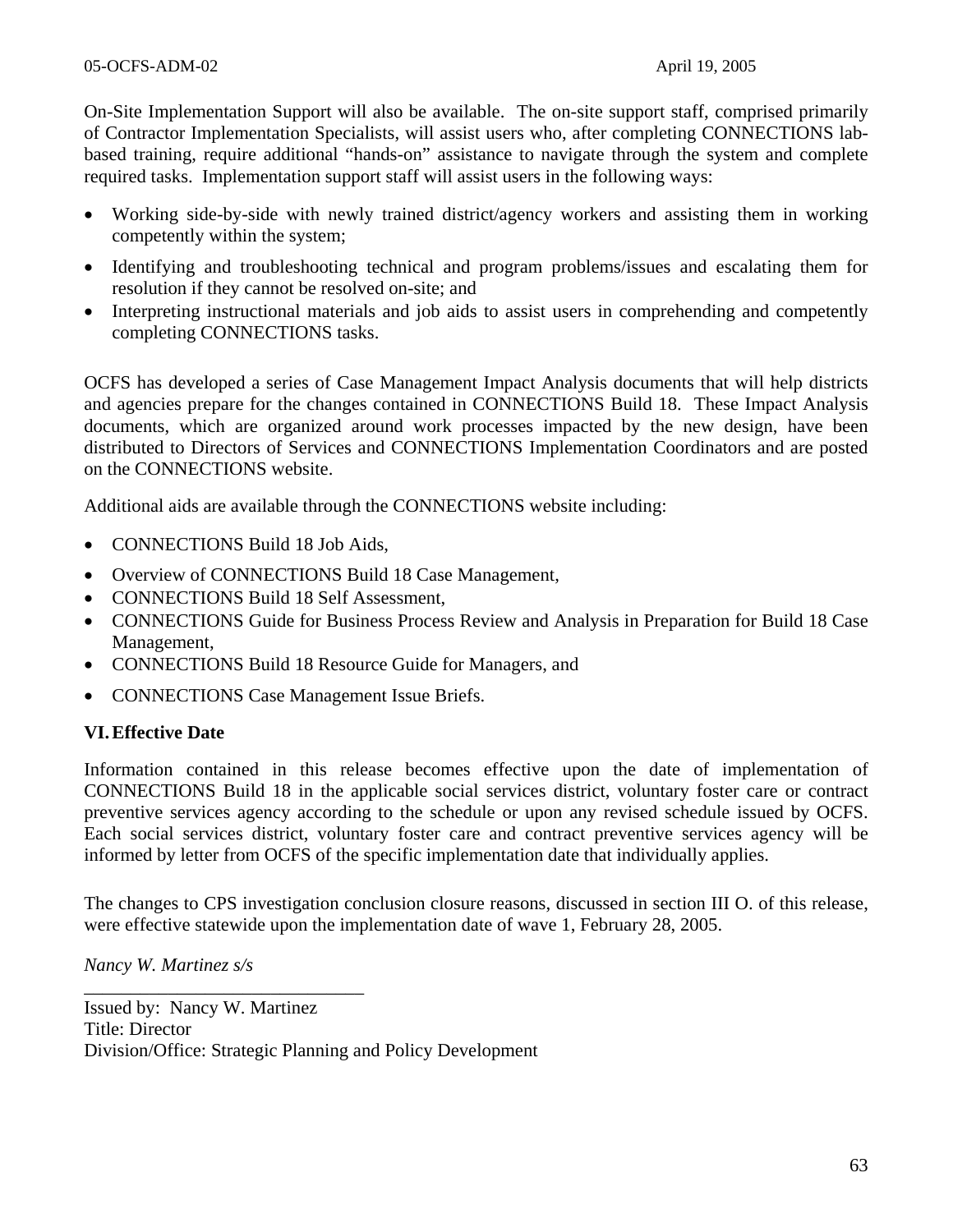# **Attachment A: CONNECTIONS / Permanency Planning Goals (PPGs) Mapping Guide**

Permanency Planning Goals (PPGs) will be changed in CONNECTIONS to conform to AFCARS goals. Since workers will need to record PPGs in both CCRS and the CONNECTIONS case management system until the implementation of Build 19, this mapping guide is provided to assist workers.

| <b>Current CCRS PPG</b>                                              | <b>New CONNECTIONS PPG</b>                                                                                                                                                                                                                                        |
|----------------------------------------------------------------------|-------------------------------------------------------------------------------------------------------------------------------------------------------------------------------------------------------------------------------------------------------------------|
| 01<br>Discharge to Parents                                           | 1a – Return to Parent [Parent]                                                                                                                                                                                                                                    |
|                                                                      | 1b - Return to Parent [Non-Parent Caregiver]                                                                                                                                                                                                                      |
| 04<br>Discharge to Adoption                                          | $2a -$ Placement for Adoption<br>[Upon filing Petition to Terminate Parental Rights]                                                                                                                                                                              |
|                                                                      | $2b$ – Placement for Adoption<br>[Upon Voluntary Surrender]                                                                                                                                                                                                       |
| 02<br>Discharge to Primary Resource<br>Person                        | 3a - Referral for Legal Guardianship/Custody<br>[Relative]                                                                                                                                                                                                        |
|                                                                      | 3b - Referral for Legal Guardianship/Custody<br>[Non-Relative]                                                                                                                                                                                                    |
| 12<br>Discharge to Relative                                          | Placement with a fit and willing Relative<br>$4-$<br>[Non-Guardianship/Non-Custodian]                                                                                                                                                                             |
| 03<br>Discharge<br>to<br><b>Independent Living</b>                   | 5a – Place in another planned living arrangement<br>[Discharge to Independent Living]<br>Note: May use only if the social services district has documented a<br>compelling reason why goals 1-4 would not be in the child's best interest.                        |
| 10<br><b>Independent Living</b><br><b>Unaccompanied Refugee Only</b> | 5b - Place in another planned living arrangement [Independent Living -<br><b>Unaccompanied Refugee Only]</b><br>Note: May use only if the social services district has documented a<br>compelling reason why goals 1-4 would not be in the child's best interest. |
| 05<br>Discharge to Adult Residential<br>Care                         | 5c – Place in another planned living arrangement<br>[Discharge to Adult Residential Care]<br>Note: May use only if the social services district has documented a<br>compelling reason why goals 1-4 would not be in the child's best interest.                    |
| 06<br><b>Prevent Placement</b>                                       | <b>Prevent Placement</b><br>$6-$                                                                                                                                                                                                                                  |
| 07<br><b>Prevent Return to Placement</b>                             | $7 -$<br>Prevent Return to Placement                                                                                                                                                                                                                              |
| 11 Protect Child                                                     | Protect Child<br>$8-$                                                                                                                                                                                                                                             |
|                                                                      | 9a – Reunite with Parent                                                                                                                                                                                                                                          |
| <b>NA</b>                                                            | 9b – Legalize Living Arrangement with Relative/Resource<br>9c - Permanent Living Arrangement<br>(Non-Guardianship/Non-Custodian)                                                                                                                                  |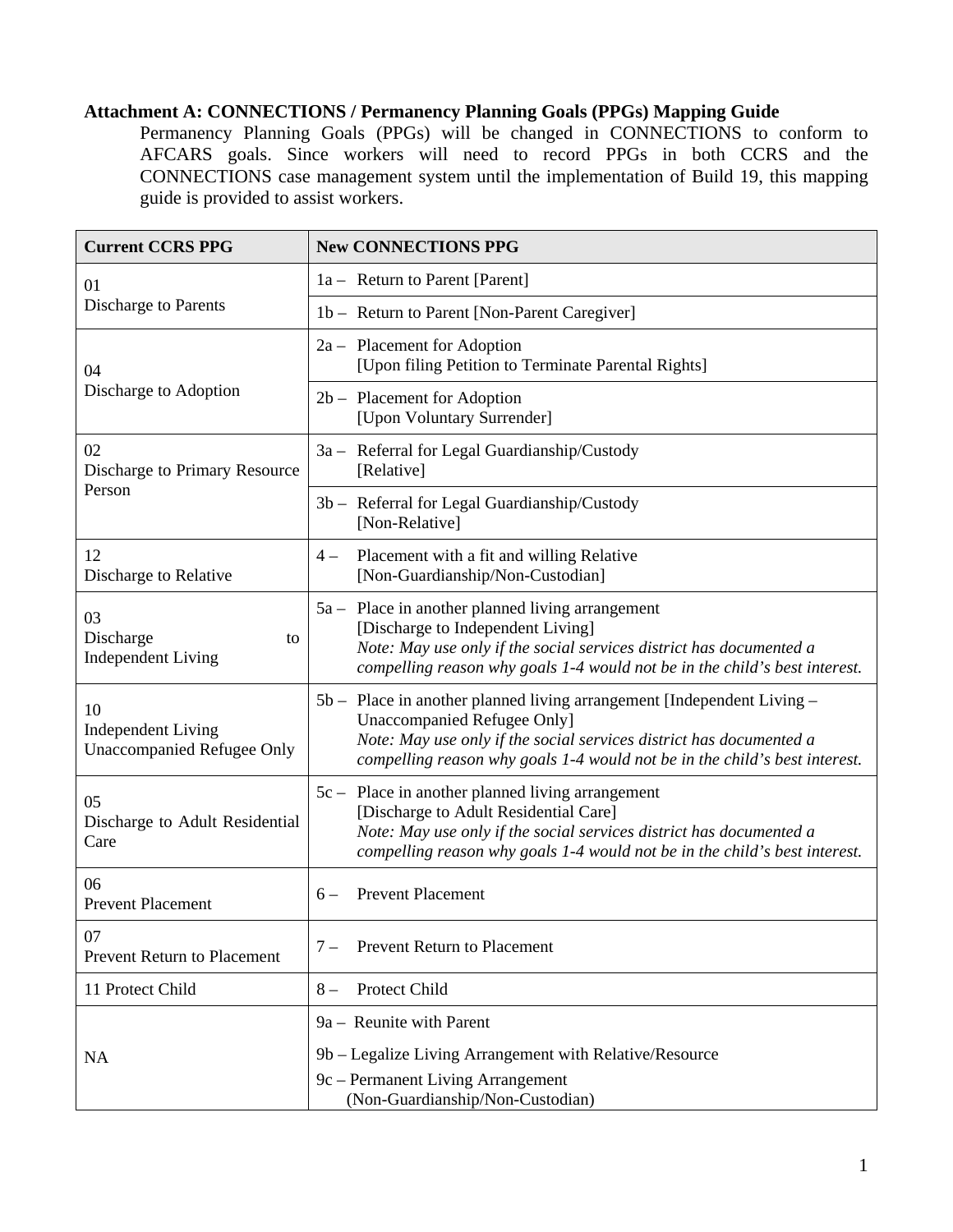#### **Attachment B: Model Contract for Purchase of Foster Care**

#### **AGREEMENT FOR PURCHASE OF FOSTER CARE FOR CHILDREN**

This AGREEMENT made this day of the County of the County of \_\_\_\_\_\_\_\_\_ through the \_\_\_\_\_\_\_\_\_ County Department of Social Services, hereinafter called the Department, located at \_\_\_\_\_\_\_\_\_\_\_\_\_\_\_, \_\_\_\_\_\_\_\_\_, New York \_\_\_\_, and hereinafter the Agency, located at a structure a foster care agency otherwise authorized by the New York State Office of Children and Family Services to provide foster care services.

WHEREAS, the Commissioner of Social Services of the County of \_\_\_\_\_\_, hereinafter Commissioner, is charged with the responsibility for the administration of all child welfare services in the County of \_\_\_\_\_\_\_\_\_ pursuant to Section 395 et seq. of Social Services Law; and

WHEREAS, the Agency, under the terms of its corporate authority has the power to provide the services required to be performed pursuant to this Agreement, and

WHEREAS, the Department believes that the amount of funds to be paid to the Agency is reasonable and necessary to provide quality services;

NOW THEREFORE, in consideration of the mutual promises herein contained the Department and the Agency mutually agree as follows:

# **SECTION I- DEFINITIONS**

Whenever the following terms are used in this Agreement and schedules attached hereto, they have the following meaning unless otherwise clearly noted:

- 1. **ADULT PERMANENCY RESOURCE** means a caring committed adult who has been determined by the Department to be an appropriate and acceptable resource for a child and is committed to providing emotional support, advice and guidance to the child and to assisting the child as the child makes the transition from foster care to responsible adulthood.
- 2. **AGENCY BOARDING HOME,** as defined in 18 NYCRR 441.2(i) and as described in 18 NYCRR Part 447, means a family-type home for the care and maintenance of not more than six (6) children operated by an authorized agency, in quarters or premises owned, leased or otherwise under the control of such agency, except that such a home may provide care for more than six (6) brothers and sisters of the same family.
- 3. **AGENCY WITH DESIGNATED CASE PLANNING RESPONSIBILITY** is the social services district or voluntary authorized agency of the assigned Case Planner.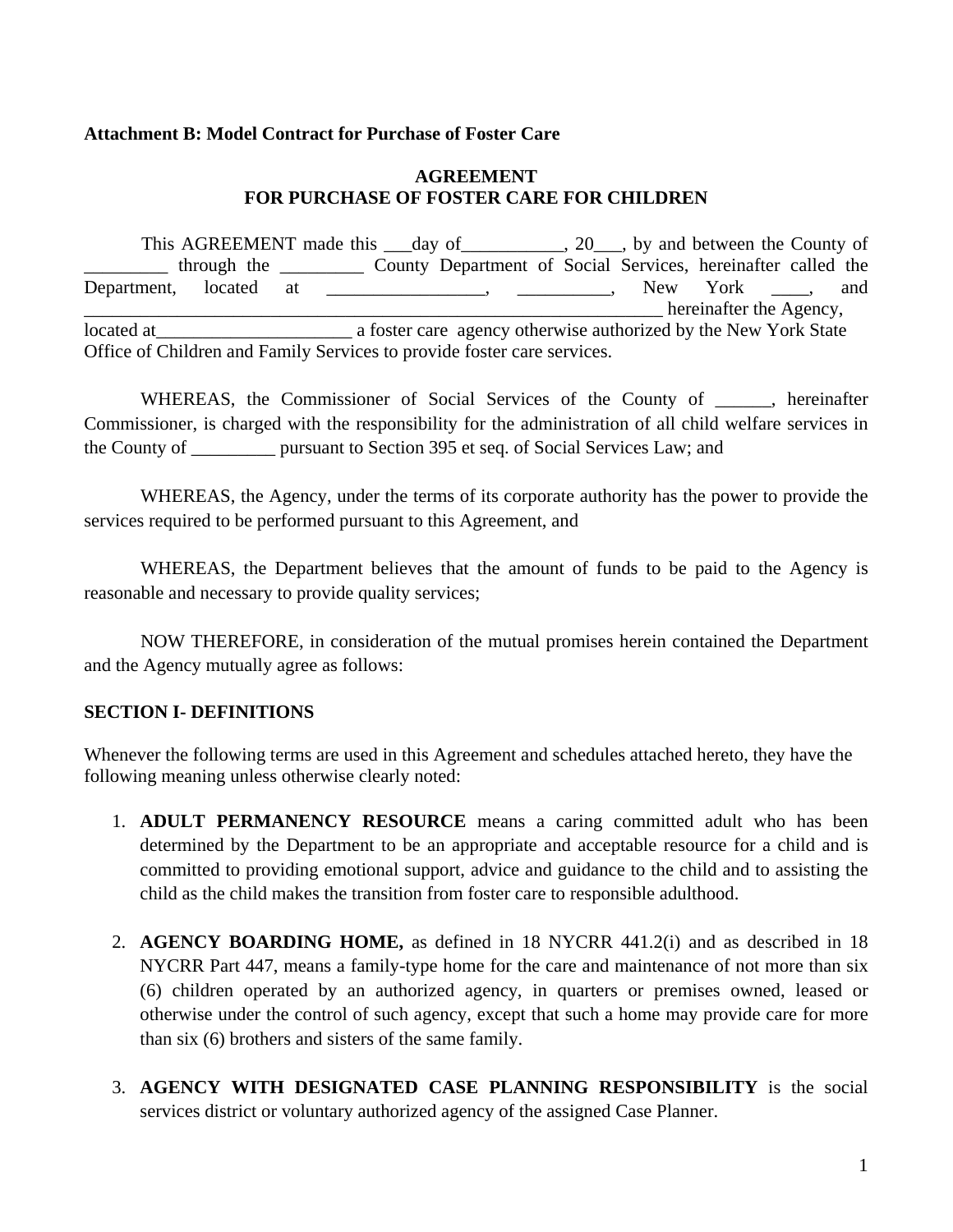- 4. **ASSIGNED ROLE** means the role in the family services stage designated for each case worker in the stage. The assigned role determines worker responsibilities and contract obligations of the worker's Department or Agency. Assigned roles are always initially designated by the Department and include: case manager, case planner, case worker, and child protective services monitor. After a role is assigned to an Agency worker, it may be reassigned to another worker within that Agency.
- 5. **ASSOCIATED CASE WORKER** is a case worker, other than the case planner for the family, who is responsible for assessment, service provision, and planning for one or more specific child(ren) in the family who are placed in the worker's Agency.
- 6. **AUTHORIZED AGENCY,** as defined in section 371(10)(a) and (b) of the Social Services Law, includes either a social services district, an Indian tribe that has entered into an agreement with the New York State Office of Children and Family Services to provide foster care, or a corporation organized under the laws of New York State and approved by the New York State Office of Children and Family Services.
- 7. **CASE INITIATION DATE (CID)** means the earliest of:
	- a. the initial date of application for foster care services, mandated or nonmandated preventive services for children;
	- b. the date that a report to the Statewide Central Register of Child Abuse and Maltreatment is determined to be indicated;
	- c. the date of placement in foster care of a child; or
	- d. the date of a court-ordered preventive services or commitment of care, custody and/or guardianship of a child to a social services district commissioner for placement with an authorized agency or foster parent.
- 8. **CASE MANAGEMENT** means those activities referenced in 18 NYCRR 428.2(b) related to overseeing all aspects of a case, including but not limited to: the making of timely and accurate eligibility determinations and service authorizations; following procedural safeguards regarding protection of the rights of the parents and child; providing care, maintenance and services appropriate to the child's needs; accepting voluntary placement agreements under appropriate circumstances; timely initiating all appropriate judicial proceedings; approving each family assessment and service plan; and timely and accurate entry of all data required to be entered in the Welfare Management System (WMS), the Child Care Review Service (CCRS), CONNECTIONS and any other Statewide automated child welfare information system designed by the New York State Office of Children and Family Services. Case management is always the responsibility of the Department.
- 9. **CASE MANAGER** is an employee of the Department with responsibility to authorize the provisions of services, to approve client eligibility determinations according to 18 NYCRR 423.3(b), 430.9, 430.10 and 432.2; and to approve in writing or by electronic equivalent the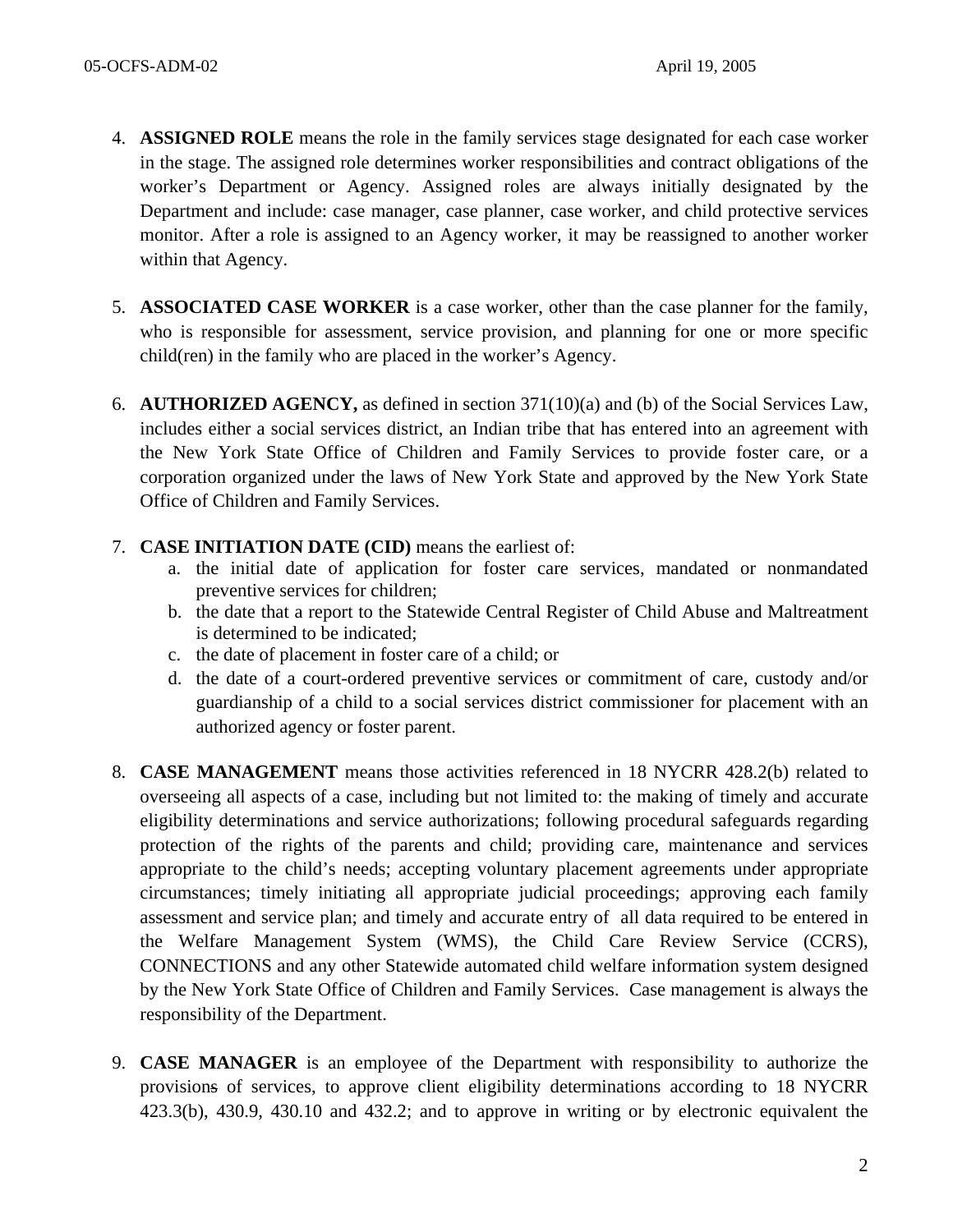family assessments and service plans, as defined in 18 NYCRR Part 428. The case manager is responsible for role assignment in the family services stage.

- 10. **CASE PLANNING** means those activities referenced in 18 NYCRR 428.2(c) necessary for provision, arrangement, coordination and evaluation of the services specified in the child and family's service plan. In addition, case planning includes referring the child and his or her family to providers of services as needed, and delineating the roles of the various service providers. Case planning responsibility also includes documenting client progress and adherence to the service plan by recording in the Uniform Case Record that such services are provided, as required by 18 NYCRR Part 428 and 18 NYCRR 430.9 through 430.12, and making casework contacts or arranging for casework contacts as required under 18 NYCRR 423.2(b)(3), 423.4(c)(1)(ii)(d)(2), 432.2 and 441.21.
- 11. **CASE PLANNER** is the caseworker with the primary responsibility for providing, or coordinating and evaluating, the provision of services to the family. The case planner delineates the roles of the various service providers and requires collaboration among all the case workers assigned to the family services stage so that a single family assessment and service plan is developed. The case planner is responsible for the family assessment and service plan and its submission to the case manager for approval. There is a single case planner, who may be an employee either of the Department or the Agency, assigned per family services stage. The case manager may be assigned as the case planner and perform the dual roles of case manager and case planner, except for approval of the family assessment and service plan which becomes the responsibility of the case manager's supervisor in this instance.
- 12. **CASE WORKER** is any additional Department or Agency staff directly involved in a child welfare case who provides services to any family member, or assesses, evaluates, makes casework contacts, and/or arranges or coordinates one or more aspects of service delivery. The case worker contributes to the development of the family assessment and service plan as directed by the case planner. There may be multiple case workers assigned to a family services stage.
- 13. **CHILD PROTECTIVE SERVICES MONITOR** is an employee of the Department's child protective service who is monitoring services being provided by someone other than a child protective service employee to the children and family named in an indicated report of child abuse or maltreatment.
- 14. **DEEMED TO HAVE A GOAL OF INDEPENDENT LIVING** is any child sixteen (16) years of age or older who has resided in foster care for at least twelve (12) months within the past thirty-six (36) months and who has a goal of discharge to parents or relatives or adoption. The category "deemed to have a goal of independent living" requires the same services as if the child has a goal of independent living.
- 15. **DISCHARGE SERVICES** means supervision services and may include the provision of, referral to, or coordination with other appropriate services, when the child has been returned to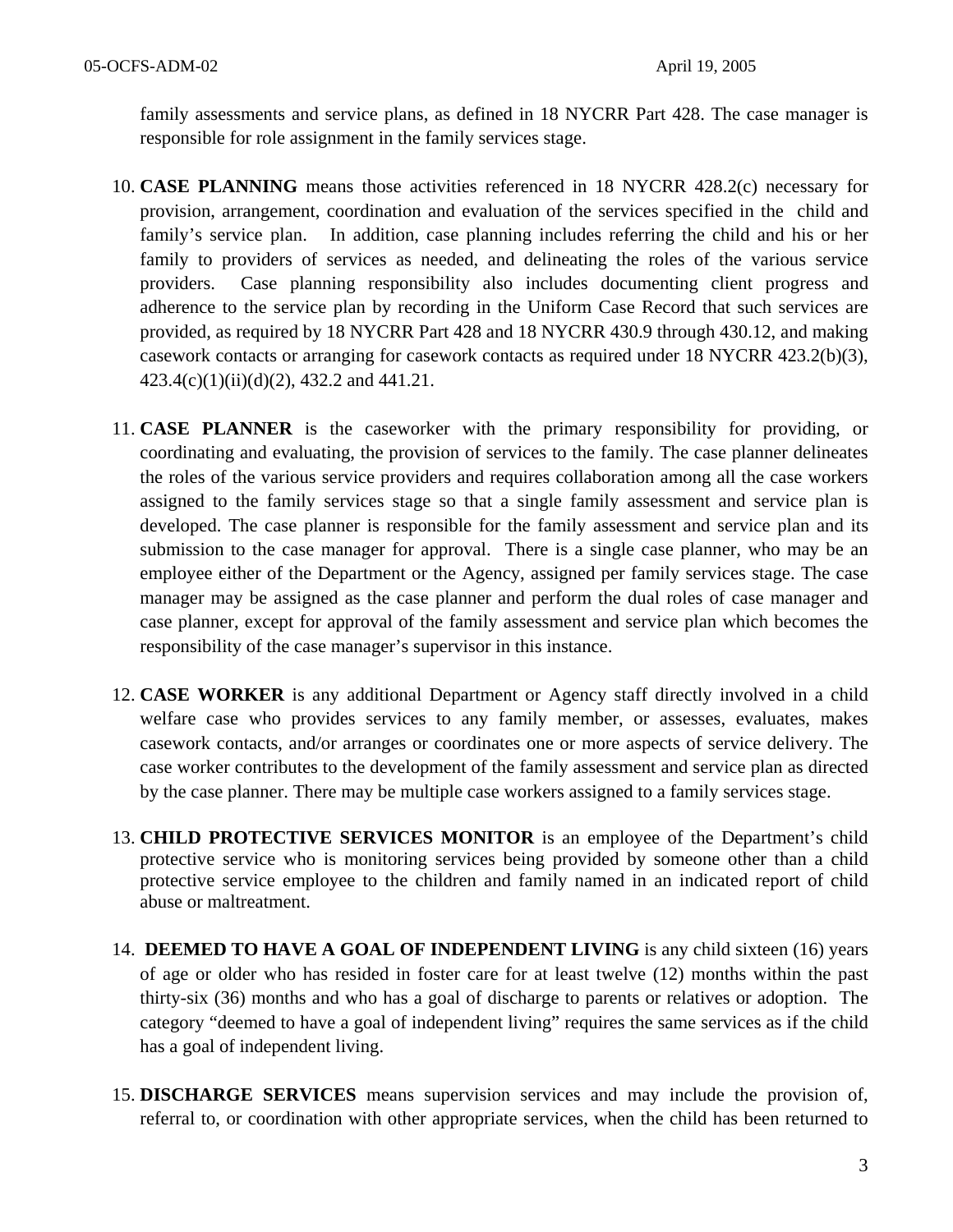the home of his or her parents, other relatives, primary resource person or to independent living as described in 18 NYCRR 430.12.

- 16. **FAMILY ASSESSMENT AND SERVICE PLAN** means the assessment and analysis of the family members' strengths, needs and problems; and the plan for services, as required by 18 NYCRR Part 428.
- 17. **FAMILY SERVICES INTAKE** means the CONNECTIONS stage for documentation of family information and events prompting the opening of a family services stage. A family services intake must be completed before a family services stage can be opened.
- 18. **FAMILY SERVICES STAGE** means the CONNECTIONS stage for documentation of cases open for child welfare services. There can be only one (1) open family services stage for a family per social services district. The family services stage is linked to a family case that is comprised of all past and current stages for the family.
- 19. **FUNDING ELIGIBILITY** means the initial determination of a family's eligibility for foster care services and required periodic re-determinations consistent with provisions of federal and State statutes and regulations, including but not limited to Title IV-E of the Social Security Act.
- 20. **FOSTER CARE OF CHILDREN** means all activities and functions provided relative to the care of a child away from his or her home twenty-four (24) hours per day in a foster family free home or a duly certified or approved foster family boarding home, or a duly licensed or certified group home, agency boarding home, child care institution, health care facility or any combination thereof.
- **21. FOSTER CHILD** means a child who meets the criteria of 18 NYCRR 441.2(a).
- 22. **FOSTER FAMILY BOARDING HOME,** as defined in 18 NYCRR Part 443, means a residence owned, leased, or otherwise under the control of a single person or family who has been certified or approved by an authorized agency or by the New York State Department of Mental Hygiene or the New York State Office of Children and Family Services to care for children, and such person or family receives payment from the Agency for the care of such children.
- 23. **FOSTER PARENT** means a person, other than the child's parent, stepparent, or legal guardian, but including a relative within the third degree to the child's parent or step-parent, who is certified or approved to board children who are in the care, custody or guardianship of an authorized agency or the New York State Office of Children and Family Services, and who are placed for temporary or long term care.
- 24. **GROUP HOME,** as defined in 18 NYCRR 441.2(h) and as described in 18 NYCRR Part 448, means a family-type home for the care and maintenance of not less than seven (7), nor more than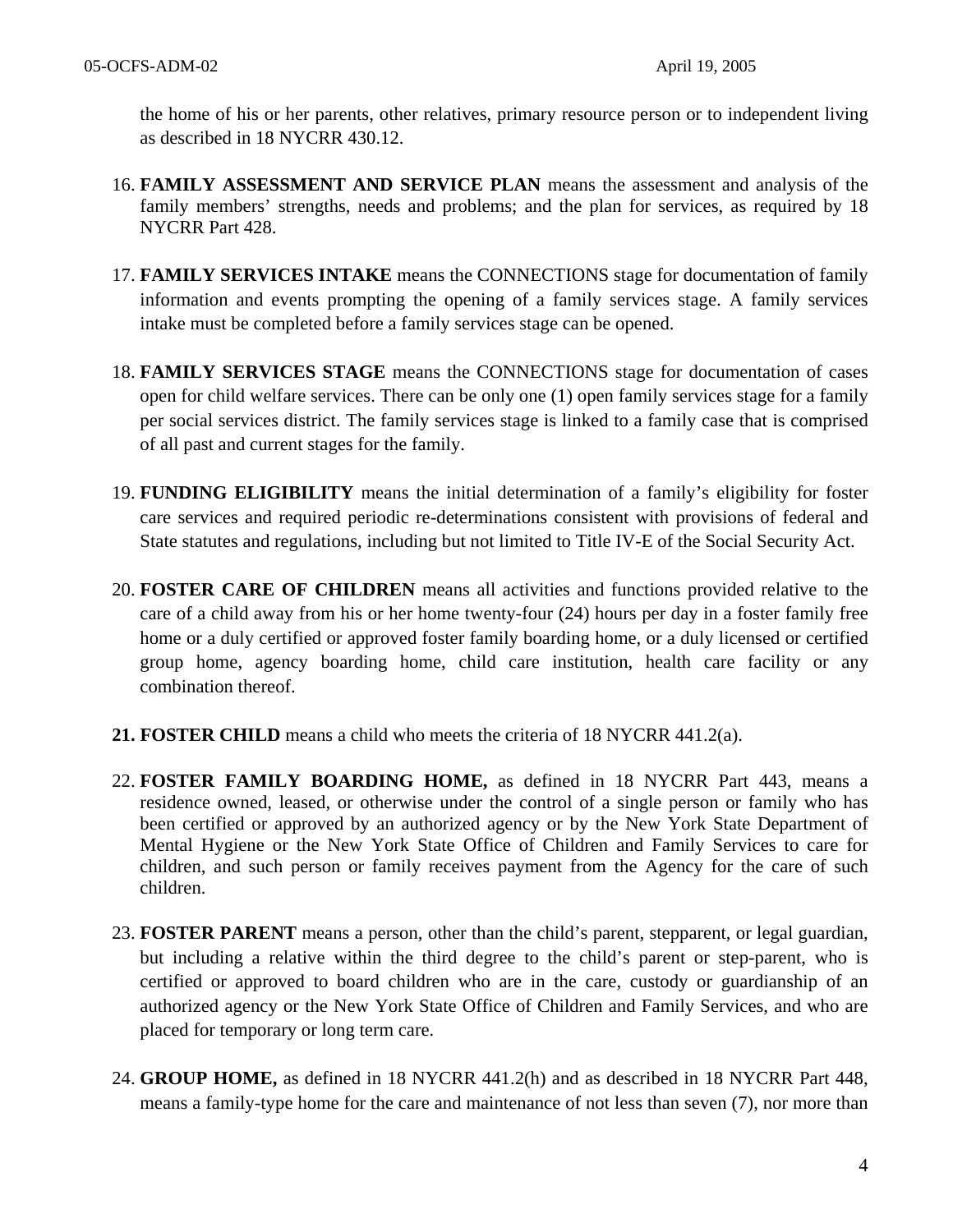twelve (12) children who are at least five (5) years of age, operated by an authorized agency, in quarters or premises owned, leased or otherwise under the control of such agency, except that the minimum age limitation is not applicable to siblings placed in the same facility nor to children whose mother is placed in the same facility.

- 25. **INSTITUTION,** as defined in 18 NYCRR 441.2(f) and as addressed in 18 NYCRR Part 442, means any facility operated by an authorized agency for the care and maintenance of thirteen (13) or more children.
- 26. **LIFE SKILLS SERVICES** means services designated to assist foster care children and former foster children to prepare for employment and post secondary education, and to make the transition to responsible adulthood. Life skills services include, but are not limited to, structured programs of vocational training, life skills instruction, post discharge services and supervision until twenty-one (21) years of age.
- 27. **PUBLIC CHARGE** means a child whose income and resources, including available parental support, are insufficient to meet the total cost of foster care, including the cost of clothing and providing for the child's special needs.
- **28. REFERRAL** means a request made by the Department that the Agency provide a service for a public charge.
- 29. **PRIMARY RESOURCE PERSON** means any individual related or unrelated to a child who is determined by the Department and the Agency to be an actual or potential source of support, care or assistance for the child.
- 30. **SERVICE PLAN REVIEW** means a case conference, including at least the case planner and a third party reviewer, and the parent(s), child, foster parents, and other participants to review and develop a service plan for the case in accordance with 18 NYCRR 428.9 and 430.12(c)(2). A service plan review conference is required in order to complete the comprehensive assessment and service plan and each and family reassessment and service plan when a child is in foster care.
- 31. **SUPERVISION SERVICES** means referral to or coordination with other appropriate available services for a child, until the child becomes twenty-one (21) years of age, when the child has been discharged to independent living (with adult permanency resources) as described in 18 NYCRR 430.12.
- 32. **THIRD PARTY REVIEWER** means an administrator or other person not responsible for the case management or delivery of services to a case. The third party reviewer is a required participant in service plan reviews.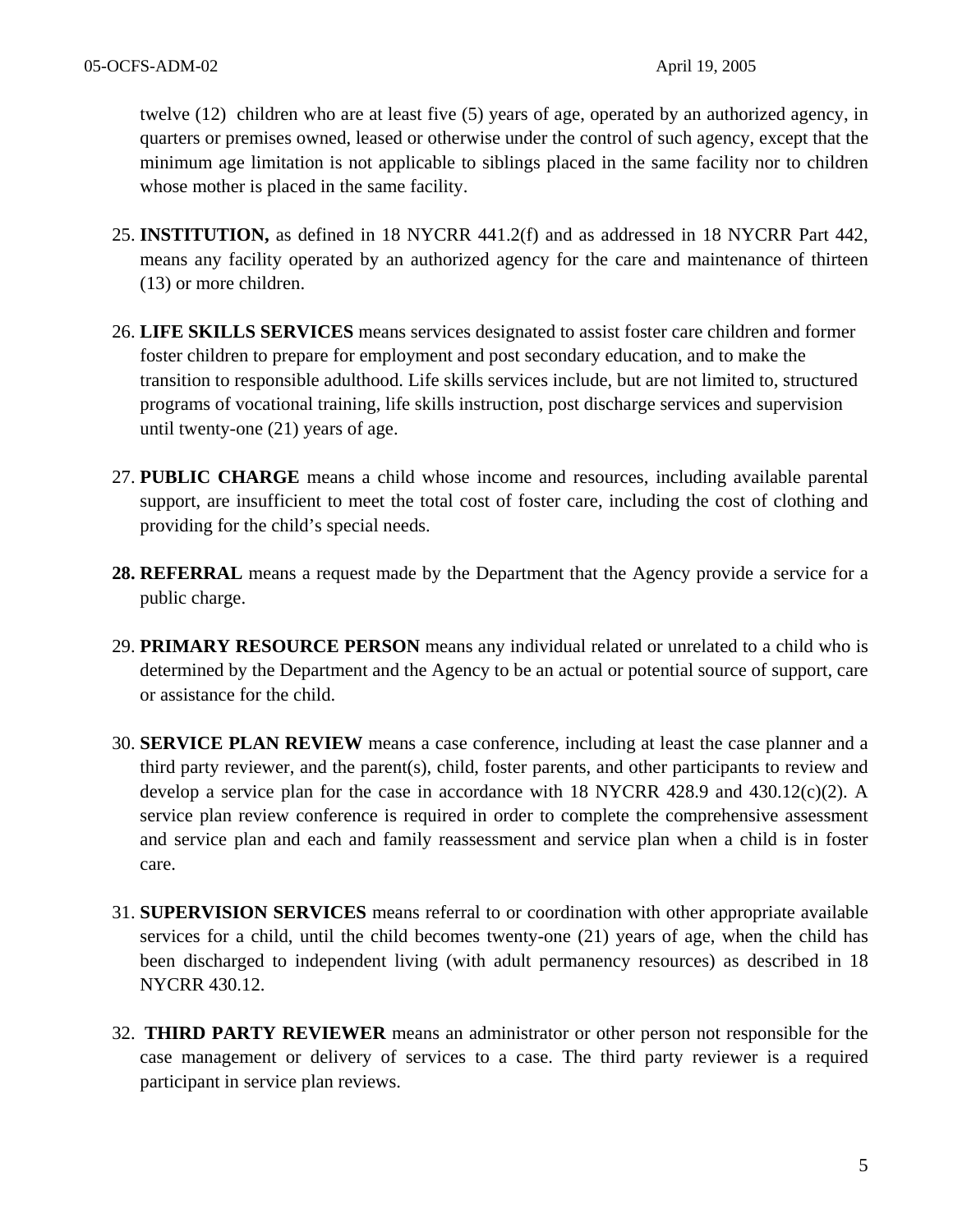33. **UNIFORM CASE RECORD** means all documentation, both electronic and external, as required by 18 NYCRR Parts 428.3 and 466.

## **SECTION II - TERM OF AGREEMENT AND RENEWAL**

- **1.** The term of this Agreement is from through  $(\text{maximum of twelve } (12) \text{ months})$  and may be renewed in writing from year to year thereafter, subject to annual negotiations.
- 2. The parties hereto are under no obligation to renew this Agreement or to purchase or provide any care after the expiration of the term set forth herein or any renewal thereof, except as herein provided. Either party should give notice in writing of its intention not to renew the Agreement at least six (6) months prior to the expiration of this Agreement.
- 3. If negotiations for a new agreement have not been completed upon expiration of this Agreement or subsequent renewal, the parties must enter into a written interim continuation agreement covering the period until negotiations are completed and a new Agreement is executed.

#### **SECTION III - SCOPE OF SERVICES**

- 1. It is mutually agreed between the Department and the Agency that the Agency will provide foster care services and provide or obtain appropriate medical services in accordance with the standards prescribed by the New York State Office of Children and Family Services and as prescribed by federal and New York State laws and regulations, including, but not limited to Article 6 of the Social Services Law; 18 NYCRR Parts 427, 428, 430, 431 and 441-451; and Schedule A, which is attached hereto and incorporated herein.
- 2. The Agency warrants that it and its staff have all the necessary licenses, approvals and certifications currently required by the laws of any applicable municipality or local, state or federal government. The Agency further agrees to keep such required licenses, approvals and certificates in full force and effect during the term of this Agreement, or any extension thereof, and to secure any new licenses, approvals or certificates within the required time frames.
- 3. The Department is responsible for the determination of eligibility of children for foster care through all applicable funding streams pursuant to the regulations, policies and procedures of the New York State Office of Children and Family Services and applicable federal requirements. The Department is also responsible for the determination of eligibility of foster children for Medical Assistance, and for children freed for adoption, eligibility for federal adoption assistance or State adoption subsidy in accordance with 18 NYCRR 421.24
- 4. The Agency agrees to provide foster care for children in accordance with the Program Narrative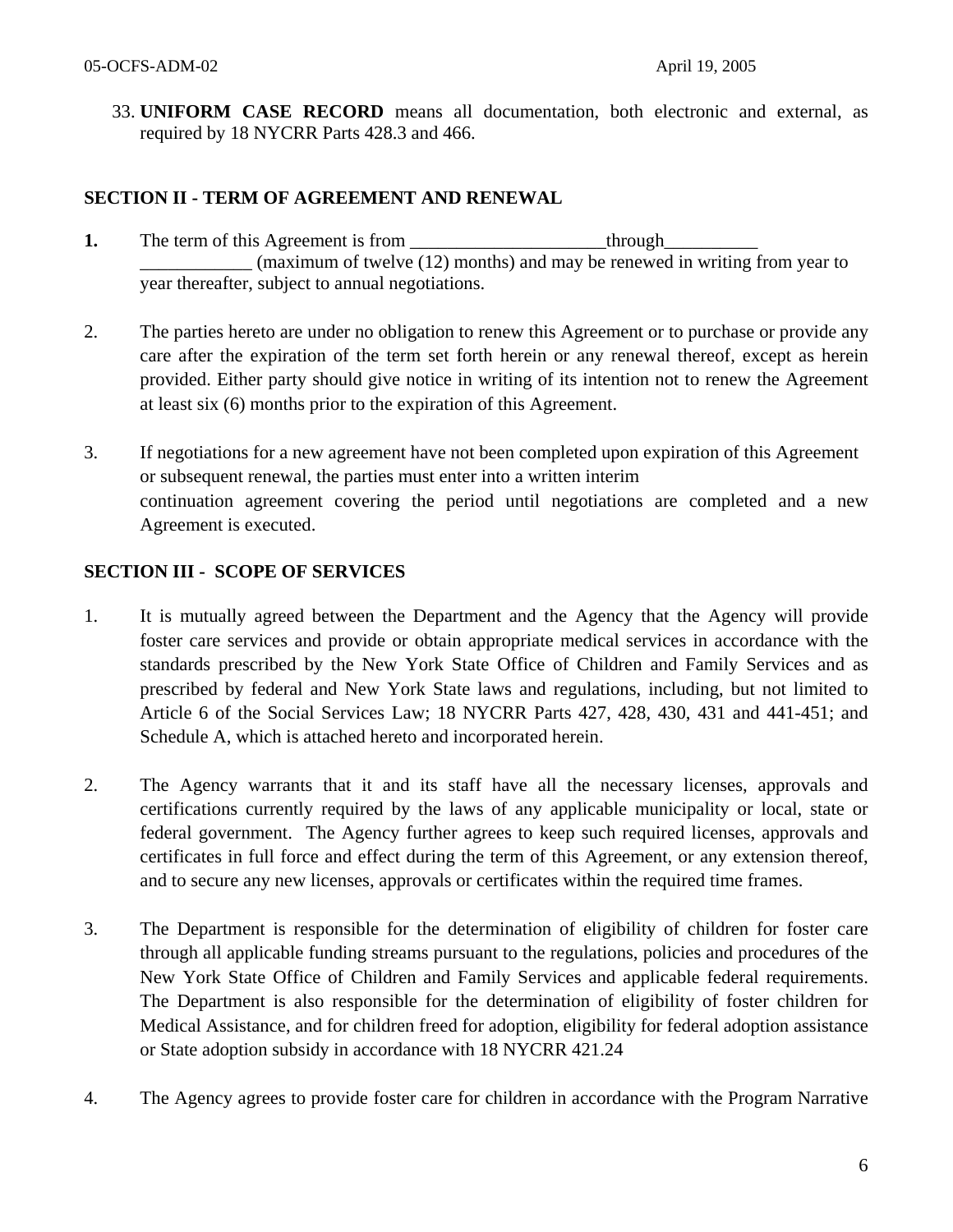and rates of payment appended to this Agreement as Schedules A and B. These rates are to be negotiated in accordance with the regulations of the New York State Office of Children and Family Services.

- 5. The Agency and the Department must cooperate in collecting and entering data into the child welfare information systems (WMS, CCRS and/or CONNECTIONS) and any other statewide automated child welfare information system designated by the New York State Office of Children and Family Services in the form and manner required by the New York State Office of Children and Family Services. The Agency will provide such information to said data system as is required by the Department. The Agency, at the option of the Department, agrees to record information in WMS and CCRS, as required, until CONNECTIONS is implemented by the Department.
- 6. When CONNECTIONS is implemented in the district, as determined by the New York State Office of Children and Family Services, CONNECTIONS will be the system of record and the Agency must enter and maintain required child welfare information, including but not limited to, person and family information, periodic family assessment and service plans, plan amendments, Progress Notes, placement, legal, adoption, health and education related activities and events in CONNECTIONS. The Agency must review all current information about its cases that is recorded by other workers in the family services stage.

Once CONNECTIONS is implemented in the district, the Agency may not use its own internal system in lieu of CONNECTIONS. The Agency agrees to comply with applicable statutory and regulatory standards for recording child welfare information including, but not limited to, 18 NYCRR Parts 428 and 466.

- 7. The Agency must keep all CONNECTIONS equipment secure from theft or unauthorized use.
- 8. The Agency will not discriminate against employees, applicants for employment, or applicants for or recipients of services because of race, creed, color, national origin, gender, age, disability, marital status or sexual orientation.
- 9. The Department and Agency agree to provide the following in relation to each child covered by this Agreement. Department options are identified in Schedule C, which is attached hereto and incorporated into this Agreement.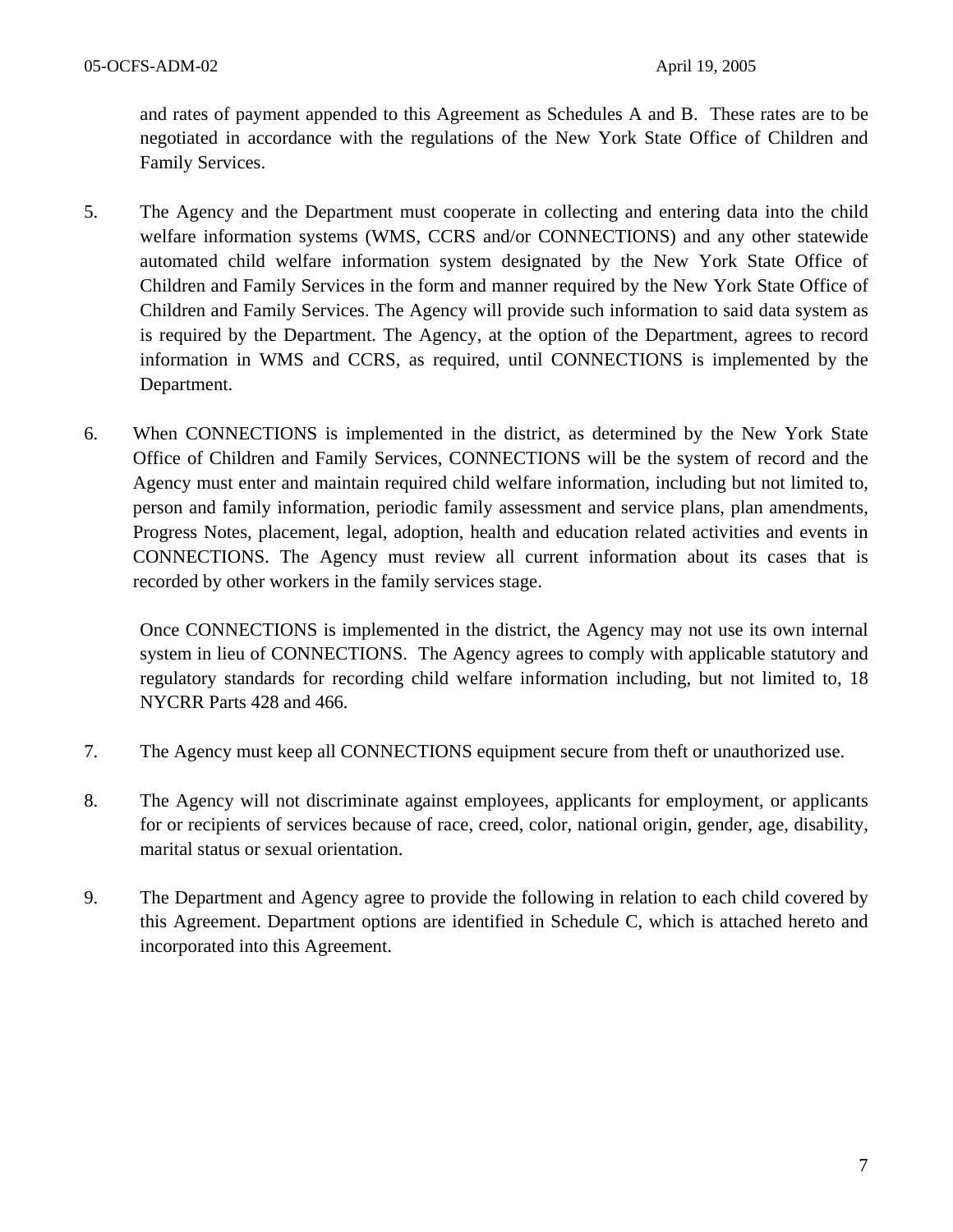#### **A. STANDARDS RELATED TO PLACEMENT**

1. Intake for Family Services

The Department, or the Agency at the option of the Department, will complete the family services intake, including but not limited to:

- completion of the Application for Services (DSS-2921)
- entry of demographic information into CONNECTIONS to create the Uniform Case Record Face Sheet
- completion of all required CONNECTIONS Intake components
- performance of a person and case search to relate known persons and cases, unless the Department specifically retains this responsibility.

In the event the Agency completes the family services intake, it must submit it to the Department for acceptance within  $\underline{X}$  (but no more than five (5)) days of taking the intake or the day upon which the child entered the Agency whichever is earlier.

In the event that a child in the custody of the Department is placed by the court directly into the care of the Agency, or in the event a child in OCFS custody is placed directly into the care of the Agency, the Agency must complete the family services intake as described above and submit it to the Department for acceptance within  $X$  (but no more than five  $(5)$ ) days of the day upon which the child entered that agency.

2. Opening of a Family Services Stage and Designation of Case Planner

Only the Department can open a family services stage. When the Department completes or accepts a family services intake, the Department will stage progress the family services intake to a family services stage and assign a worker role to the Agency that identifies Agency responsibilities in the family services stage.

The Department will open the family services stage and assign an Agency worker as either case planner for the family or case worker for the child at the time of the child's admission to the Agency or within  $X$  (but no more than five  $(5)$ ) days of submission of the family services intake.

The Department will enter in CONNECTIONS the names and roles of any other case workers and service providers assigned to the case.

3. Case Initiation Date (Day 1)

CONNECTIONS will calculate the Case Initiation Date (CID), in accordance with 18 NYCRR Part 428. The CID will be designated and displayed in CONNECTIONS as soon as a child protective services report is indicated, or upon worker entry of the date of application for services, date of placement, or date of court-ordered services. The system will use the earliest of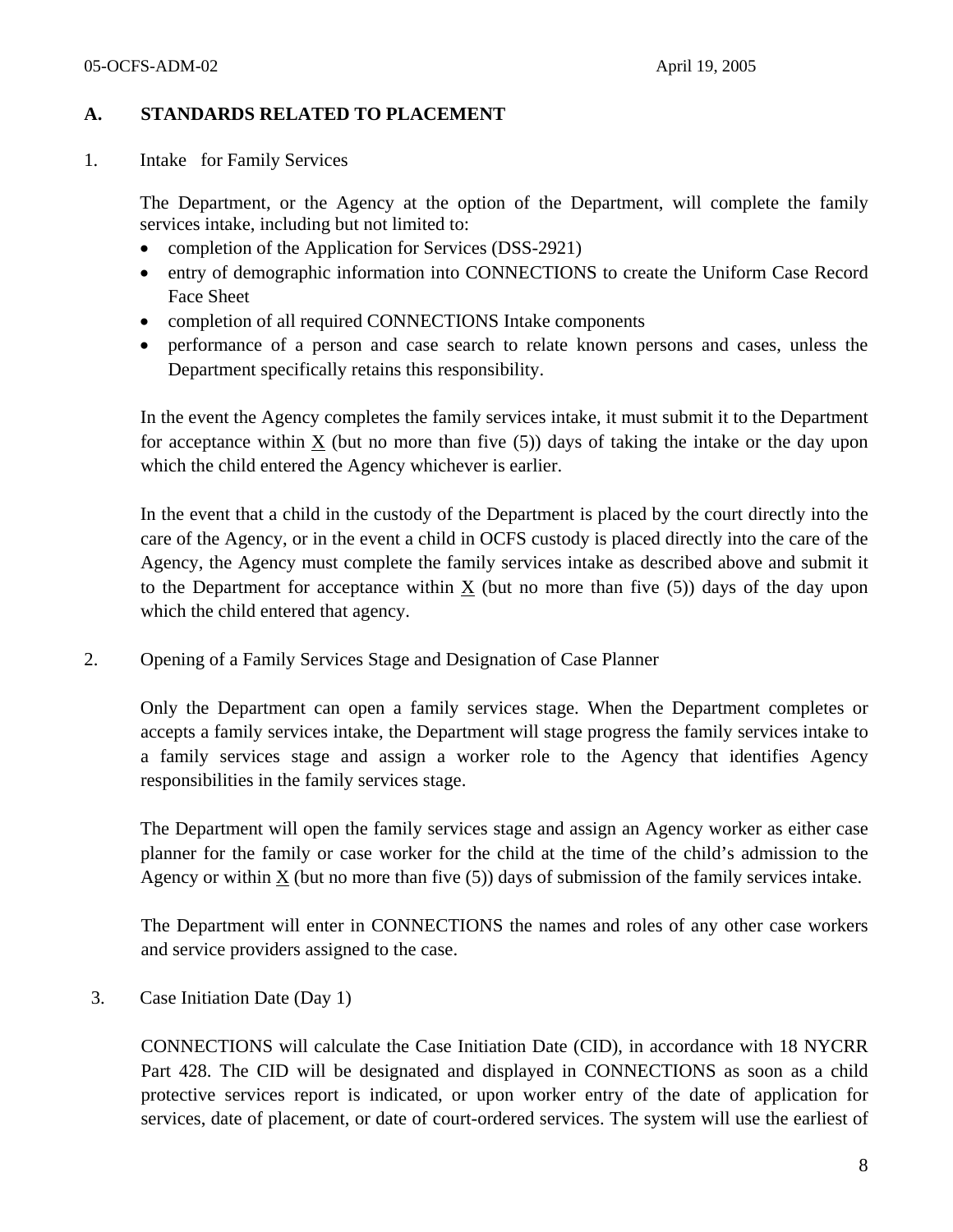these dates as the CID.

4. Designation of Program Choice and Permanency Planning Goal

The Agency with designated case planning responsibility must initially set child program choice (s) and permanency planning goal. The Agency with designated case planning and the Agency of the associated case worker must review and update program choice and permanency planning goal in CONNECTIONS, as appropriate, prior to opening each family assessment and service plan. The case planner, or the associated case worker at the direction of the case planner, must record programmatic eligibility for placement and preventive services within each family assessment and service plan.

The Department will remain responsible for reviewing the child's permanency planning goal throughout the foster care episode and will make a determination as to whether the permanency plan goal for each child is appropriate and that the Agency has considered all appropriate options for discharge, including:

- a. return to parent or guardian;
- b. adoption;
- c. legal guardianship or legal custody;
- d. placement with a fit and willing relative; or;
- e. placement in another planned living arrangement, including but not limited to:
	- independent living; or
	- adult residential care.

if there is a compelling reason for determining that it is not in the best interests of the child to have discharge options a-d.

The Department will notify the Agency with designated case planning responsibility if the Department requires a change to the permanency planning goal or if the permanency goal is modified by the court.

5. Initial Family Assessment & Service Plan

The Agency with designated case planning responsibility must complete the initial family assessment and service plan and submit it to the case manager for approval no later than ten (10) days prior to the due date of the initial family assessment and service plan. The assessment and service plan must be approved by the case planner's supervisor prior to its submission to the case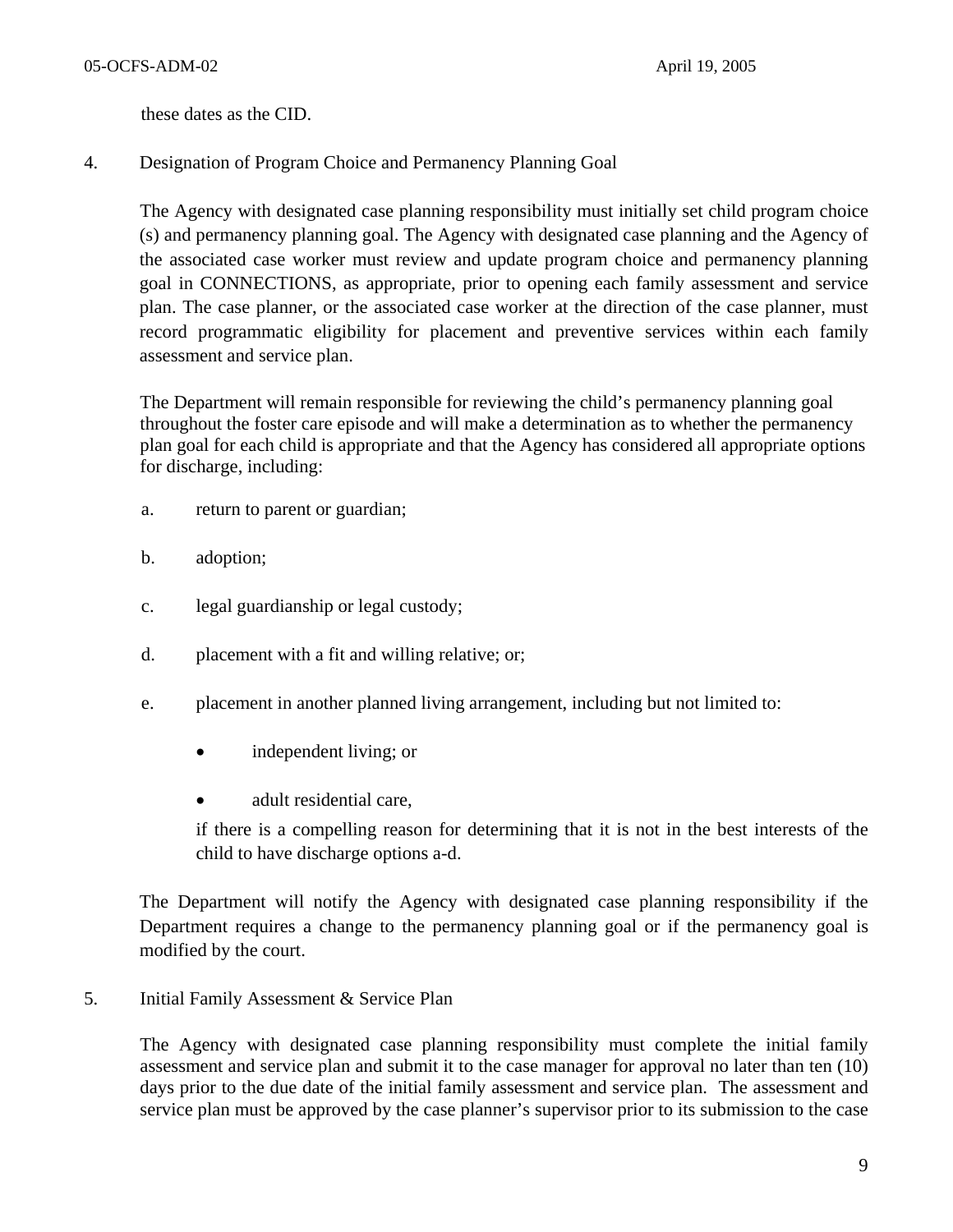manager.

The Agency of the associated case worker must complete initial family assessment and service plan components including case update, child strength, needs and risk scales, foster care issues, assessment analysis, and service plan outcome and activity blocks for the associated child, within the time period directed by the case planner.

Where there is a program choice of (child) protective, the case planner is responsible for the completion of the safety and risk assessment components of the family assessment and service plan, unless the child protective services worker/monitor is so designated by the Department. Completion of the safety and risk assessments is the responsibility of the case planner in nonprotective cases.

If the Department places the child with the Agency within fifteen (15) days of the due date, or after the due date, of the initial family assessment and service plan, the Department will retain the role of case planner and such designated worker will complete the initial family assessment and service plan and submit it to the case manager for approval before assigning the Agency as designated case planner. A worker designated by the Agency will be assigned the role of case worker in the interim. Where the Department case manager is also serving as case planner, the family assessment and service plan must be submitted to the case manager's supervisor for approval.

6. Comprehensive Family Assessment & Service Plan and Subsequent Reassessment Family Assessment & Service Plans

The Agency with designated case planning responsibility must complete the Ninety (90)-Day comprehensive family assessment and service plan and each six (6)-month subsequent family assessment and service for the case as long as the Agency is the designated case planner and the child remains in the care of that Agency, unless the child entered the care of the Agency within thirty (30) days of the date the comprehensive or reassessment family assessment and service plan is due.

If the child was previously in the care of another Agency that had case planning responsibilities, and entered the care of the Agency within thirty (30) days prior to the date the family assessment and service plan is due, the Agency with previously designated case planning responsibility must complete the family assessment and service plan for that period and reassignment of the case planner role will be delayed until after its approval. If the child was not previously in care but entered the care of the Agency within thirty (30) days of the date the family assessment and service plan is due, the Department will complete the family assessment and service plan for that period and delay reassigning the case planner role until after its approval.

The Agency with designated case planning responsibility must complete the appropriate family assessment and service plan and submit it to the case manager for approval no later than ten (10) days prior to the date it is due as specified in 18 NYCRR Part 428. The assessment and service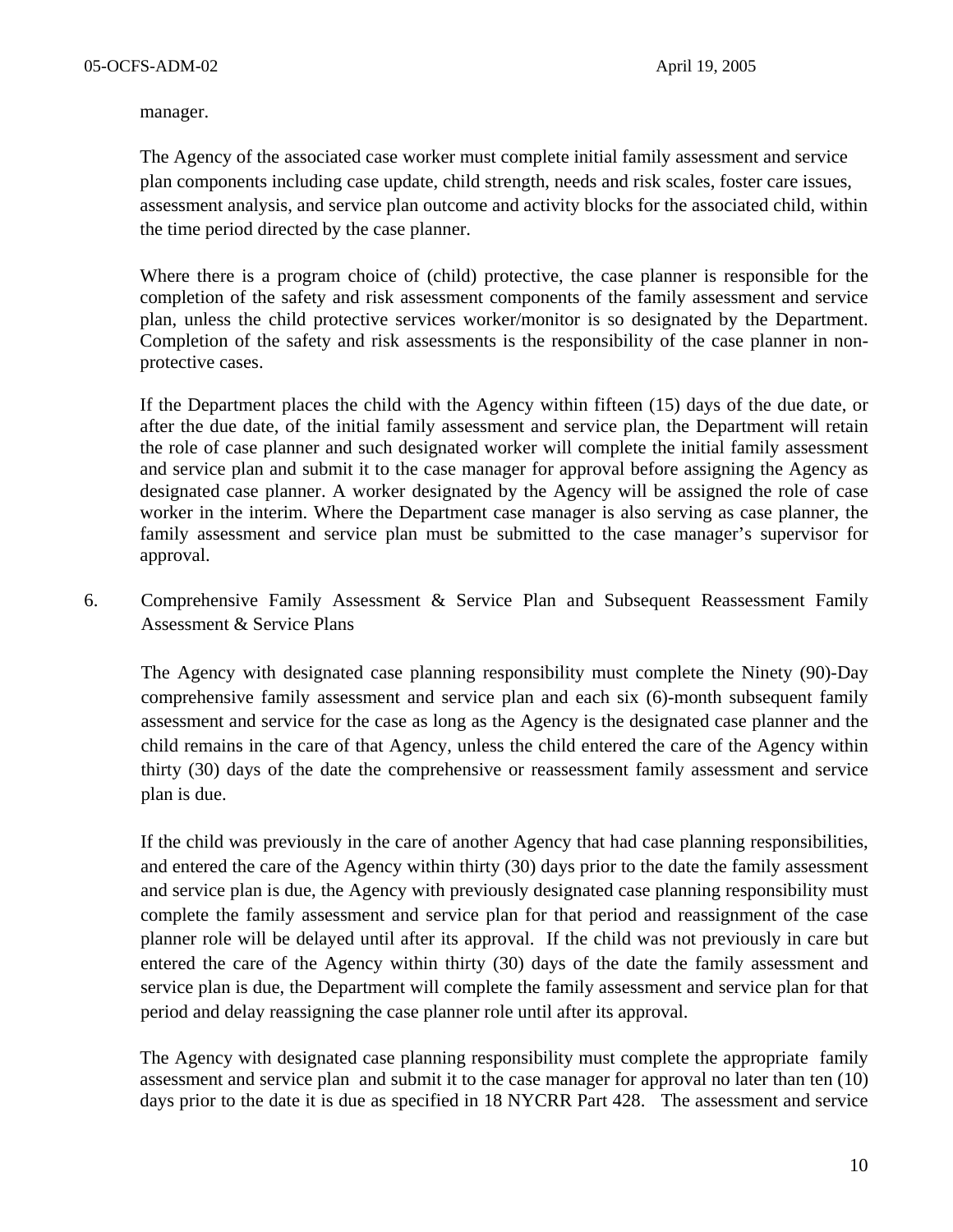plan must be approved by the case planner's supervisor prior to its submission to the case manager.

The Agency of the associated case worker must complete family assessment and service plan components including case update, child strength, needs and risk scales, foster care issues, assessment analysis, and service plan outcome and activity blocks for the associated child, within the time period directed by the case planner.

Where there is a program choice of (child) protective, the case planner is responsible for the completion of the safety and risk assessment components of the family assessment and service plan, unless the child protective services worker/monitor is so designated by the Department. Completion of the safety assessment is the responsibility of the case planner in non-protective cases.

The Department case manager will review and either approve or reject the family assessment and service plan no later than five (5) days following the submission of any family assessment and service plan.

If, after reviewing any family assessment and service plan, the Department disagrees with the assessment or the plan of services, the Department will contact the Agency with case planning responsibility within five (5) days of submission of the family assessment and service plan to discuss the area(s) of disagreement and necessary revisions. The modified family assessment and service plan, containing the revisions as agreed to by both parties, must be resubmitted by the Agency with case planning responsibility to the case manager for approval within five (5) days of the rejection of the family assessment and service plan. The assessment and service plan must be approved by the case planner's supervisor prior to its submission to the case manager.

7. Plan Amendment/Status Changes

If one of the following changes in program status occurs after completion of the initial, comprehensive or reassessment family assessment and service plan, and before the subsequent family assessment and service plan can be opened on the system, a plan amendment must be completed and submitted to the case manager for approval as required by 18 NYCRR Part 428:

- A. Preventive Services are started for a child;
- B. Preventive Services are ended for a child;
- C. Case Open to CPS
- D. Case Closed to CPS
- E. Child Entering/Reentering Foster Care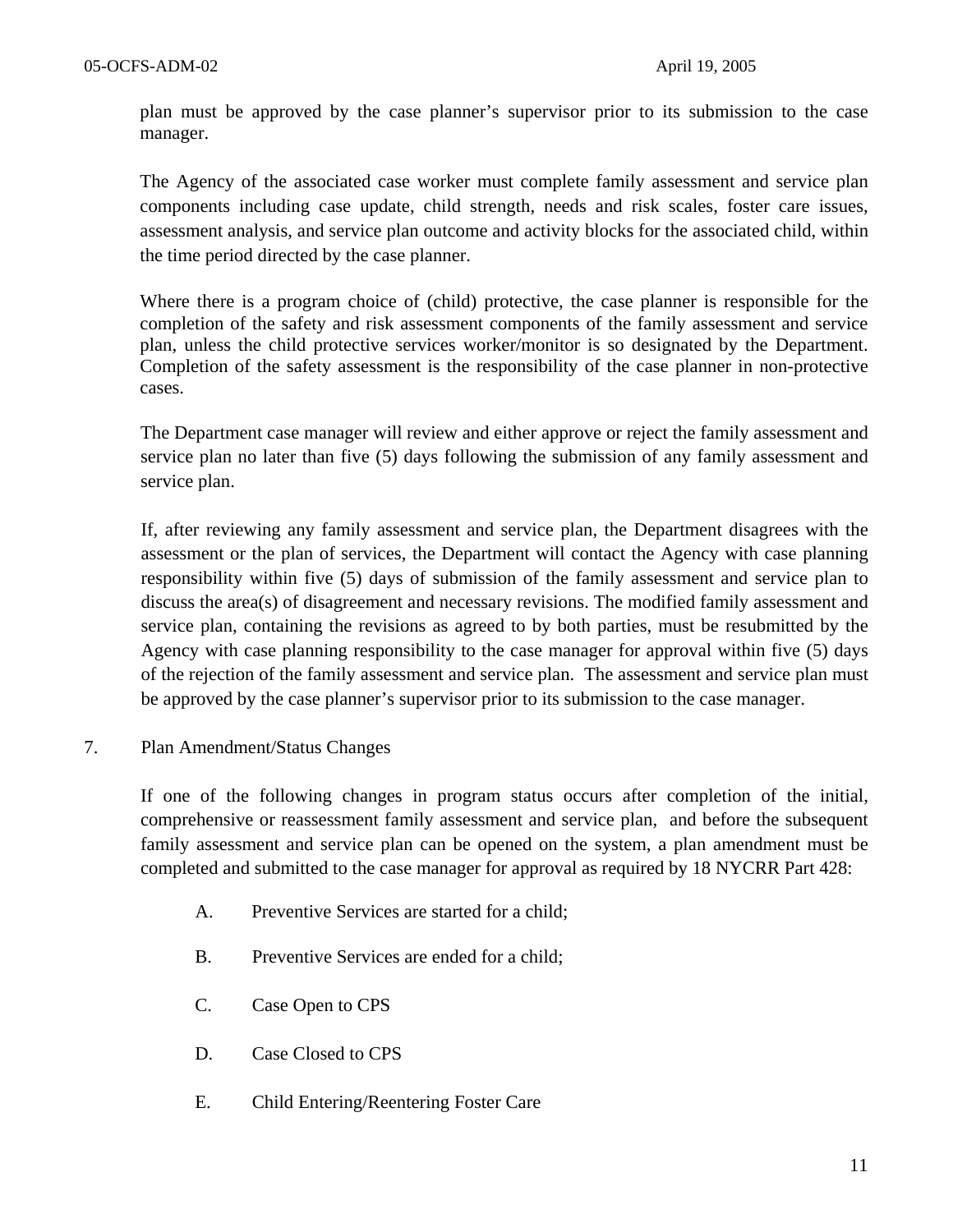- F. A child is moved from one foster care setting to another;
- G. A child becomes legally freed for adoption;
- H. A child is discharged (trial or final) from foster care, including finalization of adoption.
- I. At the Department's option, the Agency must complete a plan amendment for a change to the visiting plan for a child, or for any other status change the Department so delegates.

The Agency with designated case planning responsibility or the Agency of the associated case worker of the relevant child must complete the plan amendment as appropriate. The Agency with designated case planning responsibility must submit the plan amendment. The plan amendment must be approved by the case planner's supervisor prior to its submission to the case manager.

The Agency with designated case planning responsibility or the Agency associated to a specific child(ren) must document any status change that occurs within thirty (30) days prior to the due date of the comprehensive family assessment and service plan or within sixty (60) days prior to the due date of the next reassessment family assessment and service plan, as part of that next assessment and service plan.

Documentation of status changes, whether on the plan amendment or within the family assessment and service plan, must include all information regarding the status change required by OCFS and, where appropriate, include an update of the service plan for the family.

8. Progress Notes

The Agency must maintain Progress Notes as required by 18 NYCRR 428.5. Progress Notes must be recorded in CONNECTIONS. The Agency must also review all current information about their cases that is recorded by other workers in the family services stage.

9. Maintenance of Current Information

The Agency is responsible for keeping demographic and tracked child detail information regarding the child and his/her family updated in CONNECTIONS. This includes designation of primary and secondary caretakers, maintenance of the family relationship matrix, and recording of child program choice(s) and permanency planning goal.

#### 10. CONNECTIONS/UCR

Once CONNECTIONS is implemented by the Department as determined by the New York State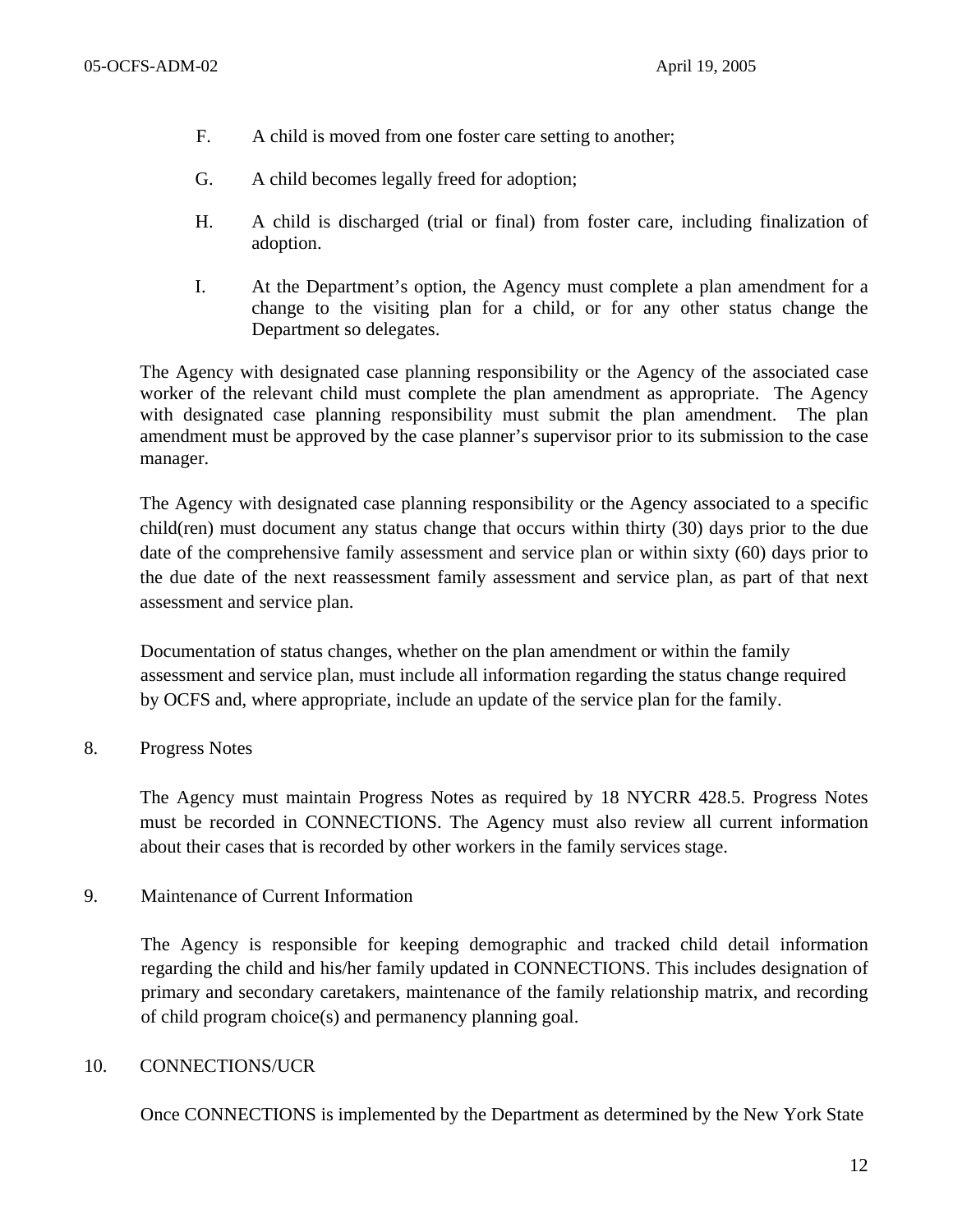Office of Children and Family Services, the family assessment and service plan, plan amendments, and Progress Notes must be recorded, submitted, approved, and maintained through CONNECTIONS.

11. Provision of Client Services

When any approved family assessment and service plan identifies needed services which the Agency does not provide, the Department, upon confirmation of the need for services, will directly provide or arrange for provision of those services to the clients.

#### 12. Legal Activities

a) 358-a Petitions

If the child enters foster care pursuant to a voluntary placement executed pursuant to section 384-a of the Social Services Law or a surrender executed pursuant to section 384 of the Social Services Law, the Department is responsible for the filing of the 358-a petition for court approval of the voluntary agreement or surrender within the time frames specified in section 358-a of the Social Services Law.

#### b) Section 1055 Orders

If the Family Court issues an order pursuant to section 1055 of the Family Court Act requiring diligent efforts or an order to initiate a proceeding to legally free a child for adoption, the Department will notify the Agency in writing or electronically of the order and send a copy of the order to the Agency. Once the Agency is notified of the court order, it is the Agency's responsibility to comply with the court order through working with the child and the family in regard to the exercise of diligent efforts. Department notification to the Agency will take place within ten (10) days of the Department's receipt of the order. It is the responsibility of the Department, or the Agency at the option of the Department, to follow through on the necessary legal aspects of legally freeing a child for adoption.

c) Permanency Hearings

Permanency hearings must be held in accordance with the standards set forth in the Social Services Law and the Family Court Act. The initial permanency hearing must be held no later than within twelve (12) months of the date the child is considered to have entered foster care or at an earlier date as required by State law or by the court. For the purposes of this Agreement, a child is considered to have entered foster care the earlier of the date of the fact finding of abuse or neglect or the date that is sixty (60) days after the day the child was removed from his or her home. Subsequent permanency hearings must be held every twelve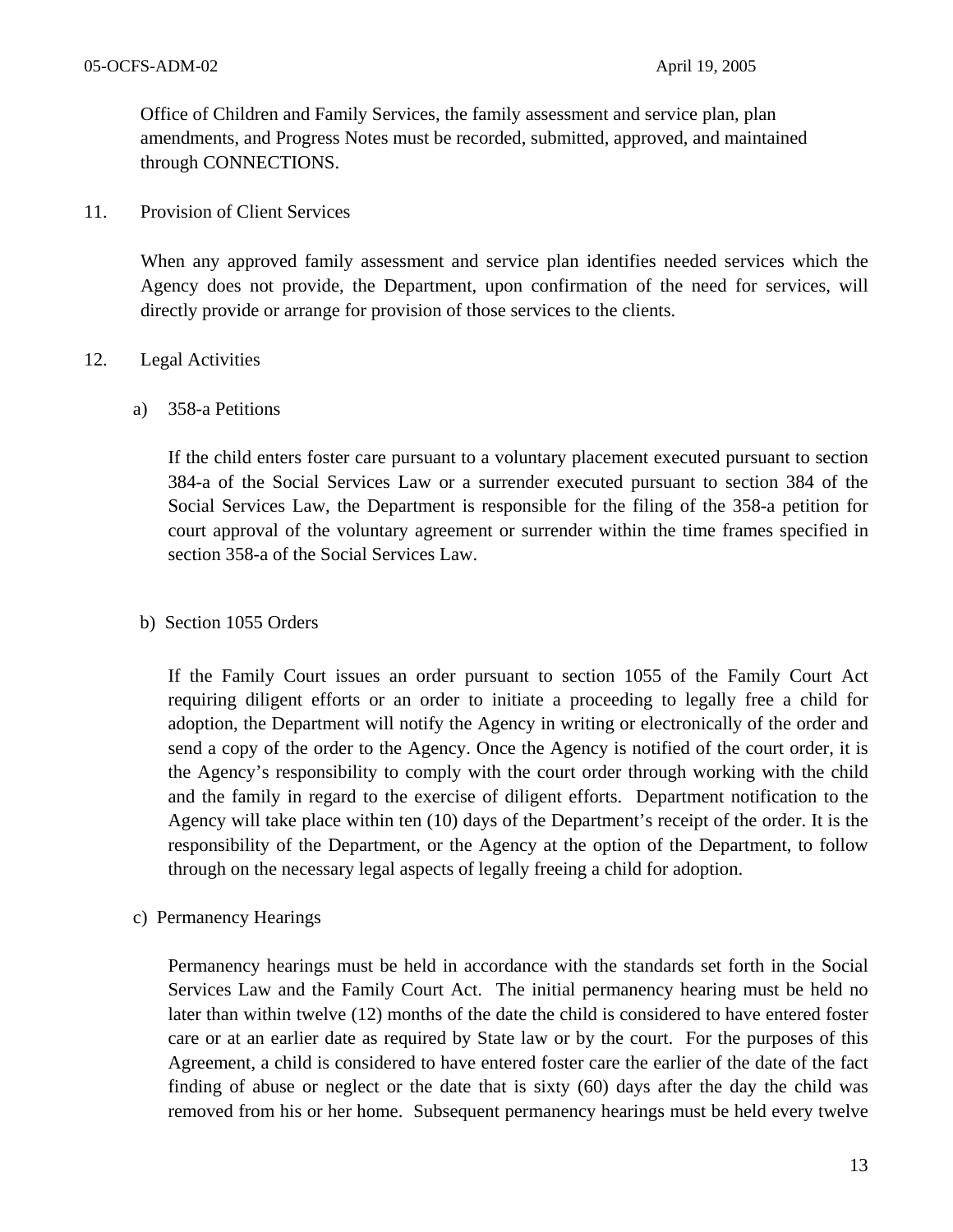(12) months from the preceding permanency hearing or at an earlier date as required by State law or by the court. Unless otherwise specified, the Department will file the petition for a permanency hearing.

With the exception of permanency hearings held in accordance with section 1055-a of the Family Court Act, the Department, or the Agency at the option of the Department, must file permanency petitions at least sixty (60) days before the hearing is to be held. Petitions for permanency hearings held in accordance with section 1055-a of the Family Court Act must be filed within the timeframes set forth in that statute. The Agency agrees to provide the designated Department case manager with all requested documents determined by the Department as necessary to support a petition for a permanency hearing. The Agency must provide the Department with such documentation in support of the (permanency hearing/extension) petition at least thirty (30) days prior to the date the Department must file the petition.

#### d) 1055-a Orders

The Department or Agency in receipt of a disposition issued pursuant to section 1055-a of the Family Court Act must notify the other of such disposition. Such notice must be provided within ten (10) days of the receipt of the court's disposition or no later than five (5) days prior to any necessary action, whichever is earlier. The Agency must comply with the dispositional decisions, unless such decisions involve an order to finalize an adoption proceeding, in which case compliance is the responsibility of the Department.

#### e) Other Court Orders

The Department or Agency in receipt of any dispositional order of the court must notify the other of such disposition within ten (10) days of the receipt of the court's disposition, or no later than five (5) days prior to any necessary action, whichever is earlier. The Department will determine whether the Department or the Agency is responsible for carrying out orders of the court and so notify the Agency. The agency must comply with any such orders so designated as their responsibility.

#### f) Agency Cooperation

The Agency agrees to provide appropriate staff as requested by the Department to testify in court in support of permanency goals or petitions for the extension of, or challenges to placement or in any other court proceedings where the testimony of staff of the Agency is deemed necessary by the Department. The Agency agrees to provide appropriate staff as requested by the Department to testify in court in support of a determination that reasonable efforts were made to finalize the foster child's permanency plan or to enable the foster child to return home safely.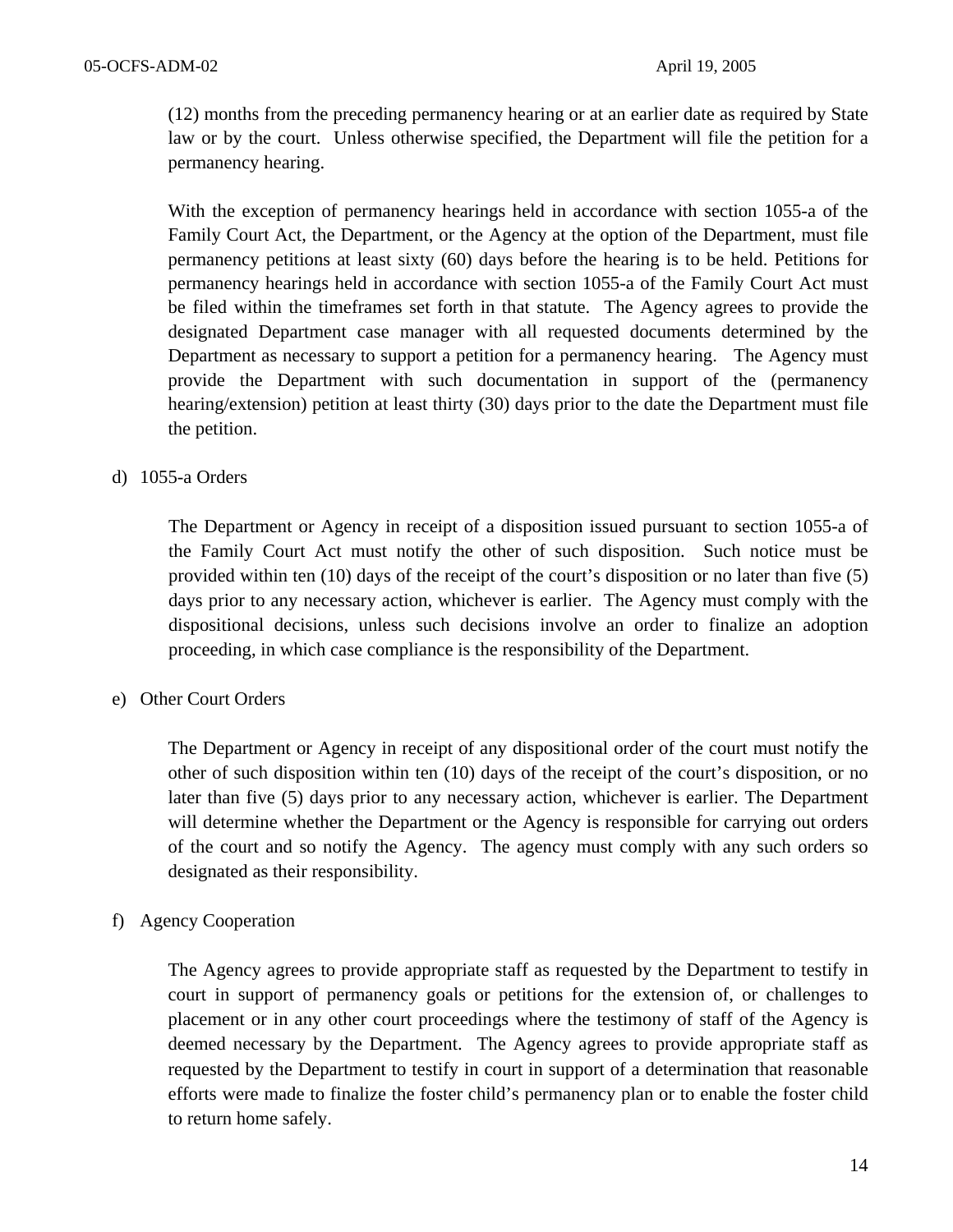g) Recording of Legal Activities

The Department, or the Agency at the option of the Department, must enter information regarding all filed legal petitions, court hearings and their resulting orders into CCRS until the implementation of CONNECTIONS Build 19. Once CONNECTIONS legal functionality is implemented by the Department, legal petitions, hearings and orders must be recorded in CONNECTIONS.

13. Registration and Photo Listing

The Agency must register and/or photo list with the New York State Adoption Service any child in its care who is freed for adoption after the child enters the care of that Agency consistent with the standards and within the time frames specified by law and regulation including 18 NYCRR Part 420. If the Agency requires information from the Department for such registration and/or photo listing, it must notify the Department in writing of the information required. At the time the appropriate forms are sent to the New York State Adoption Service, copies of the forms must also be sent to the Department.

The Department, or the Agency at the option of the Department, must enter information regarding adoption activities into CCRS until the implementation of CONNECTIONS Build 19. Once CONNECTIONS adoption functionality is implemented by the Department, registration and photo listing must be recorded, maintained, submitted and approved through CONNECTIONS.

# **B. STANDARDS RELATING TO NECESSITY AND APPROPRIATENESS OF PLACEMENT**

#### 1. Necessary Activities Prior to Placement

If a child at risk of placement is unknown to the Department or is a sibling of another child who is currently in the care of the Agency, the Agency must notify the Department of an impending foster care placement within five (5) days of the identification of the child as being at risk of care so the Department can authorize the preventive services to be provided by the Agency and/or direct the Agency to locate alternative living arrangements for the child, as appropriate.

If authorized by the Department, the Agency must offer preventive services to the child and the child's family prior to the child's foster care placement and attempt to locate safe alternative living arrangements, pursuant to 18 NYCRR Section 430.10.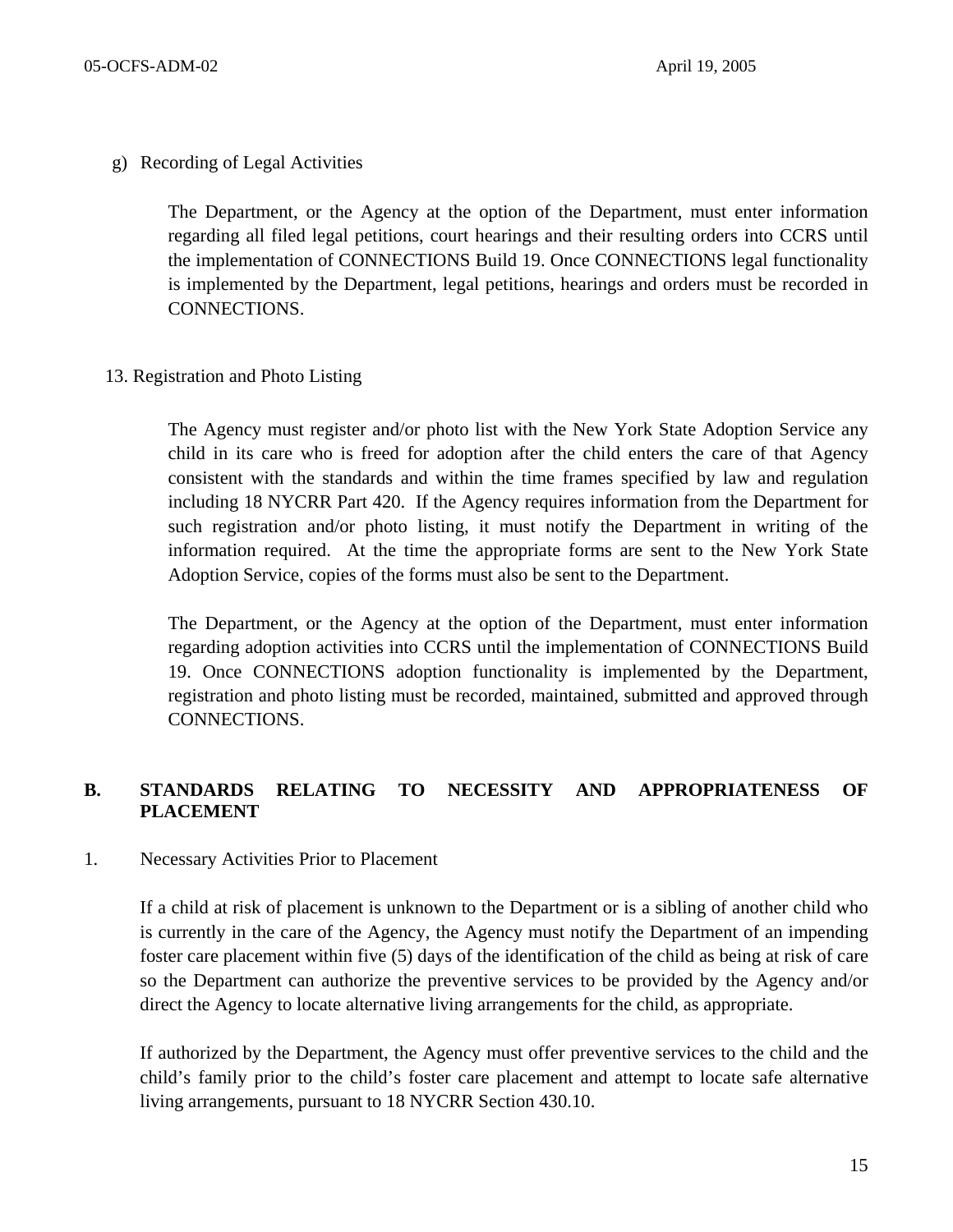2. Necessity and Appropriateness of Placement

The Department will require that the Agency with designated case planning responsibility, or the Agency of the associated case worker, document sufficient assessment information as required by 18 NYCRR 430.10 and 430.11 in the family assessment and service plan to justify the placement of the child into foster care and to justify the placement of a child into a specific type or level of placement. If the placement does not meet the standards set out in 18 NYCRR 430.11 for that specific type/level of care, the Department will so notify the Agency and request modified and updated assessment information.

3. Continued Necessity and Appropriateness of Placement

The Department will require that the decision to continue a child in a foster care setting and the decision to transfer a child to a specific type/level of placement are made pursuant to 18 NYCRR 430.10 and 430.11.

The Agency with designated case planning responsibility, or the Agency of the associated case worker, must document sufficient assessment information as required by 18 NYCRR 430.10 and 430.11 in the family assessment and service plan to warrant the continued placement of the child in foster care. If applicable, such documentation must justify the placement of the child in a more restrictive level of care than where the child was previously placed, and/or document compliance with the continuity of environment standards set forth in 18 NYCRR Section 430.11 if a change in placement has occurred since the prior family assessment and service plan review.

The Agency also must provide, or arrange for, services that attempt to alleviate the circumstances or needs of the child or the child's family that may be causing the child's placement.

# **C. DILIGENCE OF EFFORT**

1. Consistency

The Agency with designated case planning responsibility and the Agency of the associated case worker must verify and document that the service goals and tasks included in the family assessment and service plan for the child and/or family are related to the specific needs exhibited by the child and/or family which contributed to the child's eventual placement in care. The Agency must complete the family assessment and service plan for the child and/or family with supporting, relevant documentation.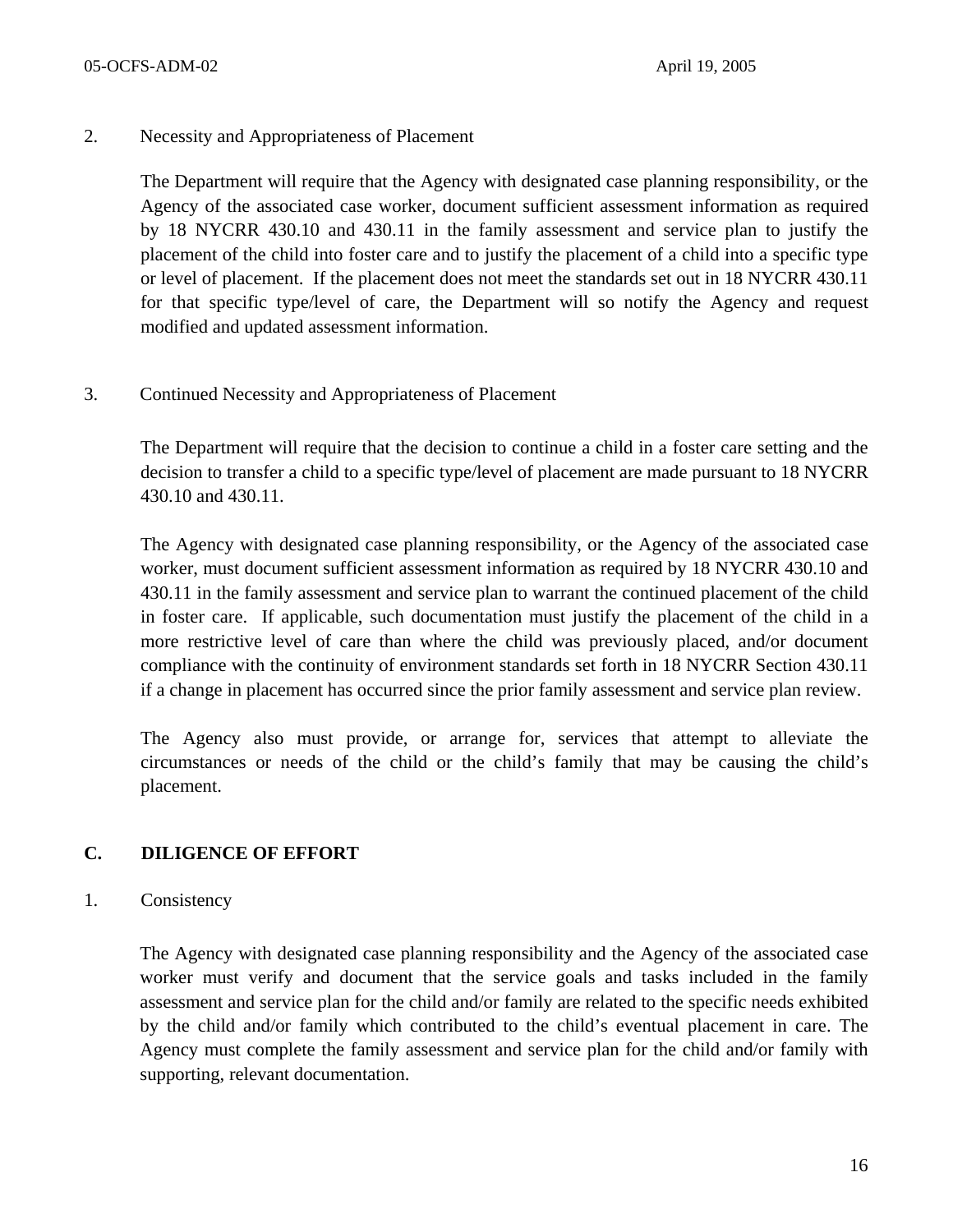#### 2. Service Plan Review

The Agency with designated case planning responsibility, or another specified agency at the option of the Department, must convene and hold the review panel for each service plan review in compliance with 18 NYCRR  $430.12(c)(2)$  no earlier than the first day of the month preceding the month in which the family assessment and service plan is to be approved. The case planner or other convener is responsible for notifying the Department at least two (2) weeks prior to the scheduled review date and for inviting the case manager, and child protective services monitor if applicable, to attend the service plan review.

The Agency with designated case planning responsibility, or the Department at its option, is responsible for locating an independent third party reviewer to attend and participate at the service plan review. The Agency with designated case planning responsibility is responsible for inviting other case workers and service providers to the service plan review and obtaining their input into the service plan.

The Agency with designated case planning responsibility must make efforts to involve all required participants in the development and review of the service plan and at the case service plan review conference in compliance with  $18$  NYCRR  $430.12(c)(2)(i)(a)$ .

The Agency with designated case planning responsibility is responsible for inviting each participant in writing, or by electronic notice if the invitee has access to CONNECTIONS, at least two (2) weeks prior to the service plan review. The Agency must hold service plan reviews by the family assessment and services plan submission date in all cases.

In accordance with 18 NYCRR 430.12 (c)(2)(i), when possible, the Agency with designated case planning responsibility representative must, no later than thirty (30) days after the date of the service plan review, make face-to-face contact with the invited participants who were unable to attend the service plan review. At the face-to-face contact, the Agency must provide the participants with the information required by 18 NYCRR 430.12  $(c)(2)(i)$ .

If the face-to-face contact is not possible, the Agency must send the invited participants a letter informing them that the service plan review was held and that a copy of the service plan and all other information required by 18 NYCRR  $430.1(c)(2)(i)$  will be made available to them upon request, provided, however, a copy of the service plan must be given to the child's parent(s).

The Agency must document in CONNECTIONS that each of the above requirements has been met.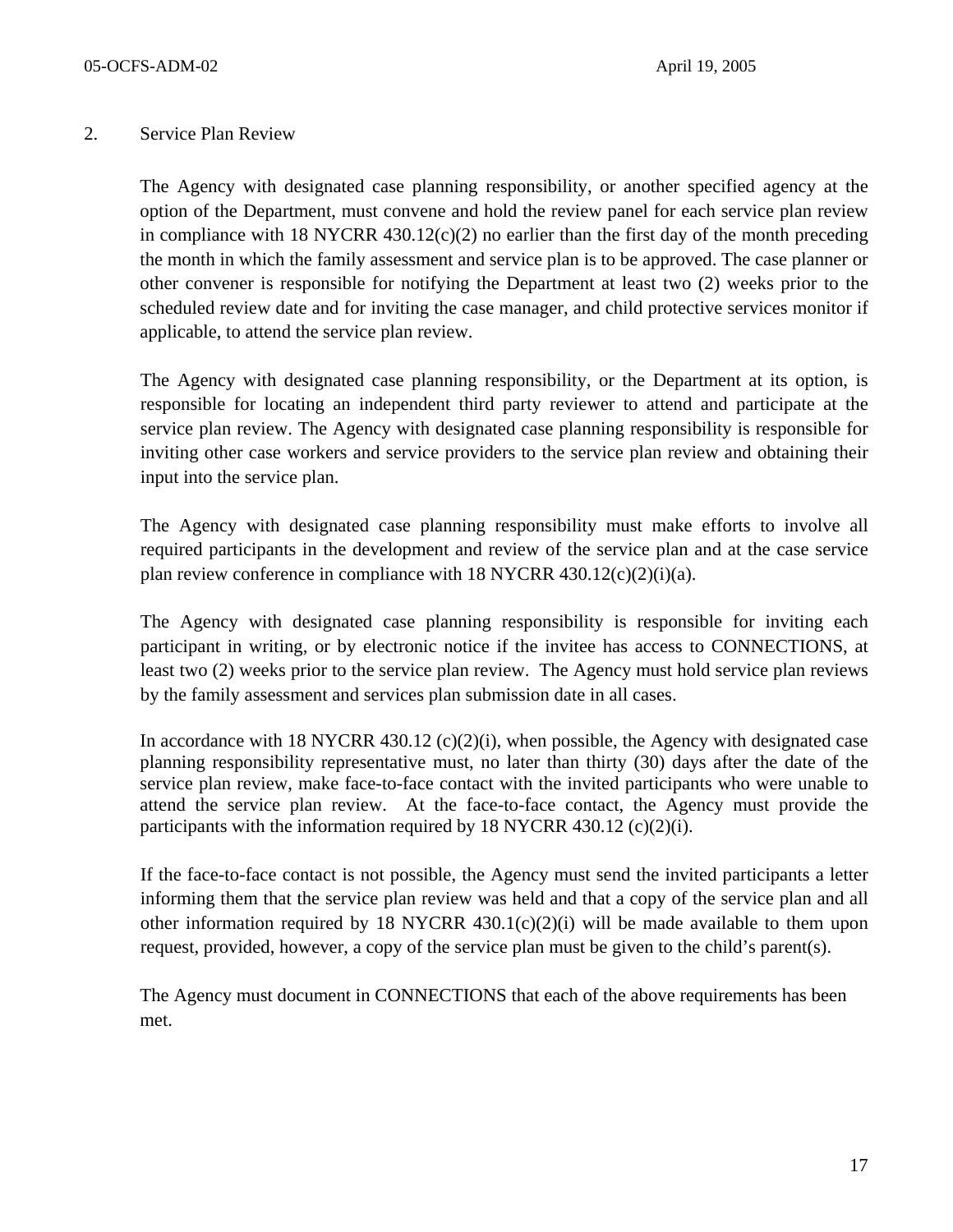#### 3. Casework Contacts

The Agency with designated case planning responsibility and the Agency of the associated case worker must maintain casework contacts with the child and the child's current foster care caretaker (or provider) once the child enters the Agency's care. Casework contacts must be provided in accordance with 18 NYCRR 430.12(c)(3) and 441.21.

The Department has the option, on a case-by-case basis, to continue to provide case planning services and make casework contacts with the family. If the Department chooses to exercise this option, it will notify the Agency at the time the case is referred to the Agency and the Agency will be assigned the role of case worker.

#### 4. Visitation

The Agency with designated case planning responsibility and the Agency of the associated case worker will be responsible for facilitating visitation between the child and the child's parent and/or sibling(s), as required by 18 NYCRR 430.12(d)(1) and 431.10(e).

The Department has the option on a case-by-case basis to continue to provide services to the parents, siblings or relatives and to maintain the responsibility for facilitating the parent-child visitation. If the Departme**nt** chooses to exercise these options, the Department will so notify the Agency no later than ten (10) days after the child's admission to the Agency.

#### 5. Time in Foster Care

If the child has a permanency planning goal of return to parents or relatives, the Department is responsible for reviewing the child's key dates in CONNECTIONS to determine and to take required actions under federal and New York State statute and regulation, including but not limited to, those requirements relating to permanency planning and/or the filing of a petition to terminate parental rights, as set forth in section 384-b(3)(l) of the Social Services Law and 18 NYCRR 430.12(e) and 431.9.

The Department will notify the Agency to review the case to determine if preventive services could aid in the discharge of the child, and to make a recommendation to the Department. If preventive services are authorized by the Department and cannot be provided by the Agency, the Department will notify the Agency regarding which specific agency is to provide such services.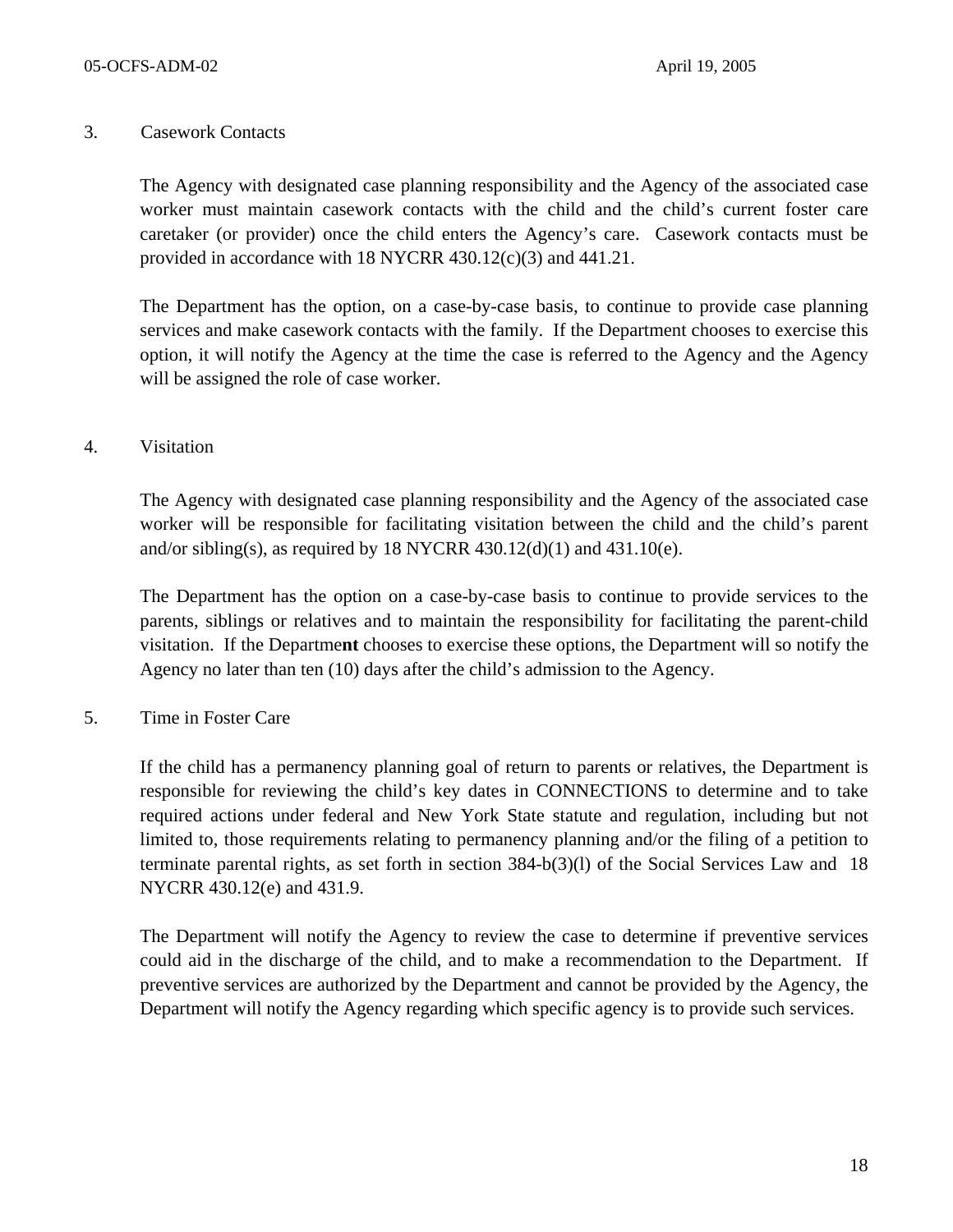#### 6*.* Unplanned Termination

Termination of Placement - The Agency must give the Department a minimum of a fifteen (15) days prior written notice of its intention to request the removal of a child in the Agency's care. Should termination of placement be necessary for any reason for a child specifically placed with the Agency by court order, the Department will seek termination or modification of the placement order in the appropriate Family Court.

At the point that the Agency can no longer provide for a child at the appropriate type and level of placement needed by the child within its own facilities, the Agency must notify the Department. The Department will thereafter conduct a diligent search of all the potential placement resources appropriate for the child within New York State, refer the child to any appropriate identified resource, and provide updates to the Agency. At the point the search has been exhausted, a conference will be held by the Department case manager with the Agency. Following such conference, a notice of termination of placement with the Agency may be given by the Agency to the Department pursuant to the agreements reached at the conference.

## **D. DISCHARGE TO ADOPTION**

#### 1. Placement in Adoptive Home

If the child has a permanency planning goal of discharge to adoption, the Agency, at the option of the Department, will locate an appropriate adoptive home for the child and place the child in such home with the knowledge and consent of the Department within the time frames set forth in 18 NYCRR 430.12(e). The Agency must not delay or deny placement of a child freed for adoption with otherwise suitable approved adoptive parents on the basis that the approved adoptive parents reside in a state or county different from that of the authorized agency with custody and guardianship of the child. The Agency agrees to comply with the standards forth in the Howard M. Metzenbaum Multiethnic Placement Act of 1994 (P.L. 103-382), as amended by the Small Business Job Protection Act of 1996 (P.L. 104-188) relating to the placement of children in foster care and adoption.

2. Finalization of Adoption

a) If the permanency plan for the child is adoption or placement in a permanent home other than that of the child's parent and the Agency is an approved adoption agency, the Agency must document in Progress Notes and in the family assessment and service plan, the steps taken to find an adoptive family or other permanent living arrangement for the child; to place the child directly or through another authorized agency with an adoptive family, a fit and willing relative, a legal guardian/legal custodian, or in another planned permanent living arrangement; and to finalize the adoption or legal guardianship/legal custody. At a minimum, such documentation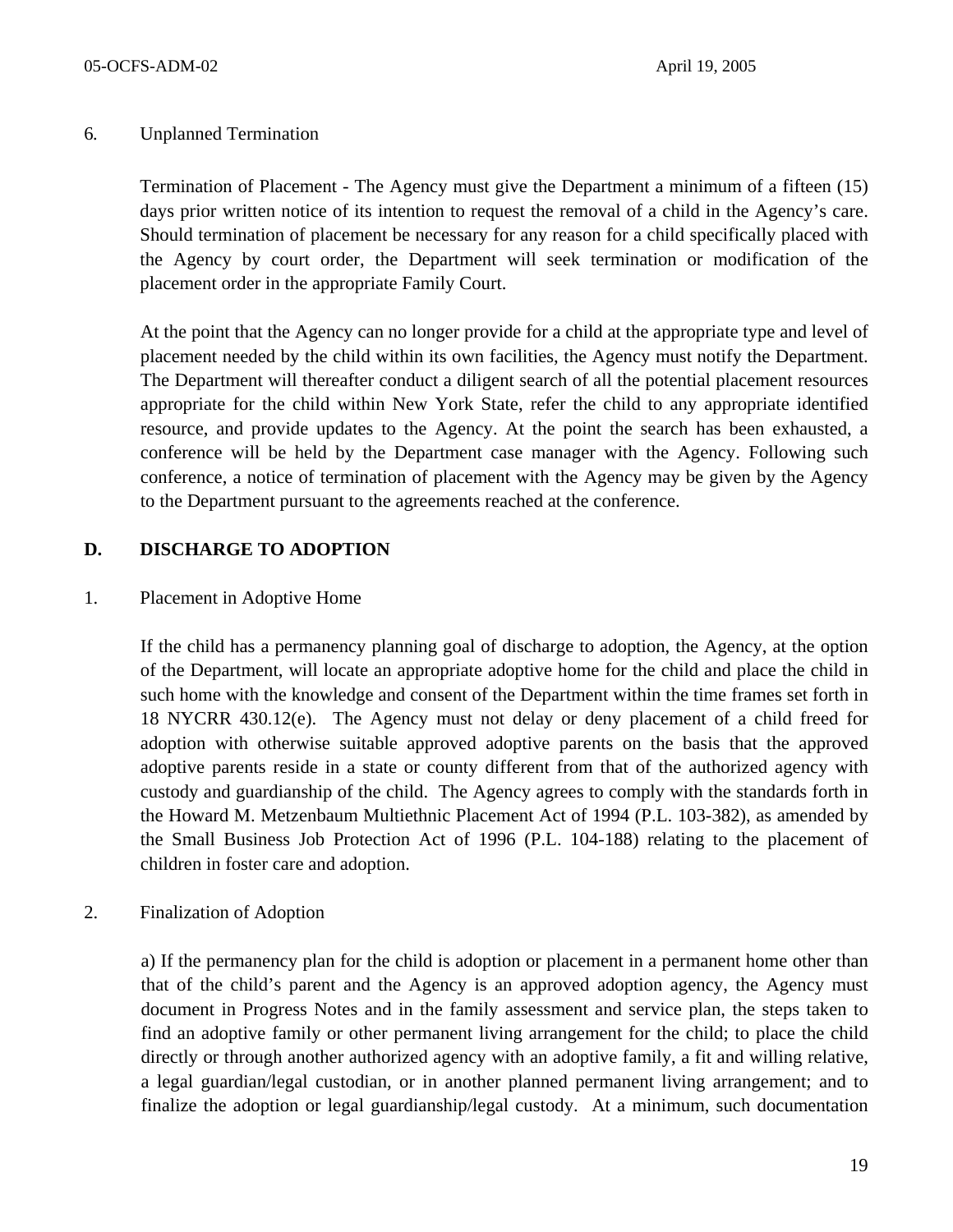must include child specific recruitment efforts such as the use of state, regional, and national adoption exchanges including electronic exchange systems. Such documentation must reflect reasonable efforts to place the child in a timely manner and to finalize the placement of the child.

b) If an Agency is not an approved adoption agency, and the Department will conduct the adoption home study for the Agency foster parent. The Agency must make every effort to provide the Department with all documents necessary for approval of the foster home as an adoptive home, including, but not limited to recent medical records, criminal history record summaries, State Central Register data base checks, home study documentation, child social summary, and agency caseworker recommendations.

c) The Agency must provide information regarding the adoption subsidy and non-recurring adoption expenses programs to foster parent(s) and prospective adoptive parent(s) upon request and at the time a proceeding to free the child for adoption has been commenced or a child is identified to prospective adoptive parent(s), in accordance with 18 NYCRR 421.24 (b). At the time of an adoptive placement, the Agency must provide an adoption subsidy and non-recurring adoption expenses agreement to any person(s) who desire to apply for an adoption subsidy and must send the completed subsidy and non-recurring adoptions expenses agreement and all relevant agency documentation to the Department for final approval within fifteen (15) days of receipt of the completed subsidy agreement. The Department, if authorized, will approve or reject the adoption subsidy and non-recurring adoption expenses agreement within thirty (30) days of its submission, or if the Department is not authorized, will send it to NYSAS for final approval.

d) The Agency, or the Department at its option, must enter information regarding all adoption activities into CCRS until the implementation of CONNECTIONS Build 19. Once CONNECTIONS adoption functionality is implemented by the Department, adoption activities must be recorded, submitted and approved in CONNECTIONS.

## **E. DISCHARGE TO ANOTHER PLANNED LIVING ARRANGEMENT/ INDEPENDENT LIVING**

1. Setting of Goal

The goal of 'Place in another planned living arrangement: discharge to independent living' may be set in accordance with the requirements of 18 NYCRR 430.12(f)(1).

## 2. Preparation for Discharge

The Agency is responsible for assessing the life skills of all foster children fourteen (14) years and older at least every six (6) months and documenting within the family assessment and service plan, the child's progress toward attaining each life skill outcome.

The Department, or the Agency at the option of the Department, must provide, or arrange for the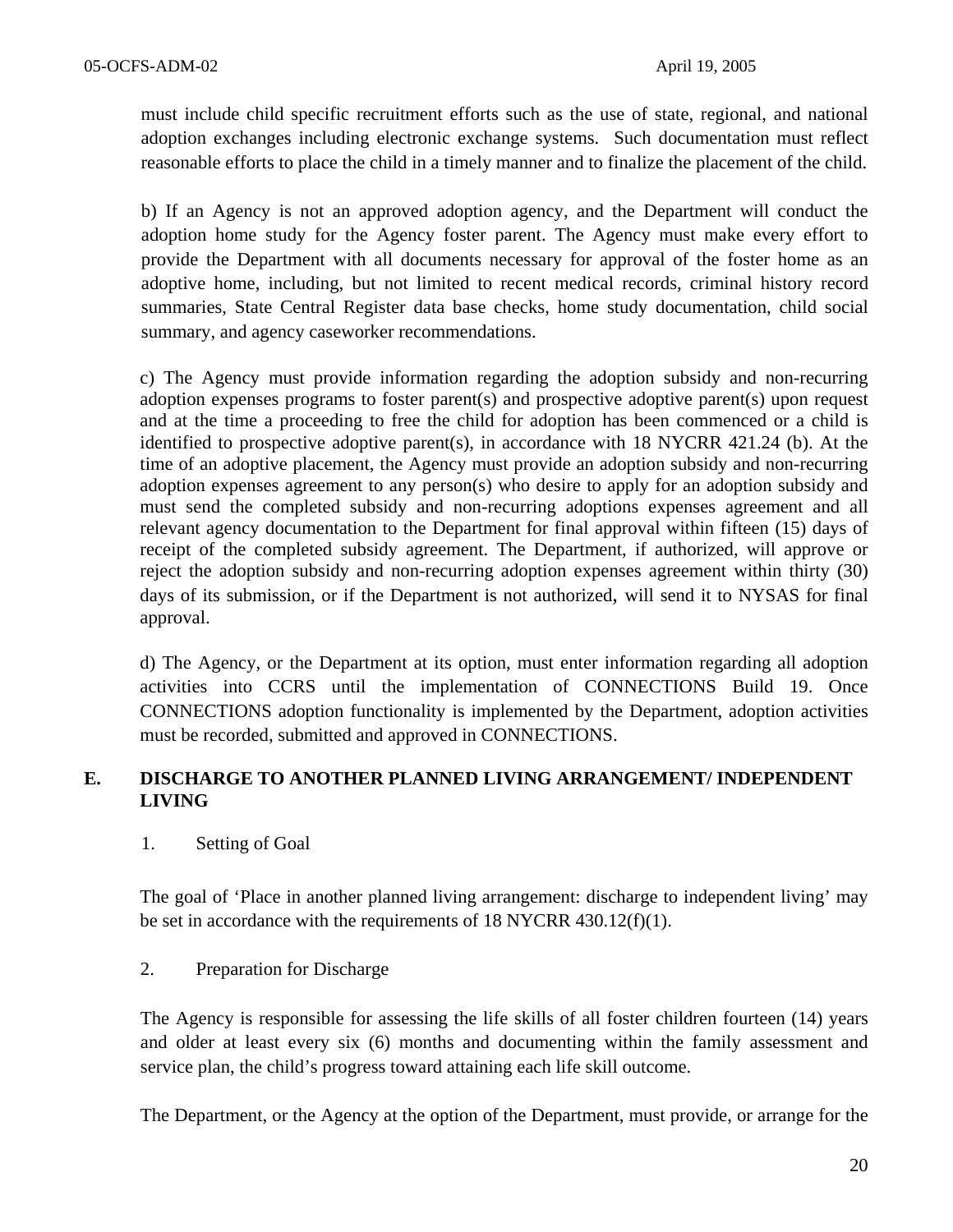provision of, life skills services to all foster children fourteen (14) years of age and older, regardless of the child's permanency planning goal.

The Department, or the Agency at the option of the Department, must require that foster children fourteen (14) years of age and older participate directly in designing their own program activities to prepare them for independent living and that the child accept personal responsibility for satisfying their part of the program.

The Agency must document the type of service and/or instruction provided, and the provider of the service/instruction in the case record, consistent with 18 NYCRR Parts 428 and 430.

The Department, or the Agency if authorized by the Department, must issue monthly stipend payments to each foster child sixteen (16) years of age or older with a permanency planning goal of Independent Living or deemed to have a goal of Independent Living and who is actively participating in life skills services according to his/her service plan in conformance with 18 NYCRR  $430.12(f)(2)(i)(b)$ . The Department will provide or arrange for the provision of a monthly stipend payment to each eligible child.

The Department, or the Agency at the option of the Department, must identify any persons, services and agencies which will help the child maintain and support himself / herself in the community, and must assist the child to establish contact with such agencies, service providers and persons and prepare the child to use such community resources.

The Department, or the Agency at the option of the Department, must provide for regular and continuous exploration and development of permanency alternatives for all foster children over fourteen (14) years of age, including foster children over fourteen (14) who have previously refused adoption. The Department, or the Agency at the option of the Department, must document the specific efforts to identify and nurture a permanent family connection or other adult permanency resource for the child.

The Department, or the Agency at the option of the Department, is responsible for providing a written notice of discharge to the child at least ninety (90) days prior to the child's discharge in accordance with 18 NYCRR 430.12 (f).

At the time of the Ninety (90) Day Notice, the Department must address the following issues related to the child's safety, permanency, and well-being upon discharge:

- appropriate housing that is expected to be available for at least 12 months from the date of discharge is secured;
- the child has a sufficient source of income;
- medical coverage is available to the child upon discharge for preventive health care and identified physical, mental, dental health and prescription needs;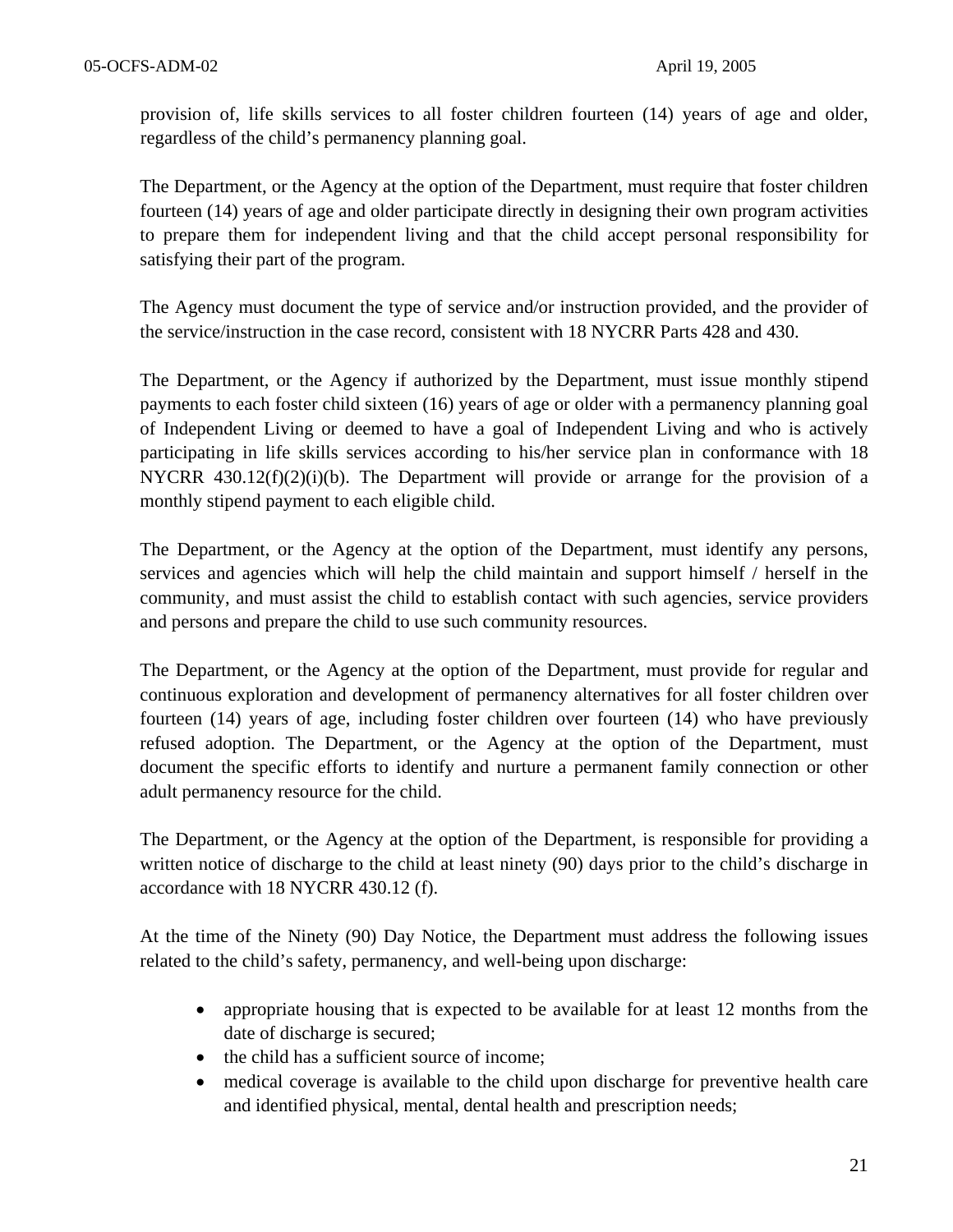- medical assistance coverage for the child will continue uninterrupted until a final determination that the child is ineligible has been made, with notice to the child of the final determination and of the right to a fair hearing to contest the determination;
- arrangements have been made for the child to receive essential documents such as birth certificate, social security card, medical records, and education records at the time of discharge;
- an adult permanency resource is available or is being sought to provide emotional support/advice/guidance upon the child's discharge;
- any safety concerns related to the child's discharge from foster care are being addressed;
- arrangements have been made with service providers for services that the child will need upon discharge; and
- the child has been advised of the services that will be available to him/her upon discharge from foster care until he/she attains the age of twenty-one (21).

The information regarding these issues must be updated at the time of trial discharge, and again, at final discharge. The Agency is responsible for documenting the above information in a plan amendment or family assessment and service plan.

## 3. Trial Discharge

The Agency must provide trial discharge/aftercare services, as required in 18 NYCRR  $430.12(f)(4)(i)$ (a), including casework contacts, to every child discharged to independent living and every child deemed to have been discharged to independent living for at least six (6) months after discharge. The child will remain in the custody of the Department during the entire period of trial discharge. Trial discharge may continue at the discretion of the Department up to the age of twenty-one (21) if the reassessment and service plan review indicates either the need for continued custody or a likelihood that the child may need to return to foster care. Face-to-face contacts during the trial discharge period must occur at the same frequency as required prior to the child being placed on a trial discharge status.

In the event the child becomes homeless during the period of trial discharge, the Department will assist the child to obtain safe and stable housing. Such housing must reasonably be expected to remain available to the child for at least the first twelve (12) months after the date of discharge. If appropriate housing is not available within thirty (30) days of the date the child becomes homeless, the Department may place the child in a suitable foster family boarding home, agency boarding home, group home or institution. These provisions regarding trial discharge do not apply where a court order terminates the Department's custody of the child or where the child reaches the age of twenty-one (21).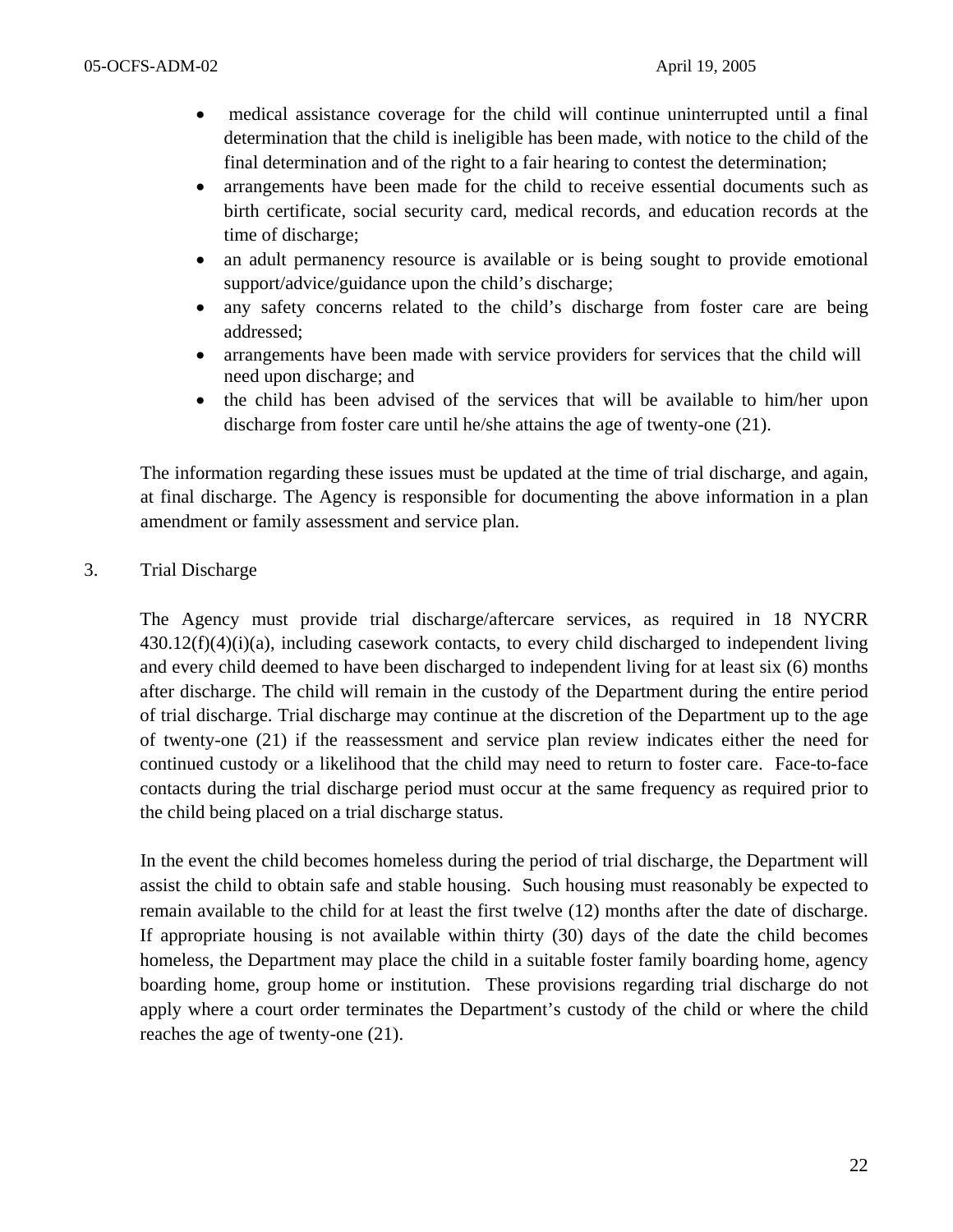#### 4. Post-Discharge

The Department, or Agency at the option of the Department, must provide supervision until the child reaches twenty-one (21) years of age after the Department's custody has been terminated where the child has been discharged to independent living, deemed to have a goal of independent living, or had remained in foster care until the age of 18 or older. During the period of supervision, the Department will be responsible for providing or arranging for financial, housing, counseling, employment, education, medical and other appropriate supports and services as needed, and follow-up efforts. At the time custody of the child is terminated, the Department will advise the child in writing about how to obtain assistance, if needed, upon his or her discharge from foster care.

## **F. DISCHARGE TO ADULT RESIDENTIAL CARE**

The goal of discharge to adult residential care may be set in accordance with the requirements of 18 NYCRR 430.10(c)(5) and 430.12 (g)(1)(i). The Department will review the decision to set that permanency goal in order to determine if there is compliance with the above regulatory standards.

The Agency must document compliance with the standards for setting the permanency goal. The Agency must plan for the discharge of the child as required in 18 NYCRR 430.12 $(g)(2)$  and, as applicable, 18 NYCRR 441.14 concerning additional requirements applicable to handicapped children in foster care who attain the age of 18.

## **G. PREVENTIVE SERVICES**

The Department will make the initial decision to authorize mandated preventive services, as well as the decision to reauthorize the case as a mandated preventive services case, in compliance with the client programmatic eligibility standards presented in 18 NYCRR Section 430.9.

The Agency with designated case planning responsibility or the Agency of the associated case worker must document initial and continuing client programmatic eligibility for mandated preventive services within each family assessment and service plan. The Department will review programmatic eligibility documentation in CONNECTIONS.

For those cases involving more than one service provider, the Department, through its case management responsibility, will assign a specific party as the case planner and the remaining providers as case workers.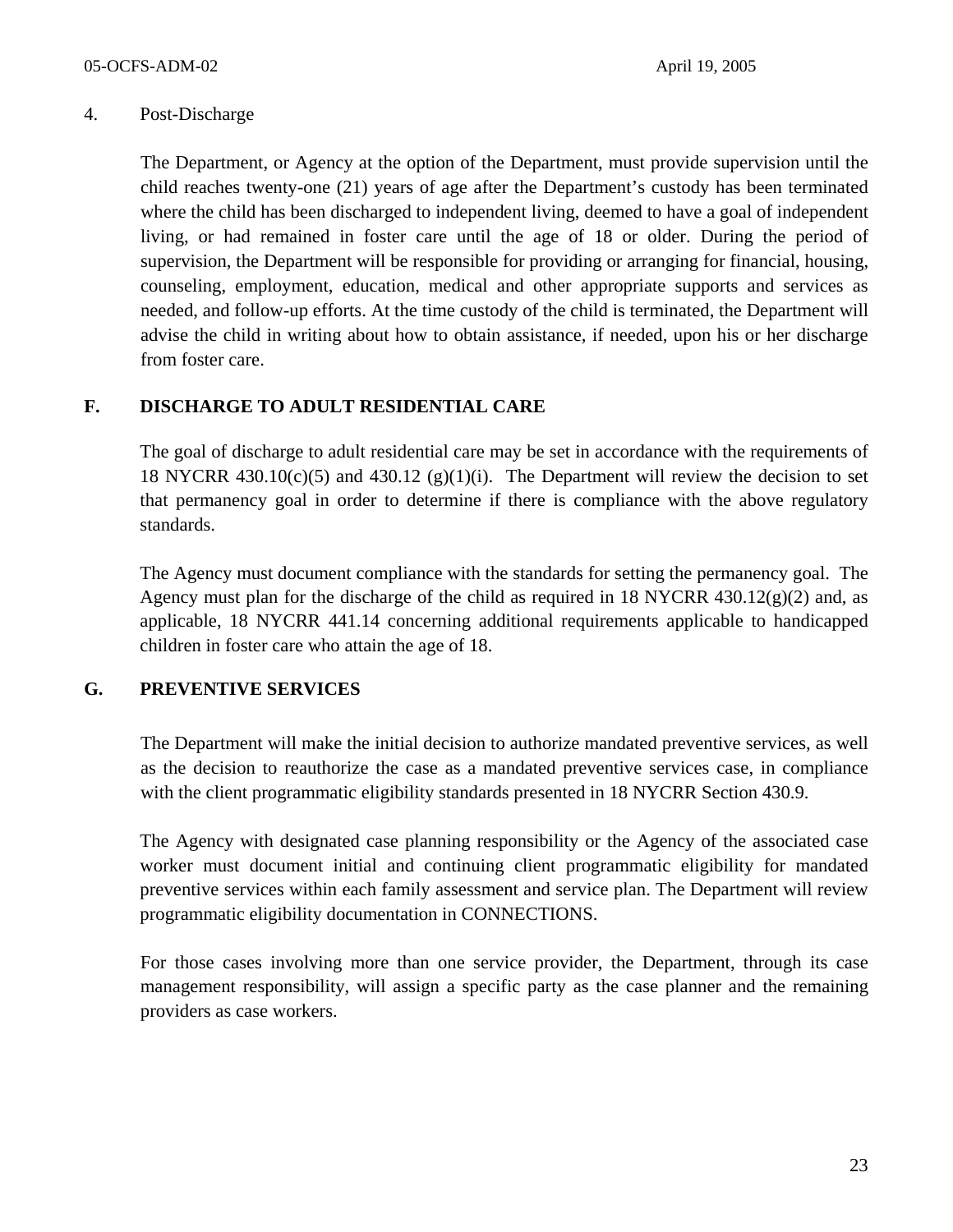## **H. THE AGENCY AGREES TO PROVIDE THE FOLLOWING IN RELATION TO EACH CHILD COVERED BY THIS AGREEMENT:**

1. Care of the child in compliance with 18 NYCRR Parts 441 – 451, as applicable.

#### 2. Intake

Utilizing the referral summary information provided by the Department, the Agency must determine whether the services it provides are appropriate to meet the needs of the child being referred. The Agency has X days (but no more than thirty (30) days) from the initial referral of the child to make this determination and notify the Department.

#### 3. Clothing

Upon placement, clothing needs of a child must be inventoried by the Agency. Any clothing needs identified must be purchased by the Agency. The Department will authorize allowances to buy necessary clothing and special allowances to buy additional clothing consistent with 18 NYCRR 427.16. The Agency must furnish all replacement clothing as needed during the child's placement and consistent with 18 NYCRR 427.16(a)(4). The Agency must furnish at the time of discharge a basic season-appropriate outfit. Upon discharge, the child is to take with him or her all of his or her possessions and clothing.

4. Medical Services

The Agency is responsible for providing or obtaining necessary and appropriate medical services for any foster child in its care.

The Agency must transmit to the Department documentation necessary to determine eligibility for Medical Assistance. The Agency must record required information in CONNECTIONS upon Build 19 implementation. Responsibility for eligibility determinations for Medical Assistance remains with the Department.

The Agency agrees to comply with the requirements set forth in 18 NYCRR 357.3(b) relating to the dissemination of the comprehensive health history of a foster child. The Agency must provide the comprehensive health history to the Department and/or appropriate authorized agency within seven (7) days of the request. The Agency must record required health and medical information in CONNECTIONS upon Build 19 implementation.

The parties agree that nothing in the federal Health Insurance Portability and Accountability Act of 1996 (HIPAA) prevents the Agency from sharing protected health information on foster children cared for by the Agency with the Department, OCFS or documenting such information in CONNECTIONS.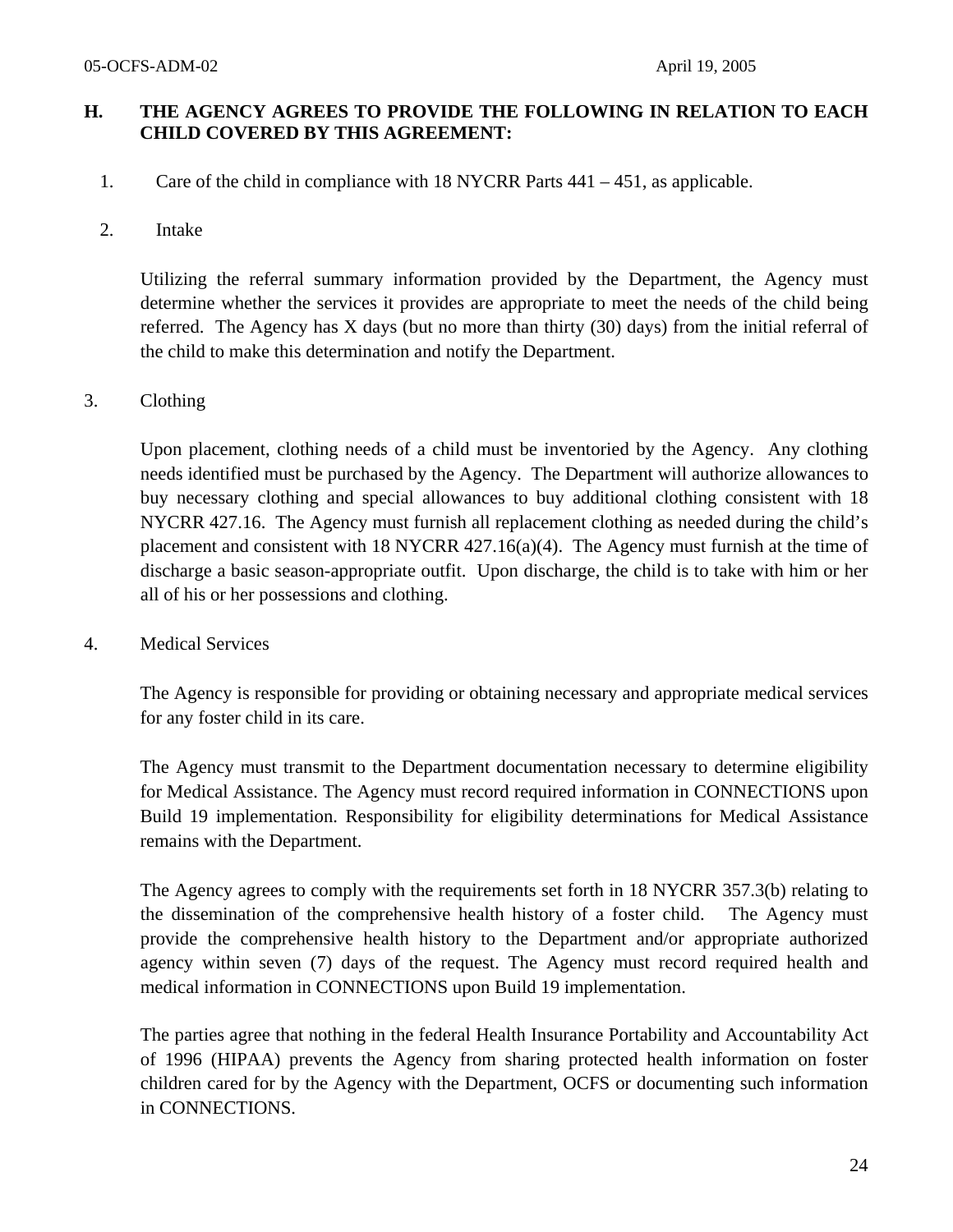#### 5. Notification of Death, Injury or Illness

The Agency must immediately notify the Department whenever a child in its care has died or has suffered an injury, accident or illness which requires emergency medical treatment at a hospital on either an inpatient or outpatient basis. The Agency must also comply with the reporting requirements set forth in 18 NYCRR 441.7(c) in regard to the New York State Office of Children and Family Services and the death or injury of foster children in its care.

The Agency, in accordance with 18NYCRR 441.22(p), must notify the New York State Office of Children and Family Services and the local health department if a foster child is discovered to have an elevated blood lead level. The Agency must also provide such notice to the Department.

#### 6. Confidential HIV - Related Information

The Department and the Agency agree to comply with the requirements of 18 NYCRR 431.7(a) to formulate and implement a written management plan to protect health history information related to an individual who has been diagnosed as having Acquired Immune Deficiency Syndrome (AIDS) or a Human Immunodeficiency Virus (HIV)-related illness or a HIV infection or laboratory tests performed on an individual for HIV-related illness.

The Agency agrees to require that staff, to whom confidential HIV-related information is disclosed as a necessity for providing services and in accordance with 18 NYCRR 431.7 and section 2782 of the Public Health Law, are fully informed of the penalties and fines for redisclosure in violation of New York State law and regulation.

The Agency and the Department will require that any disclosure of confidential HIV-related information must be accompanied by a written statement which includes the following or substantially similar language:

"This information has been disclosed to you from confidential records which are protected by State law. State law prohibits you from making any further disclosure of this information without the specific written consent of the person to whom it pertains, or as otherwise permitted by law. Any unauthorized further disclosure in violation of State law may result in a fine or jail sentence or both. A general authorization for the release of medical or other information is not sufficient authorization for further disclosure."

## 7. Absent Without Consent

The Agency must notify the Department as immediately as practical, but in no circumstance later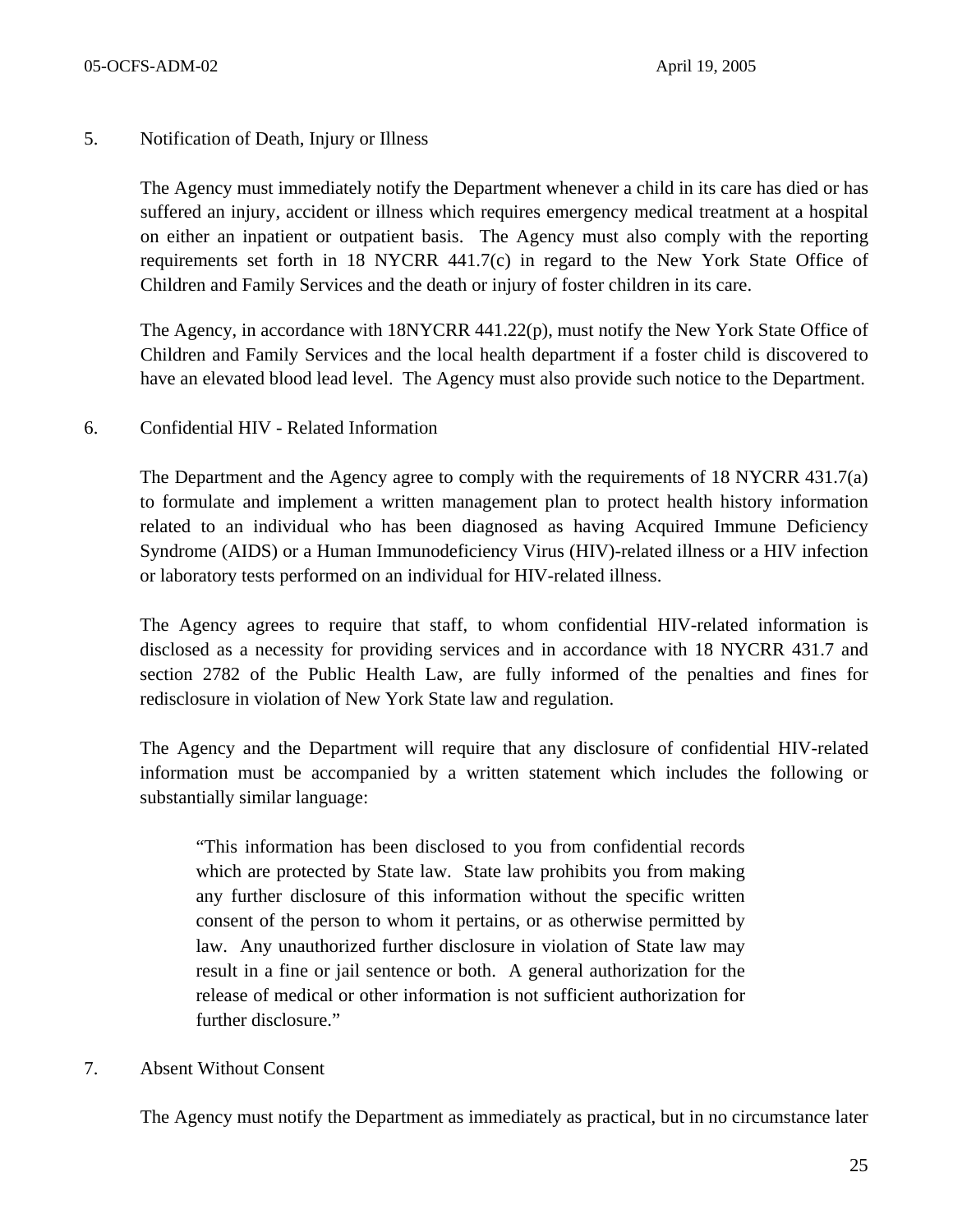than twenty-four (24) hours after the absence, when a child is absent without consent and must follow the requirements as set forth in 18 NYCRR 431.8.

8. Education Program

The Department will not reimburse the Agency for any educational costs for a child placed in a group home, agency boarding home, or foster boarding home. These children must be enrolled in the public school educational program, unless another educational option is detailed in the child's family assessment and service plan. The Agency must record required education information in CONNECTIONS upon Build 19 implementation.

9. Summer Education Program

The Department will not reimburse the Agency for summer school tuition costs unless the Agency receives the Department's prior authorization for such costs and the need for the summer program is detailed in the child's family assessment and service plan.

10. Education Tuition Reimbursement

Children placed in child care institutions must be educated in the least restrictive educational program, based on an evaluative process defined by the rules and regulations of the New York State Education Department, and tuition reimbursement for such a child will be at the rate calculated or approved for reimbursement by the New York State Education Department pursuant to Article 81 or other applicable sections of the Education Law governing tuition reimbursement for such children.

#### 11. Removals

Removals from a foster family boarding home will be made in accordance with the requirements of section 400 of the Social Services Law and 18 NYCRR 443.5. The Agency must provide the required written notice to the foster parent(s).

#### 12. Child Abuse and Maltreatment

The Agency agrees to comply with the provisions governing the reporting of suspected cases of child abuse or maltreatment as set forth in sections 413-416 and 418 of the Social Services Law and the requirements for State Central Register data base checks as set forth in section 424-a of the Social Services Law.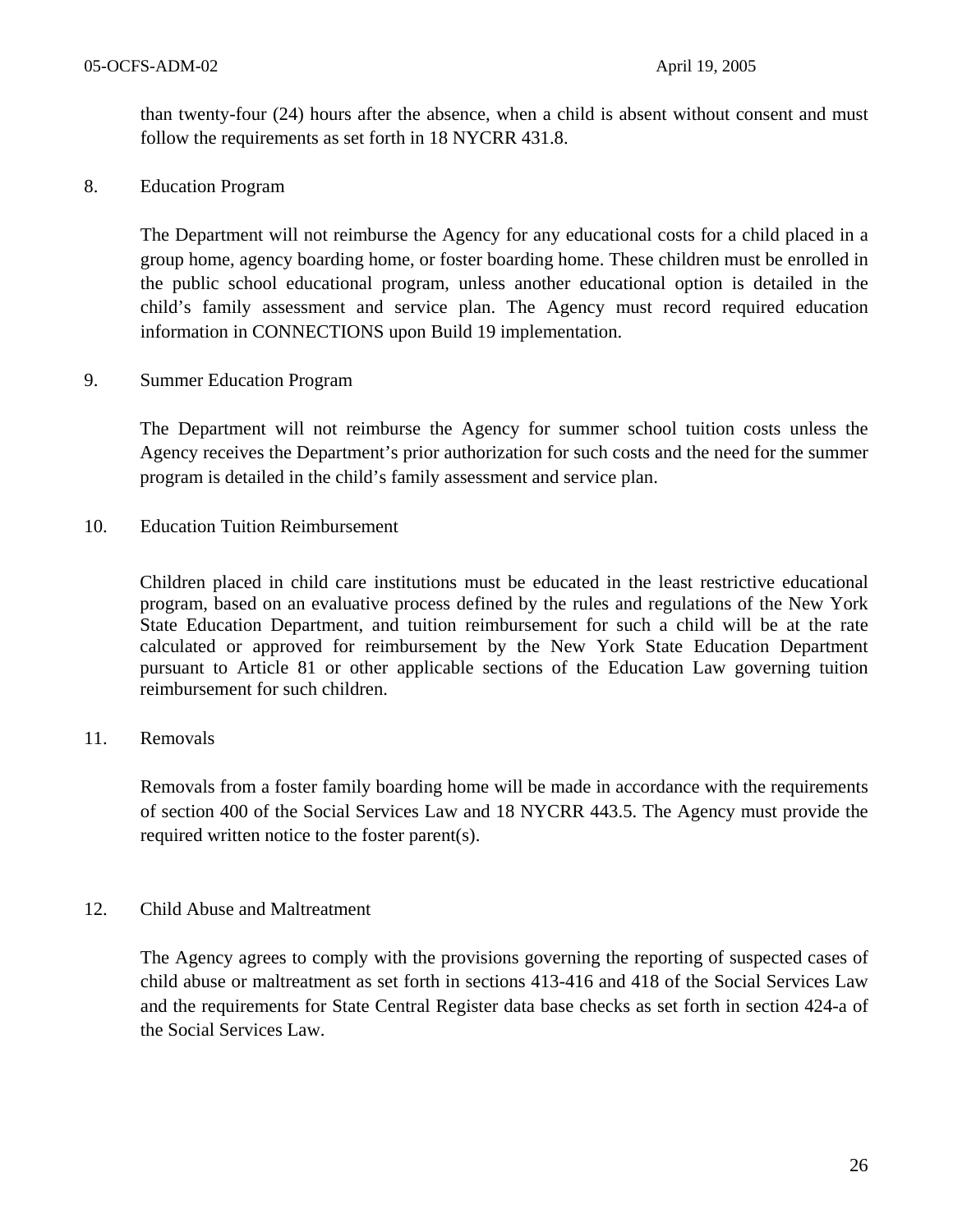#### 05-OCFS-ADM-02 April 19, 2005

#### 13. Certification and Approval of Foster and Adoptive Parents

The Agency agrees to comply with all certification and approval requirements for foster parents set forth in 18 NYCRR Part 443 and all approval requirements for adoptive parents set forth in 18 NYCRR Part 421. This includes, but is not limited to criminal history record reviews, State Central Register data base checks, and required medical exams for foster/adoptive parents and their family members. The Agency agrees that children will not be placed in any foster or adoptive home unless applicable requirements for certification, or approval, including emergency approval or certification, have been met.

#### 14. Travel Expenses

If a transportation expense for home visits is not included in the board rate, the Department will authorize transportation in accordance with the visitation plan component of the child's family assessment and service plan.

If a transportation expense for home visits is included in the board rate, the Agency is responsible for transportation expenses if the destination is within fifty (50) miles of the facility. If the destination is more than fifty (50) miles from the facility, the Department is responsible for transportation costs, including the first fifty (50) miles.

## **I. CLOSING A FAMILY SERVICES STAGE**

The Department has sole responsibility for closing the family services stage.

## **SECTION IV – FAIR HEARINGS**

Pursuant to 18 NYCRR 358, the Department will notify eligible applicants for, or recipients of, services of their right to a fair hearing to appeal the denial, reduction or termination of a service, or the failure of the Department to act upon an application within the appropriate time frames. The Department also will inform applicants for or recipients of preventive or adoption services how to make and submit a fair hearing request. The Department will provide the Agency with copies of the fair hearing decision it receives from the State of New York. The Agency, upon the request of the Department, must participate in fair hearings and any appeals thereof as witnesses when necessary for a determination of the issues.

## **SECTION V – REIMBURSEMENT**

The Agency agrees that payment by the Department is contingent upon the Agency submitting an appropriate claim form, which has been approved by the Department, to the person designated by the Department certifying the satisfactory completion of the Agency's performance and setting forth the payment to be made.

The Department agrees to pay to the Agency, on a monthly basis, within thirty (30) days of receipt of a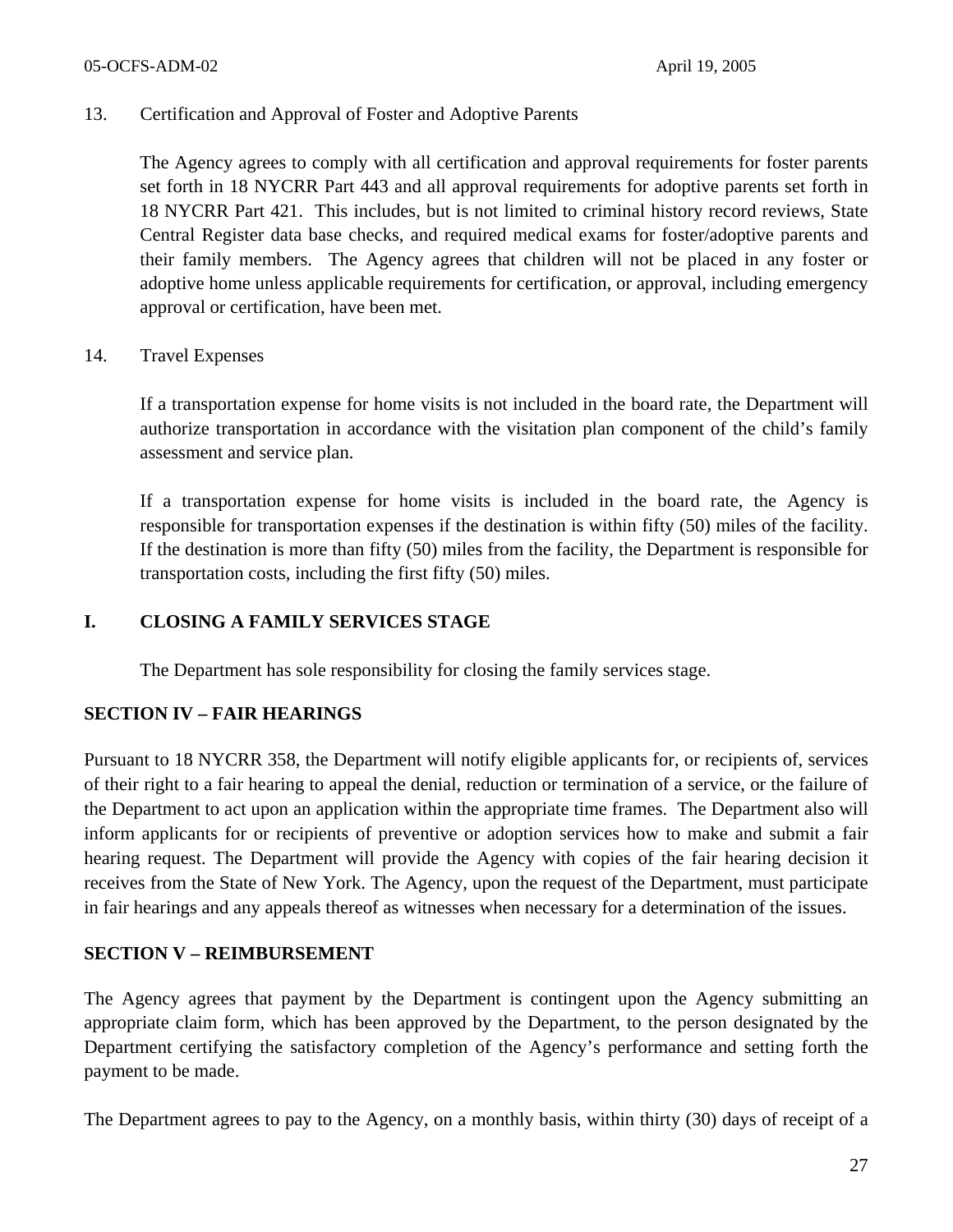billing statement, an amount equal to the applicable per diem rate(s) set forth in Schedule A, multiplied by each day of care actually provided by the Agency for each public charge placed with it, in accordance with this Agreement; provided, however, payment is not to be made for a child when the child is absent from the Agency for reasons other than those set forth in 18 NYCRR 628.3 and as defined by the New York State Office of Children and Family Services in the Standards of Payment Manual, Chapter 10, Section F. Payment will not be made to the Agency for the day the child is discharged from foster care.

A per diem dollar amount for each of the program types such as foster boarding home, agency boarding home, group home and institution must be specified in Schedule A which is attached hereto and which is incorporated with this Agreement. When the negotiated per diem rate exceeds the State established Maximum State Aid Rate (hereinafter MSAR), the MSAR will be used for purposes of State and federal reimbursement.

The medical per diem rate(s) established by the State constitutes the reimbursement available for health expenses of a child, subject to some specified exceptions. The medical per diem rate(s) must be set forth in Schedule B.

The applicable tuition rate for the appropriate educational services for children placed in child care institutions will be at the rate calculated or approved for reimbursement by the New York State Education Department pursuant to Article 81 or other applicable sections of the Education Law governing tuition reimbursement for such children.

The anticipated total cost of the Agreement is an estimate and serves as the limit of obligation under this Agreement. Should it appear that the anticipated total cost may be exceeded, an amendment to the Agreement must be executed. The anticipated total cost serves only as an upper limit and in no way obligates the Department to purchase child foster care services, maintenance, medical and education costs up to this amount. The anticipated total cost can be based upon experience during the past Agreement year modified by the anticipated experience during the new Agreement period. This amount includes the estimated cost of maintenance, social services, medical and education costs to the Department.

The total cost of this Agreement may not exceed \$

## **SECTION VI – GENERAL RESPONSIBILITIES FOR PARTIES**

The Agency has the responsibility in accordance with this Agreement and with applicable New York State Office of Children and Family Services' regulations for the day-to-day provision of foster care services for each child placed with the Agency. It is recognized by the parties hereto, however, that ultimate responsibility for the welfare of each child rests with the Department.

The Agency must maintain sufficient staff, facilities and equipment, in full compliance with all applicable regulations of the New York State Office of Children and Family Services in order to provide the services set forth in Schedule A of this Agreement.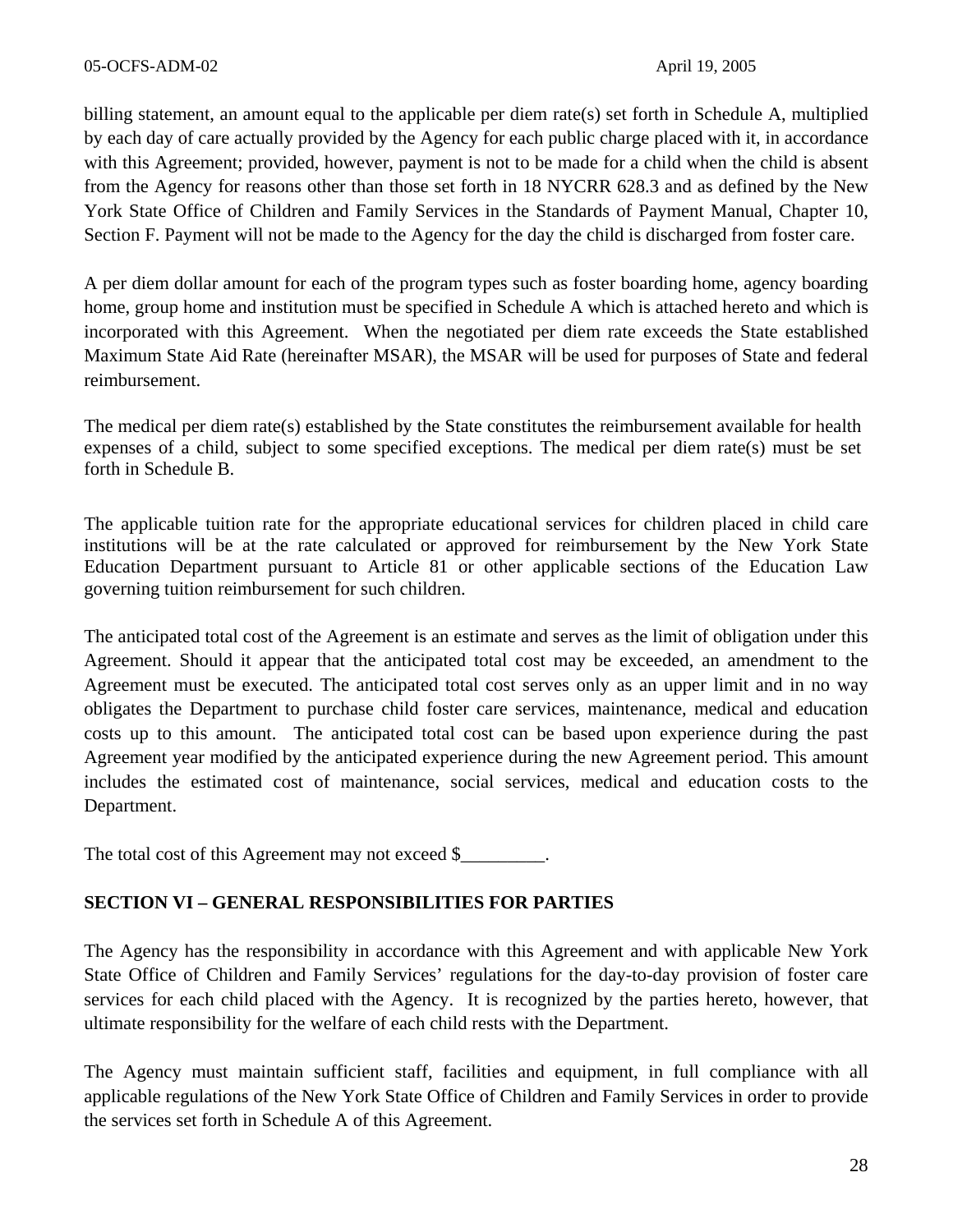The Agency agrees to provide the services described in Schedule A of this Agreement at the principal location listed in Schedule A of this Agreement and agrees to provide the Department with written notification of the location(s) of any additional support services that are provided outside of the aforementioned address(s) in conjunction with the applicable child service plan.

The Department agrees to notify the Agency of the identity of the person(s) assigned case management responsibility for each child receiving foster care services from the Agency.

The Department agrees to notify the Agency of the identity of the person(s) assigned as the child protective services monitor for the child protective services recipients receiving foster care services from the Agency.

The Department will determine, during the initial client eligibility process, the availability of any third party insurance resources upon placement of the child into foster care. Such process must be conducted pursuant to the Child Welfare Eligibility Manual issued by the New York State Office of Children and Family Services. When such resources are determined to be available, the Department agrees to properly code each case and provide the Agency with as much information as is available.

The Department each month will provide the Agency with a roster of the children in the Department's custody placed with the Agency. This roster will also provide information on third party health insurance through the placement of a code in the column named "Other Insurance." The Agency must pursue all third party health insurance available to children in its care. If the Agency contracts with a health care provider, it must require that the provider makes diligent efforts to determine if the foster children have third party coverage, and must attempt to utilize such coverage when applicable.

## **SECTION VII - BOOKS, RECORDS AND REPORTS**

All case specific information contained in the Agency's files must be held confidential by the Department and the Agency pursuant to the applicable provisions of the State law and any regulations promulgated thereunder, including, but not limited to, sections 372 and 422 of the Social Services Law, section 2782 of the Public Health Law, and 18 NYCRR Parts 357, 423, 428, 431 and 466, as well as all applicable federal laws and regulations, including but not limited to, the Civil Rights Act of 1964. Such information must not be disclosed except as authorized by law and unauthorized disclosure may result in criminal and/or civil penalties (see section 422 (12) of the Social Services Law).

The records of individual recipients of services maintained by the Agency must be made available to the Department and New York State Office of Children and Family Services upon request, in a form, the manner and time as required by the Department or the New York State Office of Children and Family Services.

The Department or the Agency may release foster care information to a person, agency, or organization for purposes of a bona fide research project. Identifying information may not be made available unless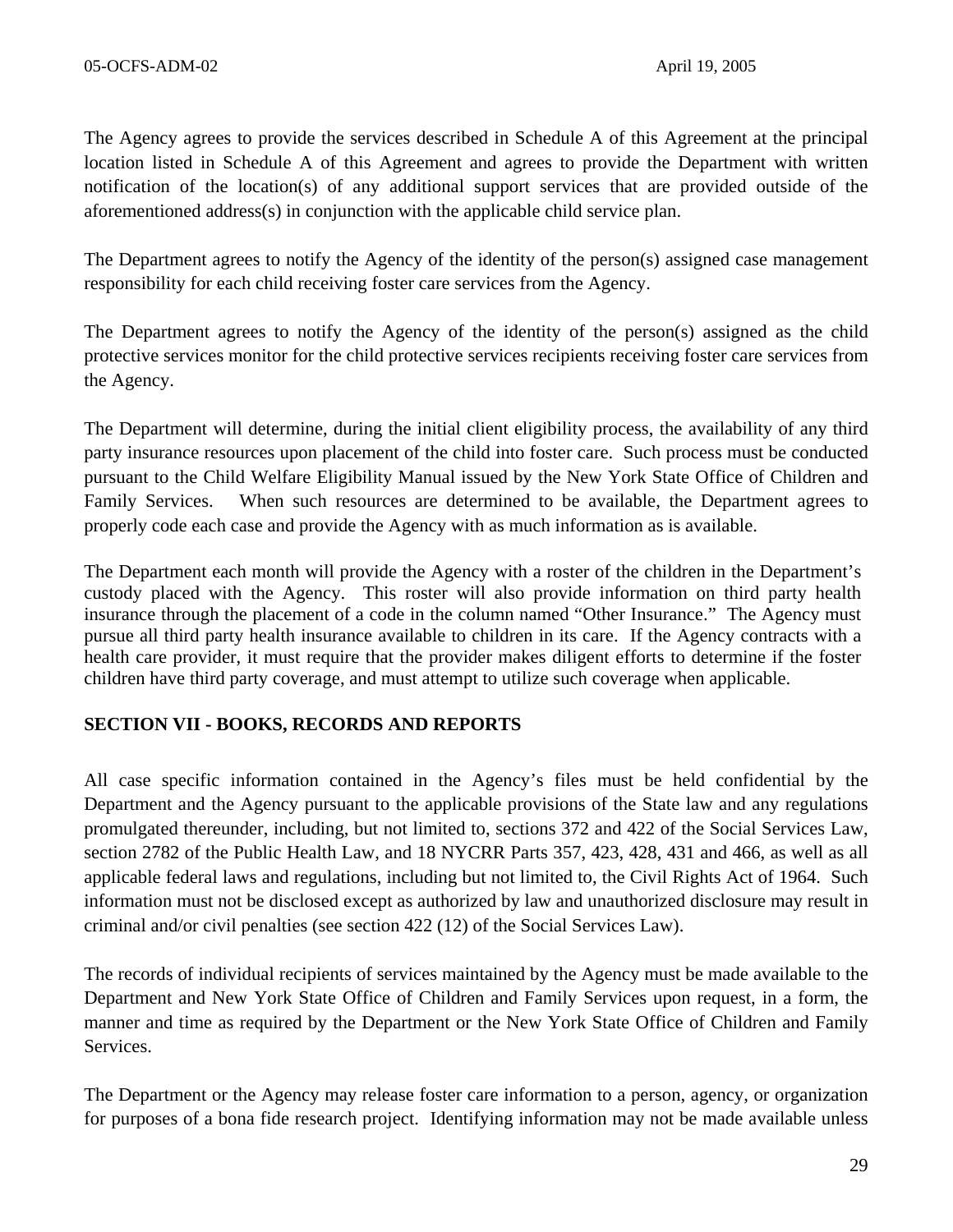it is absolutely essential to the research purpose and prior written approval is issued by the New York State Office of Children and Family Services. Anyone given access to such information may not redisclose such information except as otherwise permitted by law.

The Agency agrees to maintain financial books, records, and necessary supporting documents as required by the New York State Office of Children and Family Services. The Agency must use accounting procedures and practices that sufficiently and properly reflect all direct and indirect costs of the services provided under this Agreement. The Agency agrees to collect statistical data of a fiscal nature on a regular basis and to make fiscal and statistical reports at the times prescribed by and on forms supplied by the New York State Office of Children and Family Services.

Such financial and statistical records are subject to inspection, review, excerpts, transcription or audit by authorized county, State and/or federal personnel.

The Agency and its subcontractor(s) agree to retain all books, records and other documents relevant to this Agreement for six (6) years after the Agency receives final payment for the services to which they relate, during which time authorized county, State and/or federal auditors will be provided with full access to and the right to examine the same. In addition, the Agency and its subcontractor(s), must make available, upon written request, this Agreement, and books, documents, papers and records of the Agency or subcontractor(s) that are necessary to certify the nature and extent of such costs involved, to the Secretary of the United States Department of Health and Human Services, or upon request, to the New York State Office of the State Comptroller, New York Attorney General's Office, or any of their duly authorized representatives.

## **SECTION VIII - ACCOUNTABILITY**

The Department will establish methods to evaluate the provision of foster care services by the Agency pursuant to this Agreement. All provisions of this Section are to be interpreted consistent with New York State law and applicable regulations. In implementing the foregoing, the Agency recognizes that the Commissioner of the Department, pursuant to statute, has ultimate responsibility for the protection and preservation of the welfare of all children within his or her jurisdiction and thus has the duty, ongoing throughout the term of this Agreement, to monitor the Agency with regard to the foster care services provided to the children referred hereunder.

The Agency agrees that program and/or facility review pertaining to the delivery of foster care services under this Agreement may be conducted at any reasonable time by qualified personnel from those local, State and federal agencies with the required legal powers and statutory authority to conduct such activities. Such reviews may include, but not be limited to, meetings with recipients of services, review of the uniform case record including, but not limited to, all information in the CONNECTIONS case records, review of service policy and procedural issues, review of staffing and job descriptions, and meetings with staff directly or indirectly involved in the provision of foster care services.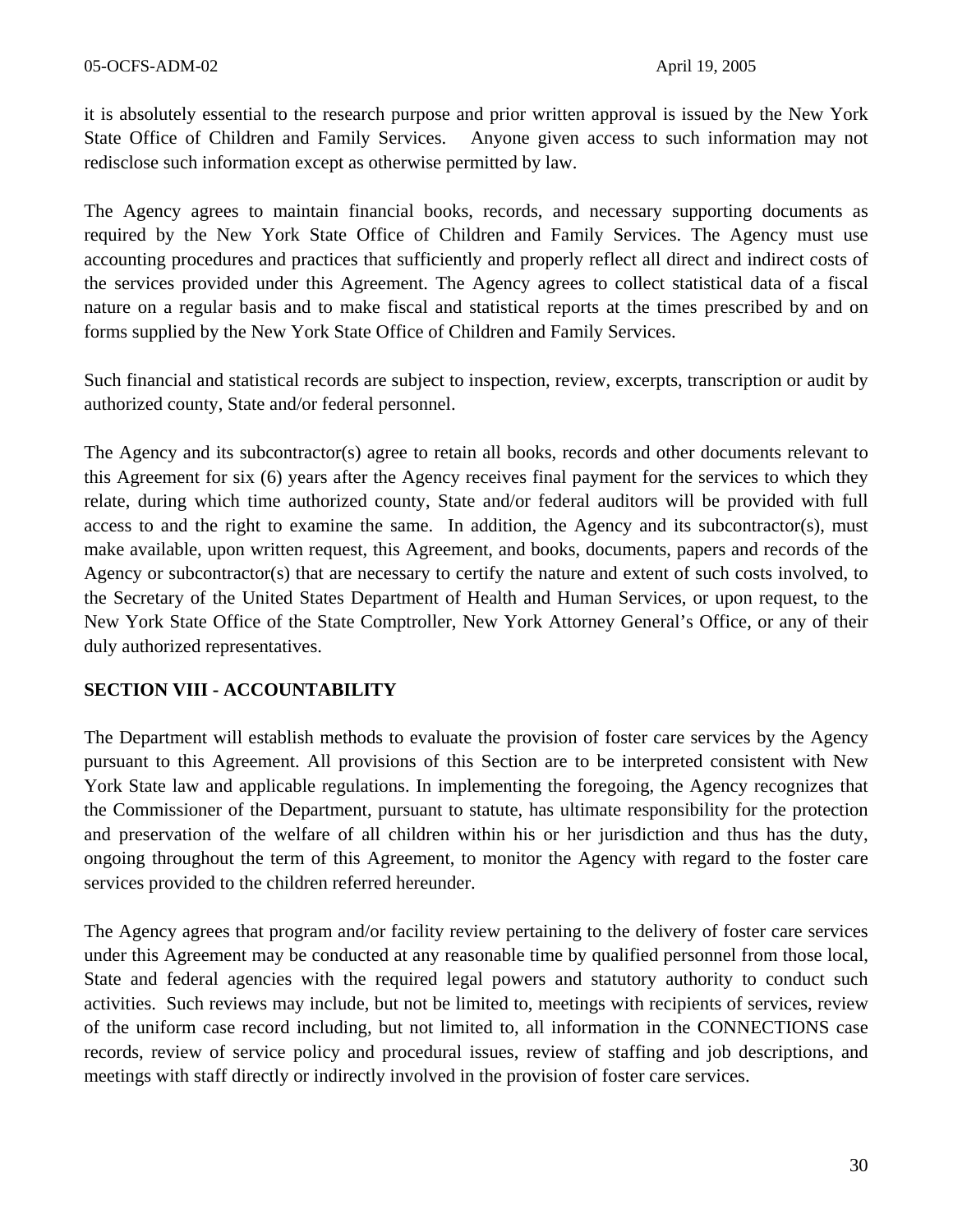The Department will conduct a client review with the Agency at least twice a year to discuss the Agency's services purchased by the Department. This review will include, but not be limited to, such items as frequency of contact and planning with the family and significant others of foster children, scope of service plans and of achieving the goals stated therein, compliance with the State and federal laws, and the extent to which special mental health, remedial, tutorial and vocational services were provided after the Agency and the Department determined these services were necessary. These semiannual client reviews will include determination of the Agency's compliance with this Agreement.

If the Agency violates this Agreement, the Department may, after due written notice, take such actions or invoke such sanctions under this Agreement and any applicable regulations issued by the New York State Office of Children and Family Services, as it deems necessary.

The Agency must not make any subcontract for the performance of this Agreement without the prior written approval of the Department. The assignment of this Agreement, in whole or in part, or of any money due or to become due under this Agreement is void without the prior written approval of the Department. All authorized subcontractors are subject to federal and State requirements governing purchase of services contracts including, but not limited to, 18 NYCRR Part 405. The Agency is responsible for the performance of all subcontractor(s).

The Agency covenants and agrees that neither it nor any of its directors, officers, members, or employees has any interest, nor will they acquire any interest, directly or indirectly, which would substantially or adversely conflict in any manner or degree with the Agency's performance of this Agreement. The names and addresses of the members of the Board of Directors of the Agency is to be annexed to this Agreement.

## **SECTION IX – COMPLIANCE WITH LAW**

The Agency represents and agrees to comply with all applicable federal laws, including, but not limited to, the requirements of the Civil Rights Act of 1964 as amended, the Age Discrimination Employment Act of 1967 as amended, the Federal Rehabilitation Act of 1973 as amended, the Howard M. Metzenbaum Multiethnic Placement Act of 1994 (P.L. 103-382) as amended by the Small Business Job Protection Act of 1996 (P.L. 104-188), the Indian Child Welfare Act of 1978 (P.L. 95-608) and Executive Order No. 11246 entitled "Equal Employment Opportunity" as amended by Executive Order No. 11375 and as supplemented in Department of Labor Relations, 41 CFR Part 60. The Agency also agrees to observe all applicable federal regulations contained in 28 CFR Part 41; 45 CFR Parts 74, 84, 93; 1355 and 1356.

The Agency, its subcontractors, and the Department agree to execute and comply with Appendix A, Certification Regarding Debarment, Suspension, Ineligibility and Voluntary Exclusion; Appendix B, Certification Regarding Limitation on Use of Appropriated Funds to Influence Certain Federal Contracting and Financial Transactions, from the Code of Federal Regulations; and Appendix C, Certification Regarding a Drug-Free Workplace.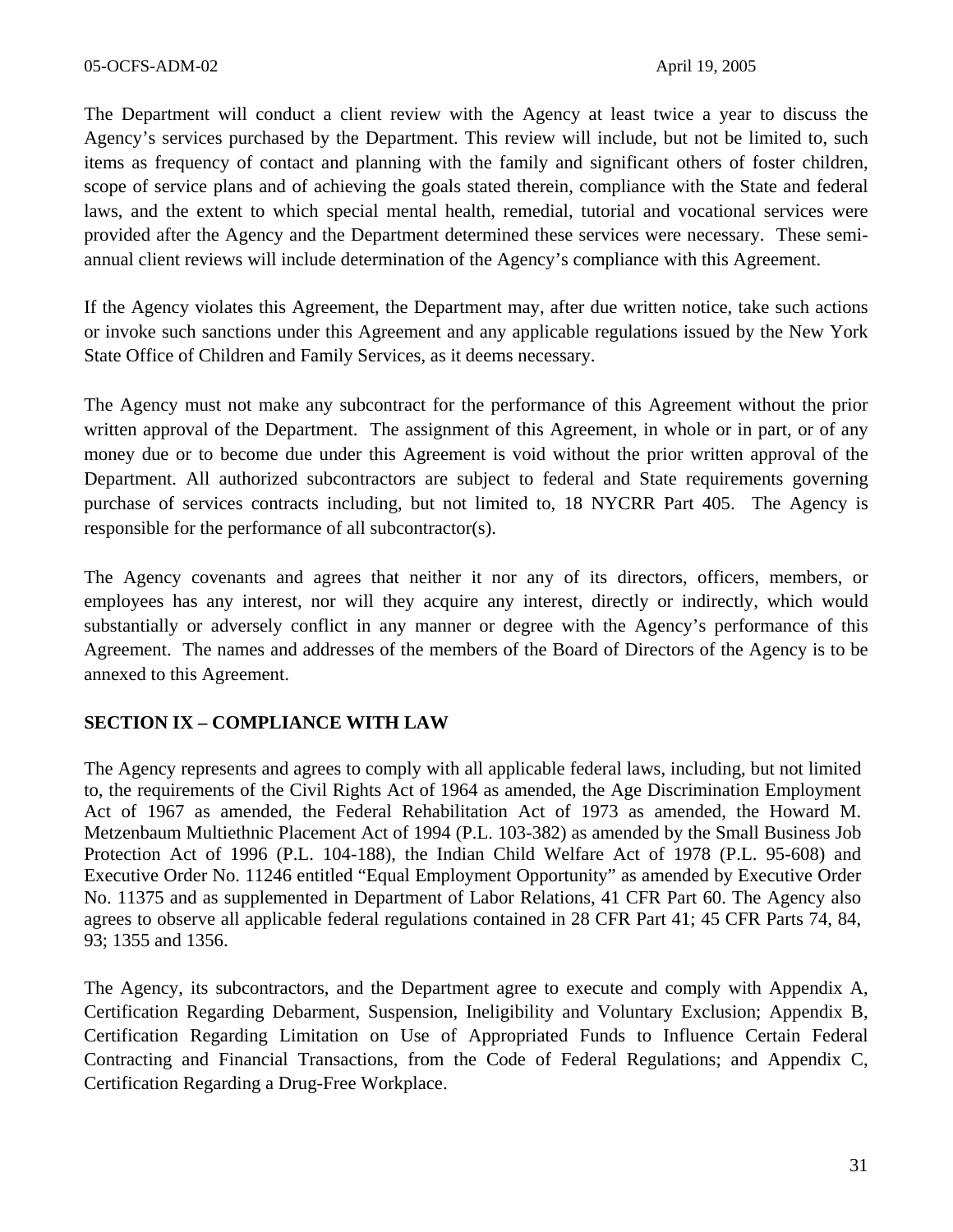In addition, if the total cost of this agreement is in excess of \$100,000, the Agency must comply with all applicable standards, orders, or regulations issued pursuant to the Clean Air Act of 1970 (42 U.S.C. 7401 et seq.) and the Federal Water Pollution Control Act (33 U.S.C. 1251 et seq.) as amended.

If the Agency expends \$500,000 or more in a year in federal funds from all sources, audits will be conducted as required by OMB Circular A-133.

# **SECTION X – TERMINATION OF AGREEMENT**

The Agreement may be terminated by the mutual written agreement of the contracting parties.

The Agreement may be terminated by the Department, for cause, upon the failure to the Agency to comply with the terms and conditions of this Agreement, including the attachments hereto. The Department will give the Agency written notice specifying the Agency's failure.

In addition to the termination provisions set forth above, the Department has the right to terminate this Agreement, in whole or in part, if the Agency has failed, at any time, to comply with any applicable federal, State or local health, safety or fire code regulations; or in the event that any license, approval or certification of the Agency, required by federal, state or local government is revoked, not renewed, or otherwise not in full force or effect, or in the event that the Agency fails to secure a new such license, approval or certification during the term of this Agreement, if required.

Notice of termination will be given in writing specifying the reasons for termination and the effective date of termination. Such written notice will be delivered via registered or certified mail with return receipt requested or will be delivered by hand with receipt provided by the Agency. The Agency agrees not to incur any new obligations or to claim any expenses incurred after the effective date of the termination. The effective date of termination is not be less than thirty (30) days from the date of notice, unless substantial breach of contract is involved, in which case the effective date of termination may be immediate effective on delivery of the termination notice. In any event, the effective date of termination will not be later than the Agreement expiration date.

Upon termination or upon expiration of the term of this Agreement, the Department will arrange for the transfer to another Agency of all children covered by this Agreement then serviced by the Agency.

The Agency must comply with all Department close-out procedures, including but not limited to: accounting for and refunding to the Department within (6) months any overpayments which have been paid to the Agency pursuant to this Agreement; not incurring or paying any further obligation under this Agreement beyond the termination date; transmitting to the Department or its designee, on written request, copies of all books, records, papers, documents and materials pertaining to the financial details of any services provided under the terms of this Agreement: and transmitting to the Department or its designee, on written request, copies of all case-specific information and documentation concerning children in the care of the Agency.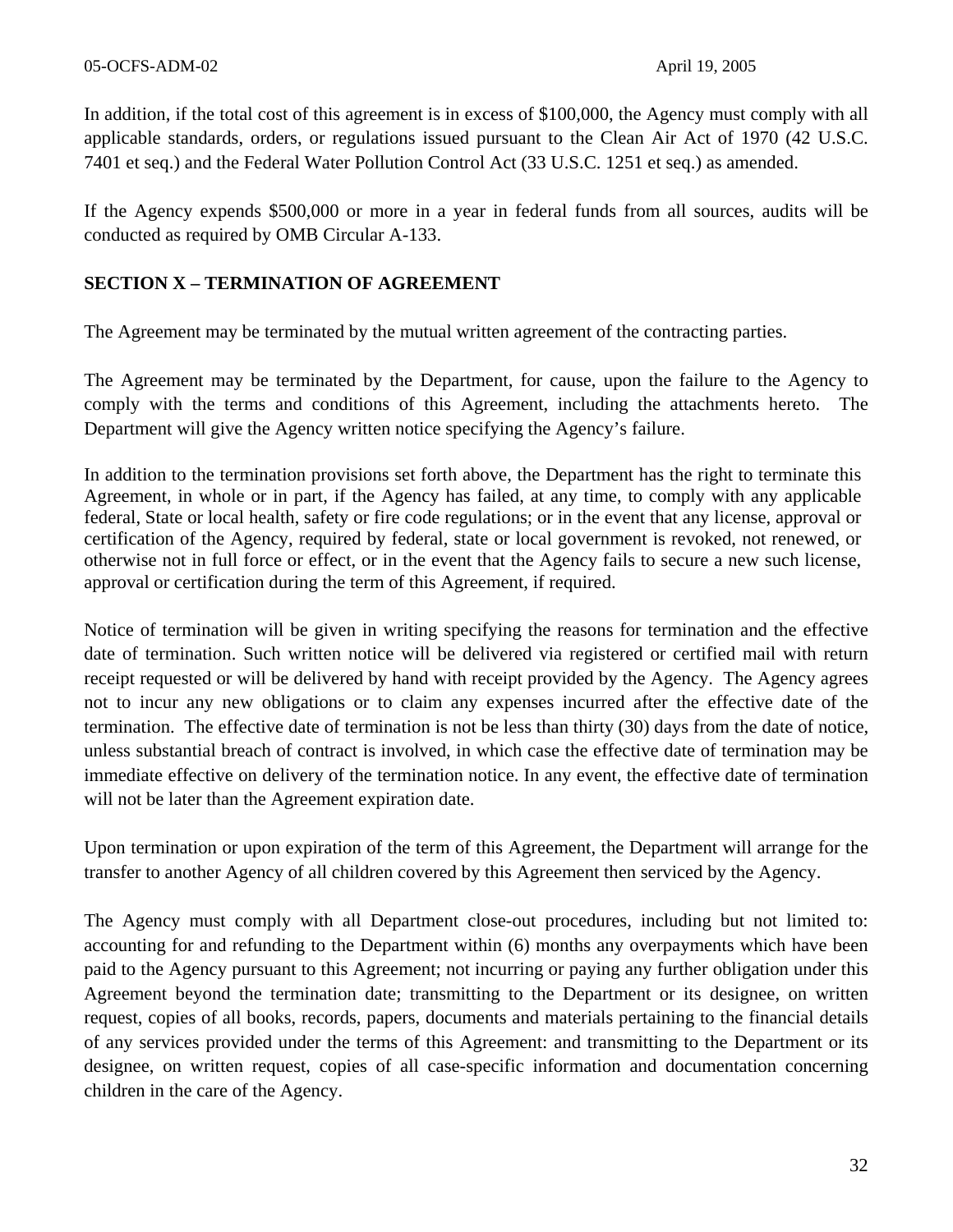#### **SECTION XI – INDEMNIFICATION AND INSURANCE**

The Department and the Agency agree that the Agency is an independent contractor and is not an employee of the Department or the State of New York. The Agency agrees to indemnify the Department and the State of New York for any loss the Department, or the State of New York may suffer if such losses result from the claims of any person or organization (excepting only the Department) injured by the negligent acts or omissions of the Agency, its officers and/or it's employees or subcontractor(s). Furthermore, the Agency agrees to indemnify, defend, and save harmless the State of New York, the Department, and their officers, agents, and employees from any and all claims and losses accruing or resulting to any and all contractors, subcontractors, and any other persons, firm, or corporations furnishing or supplying work, services, materials or supplies in connection with the performance of this Agreement, and from all claims and losses accruing or resulting to any person, firm, or corporation who may be injured or damaged by the Agency in the performance of this Agreement, and against any liability, including costs and expenses, for violation of proprietary rights, copyrights, or rights of privacy, arising out of the publication, translation, reproduction, delivery, performance, or use or disposition of any data furnished under this Agreement, or based on any libelous or other unlawful matter contained in such data or written materials in any form produced pursuant to this Agreement.

The Agency further agrees to procure and maintain in force, for the duration of this Agreement, insurance in types and in the amounts as determined by the Department. Such coverage must be identified and entered upon a Standard Insurance Certificate or its acceptable substitute and be signed by the Agency's insurance company, agent or broker.

The completed and signed Insurance Certificate is subject to approval by the \_\_\_\_\_\_\_\_ County Department of Law and upon approval will be attached to this Agreement and become a part hereof.

The Agency further agrees that the Department has the right to take whatever action it deems appropriate, including, but not limited to, the removal of the Agency from the rotation list, the removal of clients, the cessation of client referrals, and termination of this Agreement, if the Agency fails to submit a completed and signed Standard Insurance Certificate or its acceptable substitute, which is subsequently approved by the \_\_\_\_\_\_\_\_ County Department of Law, prior to the expiration of its insurance coverage.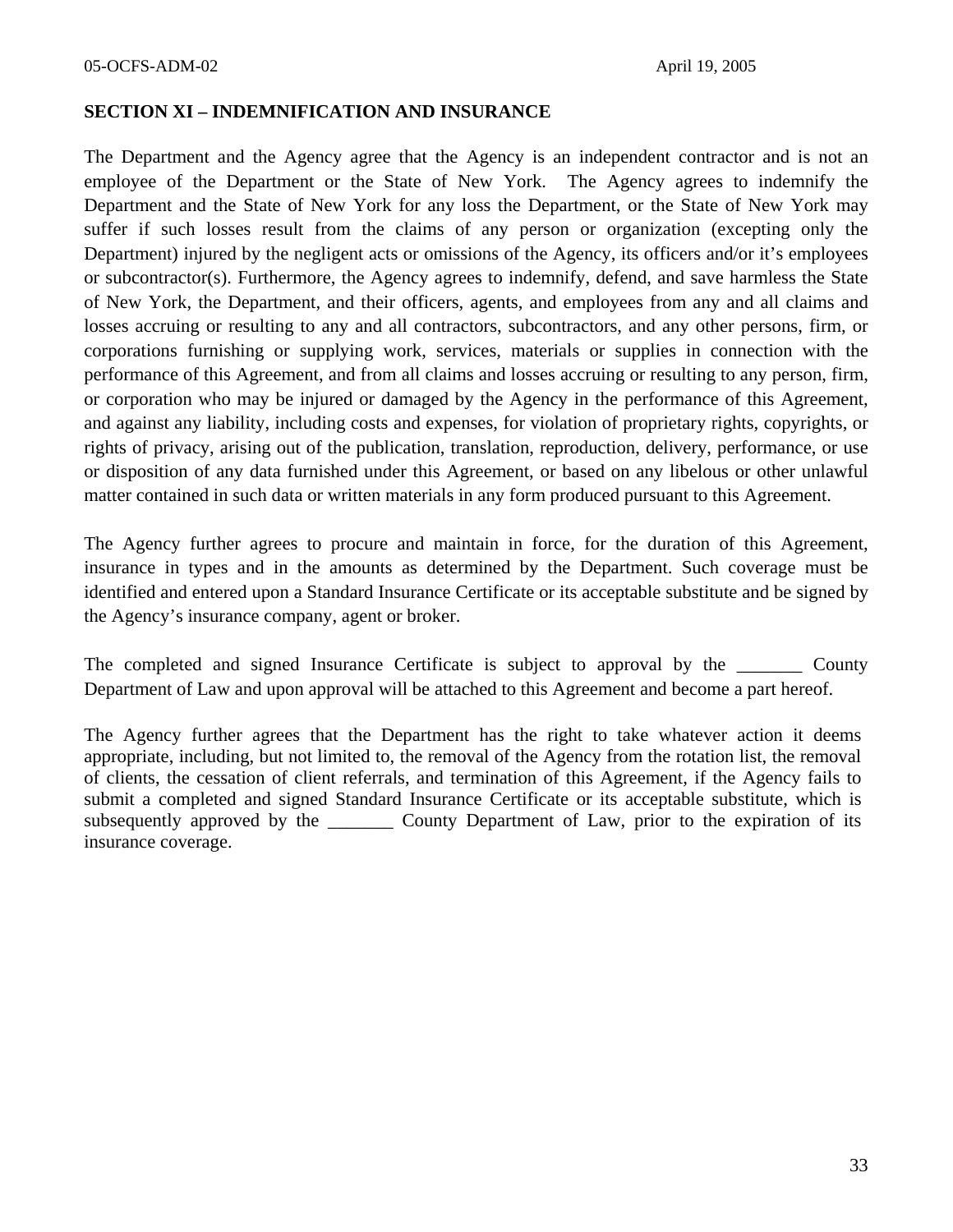# IN WITNESS HEREOF:

The parties hereto have executed this agreement as of the day and year first above written.

| <b>County Department of Social Services</b>                                                                                                                                                                                                                                                                                                     |                                                                                                  |
|-------------------------------------------------------------------------------------------------------------------------------------------------------------------------------------------------------------------------------------------------------------------------------------------------------------------------------------------------|--------------------------------------------------------------------------------------------------|
| by: <u>Commissioner</u>                                                                                                                                                                                                                                                                                                                         | Date                                                                                             |
| By: County Executive                                                                                                                                                                                                                                                                                                                            | Date                                                                                             |
| Approved as to Form:                                                                                                                                                                                                                                                                                                                            |                                                                                                  |
| <b>County Attorney</b>                                                                                                                                                                                                                                                                                                                          | Date                                                                                             |
| (Name of Agency)                                                                                                                                                                                                                                                                                                                                |                                                                                                  |
| by: $\qquad \qquad$<br><b>Executive Director</b>                                                                                                                                                                                                                                                                                                | Date                                                                                             |
| STATE OF NEW YORK)<br>COUNTY OF $\_\_\_\_\_\$ )                                                                                                                                                                                                                                                                                                 |                                                                                                  |
| On this<br>day of                                                                                                                                                                                                                                                                                                                               | 20,                                                                                              |
| personally came_<br>sworn, did depose and say that (s) he resides in ______________________________; that (s); he is an<br>(the)<br>the foregoing instrument; that (s)he knew the seal of said corporation; that the seal affixed to said<br>instrument was such corporate seal; that it was affixed by order of the Board of Directors of said | before me, to be known, who being duly<br>of the corporation described herein and which executed |
| corporation; and that (s)he signed (her/his name thereto by like order.                                                                                                                                                                                                                                                                         |                                                                                                  |

My Commission expires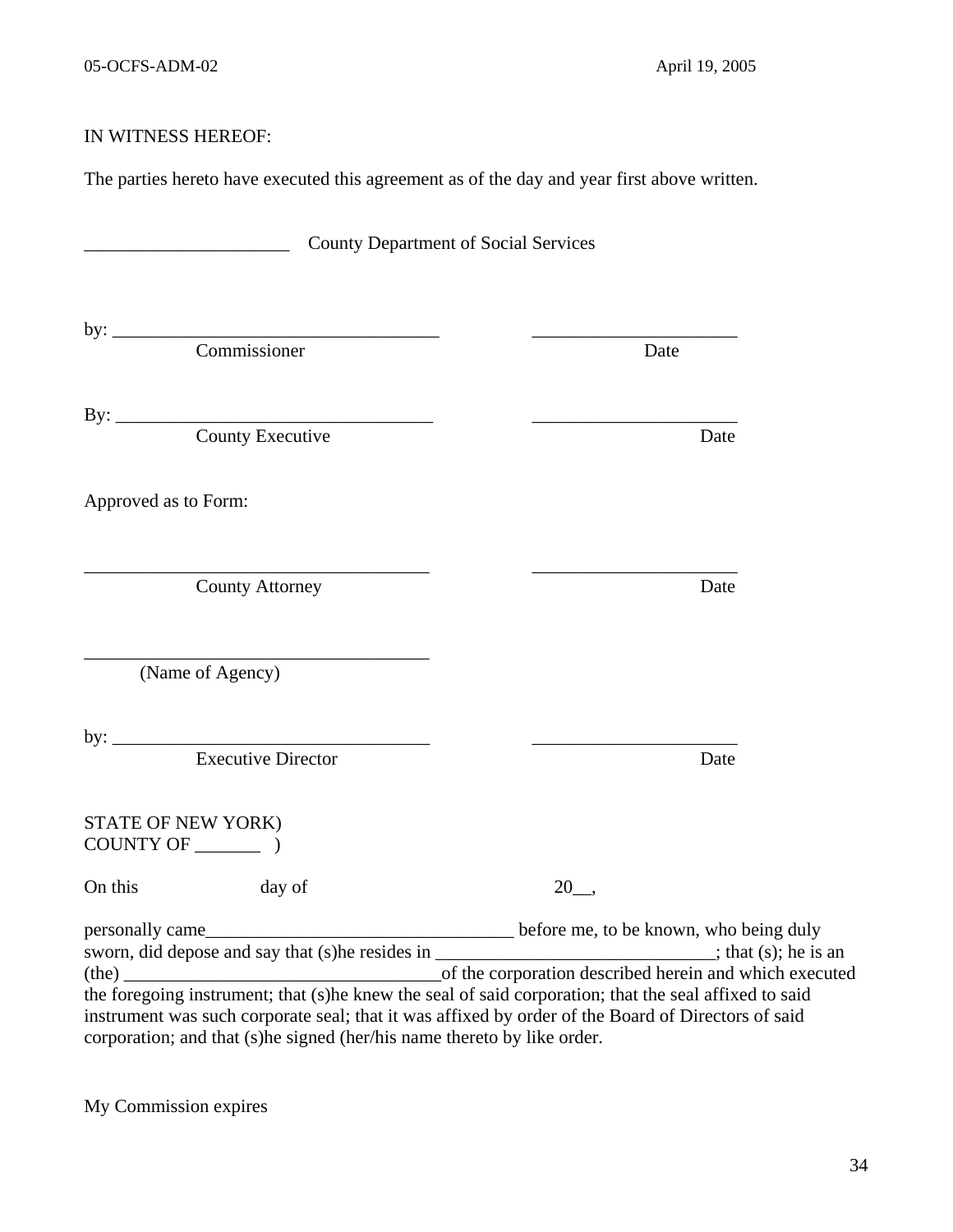#### **Appendix A**

Rev.4/15/05

#### **Certification Regarding Debarment, Suspension, Ineligibility and Voluntary Exclusion**

A. By signing and submitting this contract or contract amendment, contractor certifies that the contractor:

(1). Agrees that, a) By signing and submitting this proposal, the prospective primary applicant is providing the certification set out below. b) The inability of a person to provide the certification required below will not necessarily result in denial of participation in this covered transaction. The prospective participant shall submit an explanation of why it cannot provide the certification set out below. The certification or explanation will be considered in connection with the department or agency's determination whether to enter into this transaction. However, failure of the prospective primary participant to furnish a certification or an explanation shall disqualify such person from participation in this transaction. c) The certification in this clause is a material representation of fact upon which reliance was placed when the department or agency determined to enter into this transaction. If it is later determined that the prospective primary participant knowingly rendered an erroneous certification, in addition to other remedies available to the Federal Government, the department or agency may terminate this transaction for cause or default. d) The prospective primary participant shall provide immediate written notice to the department or agency to which this proposal is submitted if at any time the prospective primary participant learns that its certification was erroneous when submitted or has become erroneous by reason of changed circumstances. e) The terms covered transaction, debarred, suspended, ineligible, lower tier covered transaction, participant, person, primary covered transaction, principal, proposal, and voluntarily excluded, as used in this clause, have the meanings set out in the Definitions and Coverage sections of the rules implementing Executive Order 12549. You may contact the Office of Children and Family Services for assistance in obtaining a copy of those regulations. f) The prospective primary participant agrees by submitting this proposal that, should the proposed covered transaction be entered into, it shall not knowingly enter into any lower tier covered transaction with a person who is proposed for debarment under 48 CFR part 9, subpart 9.4 debarred, suspended, declared ineligible, or voluntarily excluded from participation in this covered transaction, unless authorized by the department or agency entering into this transaction. g) The prospective primary participant further agrees by submitting this proposal that it will include the clause titled "Certification Regarding Debarment, Suspension, Ineligibility and Voluntary Exclusion – Lower Tier Covered Transaction" provided by the department or agency entering into this covered transaction, without modification, in all lower tier covered transactions and in all solicitations for lower tier covered transactions. h) A participant in a covered transaction may rely upon a certification of a prospective participant in a lower tier covered transaction that it is not proposed for debarment under 48 CFR part 9, subpart 9.4 debarred, suspended, ineligible, or voluntarily excluded from the covered transaction, unless it knows that the certification is erroneous. A participant may decide the method and frequency by which it determines the eligibility of its principals. Each participant may, but is not required to, check the List of Parties Excluded from Federal Procurement and Nonprocurement Programs. i) Nothing contained in the foregoing shall be construed to require establishment of a system of records in order to render in good faith the certification required by this clause. The knowledge and information of a participant is not required to exceed that which is normally possessed by a prudent person in the ordinary course of business dealings. j) Except for transactions authorized under paragraph 6 of these instructions, if a participant in a covered transaction knowingly enters into a lower tier covered transaction with a person who is proposed for debarment under 48 CFR part 9, subpart 9.4, suspended, debarred, ineligible, or voluntarily excluded from participation in this transaction, in addition to other remedies available to the Federal Government, the department or agency may terminate this transaction for cause or default.

(2). Certifies to the best of its knowledge and belief, that the applicant and its principals: a) Are not presently debarred, suspended, proposed for debarment, declared ineligible, or voluntarily excluded by any Federal department or agency; b) Have not within a three-year period preceding this proposal been convicted of or had a civil judgement rendered against them for commission of fraud or a criminal offense in connection with obtaining, attempting to obtain, or performing a public (Federal, State, or local) transaction or contract under a public transaction or contract under a public transaction; violation of Federal or State antitrust statutes or commission of embezzlement, theft, forgery, bribery, falsification or destruction of records, making false statements, or receiving stolen property; c) Are not presently indicted for or otherwise criminally or civilly charged by a governmental entity (Federal, State, or local) with commission of any of the offenses enumerated in paragraph 19A. 2. (1) b) of this certification; and d) Have not within a three-year period preceding this application/proposal had on or more public transactions (Federal, State, or local) terminated for cause or default. (2) Where the prospective primary participant is unable to certify to any of the statements in this certification, such prospective participant shall attach an explanation to this proposal.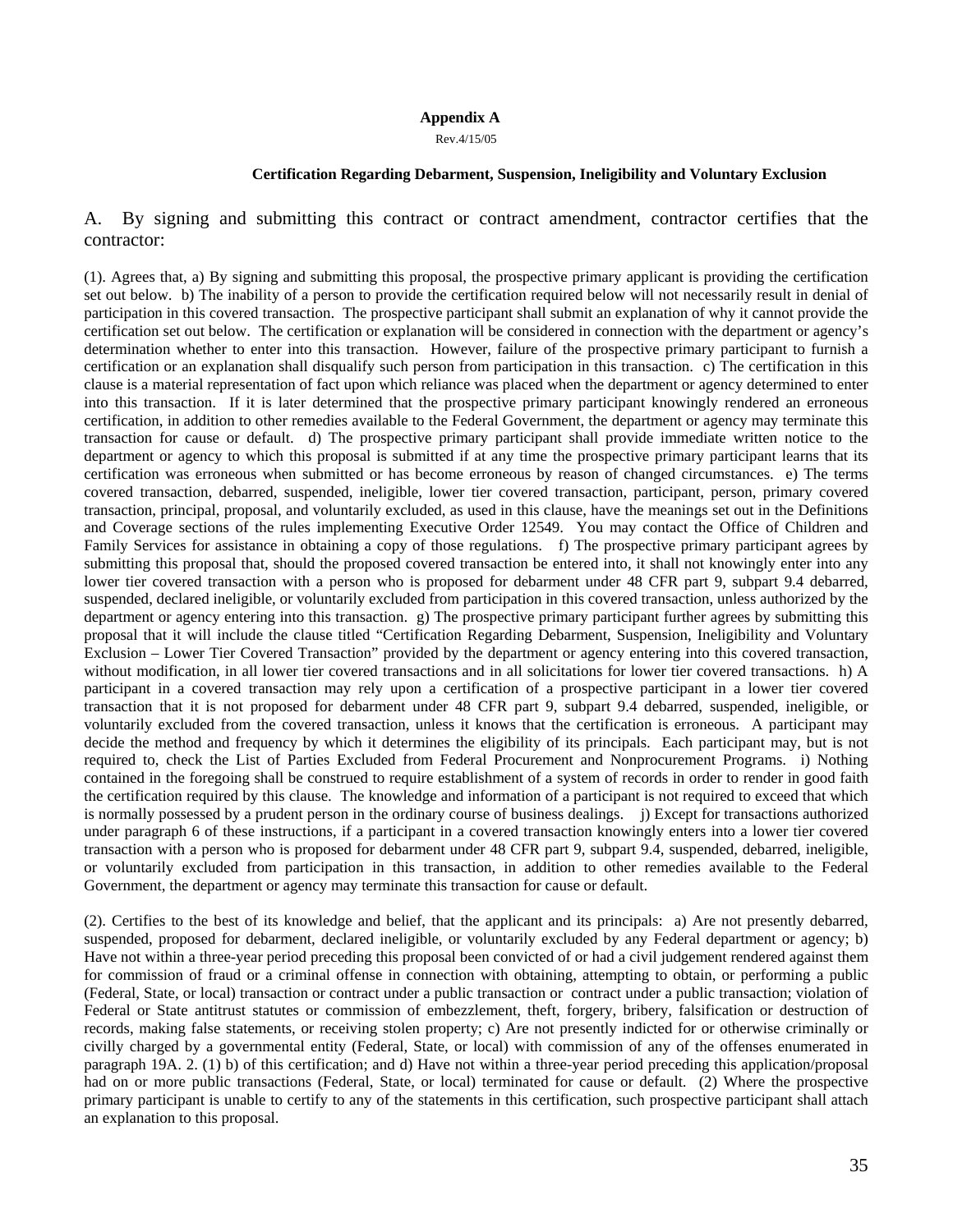B. (1) Certification Regarding Debarment, Suspension, Ineligibility and Voluntary Exclusion – Lower Tier Covered Transactions Instructions for Certification. a) By signing and submitting this proposal, the prospective lower tier participant is providing the certification set out below. b) The certification in this clause is a material representation of fact upon which reliance was placed when this transaction was entered into. If it is later determined that the prospective lower tier participant knowingly rendered an erroneous certification, in addition to other remedies available to the Federal Government the department or agency with which this transaction originated may pursue available remedies, including suspension and/or debarment. c) The prospective lower tier participant shall provide immediate written notice to the person to which this proposal is submitted if at any time the prospective lower tier participant learns that its certification was erroneous when submitted or had become erroneous by reason of changed circumstances. d) The terms covered transaction, debarred, suspended, ineligible, lower tier covered transaction, participant, person, primary covered transaction, principal, proposal, and voluntarily excluded, as used in this clause, have the meaning set out in the Definitions and Coverage sections of rules implementing Executive Order 12549. You may contact the person to which this proposal is submitted for assistance in obtaining a copy of those regulations. e) The prospective lower tier participant agrees by submitting this proposal that, should the proposed covered transaction be entered into, it shall not knowingly enter into any lower tier covered transaction with a person who is proposed for debarment under 48 CFR part 9, subpart 9.4, debarred, suspended, declared ineligible, or voluntarily excluded from participation in this covered transaction, unless authorized by the department or agency with which this transaction originated. f) The prospective lower tier participant further agrees by submitting this proposal that it will include this clause titled "Certification Regarding Debarment, Suspension Ineligibility and Voluntary Exclusion-Lower Tier Covered Transaction," without modification, in all lower tier covered transactions and in all solicitations for lower tier covered transactions. g) A participant in a covered transaction may rely upon a certification of a prospective participant in a lower tier covered transaction that it is not proposed for debarment under 48 CFR part 9, subpart 9.4, debarred, suspended, ineligible, or voluntarily excluded from covered transactions, unless it knows that the certification is erroneous. A participant may decide the method and frequency by which it determines the eligibility of its principals.

Each participant may, but is not required to, check the List of Parties Excluded from Federal Procurement and Nonprocurement Programs. h) Nothing contained in the foregoing shall be construed to require establishment of a system of records in order to render in good faith the certification required by this clause. The knowledge and information of a participant is not required to exceed that which is normally possessed by a prudent person in the ordinary course of business dealings. i) Except for transactions authorized under paragraph 5 of these instructions, if a participant in a covered transaction knowingly enters into a lower tier covered transaction with a person who is proposed for debarment under 48 CFR part 9, subpart 9.4, suspended, debarred, ineligible, or voluntarily excluded from participation in this transaction, in addition to other remedies available to the Federal Government, the department or agency with which this transaction originated may pursue available remedies, including suspension and/or debarment.

(2) The prospective lower tier participant certifies, by submission of this proposal, that neither it nor its principals is presently debarred, suspended, proposed for debarment, declared ineligible, or voluntarily excluded from participation in this transaction by any Federal department or agency. b) Where the prospective lower tier participant is unable to certify to any of the statements in this certification, such prospective participant shall attach an explanation to this proposal.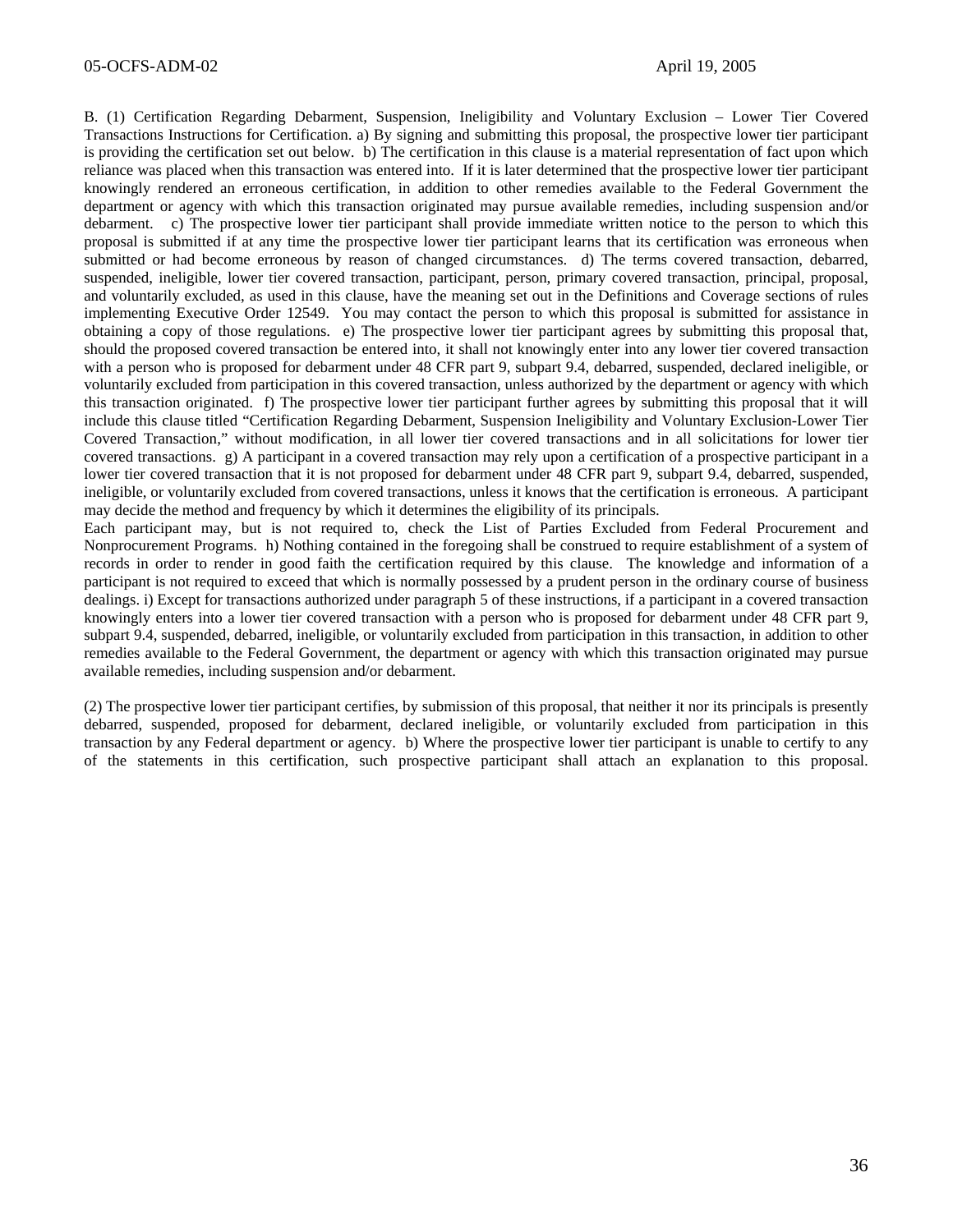#### **Appendix B**

Rev. 4/15/05

#### **Certification Regarding Limitation on Use of Appropriated Funds to Influence Certain Federal Contracting and Financial Transactions**

By signing and submitting this contract or contract amendment, contractor certifies that the contractor:

Certifies that Title 31, United States Code, Section 1352, entitled "Limitation on use of appropriated funds to influence certain Federal contracting and financial transactions," generally prohibits recipients of Federal grants and cooperative agreements from using Federal (appropriated) funds for lobbying the Executive or Legislative Branches of the Federal Government in connection with a SPECIFIC grant or cooperative agreement. Section 1352 also requires that each person who requests or receives a Federal grant or cooperative agreement must disclose lobbying undertaken with non-Federal (nonappropriated) funds. The requirements apply to grants and cooperative agreements EXCEEDING \$100,000 in total costs (45 CFR Part 93). The undersigned (authorized official signing for the applicant organization) certifies, to the best of his or her knowledge and belief that: (1) No Federal appropriated funds have been paid or will be paid, by or on behalf of the undersigned, to any person for influencing or attempting to influence an officer or employee of any agency, a Member of Congress, an officer or employee of Congress, or an employee of a Member of Congress in connection with the awarding of any Federal contract, the making of any Federal grant, the making of any Federal loan, the entering into of any cooperative agreement, and the extension, continuation, renewal, amendment, or modification of any Federal contract, grant, loan, or cooperative agreement. (2) If any funds other than Federally appropriated funds have been paid or will be paid to any person for influencing or attempting to influence an officer or employee of any agency, a Member of Congress, an officer or employee of Congress, or an employee of a Member of Congress in connection with this Federal contract, grant, loan, or cooperative agreement, the undersigned shall complete and submit Standard Form-LLL, "Disclosure of Lobbying Activities," in accordance with its instructions. (If needed, Standard Form-LLL, "Disclosure of Lobbying Activities," its instructions, and continuation sheet are included at the end of this application form.) (3) The undersigned shall require that the language of this certification be included in the award documents for all subawards at all tiers (including subcontracts, subgrants, and contracts under grants, loans, and cooperative agreements) and that all subrecipients shall certify and disclose accordingly. This certification is a material representation of fact upon which reliance was placed when this transaction was made or entered into. Submission of this certification is a prerequisite for making or entering into this transaction imposed by Section 1352, U.S. Code. Any person who fails to file the required certification shall be subject to a civil penalty of not less than \$10,000 and not more than \$100,000 for each such failure.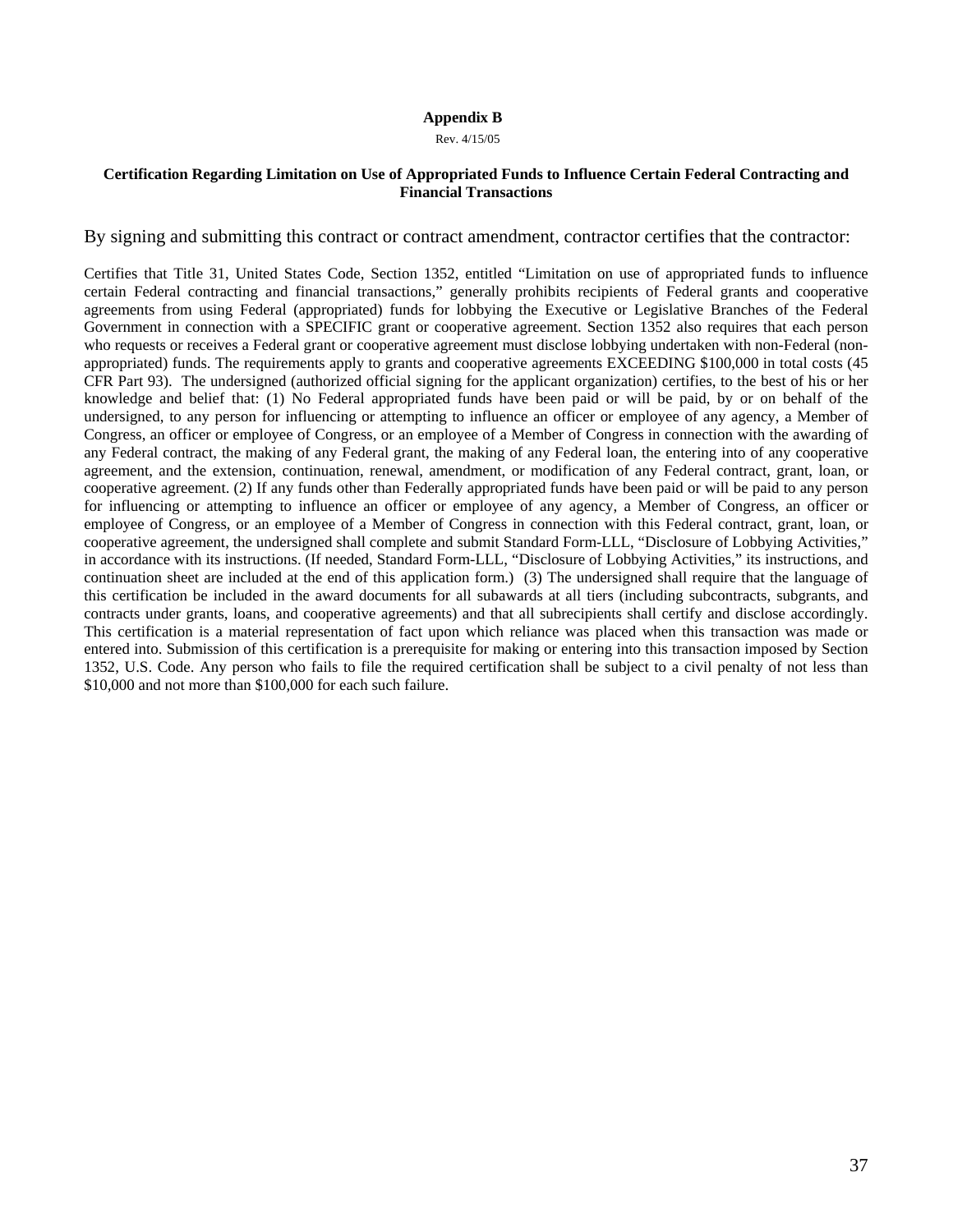#### **Appendix C**

Rev.4/15/05

#### **Certification Regarding a Drug-Free Workplace**

(A). 1. By signing and/or submitting this application or grant agreement, the grantee is providing the certification set out below. 2. The certification set out below is a material representation of fact upon which reliance is placed when the agency awards the grant. If it is later determined that the grantee knowingly rendered a false certification, or otherwise violates the requirements of the Drug-Free Workplace Act, the agency, in addition to any other remedies available to the Federal Government, may take action authorized under the Drug-Free Workplace Act. 3. For grantees other than individuals, Alternate I applies. For grantees who are individuals, Alternate II applies. 5. Workplaces under grants, for grantees other than individuals, need not be identified on the certification. If known, they may be identified in the grant application. If the grantee does not identify the workplaces at the time of application, or upon award, if there is no application, the grantee must keep the identity of the workplace(s) on file in its office and make the information available for Federal inspection. Failure to identify all known workplaces constitutes a violation of the grantee's drug-free workplace requirements. 6. Workplace identifications must include the actual address of buildings (or parts of buildings) or sites where work under the grant takes place. Categorical descriptions may be used (e.g. all vehicles of a mass transit authority or State highway department while in operation, State employees in each local unemployment office, performers in concert halls or radio studios). 7. If the workplace identified to the agency changes during the performance of the grant, the grantee shall inform the agency of the change(s), if it previously identified the workplaces in question (see paragraph five). 8. Definitions of terms in the Nonprocurement Suspension and Debarment common rule and Drug-Free Workplace common rule apply to this certification. Grantees' attention is called, in particular, to the following definitions from these rules: Controlled substance means a controlled substance in Schedules I through V of the Controlled Substances Act (21 U.S.C. 812) and as further defined by regulation (21 CFR 1308.11 through 1308.15); Conviction means a finding of guilt (including a plea of nolo contendere) or imposition of sentence, or both, by any judicial body charged with the responsibility to determine violations of the Federal or State criminal drug statutes; Criminal drug statute means a Federal or non-Federal criminal statute involving the manufacture, distribution, dispensing, use, or possession of any controlled substance; Employee means the employee of a grantee directly engaged in the performance of work under a grant, including: (i) All direct charge employees; (ii) All indirect charge employees unless their impact or involvement is insignificant to the performance of the grant; and, (iii) Temporary personnel and consultants who are directly engaged in the performance of work under the grant and who are on the grantee's payroll. This definition does not include workers not on the payroll of the grantee (e.g. volunteers, even if used to meet a matching requirement; consultants or independent contractors not on the grantee's payroll; or employees of subrecipients or subcontractors in covered workplaces).

(B). Alternate I (Grantees Other Than Individuals). 1. The grantee certifies that the applicant will, or will continue to, provide a drug-free workplace in accordance with 45 CFR Part 76 by: (a) Publishing a statement notifying employees that the unlawful manufacture, distribution, dispensing, possession or use of a controlled substance is prohibited in the grantee's workplace and specifying the actions that will be taken against employees for violation of such prohibition; (b) Establishing an ongoing drug-free awareness program to inform employees about: (1) The dangers of drug abuse in the workplace; (2) The grantee's policy of maintaining a drug-free workplace; (3) Any available drug counseling, rehabilitation, and employee assistance programs; and (4) The penalties that may be imposed upon employees for drug abuse violations occurring in the workplace; (c) Making it a requirement that each employee to be engaged in the performance of the grant be given a copy of the statement required by paragraph (a) above; (d) Notifying the employee in the statement required by paragraph (a) above, that, as a condition of employment under the grant, the employee will-(1) Abide by the terms of the statement; and (2) Notify the employer in writing of his or her conviction for violation of a criminal drug status occurring in the workplace no later than five calendar days after such conviction; (e) Notify the agency in writing within ten calendar days after receiving notice under paragraph (d)(2) from an employee or otherwise receiving actual notice of such conviction. Employers of convicted employees must provide notice, including position title, to every grant officer or other designee on whose grant activity the convicted employee was working, unless the Federal agency has designated a central point for the receipt of such notices. Notice shall include the identification number(s) of each affected grant; (f) Taking one of the following actions, within 30 calendar days of receiving notice under paragraph  $(d)(2)$ , with respect to any employee who is so convicted-  $(1)$  Taking appropriate personnel action against such an employee, up to and including termination, consistent with the requirements of the Rehabilitation Act of 1973, as amended, or (2) Requiring such employee to participate satisfactorily in a drug abuse assistance or rehabilitation program approved for such purposes by a Federal, State, or local health, law enforcement, or other appropriate agency; (g) Making a good faith effort to continue to maintain a drug-free workplace through implementation of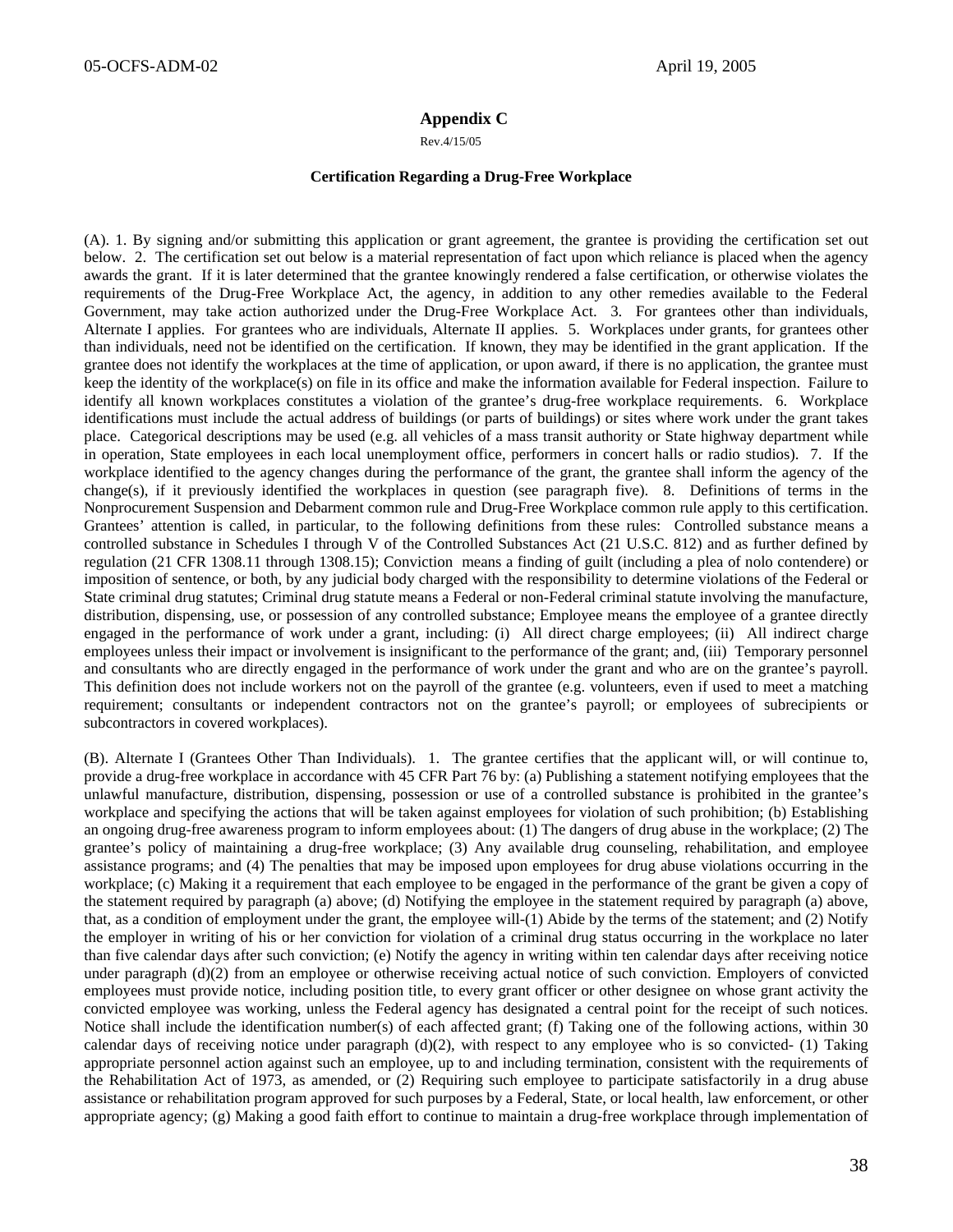#### 05-OCFS-ADM-02 April 19, 2005

paragraphs (a), (b), (c), (d), (e), and (f). For purposes of paragraph (e) regarding agency notification of criminal drug convictions, the DHHS has designated the following central point for receipt of such notices: Division of Grants Policy and Oversight, Office of Management and Acquisition, Department of Health and Human Services, Room 517-D, 200 Independence Avenue, S.W., Washington, D.C., 20201.

(C). Alternate II (Grantees Who Are Individuals). 1. The grantee certifies that, as a condition of the grant, he or she will not engage in the unlawful manufacture, distribution, dispensing, possession, or use of a controlled substance in conducting any activity with the grant; 2. If convicted of a criminal drug offense resulting from a violation occurring during the conduct of any grant activity, he or she will report the conviction, in writing, within 10 calendar days of the conviction, to every grant officer or other designee, unless the Federal agency designates a central point for the receipt of such notices. When notice is made to such a central point, it shall include the identification number(s) of each affected grant.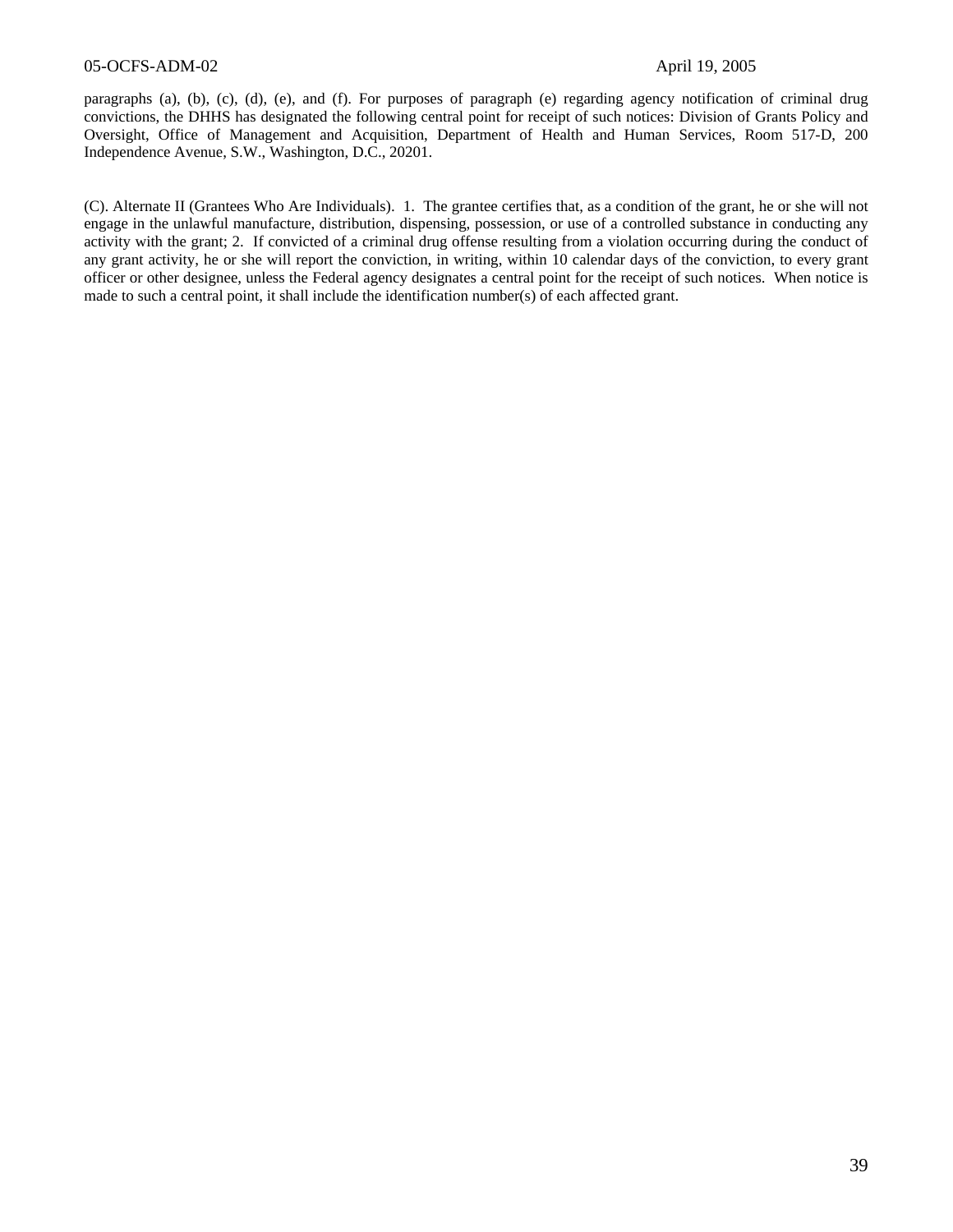# **Schedule A. PROGRAM NARRATIVE**

*(Instructions to Agency) The following narrative should be completed by the Agency, in order to present an accurate description of the agency's programs. This narrative will be used to substantiate claims for federal reimbursement.* 

# **A. Program Narrative**

- 1. Agency's Name and Address
- 2. Foster Care Programs Provided by Agency (Institution, group residence, group homes, agency boarding homes, foster family boarding homes, educational services, etc. Include details on all programs, including goals and objectives.)
- 3. List of locations of all agency facilities to be used in providing services.
- 4. Persons served (ages, sex, geographic limitation, if any; number to be served by program, etc.).
- 5. Services of agency programs: include description of all those services which are provided, including those defined in the CSP, as well as any other services, such as day services, educational services, medical care and adoption services. Indicate types and numbers of staff providing services.
- 6. Self-evaluation procedures description of agency procedures for evaluating program effectiveness.
- 7. Admission Policies and Procedures description of referral process, agency requirements for reports, pre-placement visits, etc.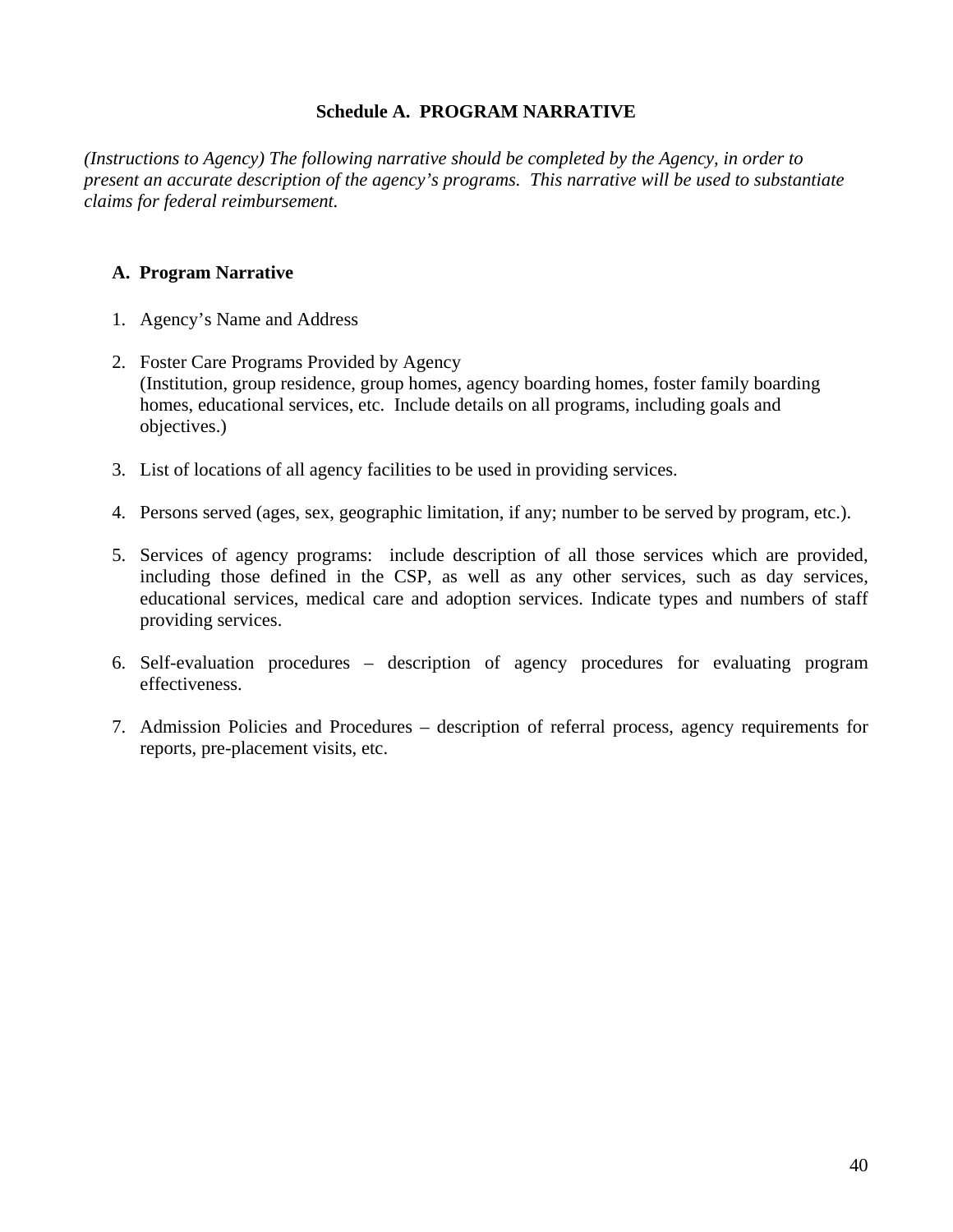### **Schedule B. REIMBURSEMENT RATES**

The following schedule of foster care payments presents maintenance, medical, and education rates which will be paid under this contract.

| <b>Program Name</b>      | <b>Maintenance</b> | <b>Effective Date</b> | <b>Medical</b>  | <b>Effective</b> |
|--------------------------|--------------------|-----------------------|-----------------|------------------|
| (List each program type) | <b>Per Diem</b>    | (Maintenance          | <b>Per Diem</b> | <b>Date</b>      |
|                          |                    | Per Diem)             |                 | (Medical Per     |
|                          |                    |                       |                 | Diem)            |
|                          |                    |                       |                 |                  |
|                          |                    |                       |                 |                  |
|                          |                    |                       |                 |                  |
|                          |                    |                       |                 |                  |
|                          |                    |                       |                 |                  |
|                          |                    |                       |                 |                  |
|                          |                    |                       |                 |                  |
|                          |                    |                       |                 |                  |
|                          |                    |                       |                 |                  |
|                          |                    |                       |                 |                  |
|                          |                    |                       |                 |                  |
|                          |                    |                       |                 |                  |
|                          |                    |                       |                 |                  |
|                          |                    |                       |                 |                  |
|                          |                    |                       |                 |                  |
|                          |                    |                       |                 |                  |
|                          |                    |                       |                 |                  |
|                          |                    |                       |                 |                  |
|                          |                    |                       |                 |                  |
|                          |                    |                       |                 |                  |

Education Rate (tuition)

*(Include applicable tuition rates either calculated or approved for reimbursement by the New York State Education Department pursuant to Article 81 or other applicable statutes of Education Law governing tuition reimbursement for children placed in child care institutions. Also, attach a school calendar.)*

Special act school district \_\_\_\_\_\_\_\_\_\_\_\_\_\_\_\_\_ On-campus school \_\_\_\_\_\_\_\_\_\_\_\_\_\_\_ Other school program \_\_\_\_\_\_\_\_\_\_\_\_\_\_\_

The total cost of this contract may not exceed \$\_\_\_\_\_\_\_\_\_\_.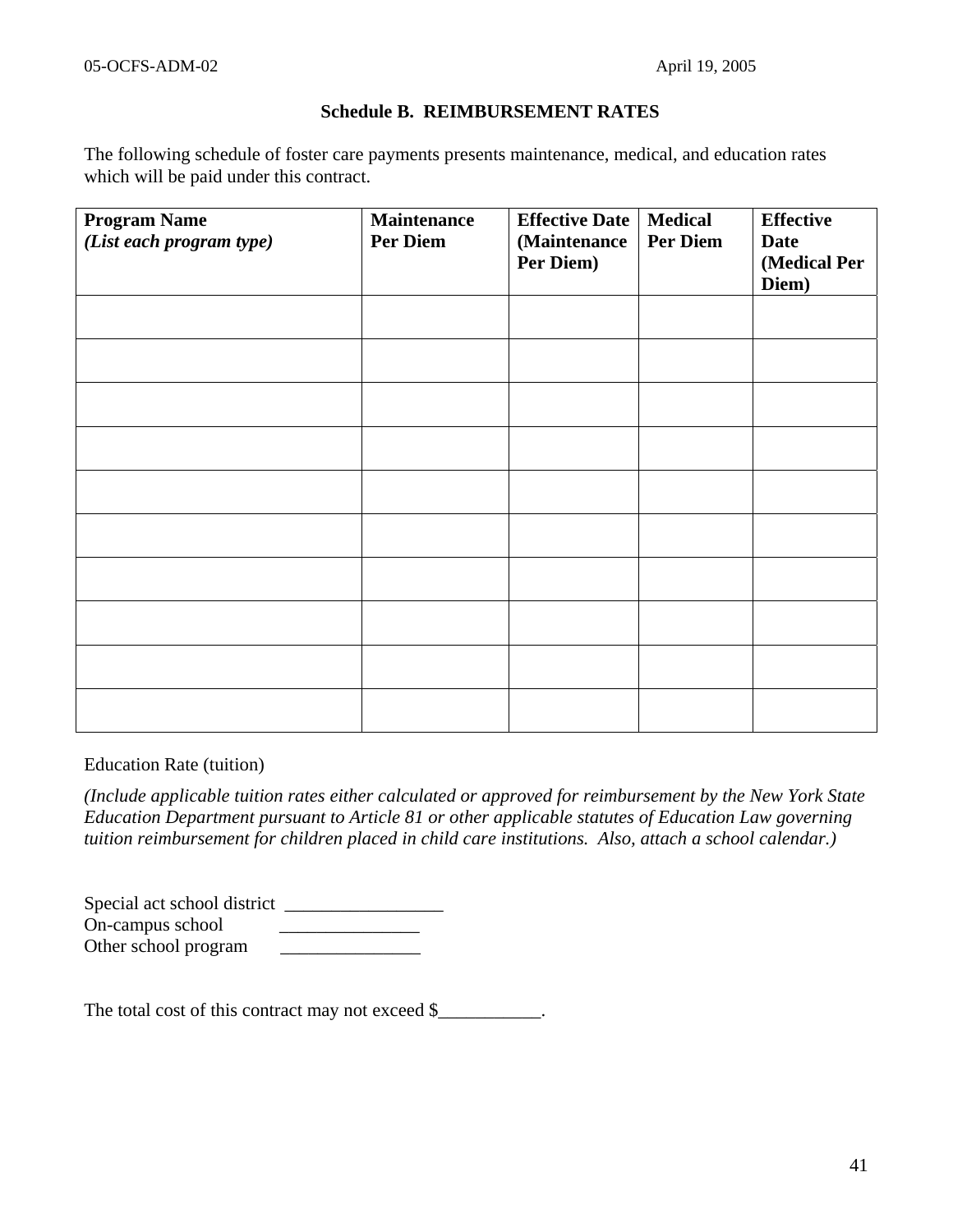# **Schedule C: DEPARTMENT OPTIONS**

| [The Department is to indicate which entity will be responsible for each task] |  |  |
|--------------------------------------------------------------------------------|--|--|
|--------------------------------------------------------------------------------|--|--|

| <b>Contract Task / Responsibility</b>                                                                                   | <b>Department</b> | <b>Agency with</b><br><b>Case Planning</b><br><b>Responsibility</b> | <b>Agency of</b><br><b>Associated</b><br>Case<br><b>Worker</b> |
|-------------------------------------------------------------------------------------------------------------------------|-------------------|---------------------------------------------------------------------|----------------------------------------------------------------|
| <b>Family Services Intake</b>                                                                                           |                   |                                                                     |                                                                |
| Completion of family services intake (FSI)                                                                              |                   |                                                                     |                                                                |
| # of days for Agency submission of FSI: (insert #)<br>$\bullet$                                                         |                   |                                                                     |                                                                |
| # of days for Dept. acceptance of FSI: (insert #)<br>$\bullet$                                                          |                   |                                                                     |                                                                |
| Completion of CPS safety and risk assessment - Initial FASP                                                             |                   |                                                                     |                                                                |
| Completion of CPS safety and risk assessment -                                                                          |                   |                                                                     |                                                                |
| Comprehensive/Reassessment FASPs                                                                                        |                   |                                                                     |                                                                |
| Required completion of plan amendment for a change to                                                                   |                   |                                                                     |                                                                |
| visiting plan (Department option)                                                                                       |                   |                                                                     |                                                                |
|                                                                                                                         |                   |                                                                     |                                                                |
| Convene and hold service plan review conference                                                                         |                   |                                                                     |                                                                |
| Identification of third party reviewer for SPR                                                                          |                   |                                                                     |                                                                |
|                                                                                                                         |                   |                                                                     |                                                                |
| Number of days for Agency to accept/reject initial referral of<br>child: $(inset #)$                                    |                   |                                                                     |                                                                |
|                                                                                                                         |                   |                                                                     |                                                                |
| <b>Foster Care Activities</b>                                                                                           |                   |                                                                     |                                                                |
| Continuing exploration and development of<br>$\bullet$<br>permanency alternatives for child over 14                     |                   |                                                                     |                                                                |
| Arrangement for/provision of life skill services for<br>$\bullet$<br>child over 14                                      |                   |                                                                     |                                                                |
| Require child participation in design of activities to<br>prepare for independent living.                               |                   |                                                                     |                                                                |
| Issue monthly stipend payments to child, 16 years or<br>$\bullet$<br>older, with PPG of discharge to independent living |                   |                                                                     |                                                                |
| Assistance to establish contact with service providers<br>$\bullet$<br>and community resources                          |                   |                                                                     |                                                                |
| Provision of written 90 day notice of discharge<br>$\bullet$                                                            |                   |                                                                     |                                                                |
| Post discharge supervision                                                                                              |                   |                                                                     |                                                                |
| <b>Legal Activities</b>                                                                                                 |                   |                                                                     |                                                                |
| File petition for permanency hearing<br>$\bullet$                                                                       |                   |                                                                     |                                                                |
| 1055 Orders: Follow through on the necessary legal<br>$\bullet$                                                         |                   |                                                                     |                                                                |
| aspects of legally freeing a child for adoption.                                                                        |                   |                                                                     |                                                                |
| <b>Adoption Activities</b>                                                                                              |                   |                                                                     |                                                                |
| Identification of appropriate adoptive home                                                                             |                   |                                                                     |                                                                |
| Recording of information (FASP, and movement, legal,                                                                    |                   |                                                                     |                                                                |
| adoption activities) in CCRS until implementation of<br><b>CONNECTIONS Build 19</b>                                     |                   |                                                                     |                                                                |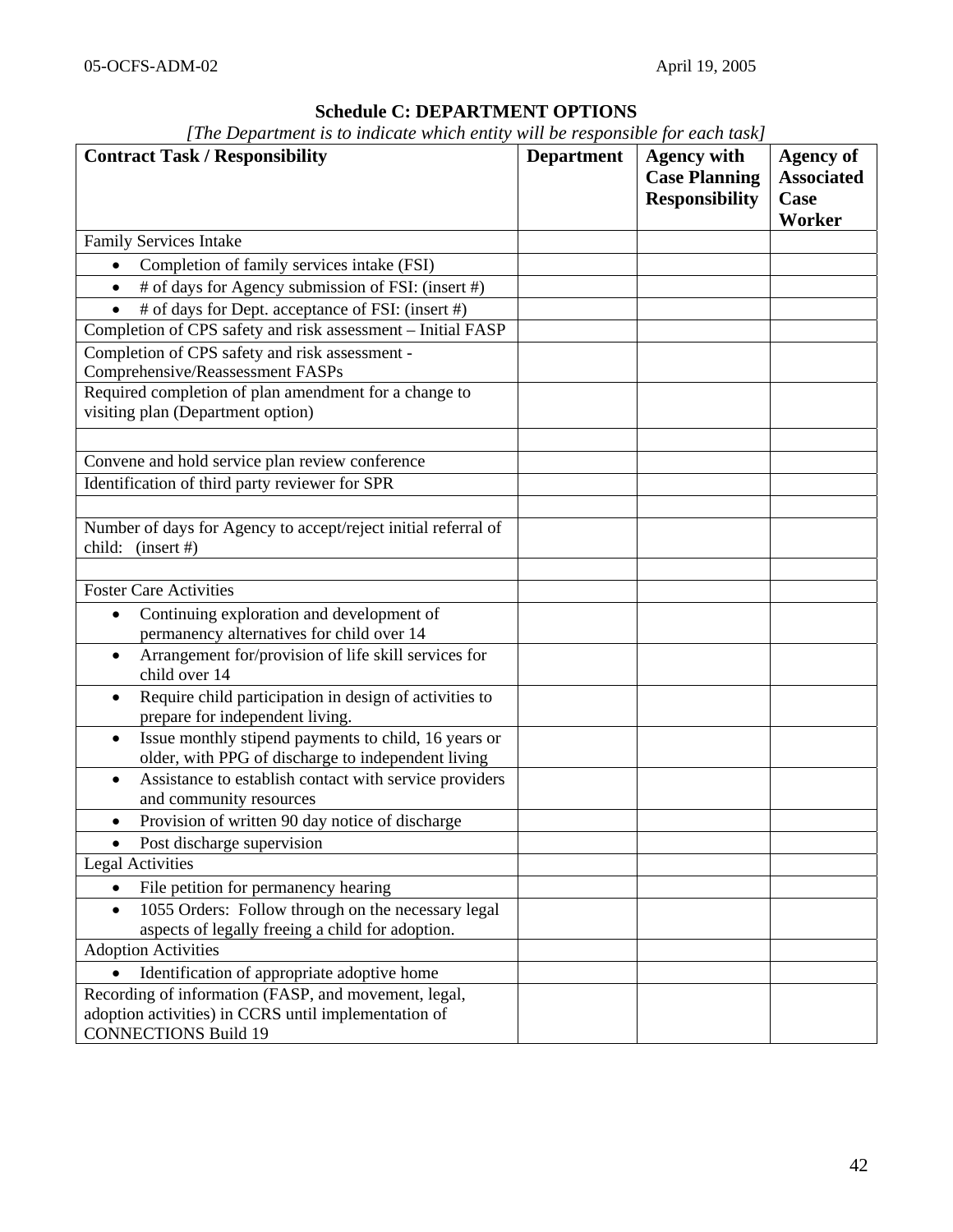# **Attachment C: Advocates for Children Settlement Agreement (ADVPO) Templates Listing**

- Family Services Intake
- Progress Notes
- FASP Initial
- FASP Comprehensive/Reassessment
- FASP Plan Amendment Closed Preventive
- FASP Plan Amendment Open to CPS
- FASP Plan Amendment Closed to CPS
- FASP Plan Amendment Enter Foster Care
- FASP Plan Amendment Move Foster Care Setting
- FASP Plan Amendment Change Visitation
- FASP Plan Amendment Discharge to Home, Relative, Other
- FASP Plan Amendment Discharge to Independent Living
- FASP Plan Amendment Return Home from Non-LDSS Placement
- **FASP Plan Amendment Update Service Plan**
- FASP Plan Amendment Other Status Change
- **Service Plan Review Conference Summary**
- Non-LDSS Custody Relative/Resource Placement
- **Life Skills Assessment**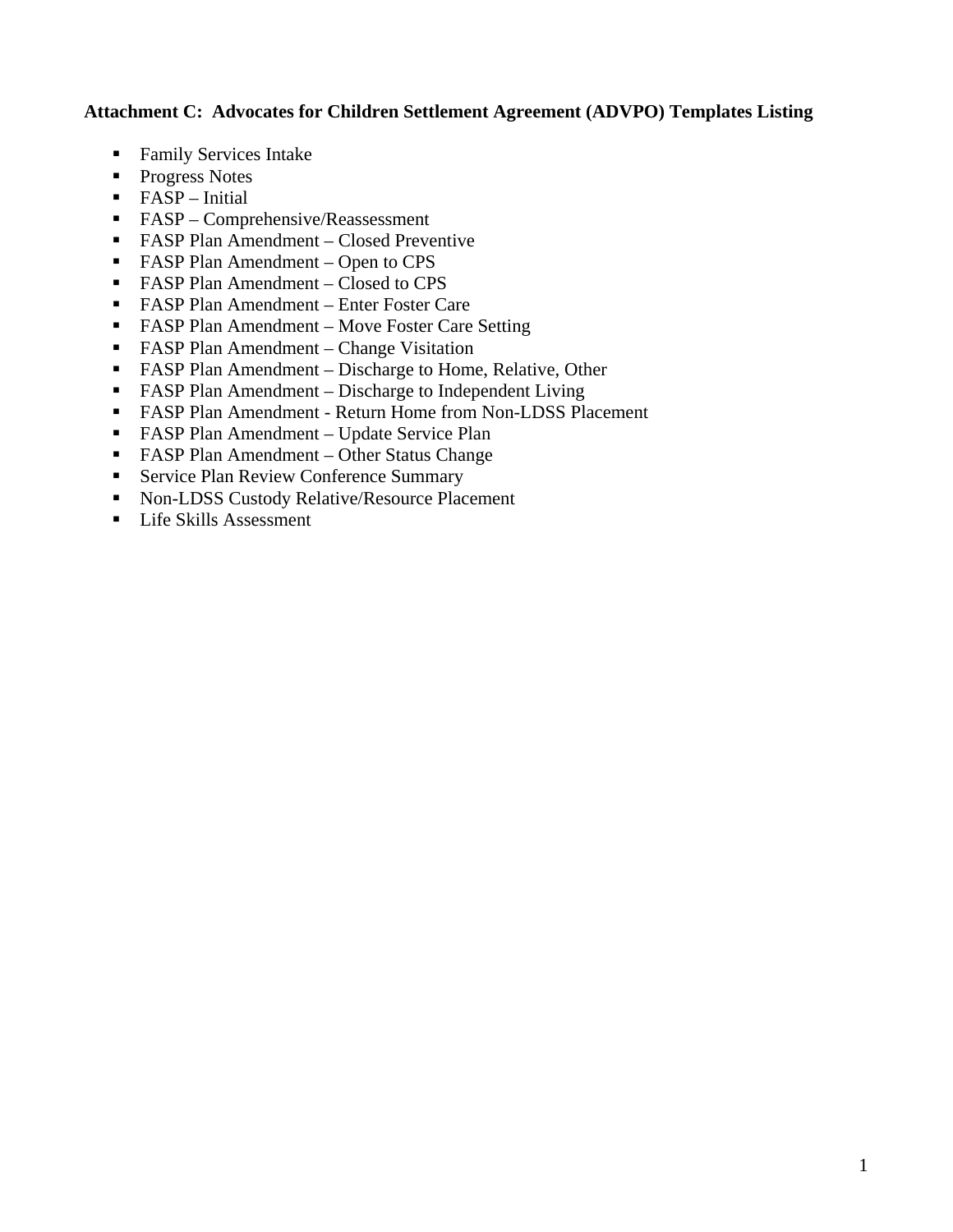### **Attachment D: CONNECTIONS Final Regulations**

Paragraph (4) of subdivision (a) of section 428.15 is repealed and a new paragraph (4) is added to read as follows:

(4) Such records, whether maintained by a social services district or provider agency must be retained in accordance with the following standards:

(i) records of a foster child must be retained for 30 years following the discharge of the child from foster care;

(ii) records of a child and family receiving preventive services must be retained for six years after the  $18<sup>th</sup>$  birthday of the youngest child in the family. The provisions of this subparagraph apply where the sole service provided is preventive services. Where preventive services is provided in conjunction with or in addition to foster care, adoption or child protective services, the applicable standards for record retention in relation to foster care, adoption or child protective services as set forth in this section apply;

(iii) records of a child and family receiving child protective services must be maintained in accordance with the standards set forth in sections 422(5) and 422(8) of the Social Services Law and section 432.9(f) of this Title; and

(iv) records of an adopted child must be permanently retained.

Paragraph (1) of subdivision (a) of section 441.7 is amended to read as follows:

(a) All authorized agencies shall:

(1) maintain current case records for each child in its care, in accordance with the requirements of section 372 of the Social Services Law, which records [shall] must be conveniently indexed and retained [until such child becomes 21 years of age] in accordance with the requirements set forth in paragraph (4) of subdivision (a) of section 428.15 of this Title; such [record shall] records must also include the intake study; [,] the plan of service; [,] plan for discharge and aftercare, where

1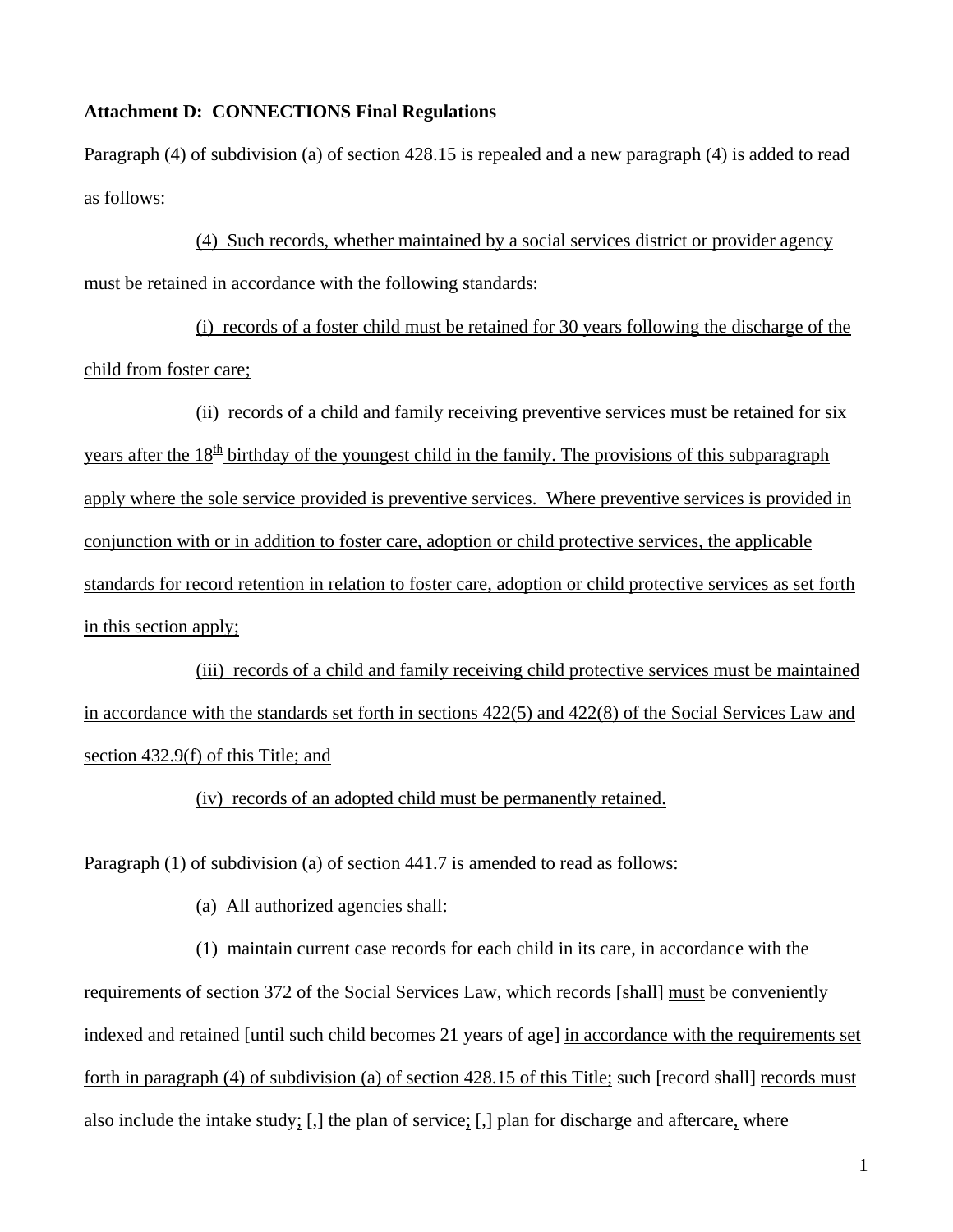applicable; [,] the care and services provided, including social, psychiatric and psychological services, social history of the child and [his] the child's family; [,] certification of birth; [,] medical and surgical consent from parent or guardian; [,] record of school placement; [,] reports from other agencies; [,] all pertinent correspondence; [,] and periodic progress reports which [shall] must consist of social information, psychological or psychiatric reports, if applicable, medical and dental reports, reports from staff, and after care reports. The requirements of this paragraph [shall] must not be construed to require agencies to maintain duplicate records for those maintained by them pursuant to Parts [Part] 428 and / or 466 of this Subchapter.

A new Part 466 is added to read as follows:

### PART 466

### Implementation and Administration of the CONNECTIONS System

Section 466.1 Scope

466.2 Definitions 466.3 Mandatory Use 466.4 Confidentiality 466.5 Sealing and Expungement of Information 466.6 Security

Section 466.1 Scope.

The provisions of this Part apply to the implementation and administration of the

CONNECTIONS system. This Part establishes standards for the internal and external recording of

information in the CONNECTIONS system, the protection of confidential individual identifiable

information, the sealing and expungement of information and the security of the system.

Section 466.2 Definitions.

For the purposes of this Part the following definitions apply:

(a) The CONNECTIONS system means the statewide automated child welfare information system implemented and administered by OCFS pursuant to section 446 of the Social Services Law.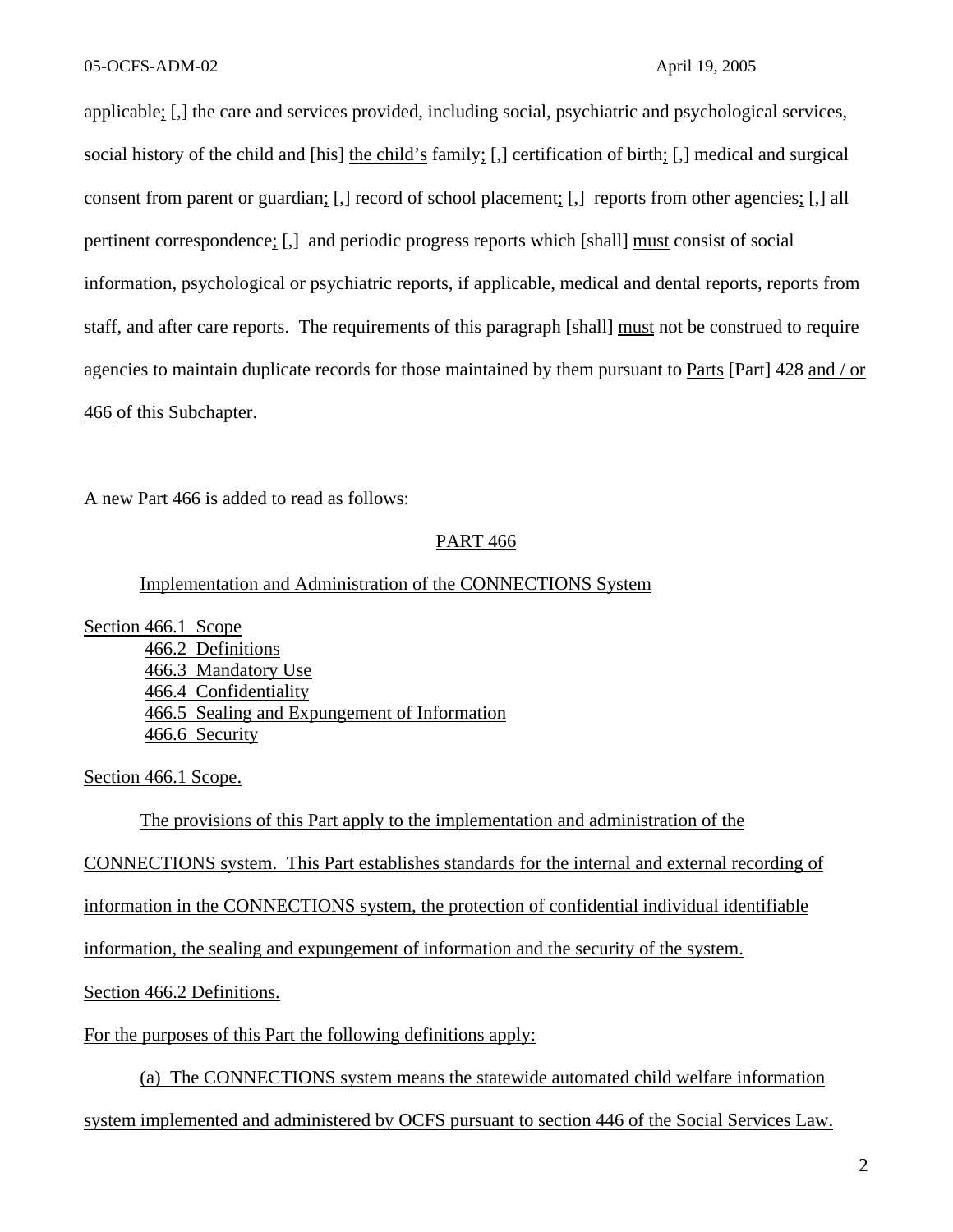The CONNECTIONS system contains, but is not limited to, those data elements required by applicable State and federal statutes and regulations, relating to the provision of child welfare services including foster care, adoption assistance, adoption services, preventive services, child protective services, and other family preservation and family support services.

(b) OCFS means the New York State Office of Children and Family Services, successor agency to the Department of Social Services and the Division for Youth, pursuant to chapter 436 of the Laws of 1997.

(c) A public or private agency means an authorized agency, as defined in paragraphs (a) or (b) of subdivision 10 of section 371 of the Social Services Law; a not-for-profit corporation, as defined in paragraph 5 of subdivision (a) of section 102 of the Not-for-Profit Corporation Law; or a public agency that receives prior approval from OCFS to provide foster care and/or child welfare services. Section 466.3. Mandatory Use.

Upon issuance of an administrative directive by OCFS indicating that information regarding a child welfare service or services must be entered into the CONNECTIONS system, each social services district or public or private agency providing such service that has access to the CONNECTIONS system must use the CONNECTIONS system for recording the information in the form and manner prescribed by OCFS to satisfy the data requirements for the particular service. Any such administrative directive may require use of the CONNECTIONS system for all or part of the services or information to be documented, and may apply initially to a limited number of social services districts and/or public and private agencies.

Section 466.4 Confidentiality.

(a) Individual identifiable information contained in the CONNECTIONS system is confidential and may be disclosed only in a manner consistent with applicable statutory and regulatory standards.

3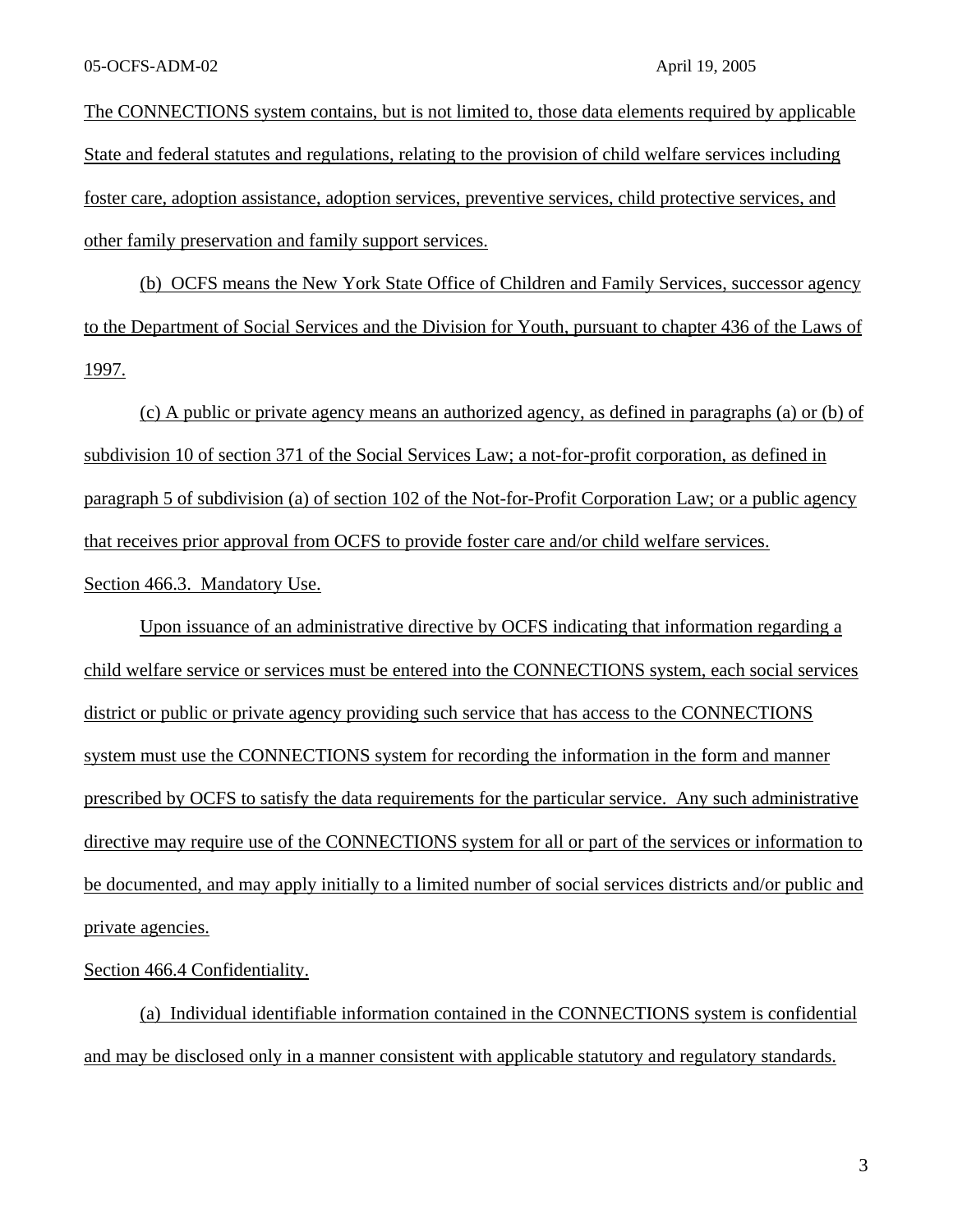(1) Individual identifiable information regarding children in foster care and their families is confidential and access to such information is allowable only pursuant to the standards set forth in sections 372, 373-a, 409-e and 409-f of the Social Services Law and applicable OCFS regulations including sections 357.3 and 430.12 of this Title. .

(2) Individual identifiable information regarding children and families receiving preventive services is confidential and access to such information is allowable only pursuant to the standards set forth in sections 409-e and 409-f of the Social Services Law and applicable OCFS regulations including section 423.7 of this Title. .

(3) Individual identifiable information regarding adoption assistance and adoption services is confidential and access to such information is allowable only pursuant to the standards set forth in section 114 of the Domestic Relations Law, sections 373-a and 409-f of the Social Services Law and applicable OCFS regulations including section 357.3 of this Title.

(4) Individual identifiable information regarding child protective services is confidential and access to such information is allowable only pursuant to the standards set forth in sections 422(4), 422(5), 422(6), 422(7), 422-a, 424(4) and 424(5) of the Social Services Law and applicable OCFS regulations including section 432.7 of this Title.

(5) In addition to the standards set forth in paragraphs  $(1) - (4)$  of this subdivision, information contained in the CONNECTIONS system is subject to all other applicable federal and State confidentiality standards, including but not limited to, those set forth in Article 27-F of the Public Health Law regarding confidential HIV-related information and section 459-g of the Social Services Law regarding the street address of residential programs for victims of domestic violence.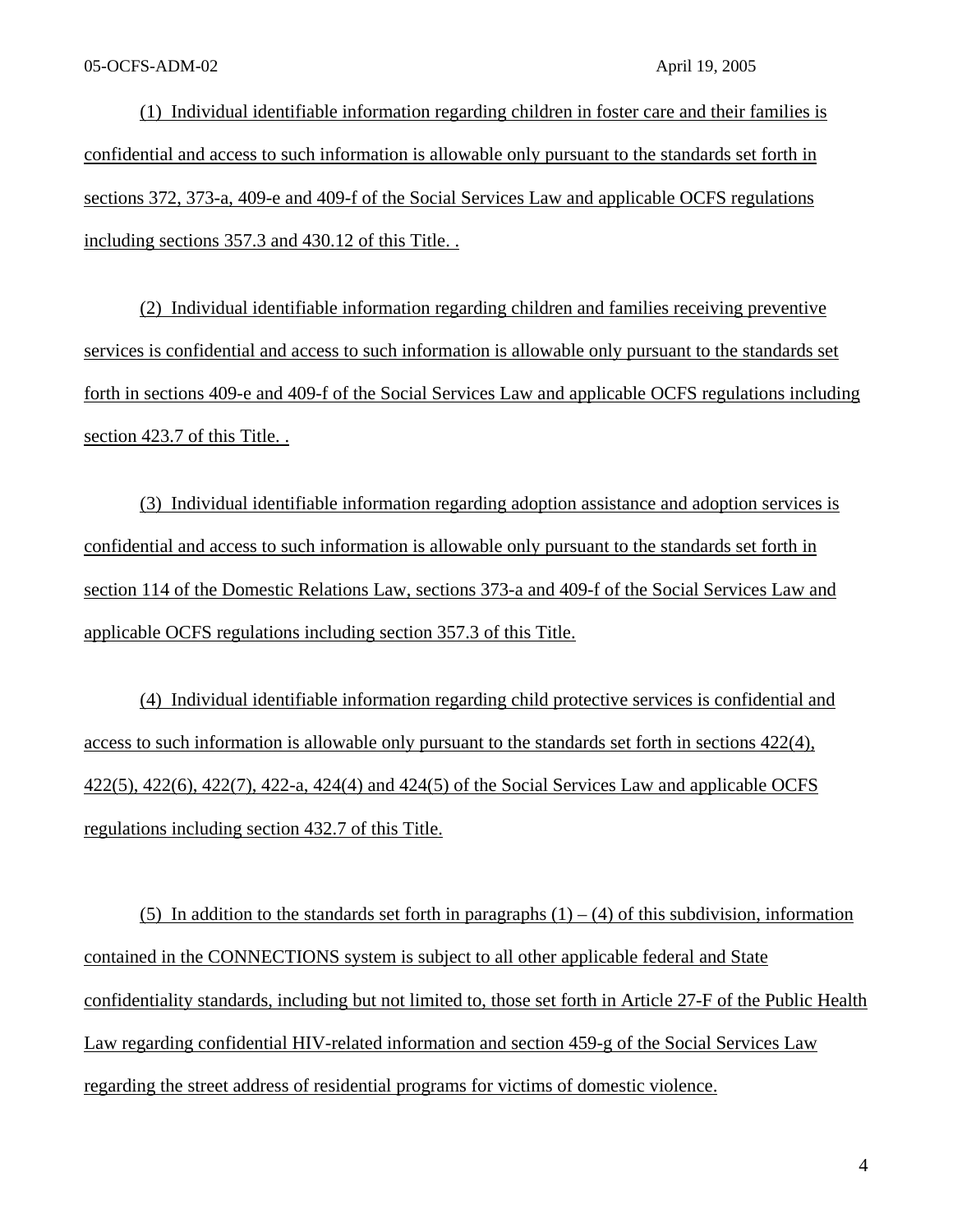(b) Consistent with applicable statute and regulation, an employee of OCFS, a social services district or a public or private agency providing child welfare services may have access to client identifiable information contained in the CONNECTIONS system only when access to such information is necessary for the employee to perform his or her specific job responsibilities.

(c) Each social services district and each public or private agency providing child welfare services that has access to the CONNECTIONS system must develop and implement policies and practices to maintain the confidentiality of individual identifiable information contained in the CONNECTIONS system consistent with applicable statutes and regulations including the taking of disciplinary action against any employee who fails to comply with the confidentiality standards set forth in this Part.

Section 466.5 Sealing and Expungement of Information

(a) All individual identifiable information regarding a child and/or family receiving preventive services that are not provided in conjunction with or in addition to child protective, foster care or adoption services must be expunged from the CONNECTIONS system six years after the  $18<sup>th</sup>$  birthday of the youngest child in the family.

(b) All individual identifiable information regarding a child and/or family receiving child protective services is subject to the sealing and expungement standards set forth in sections 422(5), 422(6) and 422(8) of the Social Services Law and section 432.9 of this Title.

(c) The expungement of individual identifiable information from the CONNECTIONS system includes the elimination of the electronic data and information from the electronic system or the elimination of the electronic data required to access such information.

Section 466.6 Security.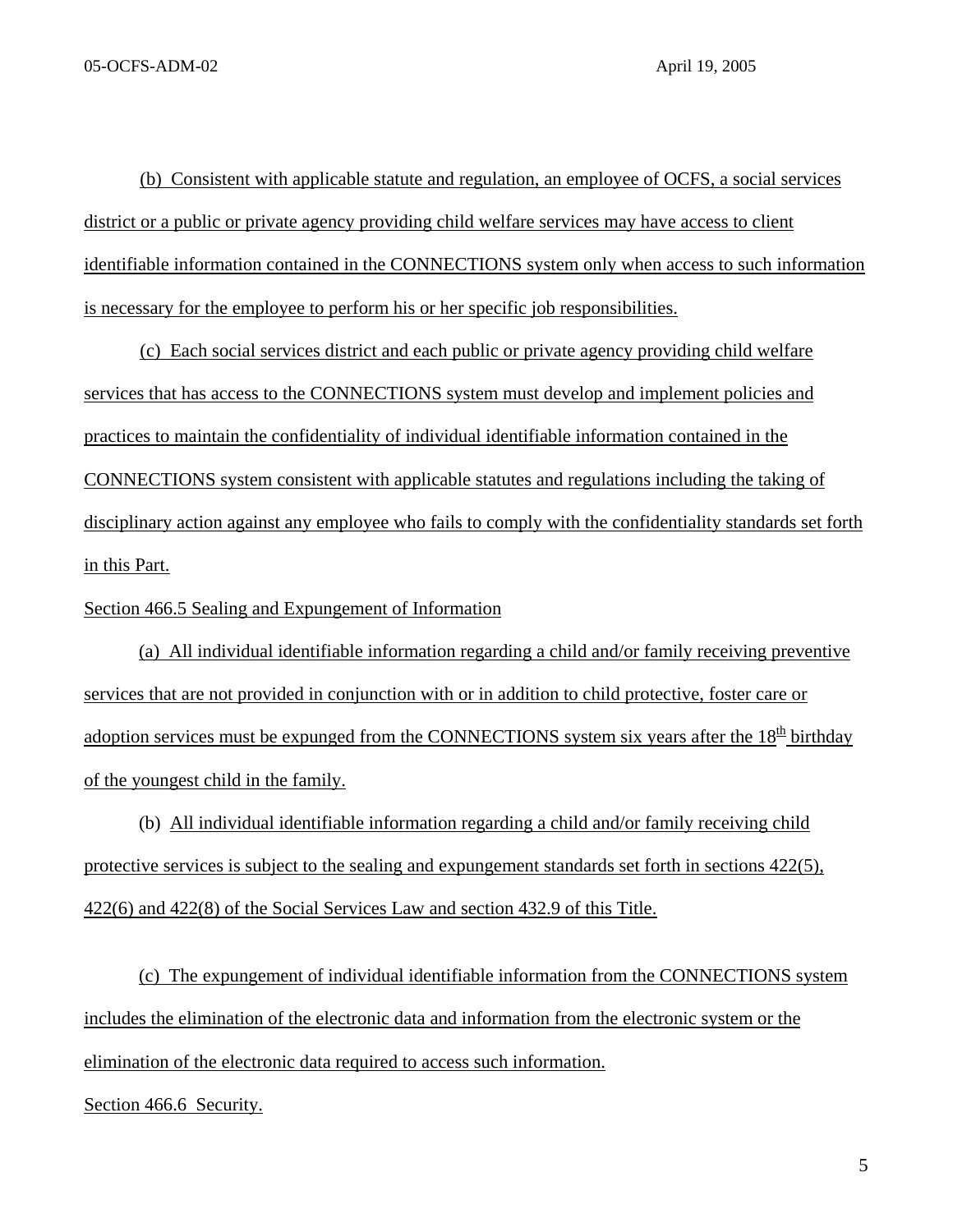# (a) OCFS, local social service districts, and public or private agencies providing child welfare

services that have access to the CONNECTIONS system must establish and maintain a

CONNECTIONS security plan addressing the following areas:

- 1. Physical security of CONNECTIONS resources;
- 2. Equipment security to protect equipment from theft and unauthorized use;
- 3. Software and data security;
- 4. Telecommunications security;
- 5. Personnel Access Control;
- 6. Contingency plans for meeting critical processing needs in the event of short or long-term interruption of services;
- 7. Emergency and/or disaster preparedness;
- 8. Designation of a security manager for OCFS and a security coordinator for the local district or public or private agency; and
- 9. A program for conducting periodic security reviews at least once every two years to evaluate physical and data security operating procedures and personnel practices and to determine whether appropriate, cost effective safeguards exist to comply with the areas set forth in this subdivision. A report of each security review and all relevant supporting documentation must be maintained and made available to OCFS upon request.

(b) Each social service district and each public or private agency providing child welfare services that has access to the CONNECTIONS system must immediately report in writing to the State Information Technology staff person designated by OCFS the loss or theft of any CONNECTIONS equipment and any event that may jeopardize the security of the CONNECTIONS system.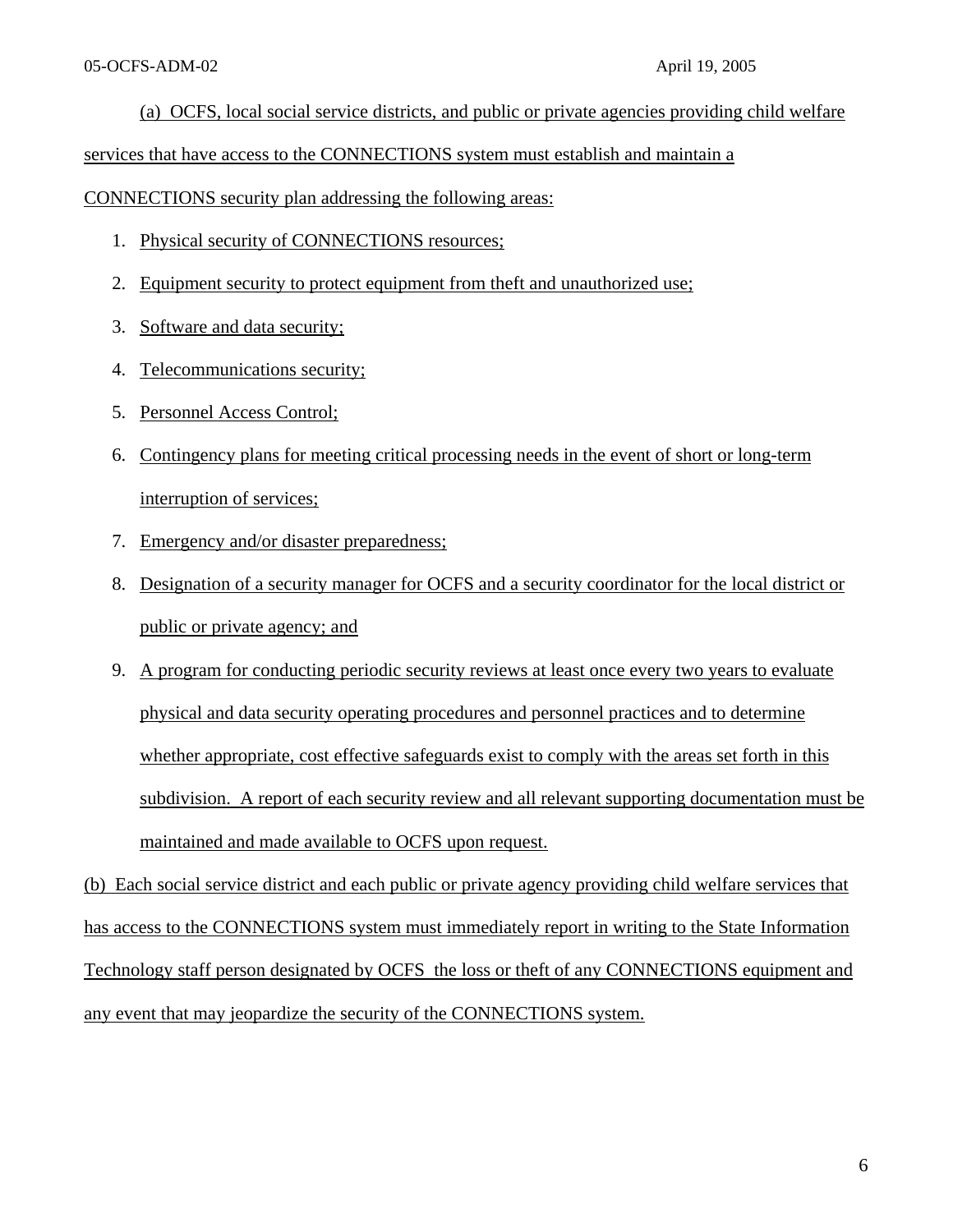# **Attachment E: Proposed Regulatory Amendments: Standards for Uniform Case Records and Child and Family Assessments and Service Plans (18NYCRR Part 428, et.al.)**

Clause (*b*) of subparagraph (ii) of paragraph (2) of subdivision (d) of section 404.1 is amended to read as follows:

*(b)* every [six] 12 months for a child or minor in receipt of foster care maintenance payments;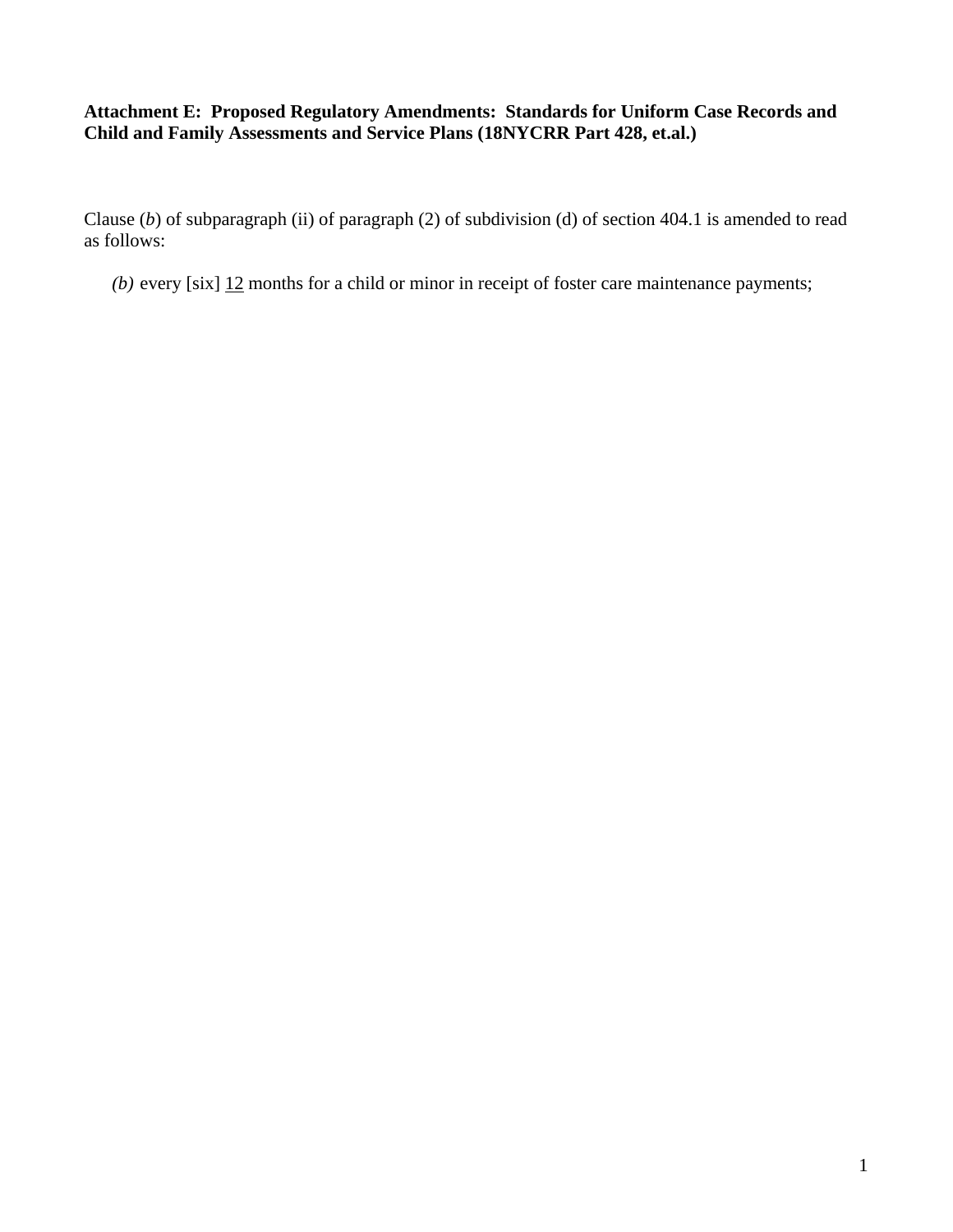# PART 428 STANDARDS FOR UNIFORM CASE RECORDS AND FAMILY AND CHILD ASSESSMENTS AND SERVICE PLANS

Sec.

428.1 General statement 428.2 Definitions 428.3 Uniform case record requirements 428.4 Face sheet 428.5 Progress Notes (record of service provision) 428.6 [Initial assessment] Family assessments and service [plan] plans (content) 428.7 [Comprehensive assessment and service plan 428.8 Reassessment and service plan review 428.9 Service plan review for foster care cases 428.10] Plan [amendment] amendments (status changes) 428.8 Access to foster care records by a former foster child [428.11 Initial risk assessment and service plan 428.12 Comprehensive risk assessment and service plan 428.13 Risk assessment and service plan review 428.14 Plan amendment risk assessment protocol] 428.9 Service plan review for foster care cases [428.15] 428.10 General social services district requirements

Section 428.1 is amended to read as follows:

§ 428.1 General statement.

- (a) Local social services districts [shall] must provide[, for all children in their custody placed in foster care or considered for such placement, and all those children who are in receipt of mandated and nonmandated preventive services (as defined in section 409-a of the Social Services Law), or legally freed for adoption or those who are named in an indicated report of child abuse or maltreatment (as defined under section 432.1 of this Title),] a thorough family assessment and an account of all family and children's services delivered to [such] children and their families through case records maintained in the form and manner and at such times as required by [the department] OCFS [in this Part] for the following:
- (1) all children placed in local social services district custody, or considered for such placement;
- (2) all children in receipt of mandated and nonmandated preventive services (as defined in section 409-a of the Social Services Law);
- (3) all children legally freed for adoption; and
- (4) all children named in an indicated report of child abuse or maltreatment (as defined under section 432.1 of this Title).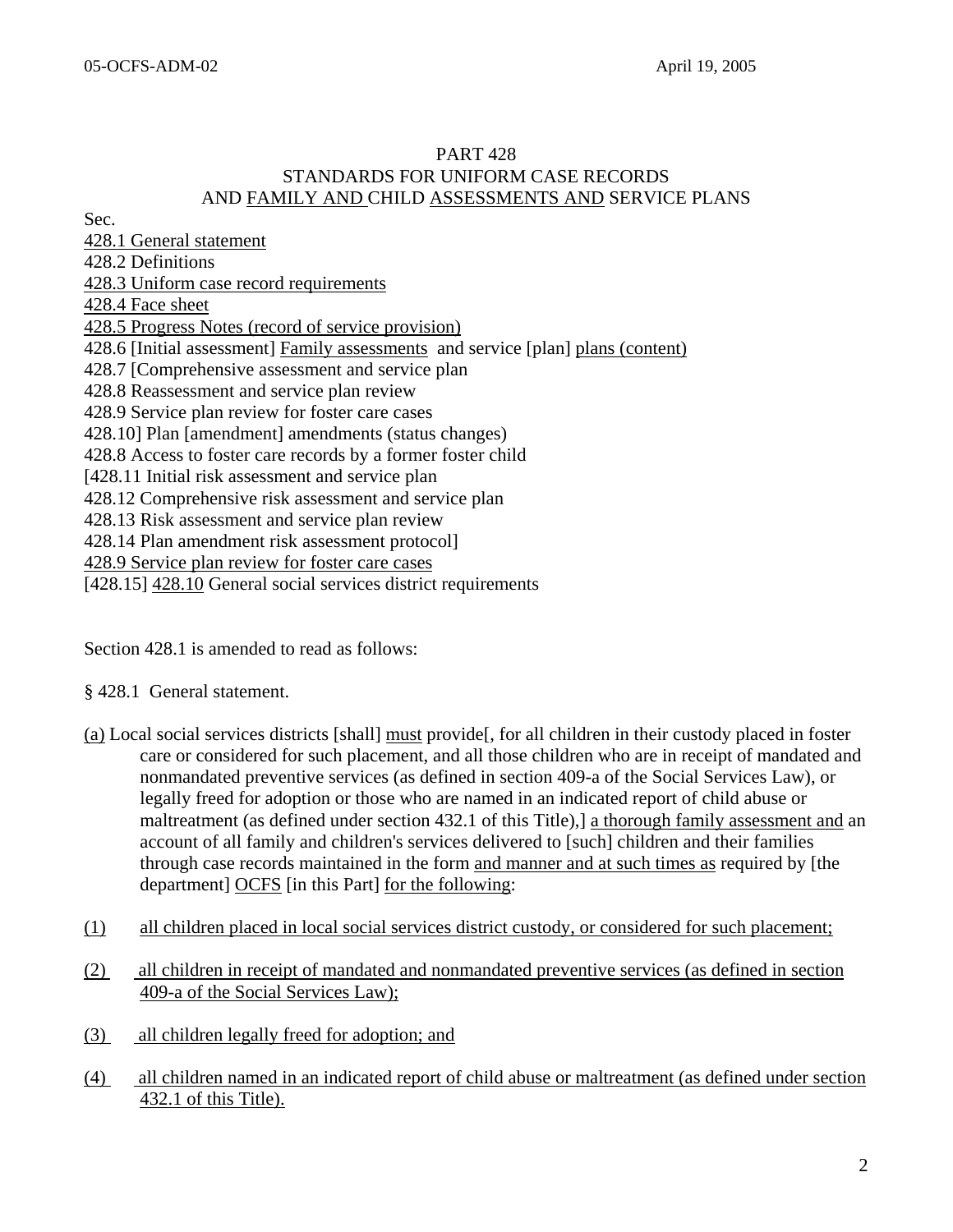(b) Such records [shall] must:

- $[(a)] (1)$  contain information that is relevant, useful, factual and objective;
- [(b)] (2) contribute to the district's understanding of a child's or family's [major problems] need for involvement with the child welfare system;
- $[(c)]$  (3) contain [an early assessment] family assessments, including safety assessments, [an evaluation] evaluations of risk of future abuse and maltreatment in [open indicated] child protective cases, and assessments of the problems, strengths and needs of the child and the family receiving or applying for family and children's services, to [assure] promote valid decision making and planning and to [assure that] support major decisions affecting the safety, permanency and wellbeing of children [will be supported] by [a] careful, comprehensive and timely reviews and evaluations of all relevant material;
- [(d)] (4) contain [the] service goals or desired outcomes for each child and/or parent who receives one or more direct family and children's services from the district, or for whom the district purchases such services; and, for each child in foster care, the child's permanency planning goal; and
- [(e)] (5) [reflect] demonstrate district compliance with [the department's] OCFS's standards for family and children's services.

Subdivisions (b) and (c) of section 428.2 are amended to read as follows:

- (b) *Case manager* is defined for the purpose of this Part as the employee of the social services district with responsibility to authorize the provision of services[,]; to approve the client eligibility determination according to sections  $423.3(b)$ ,  $430.9$ ,  $430.10$ , and  $432.1(c)$  of this Title[,]; and to approve [in writing] by signature or electronic equivalent, the family assessments and service plans as defined in this Part. [In cases where more than one caseworker is acting as case planner for family members, the case manager for the case must ensure collaboration among all the case planners in order to develop a single family assessment and service plan, or, if appropriate, a risk assessment and service plan, and the case manager must delineate the roles of the various service providers.]
- (c) The *case planner* is the caseworker with the primary responsibility for providing or [for ,] coordinating and evaluating the provision of services to the family as defined in subdivision  $[(g)]$ (e) of this section. Case planning includes referring the child and his or her family to providers of services as needed, and delineating the roles of the various service providers. The case planner also must require collaboration among all the case workers assigned to the case so that a single family assessment and service plan is developed. Case planning responsibility also includes documenting client progress and adherence to the service plan by recording in the uniform case record that such services are provided, as required by this Part and sections 430.9 through 430.12 of this Title, [that such services are provided], and making casework contacts or arranging for casework contacts as required under sections 423.2(b)(3), 423.4(c)(1)(ii)(*d*)(2), 432.2 and 441.21 of this Title.

Subdivisions (d) through (j) of section 428.2 are amended and new subdivisions (k) and (l) are added to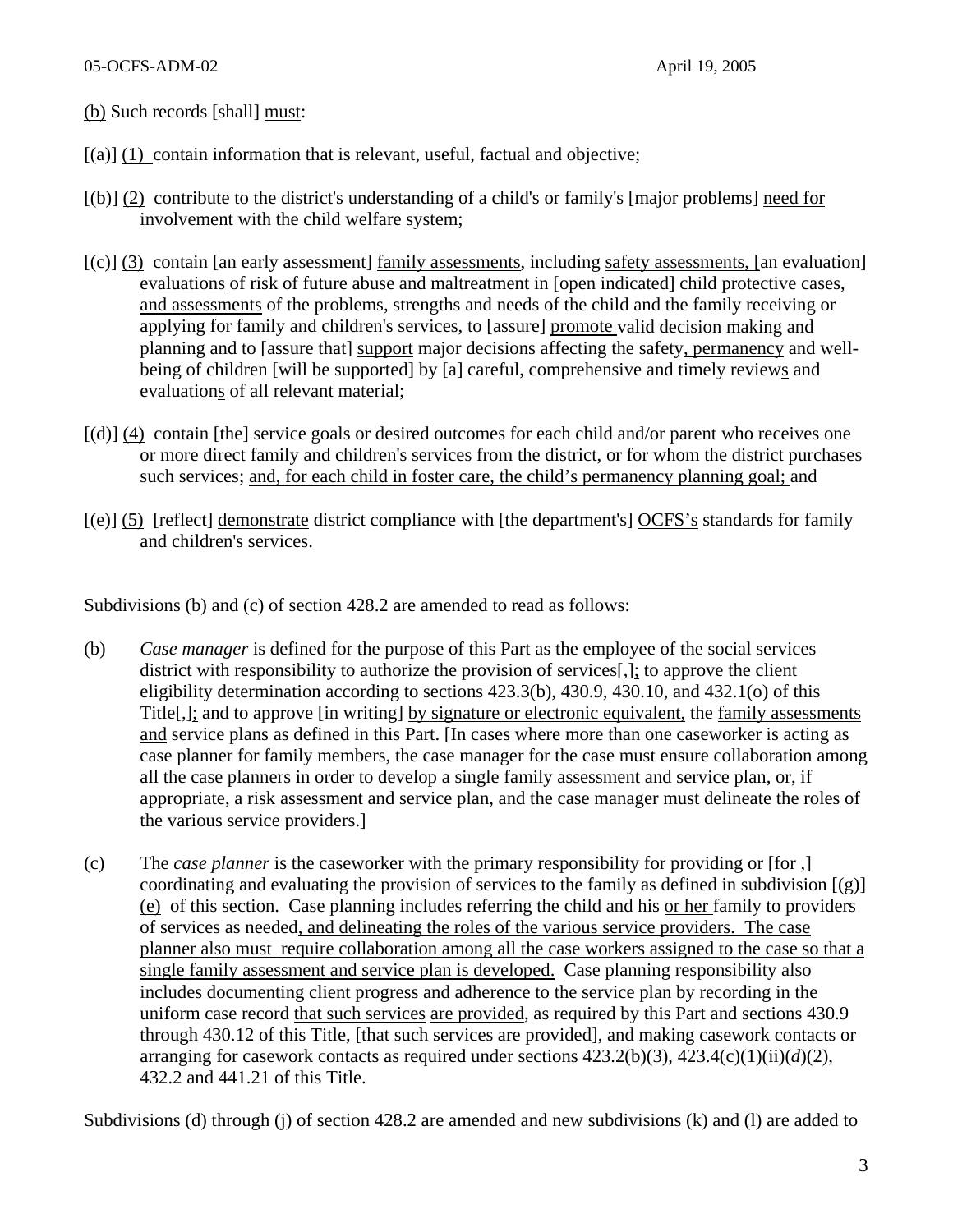### 05-OCFS-ADM-02 April 19, 2005

### read as follows:

- (d) The *child protective services monitor* is the employee of the child protective service who is monitoring services being provided by someone other than [the] a child protective service employee to the children and family named in an indicated case of child abuse or maltreatment [which is open in the State central register].
- (e) *Family[*. For], for the purpose of this Part, [family] means:

(1) the child who is at risk of or in foster care, or named in an indicated child protective services report, his or her parents, [or] legal guardians, or other caretakers and his or her siblings;

(2) a woman who is pregnant as specified in sections  $430.9(c)(6)$  and  $430.10(c)(6)$  of this Title;

- (3) a minor parent/child unit as defined in section 426.2 of this Title; or
- (4) a child who does not live with his or her parents and needs services to prevent return to foster care, [or] a foster child whose parent(s)' rights have been terminated or whose parent(s) have surrendered the child for adoption, [or] a child who needs services and whose parents or legal guardians are unavailable [and needs services], or a child who is an unaccompanied refugee minor with or without his or her parents or legal guardian [who is an unaccompanied refugee].
- (f) *Family and children's services* [shall mean] mean the assistance, care and services provided to a child and his or her family in accordance with the service plans developed and maintained [in accordance with] as required by this Part. Such assistance and/or services [shall include] include, but are not limited to those services set forth in section 429.4(a) of this Title.
- (g) *Program choice(s)* for the purposes of this Part are defined as:
	- (1) Preventive (nonmandated). Services designed to prevent possible future [placements] placement in foster care or services which may enable a child to return home sooner than anticipated when the following conditions exist: (i) preventive services are needed by this child/family and would be beneficial in preventing possible future [placements] placement in foster care; or (ii) the child is currently in placement, the child and/or family is in need of additional supportive services which are not eligible as mandated preventive services, and the provision of these services may enable the child to be returned home sooner than anticipated.

(2) Preventive (mandated). Services designed to avert imminent foster care placement or replacement, or to enable a child to return home earlier than anticipated, or to facilitate a timely discharge when the following conditions exist:

> (i) the child is at serious risk of foster care placement or re-placement, or the court has ordered preventive services and these services are necessary to keep this child at home with his or her family; or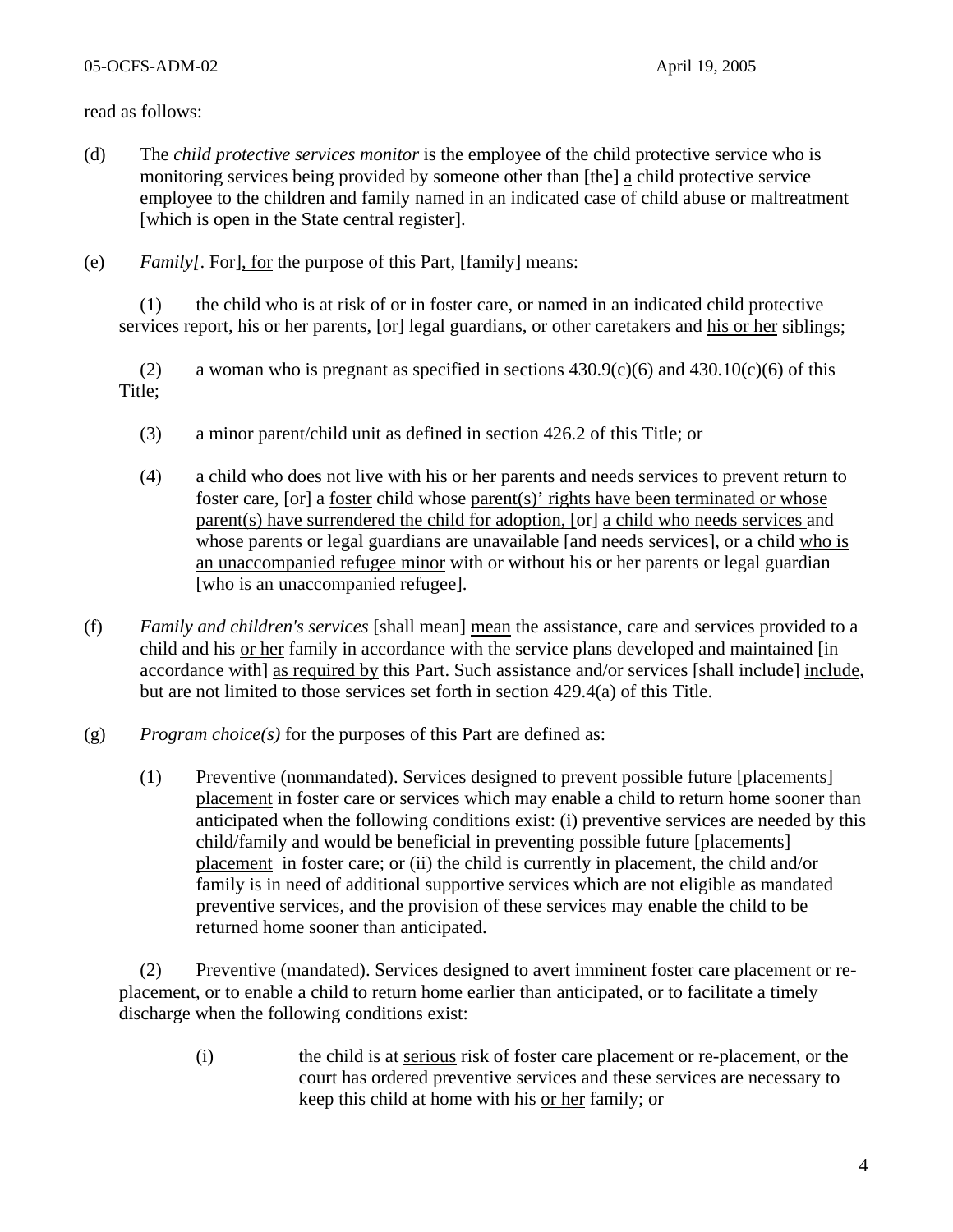### 05-OCFS-ADM-02 April 19, 2005

(ii) the child is presently in foster care placement but is expected to be discharged within six months, the services to be provided are directly related to one or more of the reasons the child is currently in foster care and the provision of these services will enable the child to return to his or her parents sooner than would otherwise be possible.

- (3) Placement. A child is currently in foster care placement or in need of out-of-home placement, or a child is currently in foster care placement [or] and has been legally freed for adoption.
- (4) Protective. A child is named in an open indicated child protective services case.
- (5) Non-LDSS Custody Relative / Resource Placement. A child is placed in the home of a relative or non-related resource person with or without a court order and the local social services district is providing supervision and/or services to enable the child to return home or to enable the child to remain safely with the relative or resource person. The local social services district does not have custody of the placed child.
- (h) *Risk assessment* is a process of information gathering and analysis that examines the interrelatedness of risk [influences and individual] elements affecting family functioning and documents them [on the appropriate uniform case record forms] in the form, manner and time prescribed by OCFS.
- (i) *Safety assessment* is a process of information gathering and analysis of selected safety factors and circumstances that [may] suggest there is an immediate threat to a child which, if not controlled or alleviated, will be likely to cause serious harm to the child and documents them in the form, manner and time prescribed by OCFS.

(j) *Controlling interventions* are activities or arrangements which protect a child from unsafe situations, behaviors or conditions which are associated with immediate danger of serious harm, and without which the unsafe situations, behaviors or conditions would still be present or would in all likelihood immediately return.

- (k) *Community optional preventive services* are programs designed to serve families, children or youth where the children or youth are not at serious risk of foster care, but may be at general risk of future foster care by virtue of one or more identified characteristics of a population.
- (l) For the purposes of this Part, *OCFS* refers to the New York State Office of Children and Family Services
- § 428.3 is amended to read as follows:

428.3 Uniform case record requirements.

(a) All social services districts must establish and maintain a single uniform case record for each family for whom a case record is required pursuant to section 428.1 of this Part.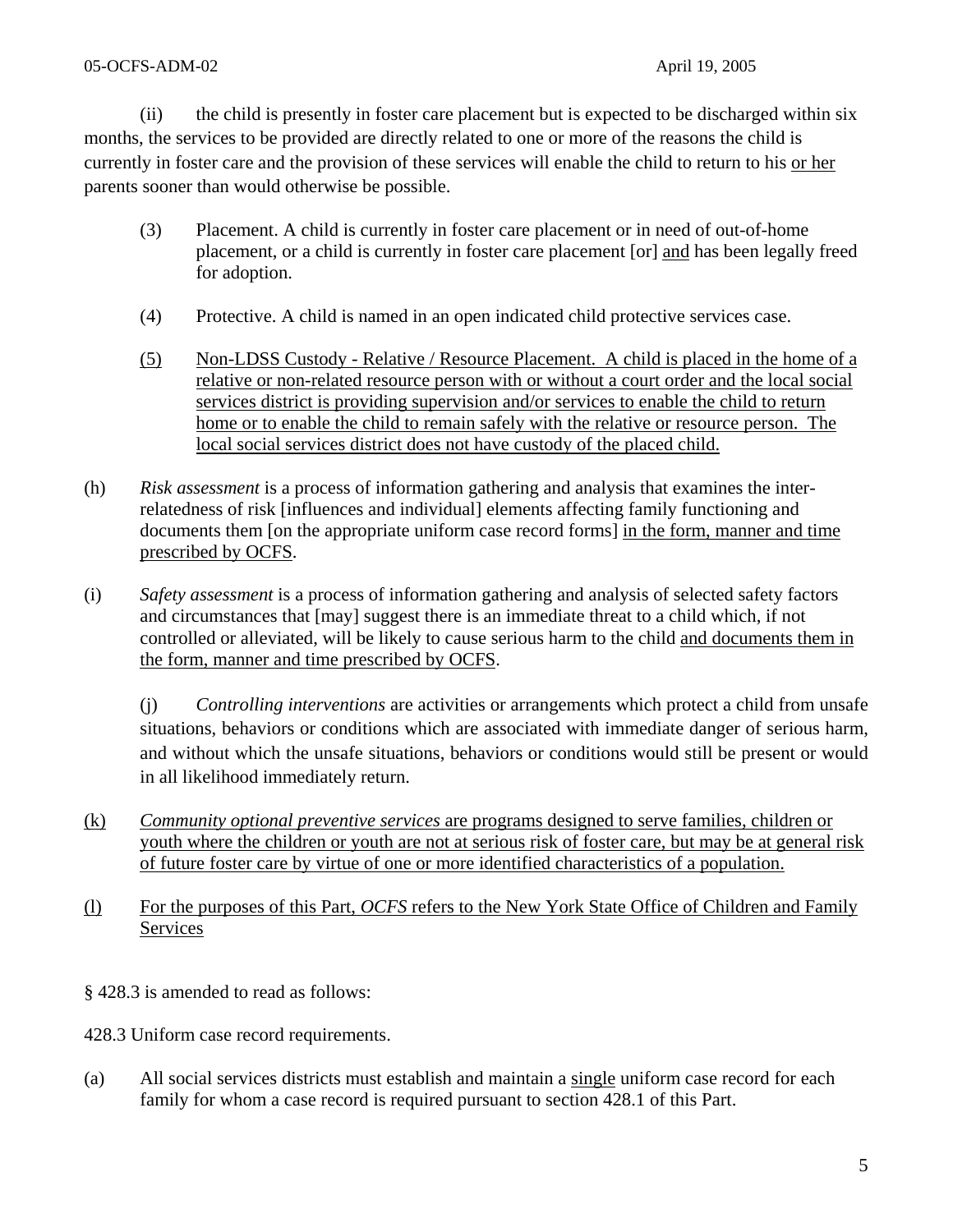- (b) (1) Each uniform case record must include, but need not be limited to the following [forms] items [as prescribed by the department] in the form and manner prescribed by OCFS:
	- (i) [WMS] a common application form;
	- (ii) [initial assessment] family assessments and service plans at regularly scheduled intervals in accordance with subdivision (f) of this section [plan, or initial risk assessment and service plan;
	- (iii) comprehensive assessment and service plan, or comprehensive risk assessment and service plan;
	- (iv) reassessment and service plan review, or risk reassessment and service plan review;]
		- $[(v)]$  (iii) plan <u>amendments</u> [amendment], as required by section  $428.7$  [428.10 of this Part, or plan amendment risk assessment protocol, as required by section 428.14] of this Part completed for each status change; and
		- $[(vi)]$  (iv) all forms for the child care review service pursuant to section 406.4 and 465.1 of this Title, for as long as that system remains the official system of record of OCFS.
	- [(3)] (v) Each uniform case record must also include the following additional information and/or documents:
		- $[(i)] (a)$  face sheet;
		- $[(ii)]$  *(b)* Progress Notes in [a format specified] the form and manner prescribed by [the department] OCFS;
		- [(iii)] *(c)* all official documents and records of any judicial or administrative proceedings relating to the district's contact with a child and/or a family, including but not limited to records of petitions, court orders, probation reports, voluntary instruments or agreements, fair hearings, administrative reviews, and the results of any examinations or evaluations ordered by a court;
		- [(iv)] *(d)* all correspondence between the family, [and] the district and/or purchase of service agencies[.];
		- [(v)] *(e)* information received from private or public purchase of service agencies [providers of specialized rehabilitative services, supportive services and probation services, as defined in section 423.2 (f), (g) and (h) of this Title], concerning casework contacts with a child and/or his or her family receiving family and children services[.] ; and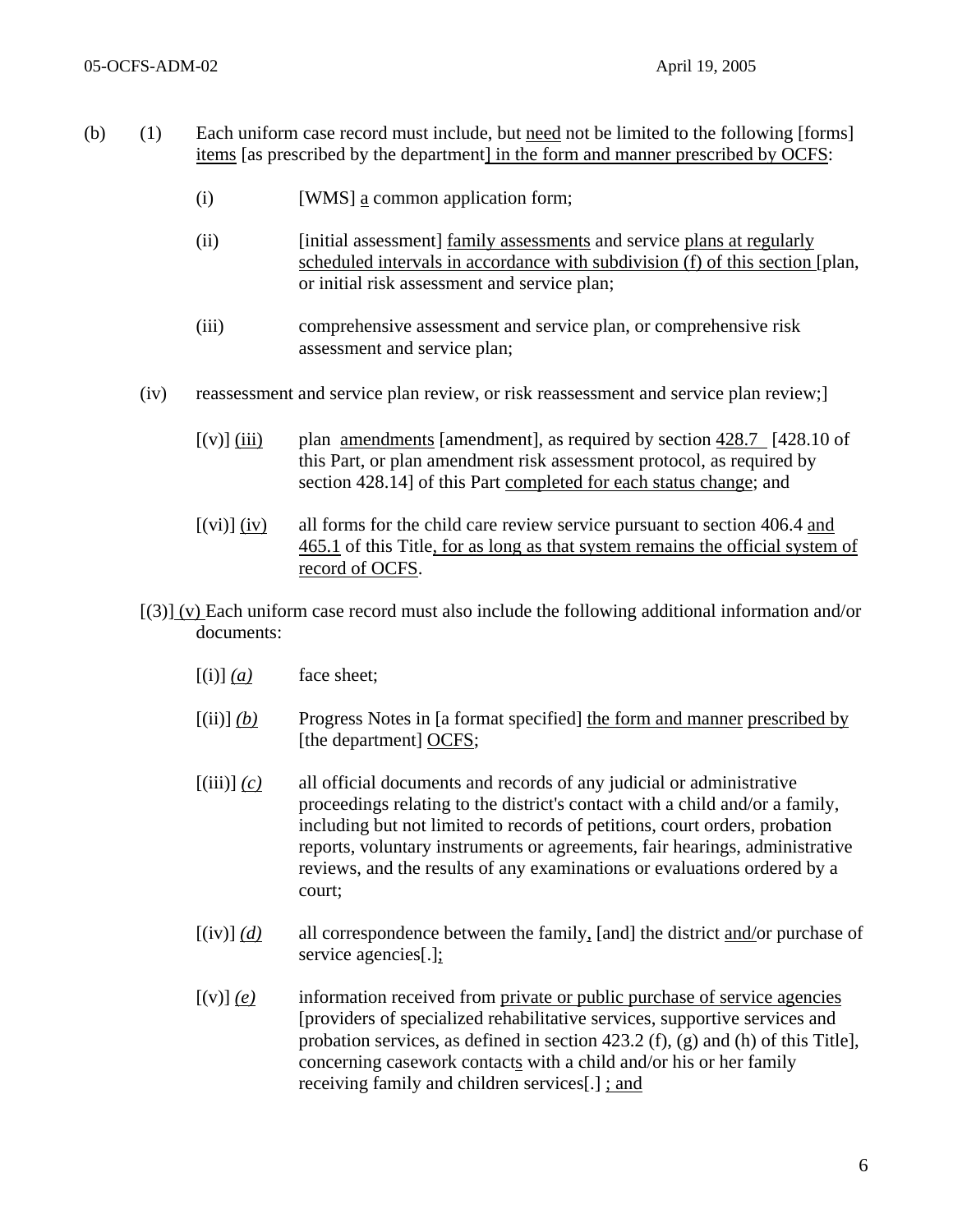- *(f)* all documentation relating to the establishment of categorical eligibility for any funding source for which the child or family may be eligible.
- $[(4)] (2)$  For foster care placement cases, additional information and documents must also include:
	- (i) data and official documents relating to the identification and/or history of a child and/or his/her family, including but not limited to certified copies of birth certificates, documentation of religion, documentation of immigration status, and any consent forms and/or religious preference forms signed by the parent or guardian [record of financial status, including any documentation of financial eligibility];
	- (ii) all reports of medical or clinical examinations or consultations, including medical examinations and laboratory tests, psychiatric or psychological examinations or consultations (either court-ordered or voluntary), dental examinations[, plus]; and medical consent forms signed by the [parents] parent or guardian, by the commissioner of the social services district, or by the child if the child has capacity to consent, as applicable, regarding medical treatment for any child in foster care placement, including documentation that the child [in foster care] has been assessed for risk factors related to HIV infection in accordance with section 441.22(b) of this Title, and, if one or more risk factors have been identified, a description of the procedures that were followed to arrange for appropriate HIV-related testing including obtaining the necessary written informed consent for such testing; [and]
	- (iii) educational and/or vocational training reports or evaluations indicating the educational goals and needs of each foster child, including school reports and Committee on the Special Education evaluations and/or recommendations; and [.]
	- (iv) if the child has been placed in foster care outside of the state, a report prepared every 12 months by a caseworker either of the authorized agency with case management and/or case planning responsibility for the child or by the state in which the placement home or facility is located, documenting the caseworker's visit(s) with the child at his or her placement home or facility within the 12 month period.
- (c) A single family assessment and service plan [or risk assessment and service plan] must be completed [on one form,] as specified in sections 428.6[, and 428.7, 428.8, 428.11, 428.12 or 428.13] of this Part, for all family members at the intervals described in subdivision (f) of this section. The assessment and service plan must include a description of the collaborative efforts of the case planner and all case workers assigned to the case.
- (d) Each [initial] family assessment and service plan, [each comprehensive service plan and each service plan review] must document the involvement of the parent(s) or guardian and, where appropriate, child(ren) 10 years or older, including children in foster care and their siblings, in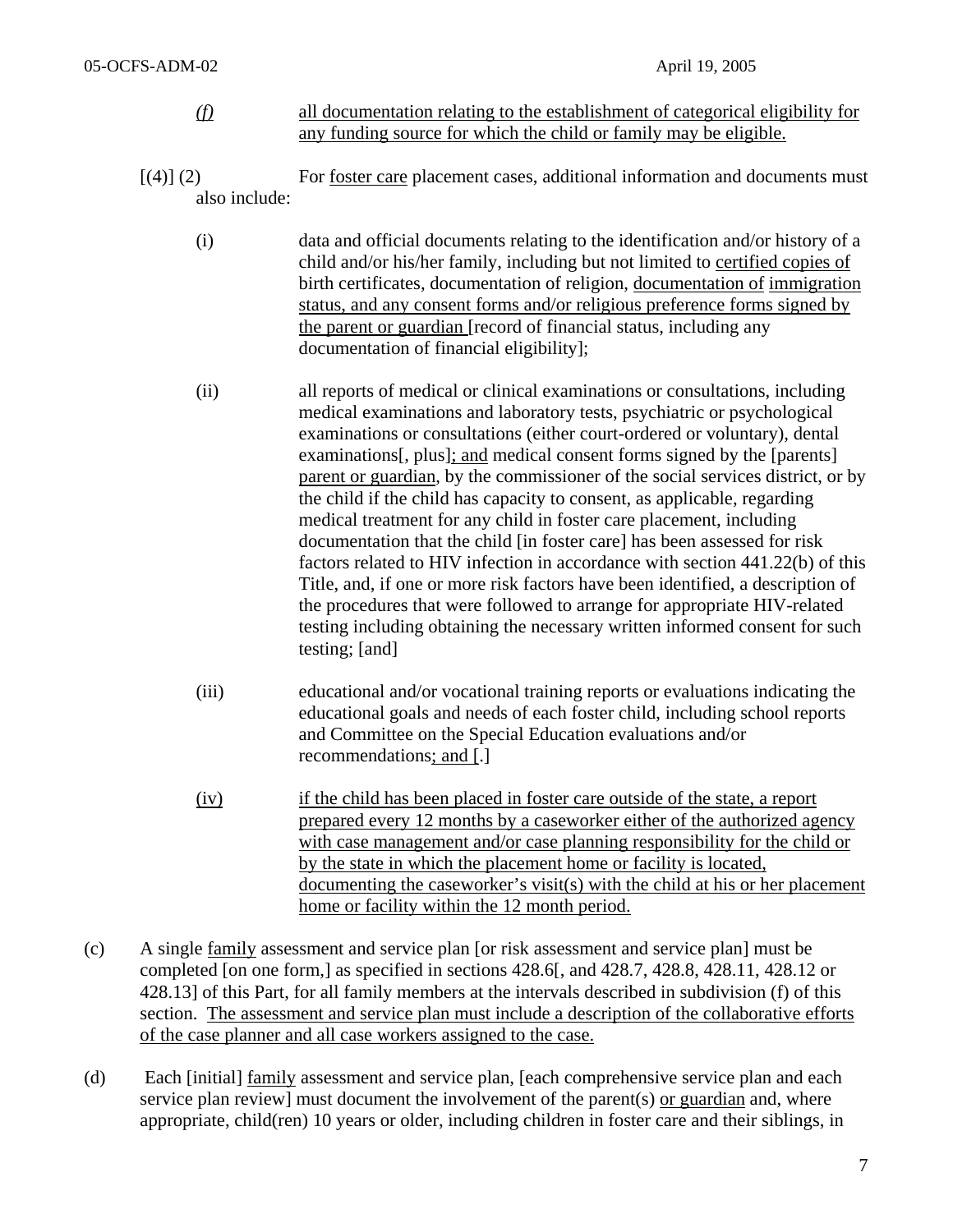the development of the plan, or must document efforts to involve them in the development of the plan. Such efforts must include, but are not limited to:

- $(1)$  [requesting parents] encouraging parent(s) or guardian and the children to participate in the development and review of the plan, and attempting to obtain the [parent's signature] parent(s)'or guardian's signatures documenting their review of the plan; and
- (2) where the parent(s) or guardian and/or children are not able to participate in the development of the plan and arrangements cannot be made to allow participation, conveying the contents of the service plan and any recommendations to them, and attempting to obtain the [parent's signature] parent(s)' or guardian's signatures documenting their review of the plan.
- (e) For foster care cases, the service plan review requirements of section 428.9 of this Part [will] also apply.
- (f) [Document] Case process flow.
	- (1) Social services districts must initiate a uniform case record for a family on the case initiation date as defined in section 428.2 (a) of this Part.
	- (2) On the case initiation date, the following must be completed and become part of the uniform case record:
		- (i) [WMS] a common application form; and
		- (ii) face sheet or equivalent in accordance with section 428.4 of this Part.
	- (3) Documentation of casework activity and contacts [on] in Progress Notes must [be commenced] begin on the case initiation date[.For] or, for cases where a report has been [made to] accepted by the [State] Statewide central register, casework activity must be recorded [on the] in Progress Notes from the date of receipt of the report of suspected abuse or maltreatment.
	- (4) Except for open indicated child abuse and maltreatment cases, [the] an initial family assessment and service plan must be completed by the social services district or by a provider agency providing services pursuant to a purchase of service agreement, and must be approved by the case manager within 30 days from the case initiation date. For open indicated child abuse and maltreatment cases, [the] an initial [risk] family assessment and service plan must be completed by the social services district or the provider agency providing services pursuant to a purchase of service agreement, and approved by the case manager [on] within seven days of the date that a report to the [State] Statewide central register is determined to be indicated.
	- (5) [The]  $\underline{A}$  comprehensive family assessment and service plan [or the comprehensive risk assessment and service plan] must be completed by the social services district or by a provider agency providing services pursuant to a purchase of service agreement and must be approved by the case manager within 90 days from the case initiation date.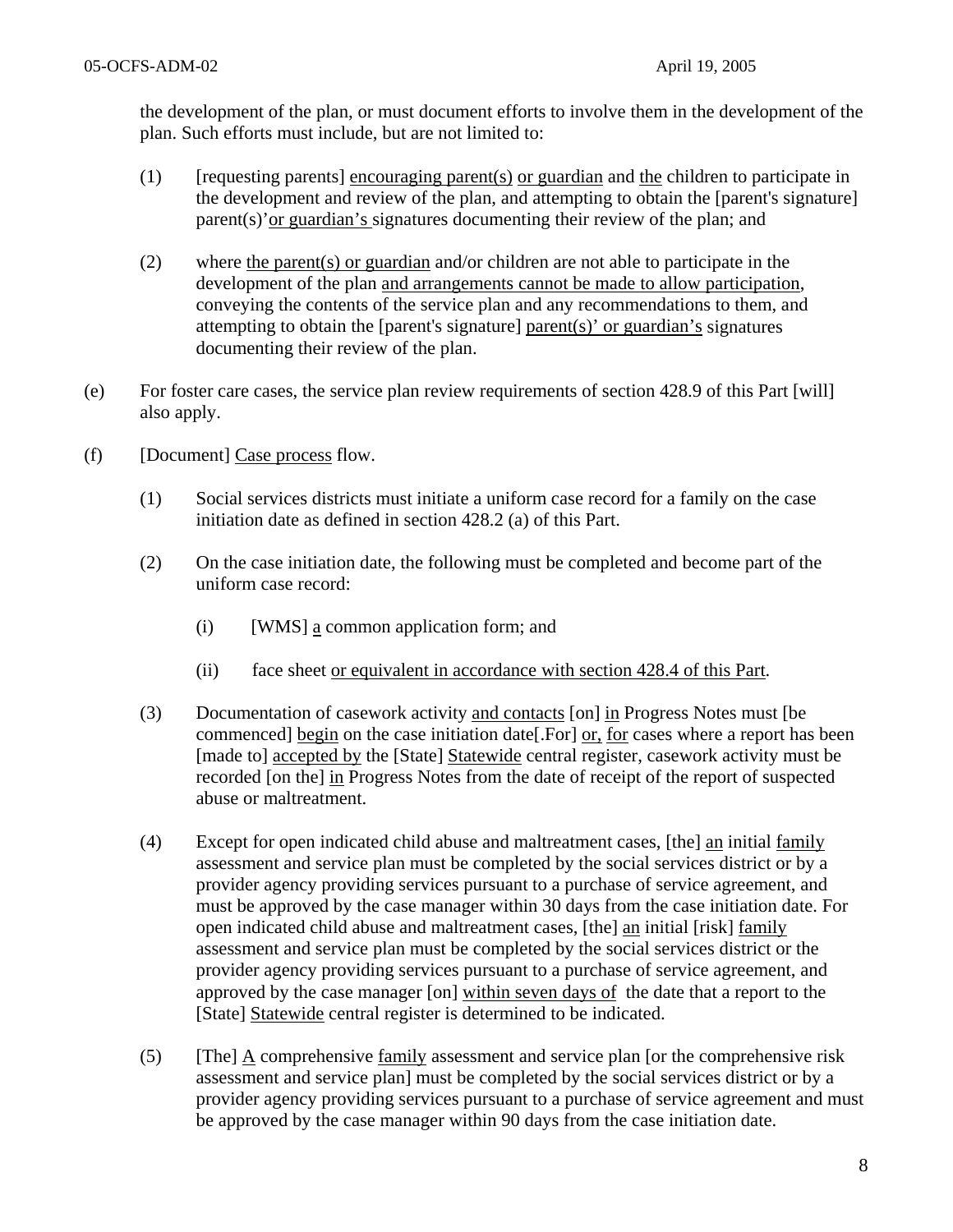- (6) All subsequent family reassessment and service plan reviews [or risk reassessment and service plan reviews] must be completed by the social services district or by the provider agency providing services pursuant to a purchase of service agreement, and must be approved by the case manager six months from the case initiation date and every six months thereafter.
- (7) A plan amendment must be completed by the social services district or by the provider agency providing services pursuant to a purchase of service agreement, and must be approved by the case manager for the case, in accordance with the requirements of section [428.10] 428.7 of this Part, whenever a significant change occurs in the status of the case. [A plan amendment risk assessment protocol must be completed in accordance with the requirements of section 428.14 of this Part whenever a child protective report is indicated, the family does not already have an open case within the State central register, and one or more family members are in receipt of foster care and/or preventive services.]
- (g) Each initial family assessment, comprehensive family assessment and family reassessment developed in accordance with this Part must contain, as applicable: a written consideration of whether it is safe for the child to remain in his or her home; or whether it is safe for the child to remain in his or her current foster care placement, and whether it is safe to discharge the child from foster care.
- (h) The name or other information identifying the reporter and/or the source of a report of suspected child abuse or maltreatment, as well as the agency, institution, organization, and/or program with which such person(s) is associated must only be recorded or documented in Progress Notes and such documentation must be recorded in the manner specified by OCFS.

Section 428.4 is amended to read as follows:

§ 428.4 Face sheet.

- (a) Each uniform case record established under this Part [shall] must contain a face sheet or equivalent. [There are no mandated State forms developed for the face sheet.] Each local district and agency [shall] must utilize a form or on-line equivalent that will best meet local purposes.
- (b) The face sheet [shall] must be prepared at the time of application for services and [shall be located at the beginning of the record] be available for easy reference. The information on the face sheet [shall] must be amended as necessary and contain the most current information available.
- (c) The content for the face sheet [shall] must include, but need not be limited to:
	- (1) the names of parent(s), including any absent parent as that term is defined in subdivision (a) of section 347.2 of this Title, if known, and their addresses and telephone numbers;
	- (2) the name, sex, date of birth and marital status of each family member and their relationships with each other; and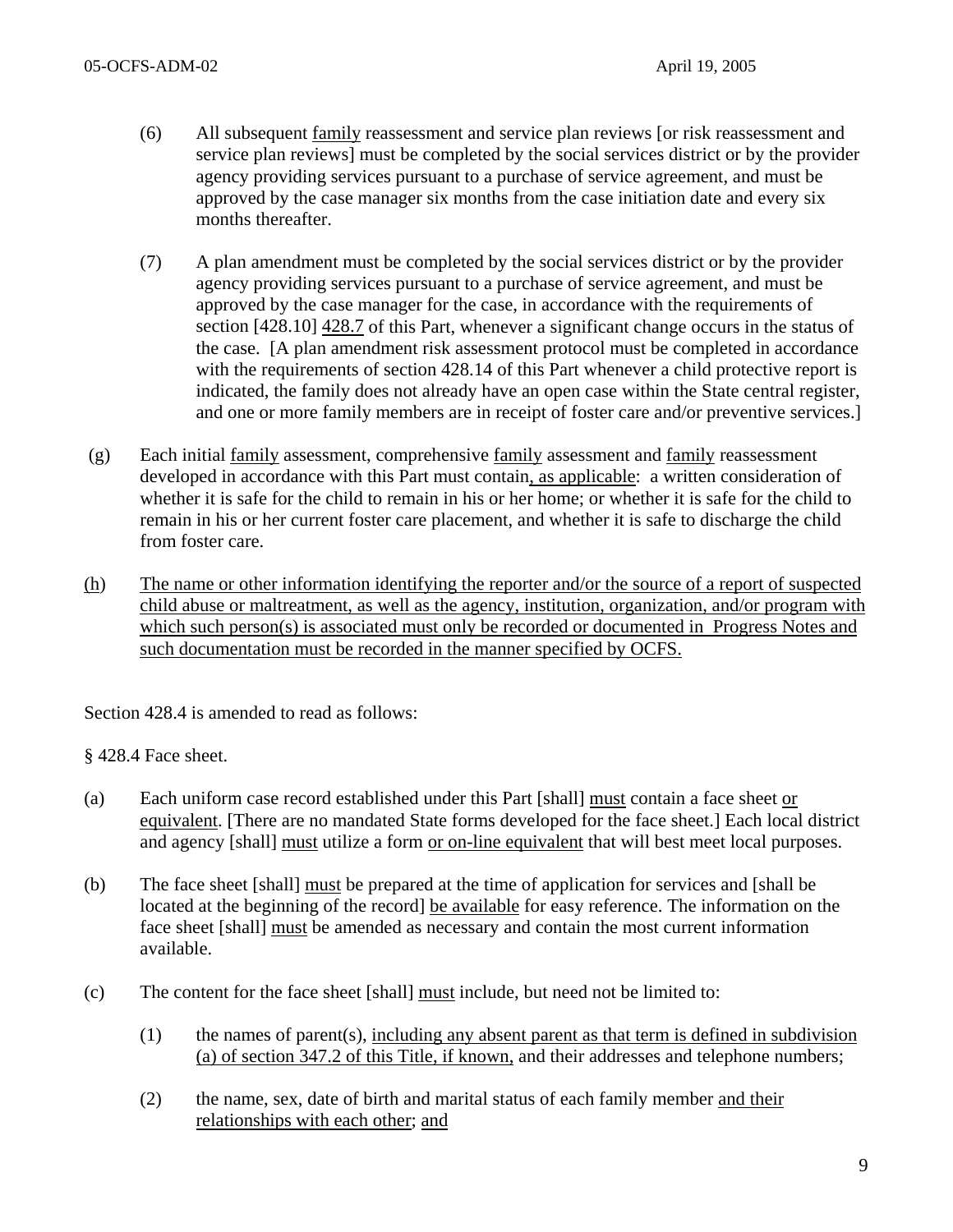- (3) information which would be needed in case of an emergency, such as the name, address and telephone number of a specified person to be contacted other than a family member in the same household[; and
- (4) information on other agencies, districts or community programs that are presently serving members of this family].
- (d) The [WMS] common application form may be used as a face sheet [if such form meets the district's needs]. Any supplemental information may be attached to the [WMS] common application form.

Subdivision (a) and (b) of section 428.5 is amended to read as follows:

§ 428.5 Progress Notes (record of service provision).

- (a) Progress Notes [are] must begin [begun] on the case initiation date as defined in section 428.2(a) of this Part or upon receipt of a report of suspected abuse or maltreatment for child protective service cases, and [are] must [continued] continue until the case is closed to all services. Progress Notes must be made as contemporaneously as possible with the occurrence of the event or the [receiving] receipt of the information which is to be recorded.
- (b) Each Progress Note entry [shall] must include the date of the entry, the date of the event, and the name or initials of the author and person making the entry.

Subdivision (c) of section 428.5 is repealed and a new subdivision (c) and (d) is added to read as follows:

- (c) Progress Notes must include, but are not limited to:
	- (1) descriptions of contacts with children and parent(s) receiving services, including missed or cancelled appointments, and the reasons therefor;
	- (2) actions taken in the investigation of a reported case of child abuse or maltreatment, including emergency and/or controlling interventions taken, and descriptions of collateral contacts and other activities relating to the collecting of information needed to formulate an assessment, and/or assist with making a determination regarding the report of abuse or maltreatment; provided, however, the name or other information identifying the reporter and/or the source of a report of suspected child abuse or maltreatment, as well as the agency, institution, organization, and/or program with which such person (s) is associated, must be recorded in the manner specified by OCFS;
	- (3) efforts made to engage the family members in the development of the service plan, their level or degree of participation in the process and the family and children's reactions to services;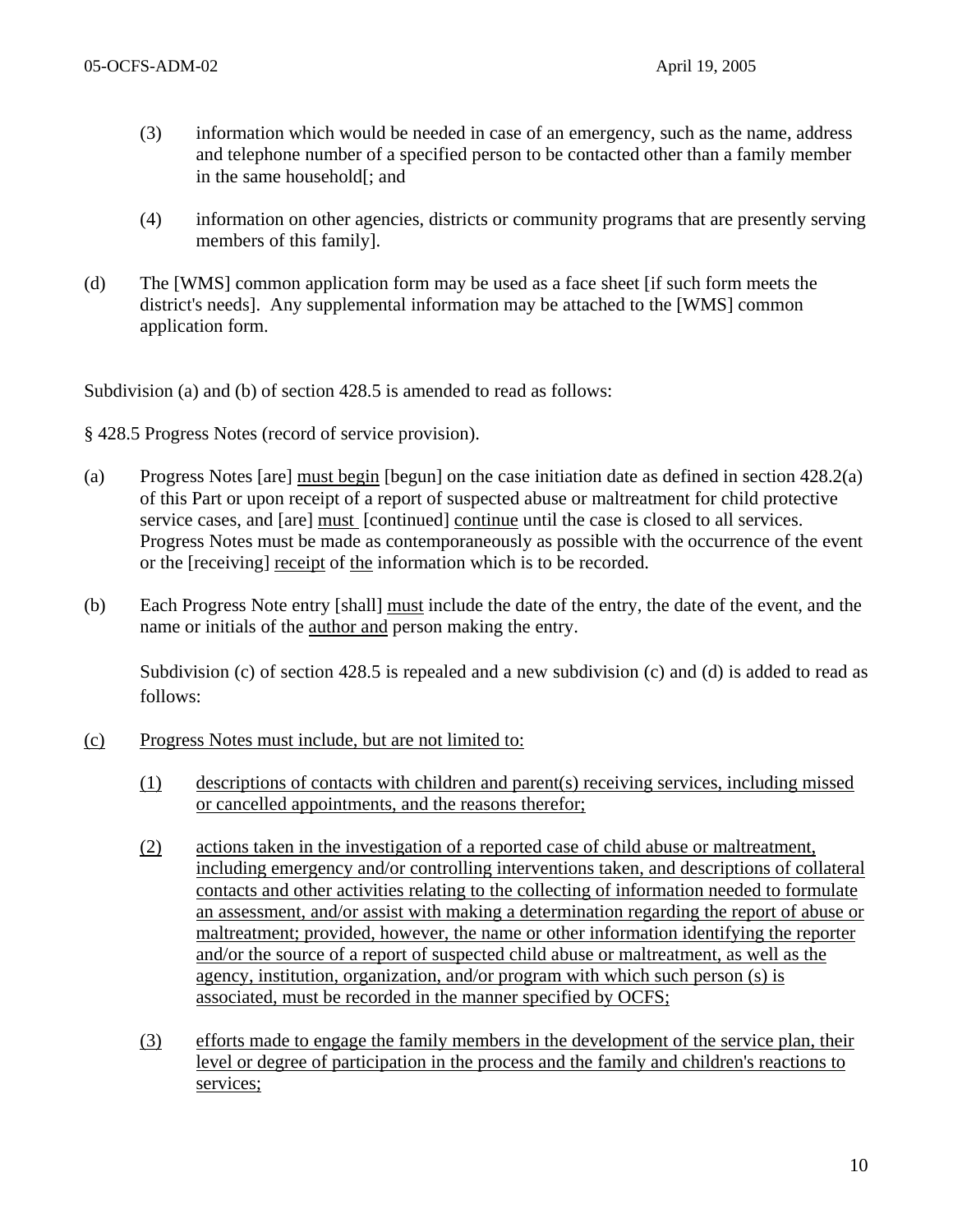- (4) referrals and communications with other service providers involved in the case, and information received from specialized rehabilitative and supportive service providers concerning casework contact activities with a child and/or family receiving preventive and/or protective services;
- (5) referrals and communications with the local probation department regarding a child in the case;
- (6) descriptions of contacts with educational/vocational personnel on behalf of a child;
- (7) court hearings or other legal activities;
- (8) significant events such as births, marriages, and divorces; and
- (9) documentation of caseworker / supervisor conferences, including a description of the nature of the discussions and any required follow-up activities.
- (10) For children in foster care or an alternative placement setting, Progress Notes must also include:
- (i) casework contacts with child's parent(s), guardian, and/or relatives, the child and the child's day-to-day caretaker(s) including casework contacts required in accordance with section 441.21 of this Title;

 (ii) descriptions of activities related to medical and dental examinations required on a regularly scheduled basis, including the initial medical examination, and any significant results, diagnosis, referrals and prescribed medications arising from such medical and dental examinations in accordance with section 441.22 of this Title;

- (iii) descriptions of parental and/or guardian visits with a child, and any missed visits and the reasons therefor;
- (iv) descriptions of other visits with the child, including but not limited to visits with siblings and/or half-siblings not placed with the child, potential permanency resources and any other persons of significance to the child;
- (v) chronological documentation of diligent efforts, as required under section 430.12 of this Title, by an authorized agency to assist, develop and encourage a meaningful relationship between the parent(s) or the guardian and the child;
- (vi) efforts by parent(s) or guardian to provide an adequate home and provide parental care for the child, or when it is determined that permanency for a child cannot be achieved within the child's own family, discussions between the parent(s) and the authorized agency regarding the pursuit of adoption or another permanency planning goal for the child; and
- (vii) documentation that the parent(s) or guardian were advised of the possible consequences if a child remains in foster care for 15 of the most recent 22 months, and of discussions with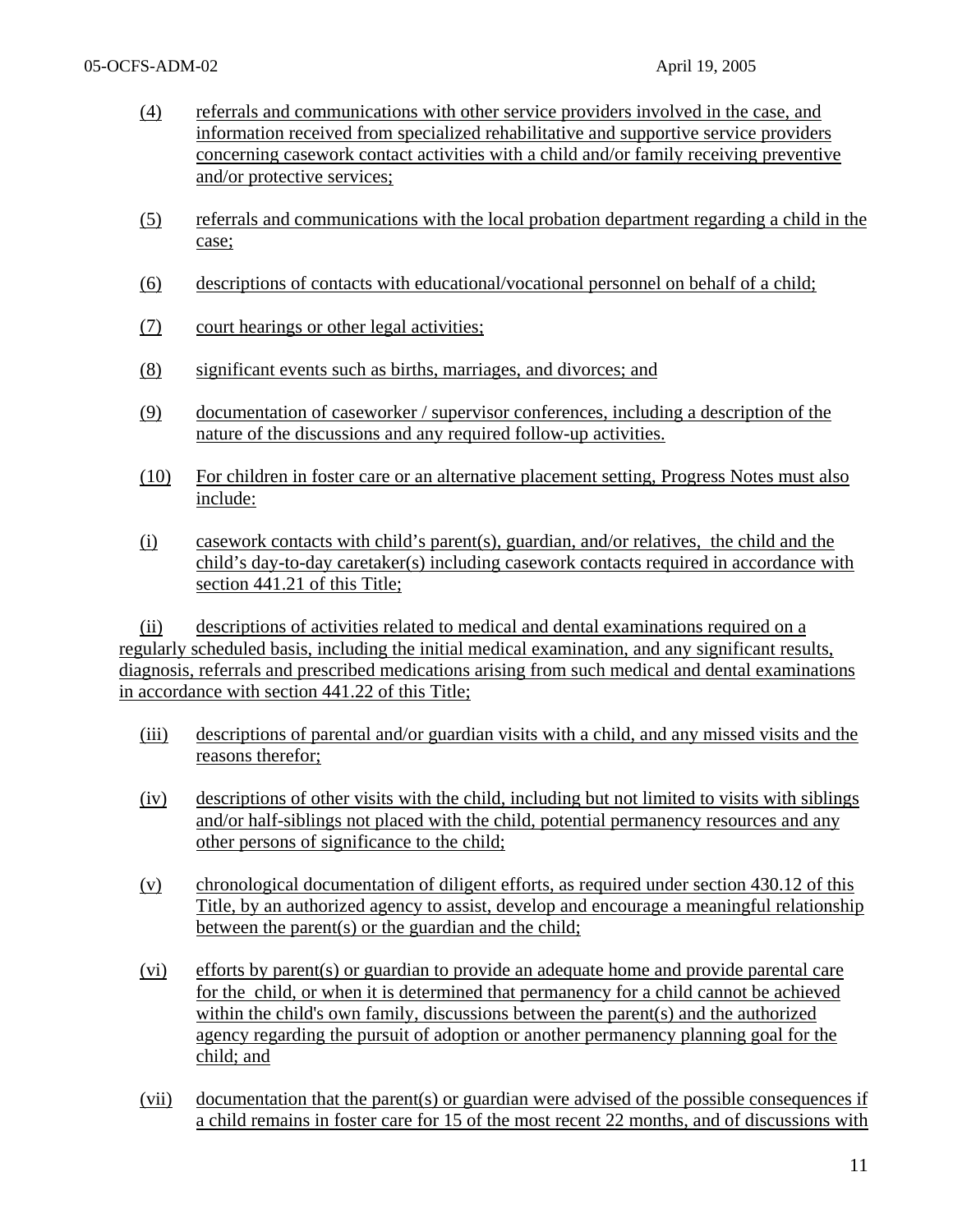the parent(s) or guardian regarding the possible deleterious effects of foster care on the child and the child's need for permanency.

- (11) For children in foster care with certified or approved foster parent(s):
- (i) documentation that the foster parent(s) have been informed of the visiting plan for the child's parent(s), guardian(s), siblings or half-siblings, or others for whom a visiting plan with the child exists;
- (ii) documentation that the foster parent(s) or prospective foster parent(s) have been asked whether they will accept a sibling group, if appropriate;
- (iii) documentation that the foster parent(s) have been provided with information on the existence and location of all siblings or half-siblings of any child placed with them;
- (iv) documentation that the foster parent(s) have been apprised of any special needs that the foster child has and the available supports and services to address the special needs; and
- (v) documentation that the foster parent(s) have been informed that diligent efforts will be made to facilitate regular biweekly visitation or communication between minor siblings or half-siblings who have been placed apart, unless such contact would be contrary to the health, safety or welfare of one or more of the children or unless the lack of geographic proximity precludes visitation.
- (d) Progress Notes need not include clinical notes, daily logs or other written material created by service providers who act in roles other than caseworker, child protective services monitor, case planner or case manager.

Section 428.6 is repealed and a new section 428.6 is added to read as follows:

### § 428.6 Family assessments and service plans (content)

(a) The purpose of family assessments and service plans is to record information gathered about family members in receipt of child welfare services, including preventive services, child protective services, foster care and/or adoption services; assist with evaluations and assessments of the family; assist with determining the family's need for services necessary to achieve the child(ren)'s permanency planning goal; assist with ascertaining family progress in meeting desired outcomes and assist with ongoing planning with the family.

- (1) Each family assessment and service plan must include but is not limited to the following:
	- (i) a program choice or choices for each child receiving services;
	- (ii) a goal and plan for child permanency;
	- (iii) a description of legal activities and their impact on the case;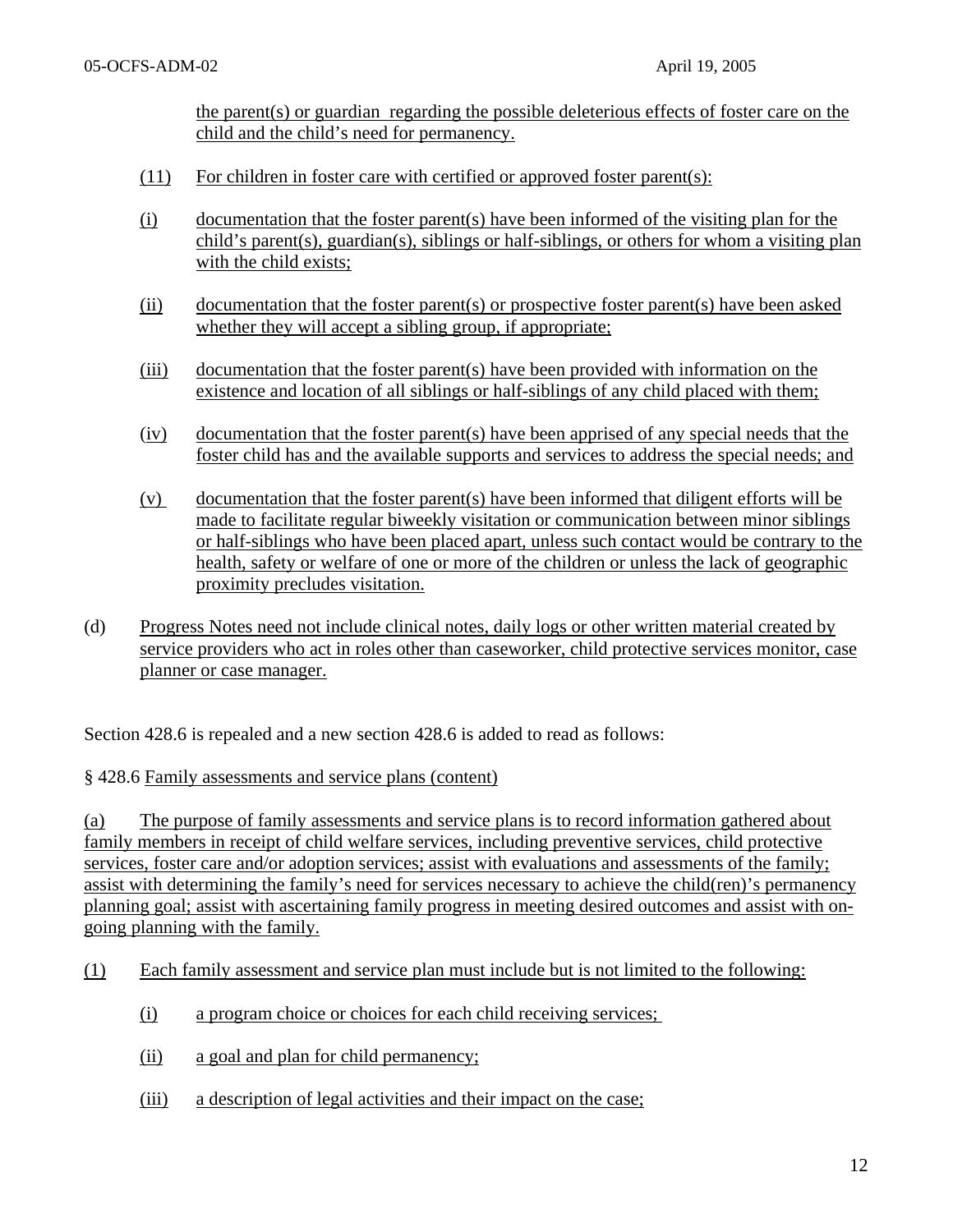- (iv) a thorough and comprehensive assessment or reassessment and analysis of the family members' strengths, needs and problems;
- (v) immediate actions or controlling interventions, as defined in section 428.2 (j) of this Part, which must be taken or have been provided;
- (vi) the family's view of its needs and concerns;
- (vii) a plan of services and assistance made in consultation with the family and each child over 10 years old, whenever possible, which utilizes the family's strengths and addresses the family members' needs and concerns;
- (viii) the status of the service plan including service availability and a description of the manner of service provision;
- (ix) the family's progress toward plan achievement;
- (x) essential data relating to the identification and history of the child and family members and a summary which documents the involvement of the parent(s) or guardian, child(ren) and any others in the development of the service plan including their input into the service plan;
- $(xi)$  safety assessments in all cases, as defined in section 428.2 (i) and section 428.3 (g) of this Part;
- (xii) risk assessments in child protective services cases, as defined in section 428.2 (h) of this Part; and
- (xiii) assessments of family functioning.

 (2) Family assessment and service plans prepared at the time a child enters foster care or is moved from one foster care placement to another, as applicable, must also include but are not limited to the following:

- (i) a description of the reasonable efforts made to prevent or eliminate the need for placement or the justification for the determination that reasonable efforts were not necessary;
- (ii) identification of all available placement alternatives and the specific reasons why they were rejected;
- (iii) the efforts made to locate any absent parents;
- (iv) the type and level of placement; documentation that the placement has been assessed to be one that can safely provide for the individual needs of the foster child; and the reasons for selecting the placement if it is not the least restrictive environment;
- (v) documentation that continuity in the child's environment has been maintained in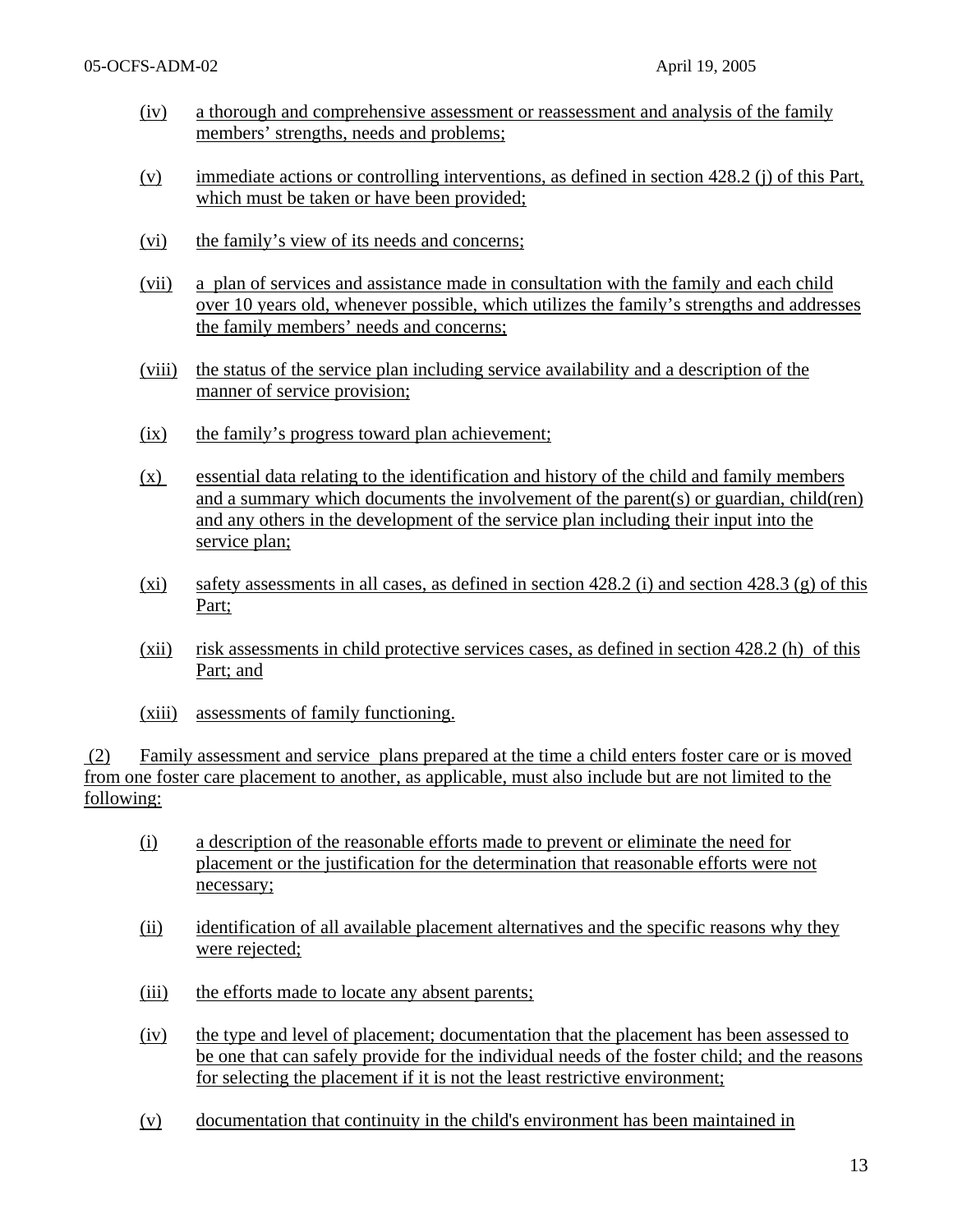accordance with the standards in section 430.11 (c) of this Title, or the reasons why this is not practicable or in the best interests of the child;

- (vi) information about whether the child will be placed with the child's siblings and halfsiblings and, if not, the reasons which preclude the placement and the arrangements made for contact between the siblings and half-siblings;
- (vii) an estimate of the anticipated duration of the placement and the circumstances and conditions that must be met to safely discharge the child from placement;
- (ix) a visiting plan for the child with his or her parent(s), guardian, siblings, half-siblings and other significant family members, potential permanency resources and/or any other persons of significance to the child;
- (x) a description of the compelling or other reasons identified for not filing a petition to terminate parental rights for any child in foster care for at least 15 of the most recent 22 months, if such petition has not been filed or the child is not already free for adoption;
- (xi) where concurrent planning is determined through assessment to be warranted in the case, a description of the alternate plan to achieve permanency for the child if the child cannot be safely returned home.

(3) For a child in foster care, in a manner consistent with Article 27-F of the Public Health Law regarding HIV confidentiality, within ten days of the preparation of the complete initial family assessment and service plan, a copy of the following components of that document must be given to the child's parent(s) or guardian, counsel for such parent(s) or guardian, and the child's law guardian: the family and children's service plan as described in subparagraphs (vii) and (viii) of paragraph (1) of this subdivision, the visiting plan and those parts of the uniform case record where the information described in paragraph (2) of this subdivision are contained.

(4) In addition to the requirements set forth in paragraph (1) of this subdivision, each family reassessment and service plan must also include but is not limited to:

- (i) a review of the prior assessments and analysis including necessary revisions to the prior assessment and analysis, and
- (ii) an evaluation of the efficacy of the service plan and necessary modifications, additions or other revisions needed to the service plan.

 $(5)$  In addition to the requirements set forth in paragraphs  $(1)$  and  $(2)$  of this subdivision, family reassessment and service plans where a child is in foster care must also include but are not limited to the following:

 (i) a description of the progress toward achievement of the permanency goal, including the compelling or other reasons identified for not filing a petition to terminate parental rights for any child in foster care for at least 15 of the most recent 22 months, if such petition has not been filed or the child is not already free for adoption;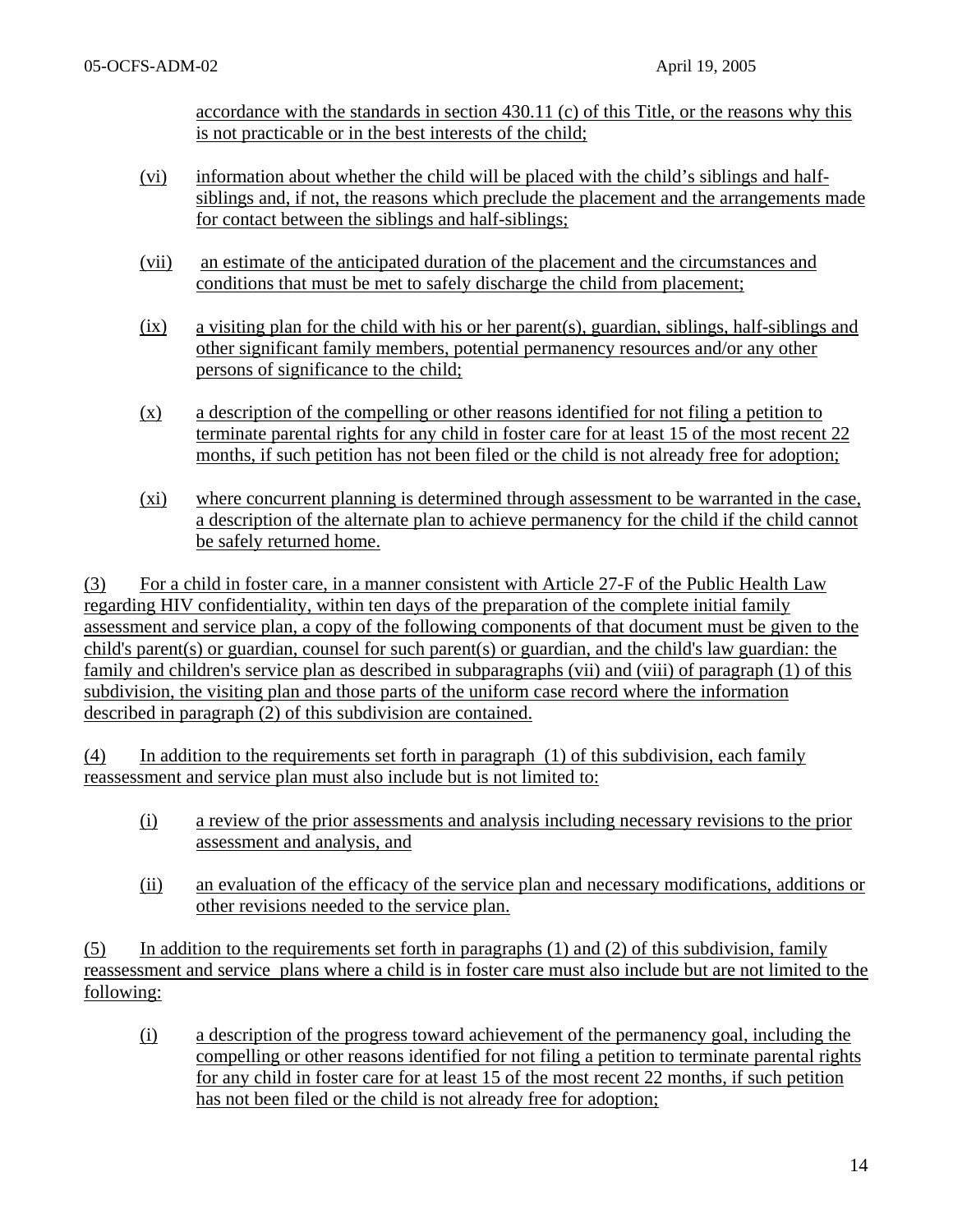- (ii) where concurrent planning is determined through assessment to be warranted in the case, a description of the alternate plan to achieve permanency for the child if the child cannot be safely returned home; and
- (iii) an evaluation of the visiting plan.

(6) In addition to the requirements set forth in paragraphs  $(1)$ ,  $(2)$ ,  $(4)$  and  $(5)$  of this subdivision, for children freed for adoption, individual reassessments and service plans must be maintained in a child case record and such record must also include but is not limited to:

- (i) a description of activities related to the exploration of alternative permanency resources, including the child's foster parent(s), if any;
- (ii) a description of activities undertaken to prepare the child for adoption or other permanency plan;
- (iii) actions taken to place the child in an adoptive home or other permanent living arrangement, including barriers to such placement and activities undertaken to overcome the barriers; and
- (iv) for children placed in an adoptive home or in an other permanent living arrangement, a description of efforts to finalize the adoption or other permanency living arrangement;
- (v) except that the requirements of Paragraphs (1), (2) and (5) of this subdivision do not apply where they relate to the child's parents(s) or to a foster child who is not free for adoption.

(b) All family assessment and service plans, including the initial and comprehensive family assessment and service plans, and all family reassessments and services plans, must include the signature(s) or electronic equivalent(s) of the case planner, the case planner's supervisor and the case manager, and, where required pursuant to section  $432.2(b)(5)$  of this Title, the signature of the child protective services monitor.

Sections 428.7 is repealed. Section 428.10 is renumbered section 428.7 and amended to read as follows:

§ [428.10] 428.7 Plan amendments (status changes).

- (a) The purpose of [the] a plan amendment is to describe and document significant changes in the status of a case and to direct a reassessment of the family and/or child's situation so that any necessary revisions to the service plan can be made. [When it is determined that one or more of the status changes specified in subdivision (b) of this section have occurred in a case, the procedures set forth in this section must be followed unless the social services district has obtained prior written approval of equivalent procedures from the department.]
- (b) Changes in case status that require a plan amendment [that the steps set forth in this section be followed. Such changes must] include, but are not limited to situations where: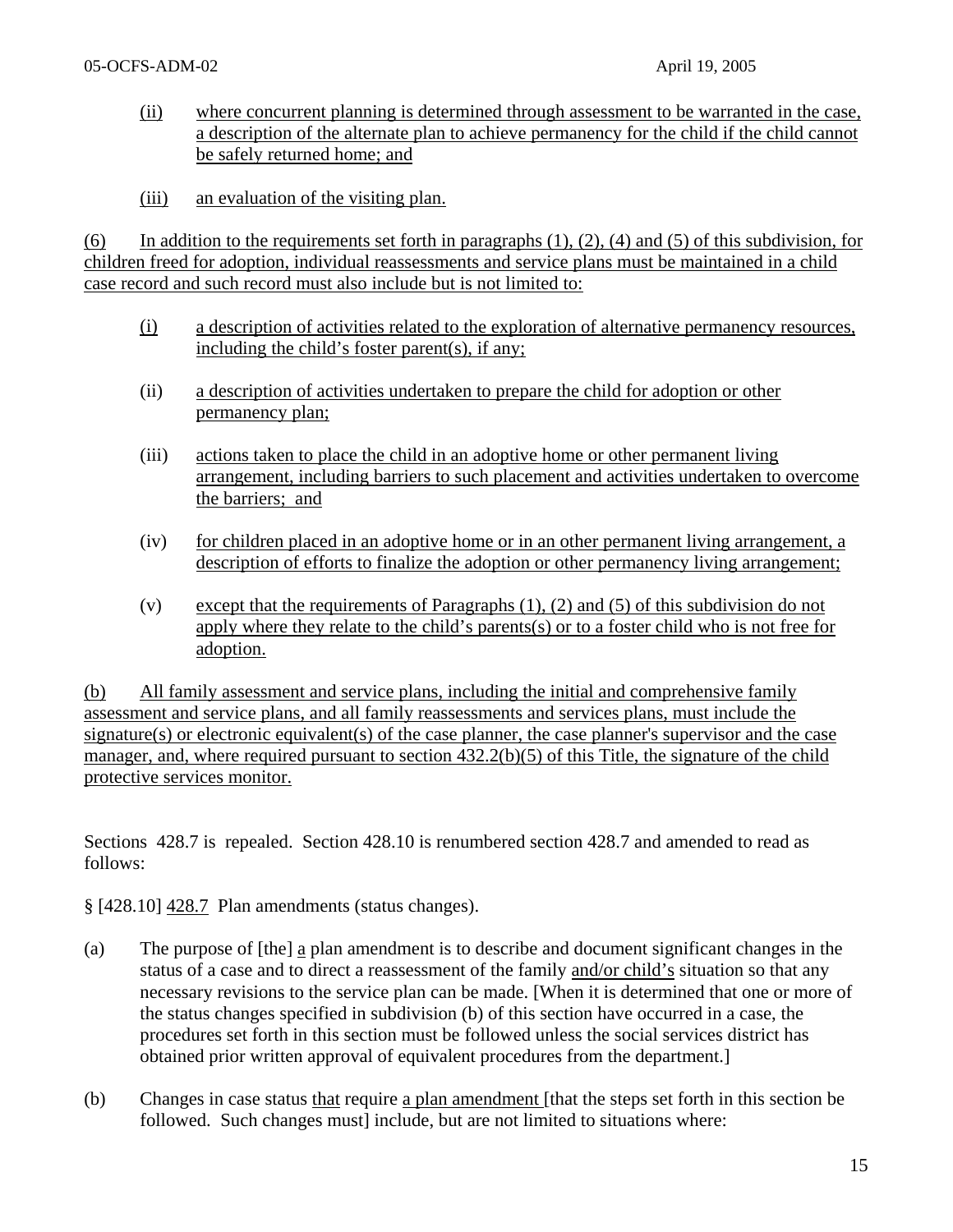- (1) preventive services are started for a child;
- (2) preventive services are ended for a child;
- (3) a case is opened for child protective services;
- [(3)] (4) [a case is closed to the State Central Register of Child Abuse and Maltreatment] child protective services are ended for a case;
- $[(4)]$  (5) a child [is entering] enters or [reentering] reenters foster care;
- $[(5)]$  (6) a child is moved from one foster care setting to another;
- $[(6)]$  (7) a child becomes legally free for adoption; or
- [(7)] (8) a child is discharged (trial or final) from foster care (includes finalization of adoption) [when finalized); and
- (8) a child in a foster care placement is absent without consent as defined in section 431.8(a) of this Part].
- (c) If a status change occurs prior to the completion of the initial family assessment and service plan as required in section 428.3(f)(4) of this Part, the change [shall] must be documented in a Progress Note entry.
- (d) If a status change occurs subsequent to completion of the initial family assessment and service plan, it must be documented and approved by the social services district having case management responsibility for the case within 30 days [of the occurrence] of the change, except for the [change] changes designated in paragraph (b)(3) and (4) of this section which must be documented and approved by the social services district having case management responsibility for the case [at the time] within seven days [of the occurrence] of the change [the change occurs]. If any status change occurs at the time of, or within 60 days prior to, the due date of the next family assessment and service plan, the status change may be documented and approved as part of the next family assessment and service plan. Documentation within the family assessment and service plan must include all information regarding the status change required by OCFS. Such documentation must be [on the plan amendment and must:] provided in the form and manner as required by OCFS and, where appropriate, include an update of the service plan for the family.
	- $(1)$  describe the change;
	- (2) describe the effect of the change on the assessment of the family;
	- (3) describe the effect of the change on the service plan for the family;
	- (4) include, where appropriate, an update of the service plan for the family;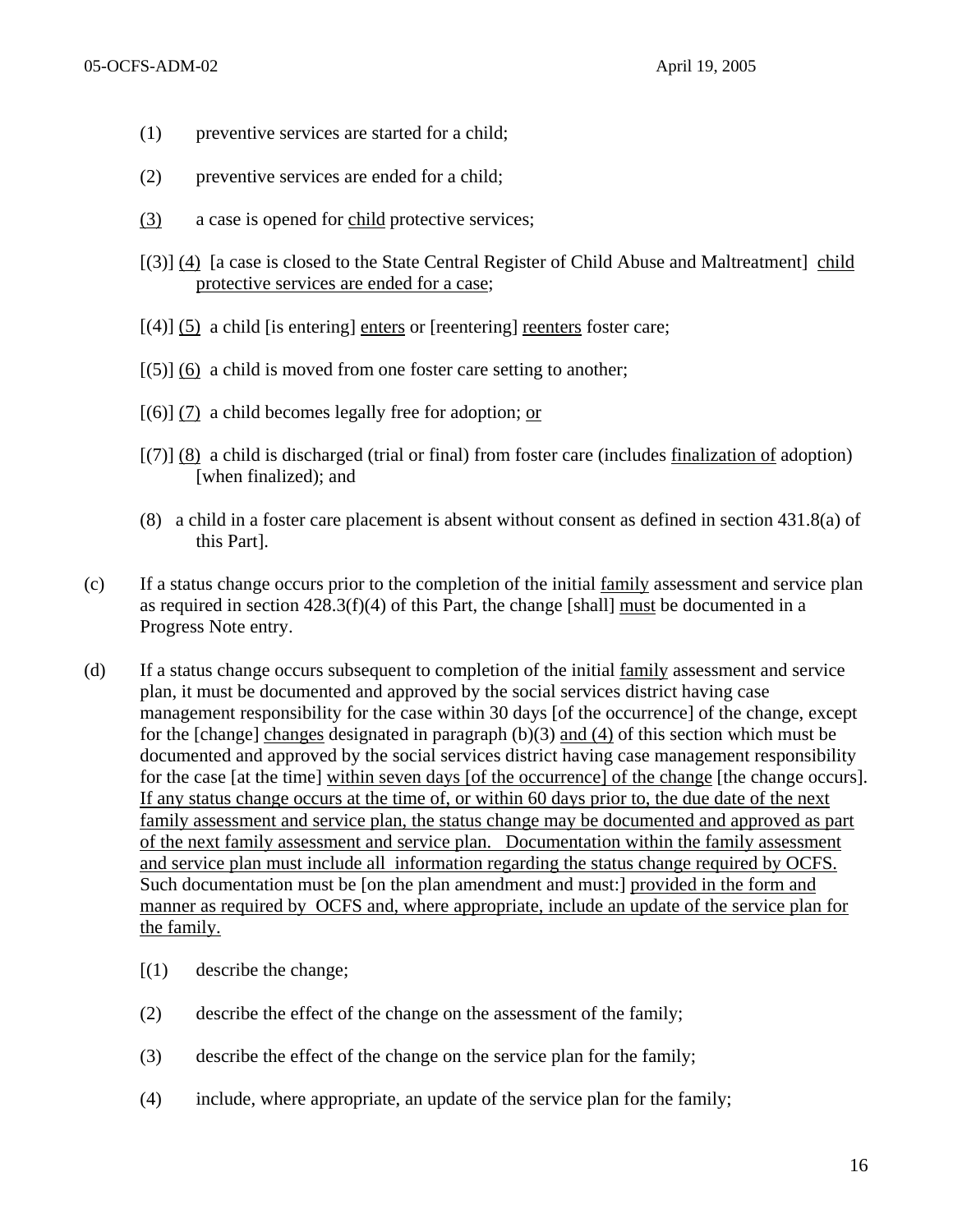- (5) where services are being discontinued, describe the progress of the family and the expected impact of the discontinuation of services, and where protective services are being discontinued, describe the reason(s) for the action and an assessment of the child's present safety and of the likelihood of future abuse or maltreatment;
- (6) where a child is entering or reentering foster care, document:
	- (i) the reasonable efforts made to prevent or eliminate the need for placement or the reason such efforts were not made;
	- (ii) the identification of all available placement alternatives and the specific reasons why such alternatives were rejected;
	- (iii) the kind and level of placement and the reasons therefor, and where placement in an institution or a group home has been made or recommended, the reasons a less restrictive placement is not appropriate;
	- (iv) that continuity in the child's environment has been maintained in accordance with the standards for utilization review as set out in section 430.11 of this Title, or the reasons why this is not practicable or is not in the best interests of the child; and
	- (v) an estimate of the anticipated duration of placement, if it is other than the anticipated date of achievement of the permanency planning goal;
	- (vi) that a diligent effort has been made to place minor siblings or half-siblings together and/or that justification is clear for placing minor siblings or halfsiblings apart after a careful assessment in accordance with section 431.10 of this Title has determined that placement together would be contrary to the health, safety or welfare of one or more of the children; and
	- (vii) a visiting plan which must include, but not be limited to:
		- (a) the names of parent(s) and other people who plan to visit the child on a regular basis;
		- (b) the frequency and location of planned visits;
		- (c) any special transportation and/or monitoring arrangements for such visits;
		- (d) documentation of the arrangements made for contact between the siblings and half-siblings if siblings and half-siblings are placed apart;
		- (e) when natural parents do not live together, the visiting plan for each parent; or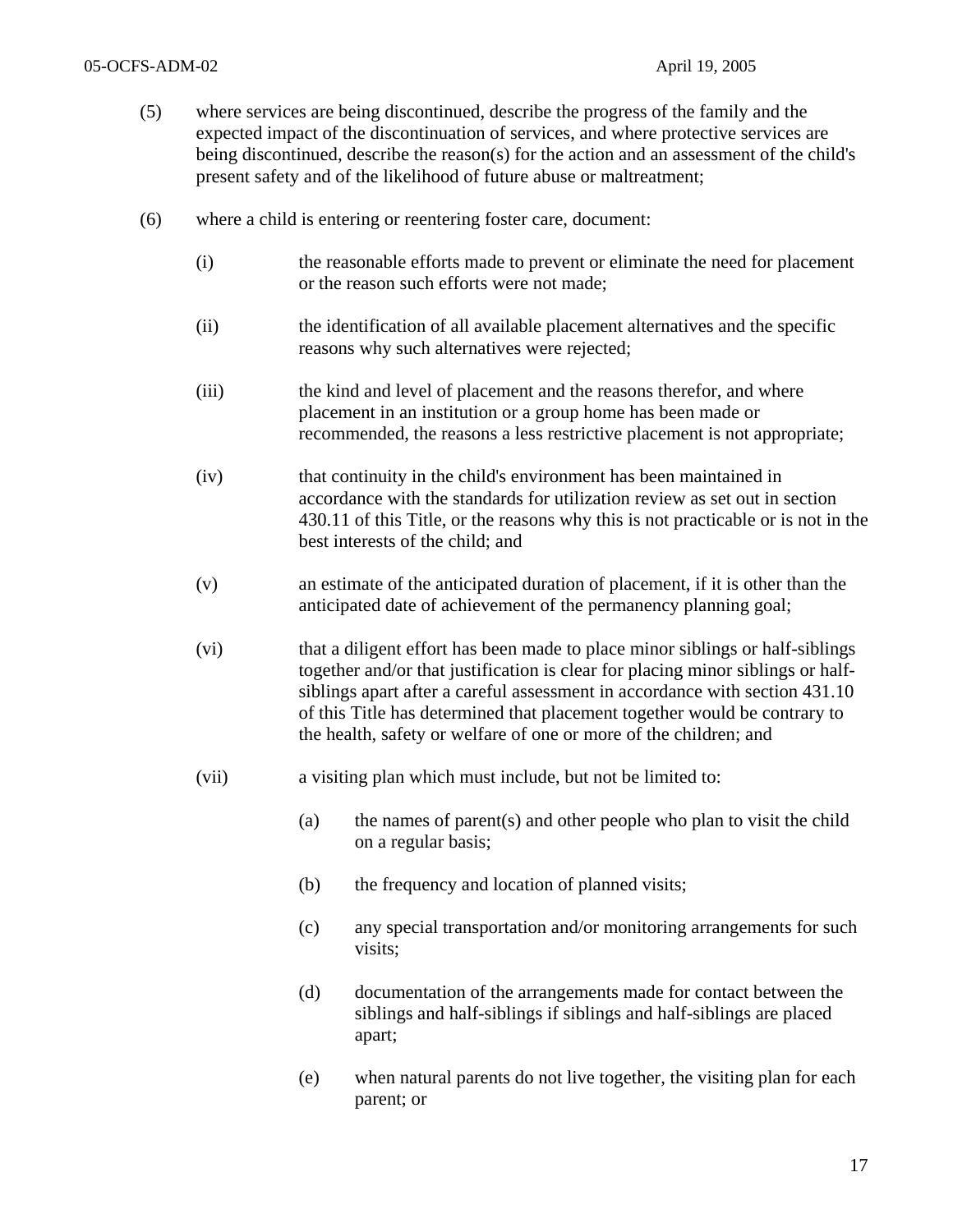- (f) where plans are not to maintain contact with the parents or caretakers, the amended written instrument relating to the transfer of care and custody of the child, or the court order justifying such plan, which must be contained in the record and referenced in the plan amendment, and documentation establishing that any termination or limitation of parental visiting by a district or authorized agency has met the requirements of sections 431.9 and 431.14 of this Title; and]
- (e)  $[(7)]$  All plan amendments must [contain] include the signature(s) or electronic equivalent(s) of the case planner, the case planner's supervisor and the case manager, and where required pursuant to section 432.2(b)(5) of this Title, the signature of the child protective services monitor.
- [(e)] (f) When services are started for a family member previously not receiving foster care[,] or when preventive services are started in an existing case, the case initiation date for the case will remain the [same as that] date [which] that was previously established for the case according to the requirement of section 428.2(a) of this Part. [A plan amendment must be completed, in accordance with the requirements of this section, documenting the provision of services to the individual family member and the date such services were authorized and/or provided, whichever is earlier.
- (f) If a status change occurs at the time of, or within 30 days prior to, the due date of the comprehensive assessment and service plan or a reassessment and service plan review, the plan amendment must be completed along with the comprehensive assessment and service plan or the reassessment and service plan review, except as designated in subdivision (g) of this section.
- (g) When the only status change(s) occurring at the time of or within 30 days of the due date of the comprehensive assessment and service plan or reassessment and service plan review relate to a child being legally free for adoption, a child being discharged from foster care and other services are continuing, the addition of preventive services, or the closing of a child's case to preventive services and other services are continuing, a plan amendment need not be completed. However, such changes shall be noted in the assessment portion of the comprehensive assessment and service plan or reassessment and service plan review.

(h)] (g) In a manner consistent with Article 27-F of the Public Health Law regarding HIV confidentiality, within [10] ten days of the preparation of the complete plan amendment prepared for a child who enters or reenters foster care, a [complete] copy of the following components of that document [most recently prepared family and children's service plan and visiting plan, including any modifications to such plans necessitated by the placement or replacement,] must be given to the child's [parent] parent(s) or guardian, counsel for such [parent] parent(s) or guardian, and the child's law guardian, if any: the most recently prepared family and children's service plan as described in section 428.6 (a) (1) (vii) and (viii) of this Part, the visiting plan, including any modifications to such plans necessitated by the placement or replacement, [. Included with the family and children's service plan and visiting plan, such persons also must be given: ] and those parts of the uniform case record where the information described in section 428.6 (a) (2) of this Part are contained.

[(1) a copy of the relevant pages of the plan amendment which include the information referenced in subparagraphs $(i)$ ,  $(ii)$ ,  $(iii)$ ,  $(v)$  and  $(vi)$  of paragraph  $(6)$  of subdivision  $(d)$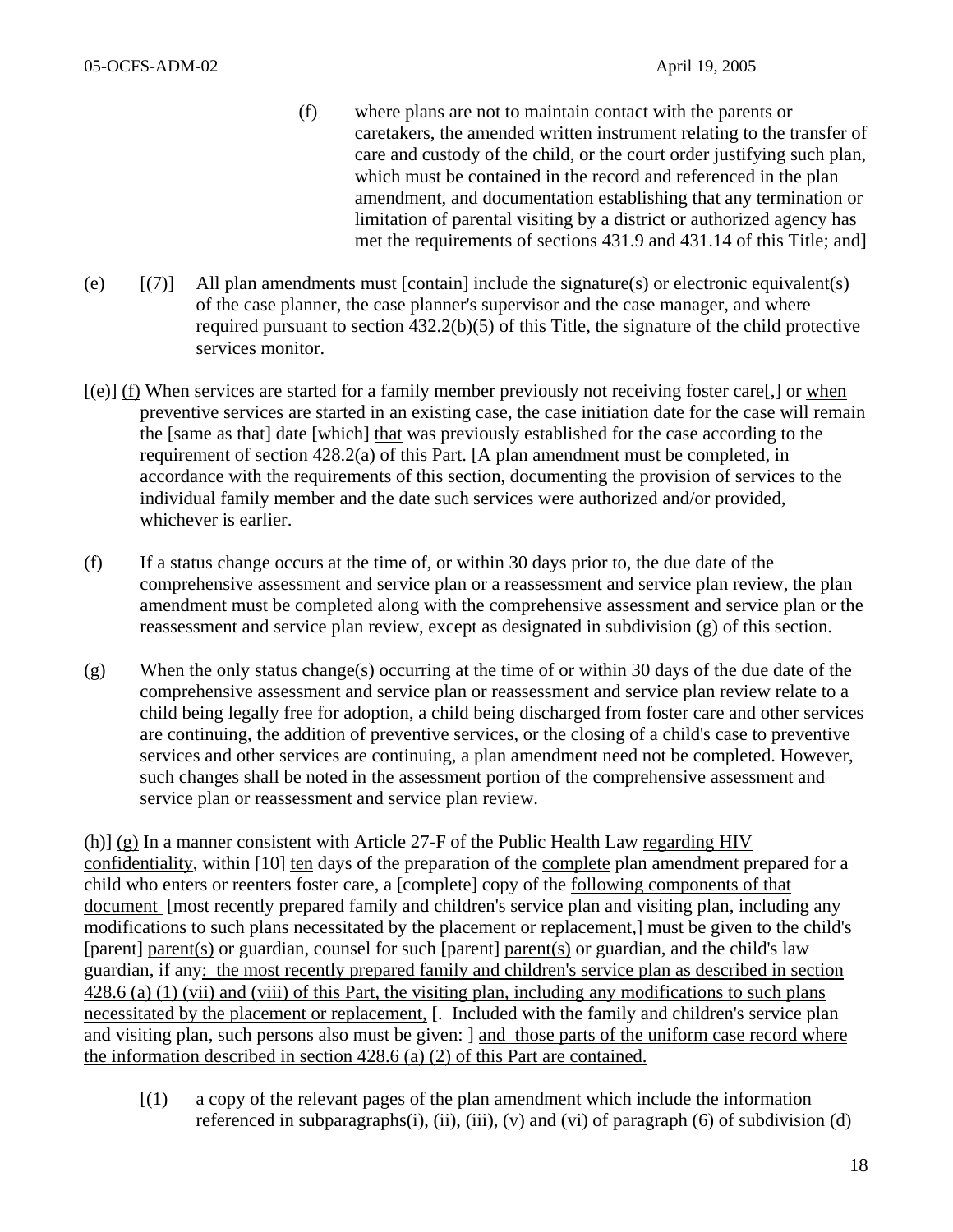of section 428.10; or

(2) a document or documents other than the plan amendment, or in combination with any sections or parts of the plan amendment, which contains the family and children's service plan, the visiting plan and the information referenced in subparagraphs (i), (ii), (iii), (v) and (vi) of paragraph (6) of subdivision (d) of section 428.10].

Section 428.8 is repealed and a new section 428.8 is added to read as follows:

§ 428.8 Access to foster care records by a former foster child. (a) Purpose. This section establishes the standards and process whereby a former foster child may receive access to foster care records from an authorized agency.

(b) Definitions. As used in this section:

(1) Former foster child means a person 18 years of age or older, who has been discharged from foster care on either a trial or final basis and was not adopted.

(2) Foster care record means the following:

(i) health and medical records, including clinical records and medical histories of the foster child and his or her birth parents, to the extent available, and in accordance with section 373-a of the Social Services Law and section 357.3 of this Title;

(ii) educational records;

(iii) social history, assessment and service plan documents and plan amendments in the form and manner required at the time such documents were completed, or which predate uniform case recording requirements pursuant to this Part;

(iv) face sheet or equivalent, and any other documents which identify and describe family members, including but not limited to parents, guardians, siblings and half siblings, and grandparents; and

(vi) placement information pursuant to section  $372(1)(e)$  of the Social Services Law.

(3) Authorized agency includes those entities defined in section 371 (10) (a) and (b) of the Social Services Law.

(c) An authorized agency must grant a former foster child's request for access to his or her foster care record, subject to the provisions of this section. A former foster child is entitled to receive all items in the foster care record as that term is defined in paragraph (2) of subdivision (b) of this section, except for confidential HIV-related information concerning any person other than the former foster child. The former foster child may gain access to child protective services information regarding the former foster child, including reports to the Statewide central register of child abuse and maltreatment in accordance with section 422 of the Social Services Law.

(d) Access by a former foster child to his or her foster care record must be granted in one of the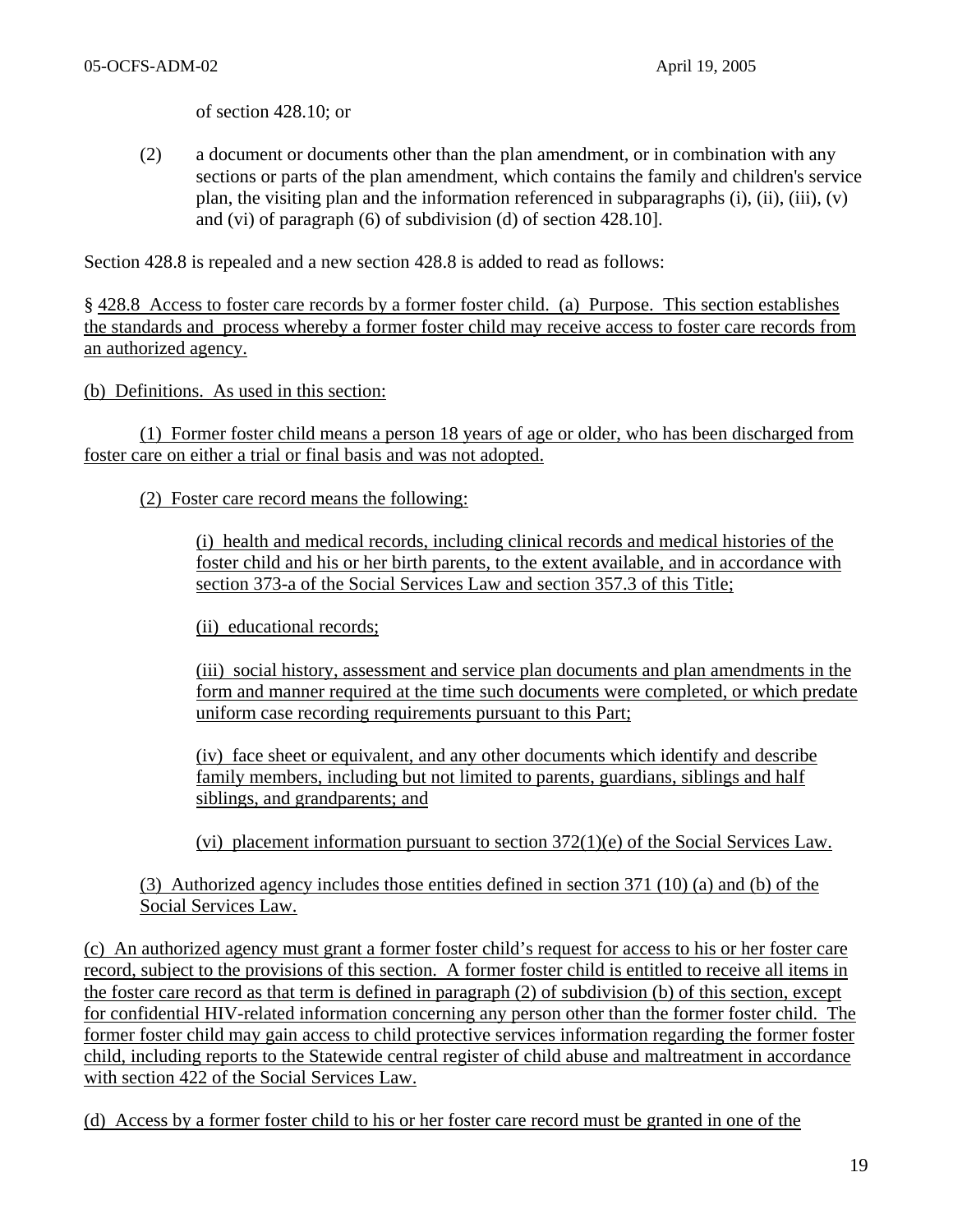following methods as chosen by the authorized agency:

(1) a summary statement containing the requested information;

(2) a copy of the entire foster care record;

(3) a copy of the portions of the record containing the requested information;

(4) a personal review of the applicable records by the former foster child within the agency facility, when mutually convenient to the authorized agency and the former foster child; or

(5) any combination of the above.

(e) The former foster child must submit a written request detailing the specific information sought and include a copy of a document verifying the identity of the former foster child such as a current valid driver's license or other commonly accepted form of identification which provides proof of the name and date of birth of the former foster child. Nothing precludes the former foster child from requesting all available agency foster care records that pertain to the former foster child.

(f) Upon the receipt by an authorized agency of a written request from a former foster child for information concerning the former foster child, the authorized agency must verify the identity and age of the former foster child by reviewing the submitted identification documentation; the authorized agency must search its foster care records to determine whether a foster care record exists for such a person.

(g) Within 30 days of the receipt of the written request, the authorized agency must provide the former foster child with the requested information or a written explanation of the delay including the date the information will be provided.

(h) An authorized agency may impose reasonable and customary charges, not to exceed the actual costs incurred by the authorized agency, for making copies of and/or mailing case record documents. No charge may be imposed for providing personal review of the records or preparing a summary.

Section 428.9 is amended to read as follows:

§ 428.9 Service plan review for foster care cases.

The service plan review and case conference must be conducted in accordance with the requirements of section 430.12 of this Title and must be documented in the uniform case record [in accordance with the requirements of sections  $428.7(b)(8)$  and  $428.8(b)(10)$  or, in child protective cases, in accordance with the requirements of sections 428.12(b)(11) and 428.13(b)(12) of this Part and section 430.12 of this Title]. The term foster care case includes children who are legally free for the purpose of adoption and children not in the care and custody or custody and guardianship of the local commissioner of social services who reside with their minor parents in the same foster family home or residential facility.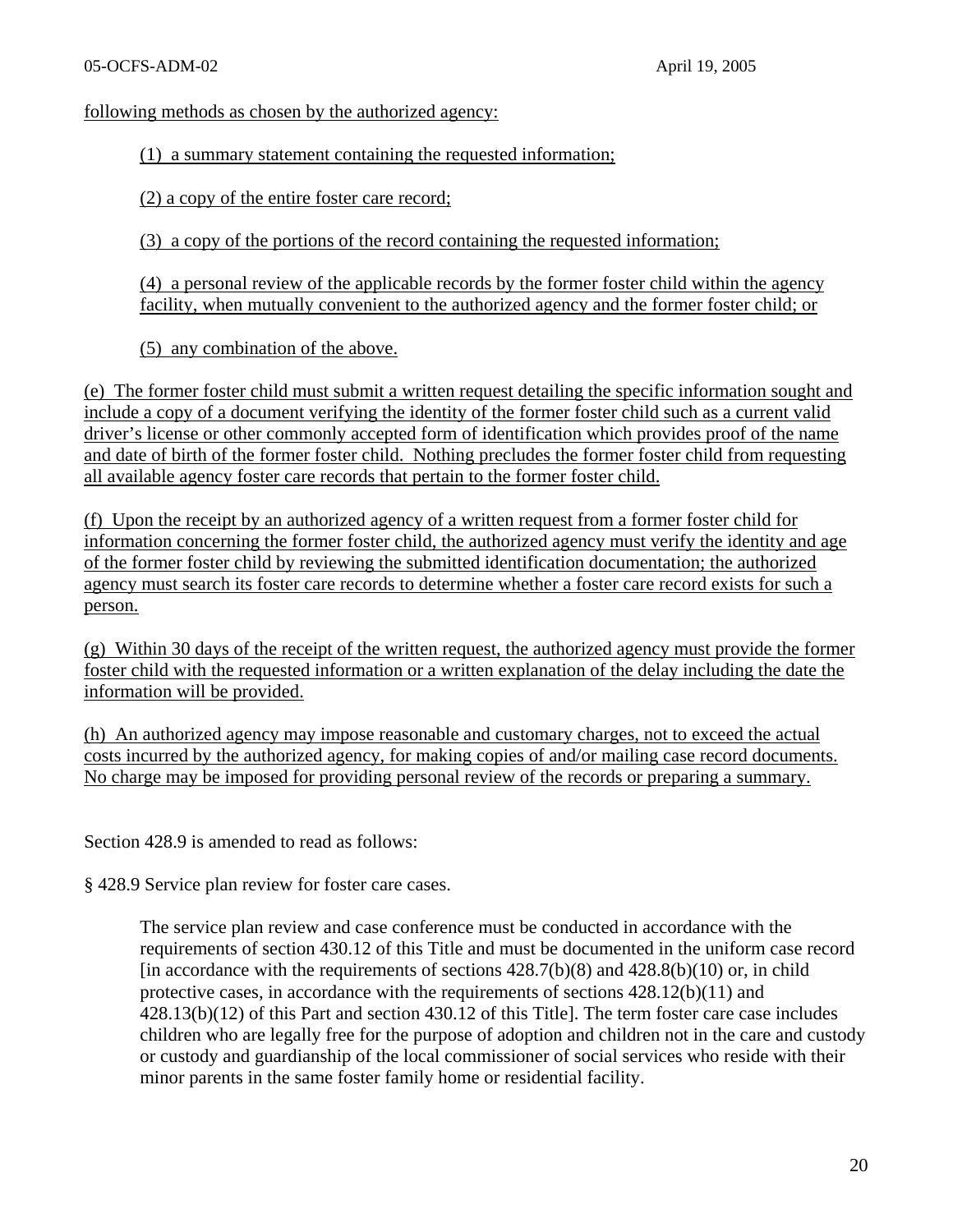Sections 428.11 through 428.14 are repealed and section 428.15 is renumbered section 428.10. Paragraph (4) of subdivision (a) of the newly renumbered section 428.10 is renumbered paragraph (5), paragraphs (1) and (2) of subdivision (a) of such section are amended, and a new paragraph (4) is added to subdivision (a) of such section to read as follows:

- (1) All social services districts [shall] must submit to [the department] OCFS the records required [by the department] in this Part in the form, manner and at such times as required by [the department] OCFS.
- (2) All [such] records [shall] must be maintained in a manner consistent with the confidential nature of such records in accordance with sections 136, 372(4) and 422(4) of the Social Services Law and Part 357 and section 423.7 of this Title.
- (3) [Such records] Records, whether maintained by a district or provider agency pursuant to a purchase of service agreement, [shall] must be available at all reasonable times for inspection by representatives of [the department] OCFS, and photostatic copies of such records [shall] must be forwarded to [the department] OCFS upon request.
- (4) Uniform case records maintained in the CONNECTIONS system are available to OCFS and may be accessed by authorized OCFS personnel without prior notice to the district or provider agency.
- Paragraphs (1), (2) and (3) are amended and new paragraphs (4) and ( 5) are added to subdivision (b) of section 428.10 to read as follows:
	- (1) Local social services districts may require agencies[,] with whom they have entered into a purchase of service agreement for family and children's services, to maintain all or [some] a portion of the forms required to be maintained in accordance with this Part. [However, nothing] Nothing contained in [such] a purchase of service agreement [shall be construed to limit] limits the right of the local social services district and [the department] OCFS to receive copies of all information and records required to be kept pursuant to this Part and the local social services district's responsibility to monitor the recordkeeping of [such] the purchase of service agency[, assuring both adequacy of access and detail].
	- (2) A purchase of service agreement [entered into between a local social services district and an] that requires an agency [which will] to maintain all or part of the uniform case record [shall] must set forth the respective responsibilities of the district and agency to maintain such uniform case record, including the forms and additional information and/or documents identified in paragraphs  $(1)$ [,  $(3)$  and  $(4)$ ] and  $(2)$  of section 428.3(b) of this Part. [In cases where] Where the purchase of service[s] agreement has delegated case planning responsibility to [a] the purchase of service agency, [such purchase of service] the agency [shall be required to] must comply with the provisions of this Part to the same extent as a local social services district, except as may be set forth in the purchase of service agreement.
	- (3) Nothing contained in a purchase of service agreement entered into pursuant to this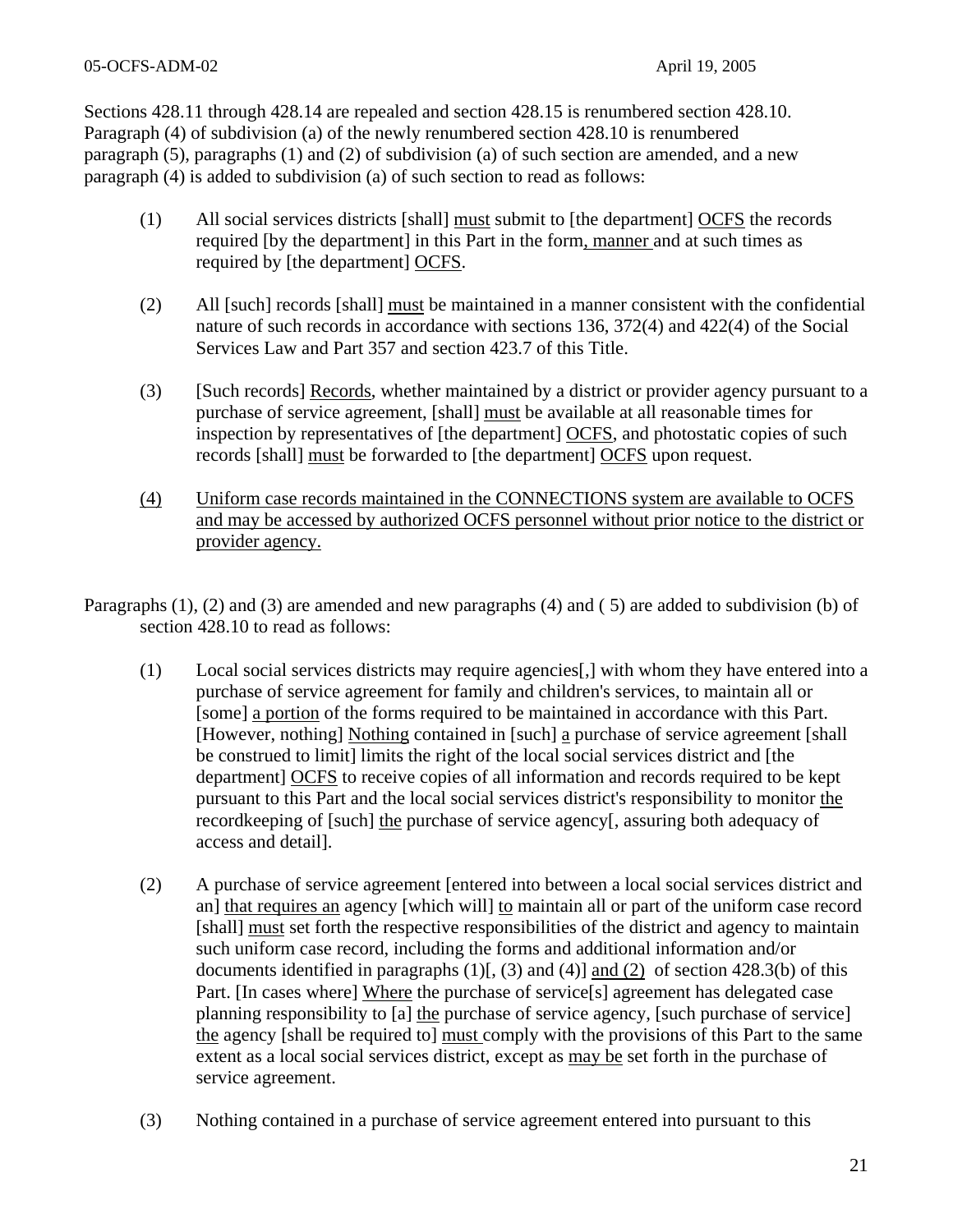subdivision [shall relieve] relieves the local social services district of its responsibilities under this Part to provide a uniform case record for all children [for whom a uniform case record] as is required by this Part.

 (4) Purchase of service agreements between local social services districts and public agencies to provide preventive services in non-foster care and non-child protective services cases may allow a waiver of the use of the uniform case recording forms, so long as the substitution is agreed by the contracting parties and the substitution is approved by an authorized representative of OCFS, in writing, prior to its use. Purchase of service agreements between local social services districts and private voluntary agencies to provide preventive services in non-foster care and non-child protective services cases may allow a waiver of the use of the uniform case recording forms so long as the agency uses a model program with prescribed case recording requirements and the substitution is agreed by the contracting parties and is approved by an authorized representative of OCFS, in writing, prior to its use.

(i) Substituted forms must contain but not be limited to essential data related to family history and identification of the child(ren) and family members; an assessment of child and family circumstances and functioning; a family service plan; descriptions of care, maintenance, or services provided to the child(ren) and family and the dates of service provision; and any court related activity.

(ii) Family assessments and service plans must occur at 30 days, 90 days and six months from the case initiation date, and every six months thereafter.

 (5) Directly provided or purchased community optional preventive services, as defined in subdivision (k) of section 428.2 of this Part, may be exempt from the uniform case record requirements if a waiver is requested by the local social services district and approved, in writing, by an authorized representative of OCFS.

Clause (*b*) of subparagraph (ii) of paragraph (3) of subdivision (b) of section 432.2 is amended to read as follows:

 (*b*) the obtaining of information from the reporting source and other collateral contacts such as hospitals, schools, police and social services agencies; provided, however, the name or other information identifying the reporter and/or source of a report of suspected child abuse or maltreatment, as well as the agency, institution, organization, and/or program with which such person(s) is associated must only be recorded or documented in Progress Notes and such documentation must be recorded in the manner specified by OCFS pursuant to section 428.5(c)(2) of this Title;

Subdivision (a) through (e) are amended and new subdivisions (f) and (g) are added to section 441.7 to read as follows:

§ 441.7 Records and reports.

(a) All authorized agencies [shall] must: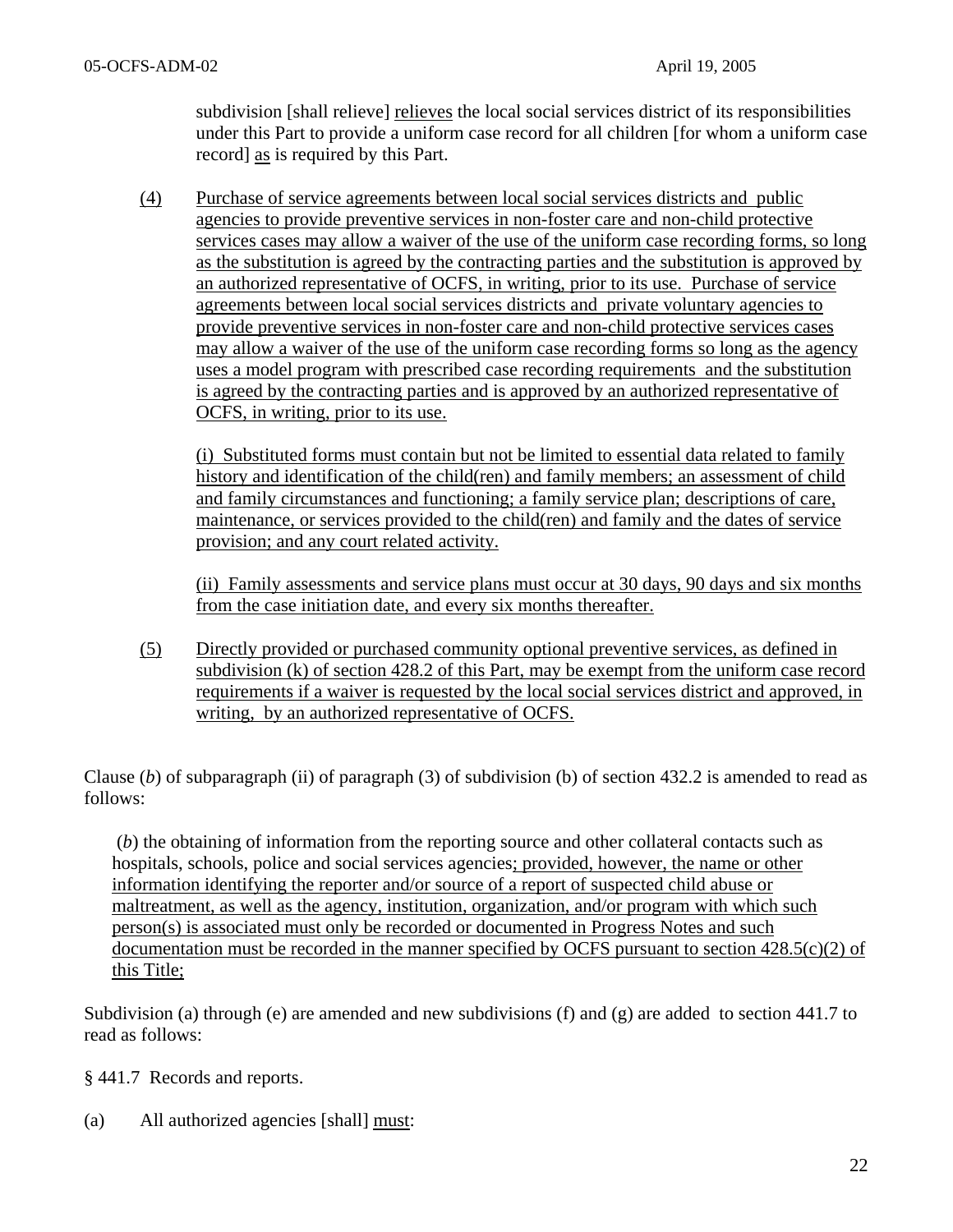(1) maintain current case records for each child in its care, in accordance with the requirements of section 372 of the Social Services Law[,]. [which] The records [shall] must be conveniently indexed and retained [until such child becomes 21 years of age] in accordance with the requirements set forth in paragraph (5) of subdivision (a) of section 428.10 of this Title[;]. [such] The records [shall] must also include the intake study, the plan of service, plan for discharge and aftercare where applicable, the care and services provided, including social, psychiatric and psychological services, social history of the child and [his] the child's family, certification of birth, medical and surgical consent from parent or guardian, record of school placement, reports from other agencies, all pertinent correspondence, and periodic progress reports which [shall] must consist of social information, psychological or psychiatric reports, if applicable, medical and dental reports, reports from staff, and aftercare reports. The requirements of this paragraph [shall] must not be construed to require agencies to maintain duplicate records for those maintained by them pursuant to Part 428 of this Subchapter.

(2) maintain a record from which an accurate roll call of all children in care may be readily made; and

- (3) maintain a record of the names, addresses and dates of visit of every person visiting any child in care; such names and addresses [shall] must be recorded at the time of each visit.
- (b) All authorized agencies [shall] must [submit] make available to [the department] OCFS reports of admission, transfer and discharge in accordance with the requirements of [the department] OCFS.
- (c) [A child care] All authorized [agency] agencies [shall] must:
	- (1) report the death of any child in [its] foster care to [the department] OCFS, within 24 hours of such death, [on a] in the form and [in accordance with instructions] manner prescribed by [the department] OCFS; and
	- (2) report to [the department] OCFS within 24 hours any injury to a child in [its] foster care which requires the services of a physician and which, in the opinion of such physician, may cause death, serious disability or disfigurement.
- (d) Local social services districts [shall] must maintain records required pursuant to Part 428 of this Subchapter.
- (e) All records and reports required by this section [shall] must be available for inspection by [the department] OCFS at any reasonable time in accordance with section 428.10 of this Title.
- (f) Prior to an authorized agency ceasing operation, all foster care case records pertaining to children currently in its care must be transferred to the authorized agencies that have legal custody of such children. The authorized agency must provide OCFS with a plan for maintenance foster care case records regarding children who had previously been in the care of the authorized agency.